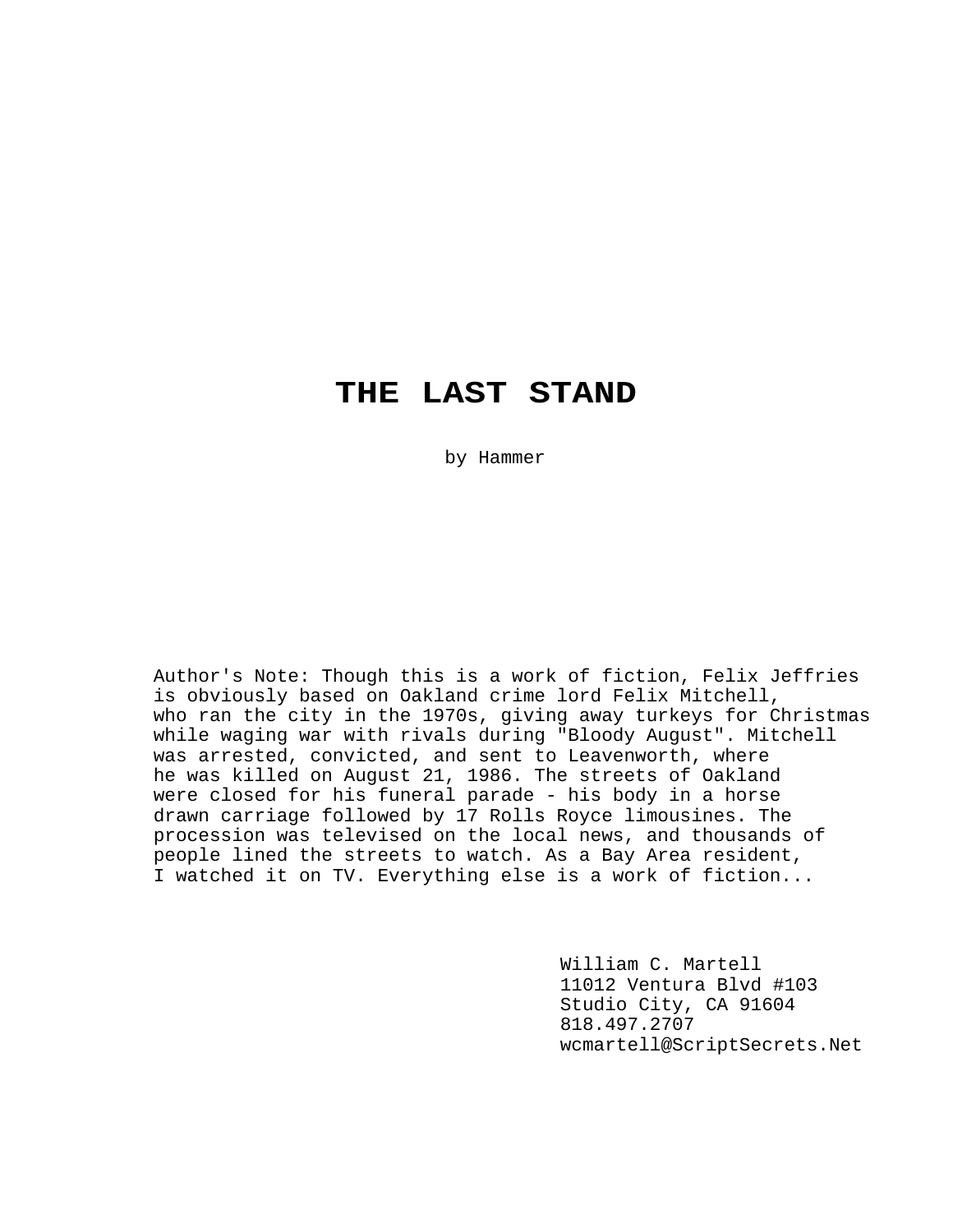#### **EXT. OAKLAND, CA -- DAY**

West Oakland. Under the freeway approach to the Bay Bridge. More war torn and battle scared than Baghdad.

A tricked out black & silver Hummer 2 zooms past Eli's Mile High Club - a military vehicle in a different kind of war.

On the edge of the battle zone, a sprinkling of gentrification. Older buildings, cleaned up and turned into middle class apartments... surrounded by fences and barbed wire.

## **EXT. NEW APARTMENT -- DAY**

The Hummer 2 pulls up in front of one of the buildings. Honks it's horn a couple of times.

BOB McCREA, a good looking accountant, just turned thirty, steps out of the building, jogs to the Hummer. McCrea is a man of words not actions. Briefcase in hand, ready for work.

The Hummer doors pop open and three men step out:

MATT ROGERS, looks like an ex-college football player now selling insurance. McCrea's oldest friend, they slap hands.

> ROGERS We're taking your bucket.

> > MCCREA

My car?

CARL BRONSON, an ugly, musclebound gang-banger with a shaved head and prison tattoos. He's always strapped.

> BRONSON I think we'll all fit.

FELIX JEFFRIES, head of Oakland's most vicious crime family. Worked his way up from a ponyboy to Black Caesar. Oozes power, under his smile we sense his violent nature. Puffs his cigar.

> JEFFRIES Morning, Bob. How's the wife?

MCCREA Fine sir... You're going to leave your car here?

McCrea leads them to his new Volvo Stationwagon.

JEFFRIES Think anybody'll fuck with it?

Bronson laughs at the thought. They climb in, car pulls out.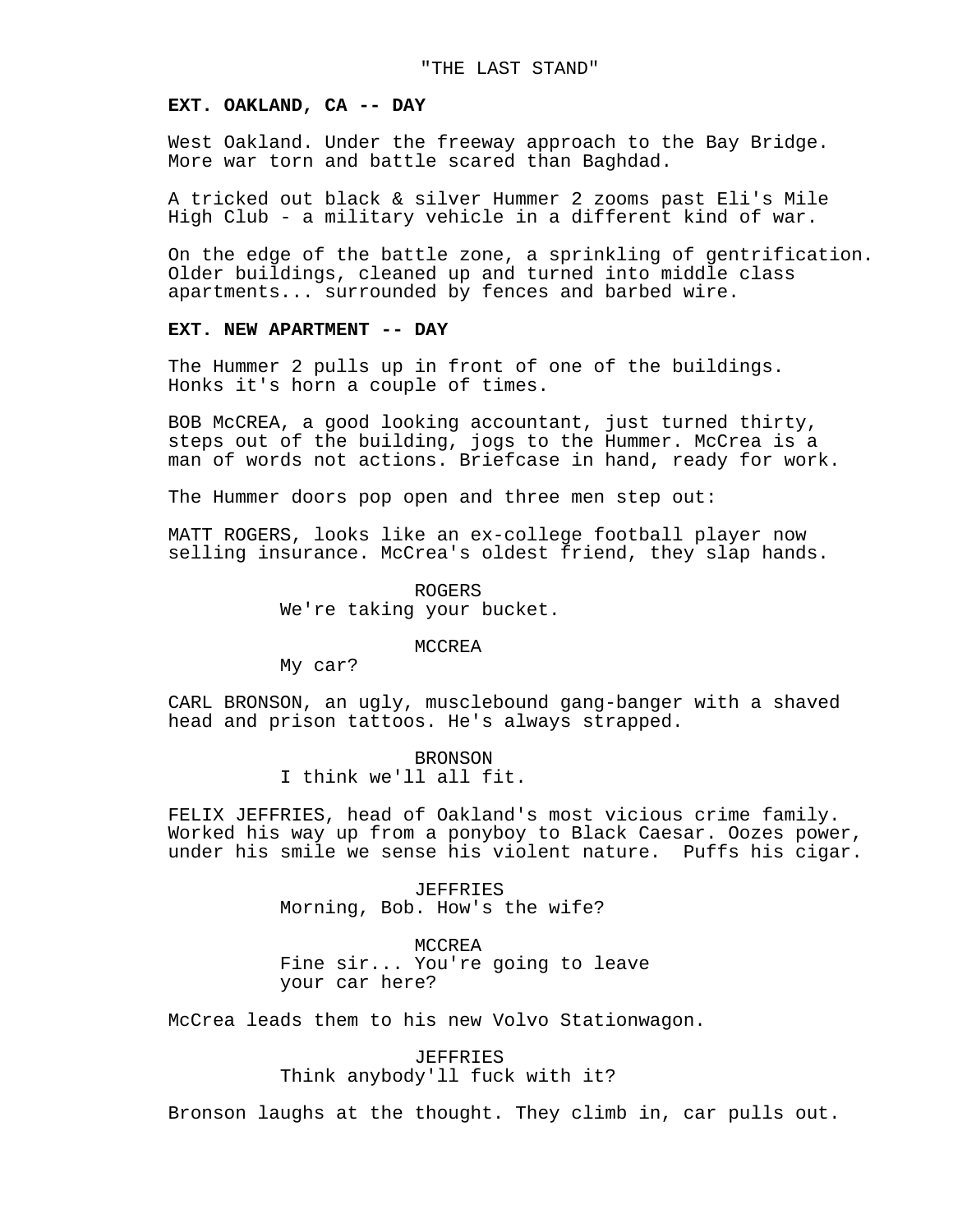# **INT. MCCREA'S VOLVO -- DAY**

McCrea is nervous. Jeffries puffs his cigar in the back seat.

JEFFRIES We're cruisin' over the bridge.

MCCREA

Okay.

McCrea pulls onto the freeway.

#### **EXT. BAY BRIDGE -- DAY**

The Volvo zooms across the bridge - from Bump City to sophisticated San Fran - the two couldn't be more different.

# **EXT. JUST OFF COLUMBUS AVENUE -- DAY**

The Volvo pulls to the curb next to a hydrant.

#### **INT. MCCREA'S VOLVO -- DAY**

They sit in silence. McCrea is nervous. Jeffries pops open the door and gets out. Rogers and Bronson also get out.

When McCrea pops open his door, Bronson pushes it closed.

BRONSON You wait in the car, baby. Mr. Jeffries got some business.

# MCCREA

Sure.

McCrea watches as the three men - the wrong color for this all Italian neighborhood - walk across the street to a restaurant. Bronson and Rogers stop at the curb.

Jeffries waits near the restaurant awning. A minute passes.

McCrea watches as the restaurant doors open, and "Don" JOHN LEONE steps out, flanked by two BODYGUARDS. His aged MOTHER on Leone's arm. He gives her a kiss on the cheek.

## LEONE

You get some rest, momma.

Jeffries pulls a gun, steps forward, blows away both Bodyguards. Then presses the gun into Leone's left eye.

# JEFFRIES Fuck you and your family.

Blows Leone's head into a million pieces that splatter on his Mother. She screams. Falls to the sidewalk.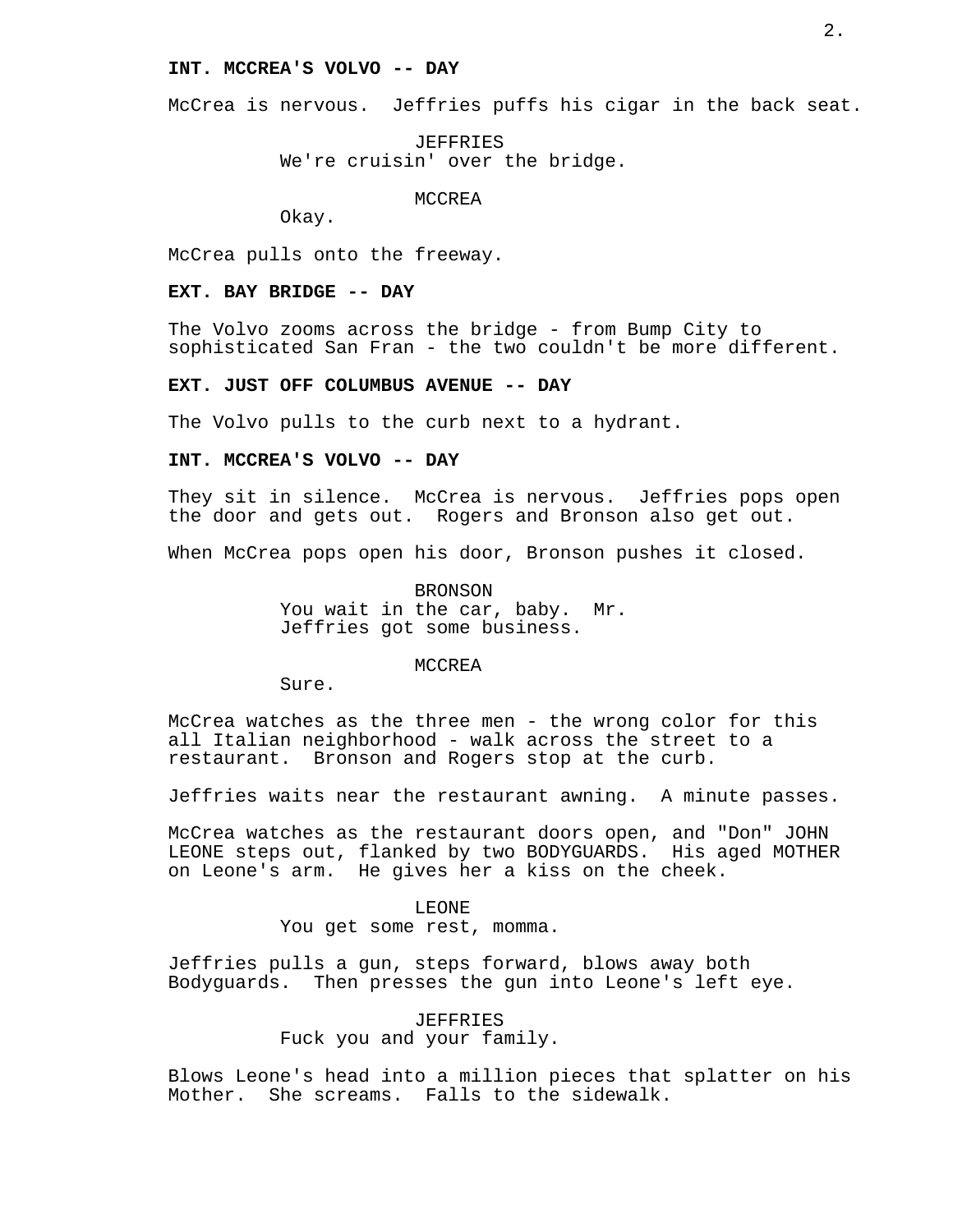Jeffries holsters his gun, walks back to the Volvo. Rogers and Bronson falling into place at his side.

McCrea can't take his eyes of the screaming old woman.

The three climb into the Volvo, doors closing.

JEFFRIES Maybe we should pick up some Chinkchow for lunch. You know, the real stuff.

BRONSON Be cold by the the time we get back to the office.

JEFFRIES Skip it. Let's get out of here.

McCrea doesn't start the car - focused on the screaming woman. Bronson has to nudge him from the back seat.

MCCREA

Sorry.

Starts up the Volvo and takes off... back to Oakland. As McCrea drives, the gunshots echo in his mind.

## **INT. COURTROOM - DAY**

BLAM! BLAM! BLAM!

The JUDGE pounds his gavel. All we see is the Witness Stand. Empty.

A title is superimposed: "Alameda Criminal Courts Building. Courtroom #7."

> DISTRICT ATTORNEY (O.S.) Prosecution calls Robert McCrea.

BAILIFF (O.S.) Will Mr. McCrea take the stand.

McCrea steps into the witness stand, nervously raises his hand to be sworn in.

> BAILIFF Do you swear to tell the truth, the whole truth, and nothing but the truth?

#### MCCREA

I swear.

McCrea sits in the stand.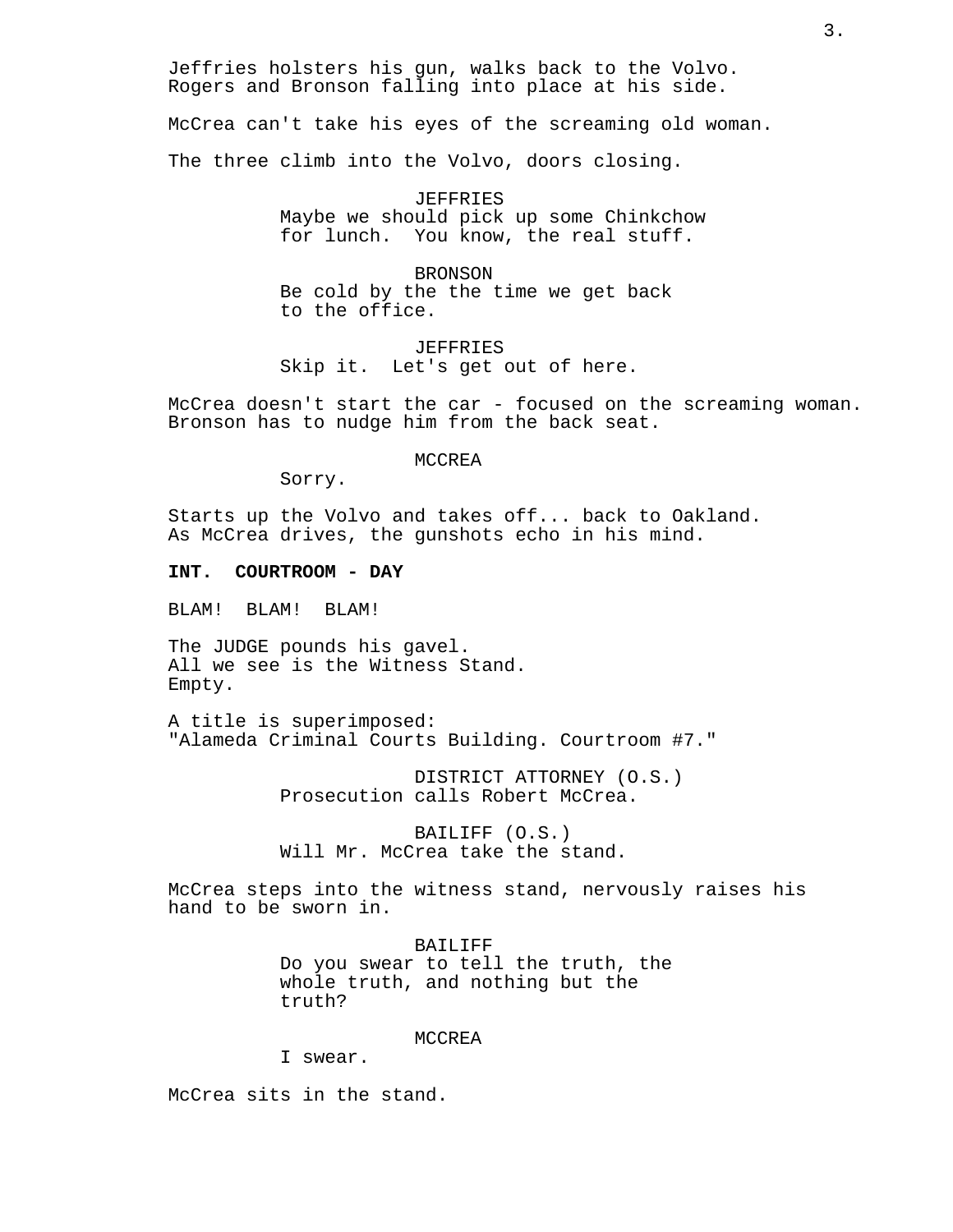DISTRICT ATTORNEY Mr. McCrea, can you tell us what your relationship is to Mr. Jeffries and the Jeffries Crime Family?

MCCREA

I'm a book keeper.

McCrea glances at:

## **THE DEFENSE TABLE**

Fred Jeffries smiles at him.

## **THE WITNESS STAND**

DISTRICT ATTORNEY Were there any "irregularities" in Mr. Jeffries's books?

McCrea looks at the D.A.

#### MCCREA

Yes, sir. He had seven million dollars in undeclared earnings last year.

DISTRICT ATTORNEY Did Mr. Jeffries tell you the source of these undeclared earnings?

MCCREA Yes, sir. Criminal activities.

DISTRICT ATTORNEY What kind of criminal activities?

MCCREA

Drug trafficking. Prostitution. Gambling. Loan sharking. Receiving and trafficking stolen merchandise. Murder for hire.

DISTRICT ATTORNEY Working for such a man didn't bother you?

#### MCCREA

I had a family to feed, sir. All I ever did was keep books and fill out tax forms.

DISTRICT ATTORNEY But it did bother you?

#### MCCREA

Yes.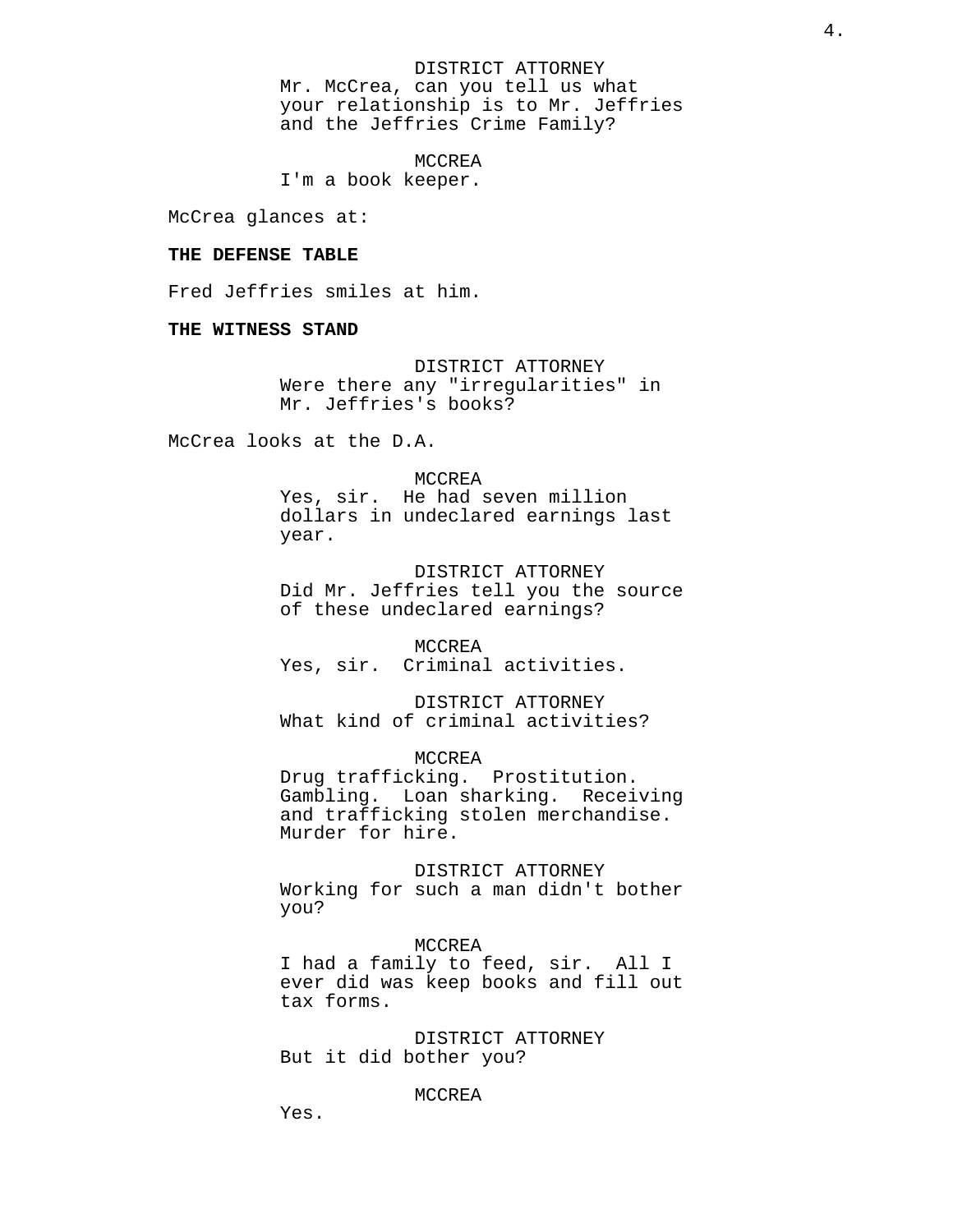DISTRICT ATTORNEY When my office approached you, you were willing to wear a hidden microphone and tape several conversations with Mr. Jeffries.

MCCREA Yes. I wore a wire. But only once.

DISTRICT ATTORNEY Your honor, I'd like to enter this tape recording and its transcript into evidence.

# **THE DEFENSE TABLE**

Jeffries looks at McCrea with cold hatred.

# **THE WITNESS STAND**

McCrea turns away from Jeffries. His hands are shaking.

JUDGE Does the defense wish to cross examine this witness?

DEFENSE

Yes, your honor. (beat) Isn't it true, Mr. McCrea that all of the crimes you claim are part of Mr. Jeffries's criminal activities are hearsay and conjecture, and that the worst crime you have ever witnesses Mr. Jeffries commit was income tax evasion... (beat) Which is really YOUR crime, since you signed the tax documents?

MCCREA I saw him kill four men in cold blood.

The gallery in a frenzy. The Judge pounds his gavel.

# **THE DEFENSE TABLE**

Bronson leans forward and whispers into Jeffries's ear.

BRONSON I'll take care of him.

Jeffries nods, and Bronson sits back in his seat.

JUDGE Order please.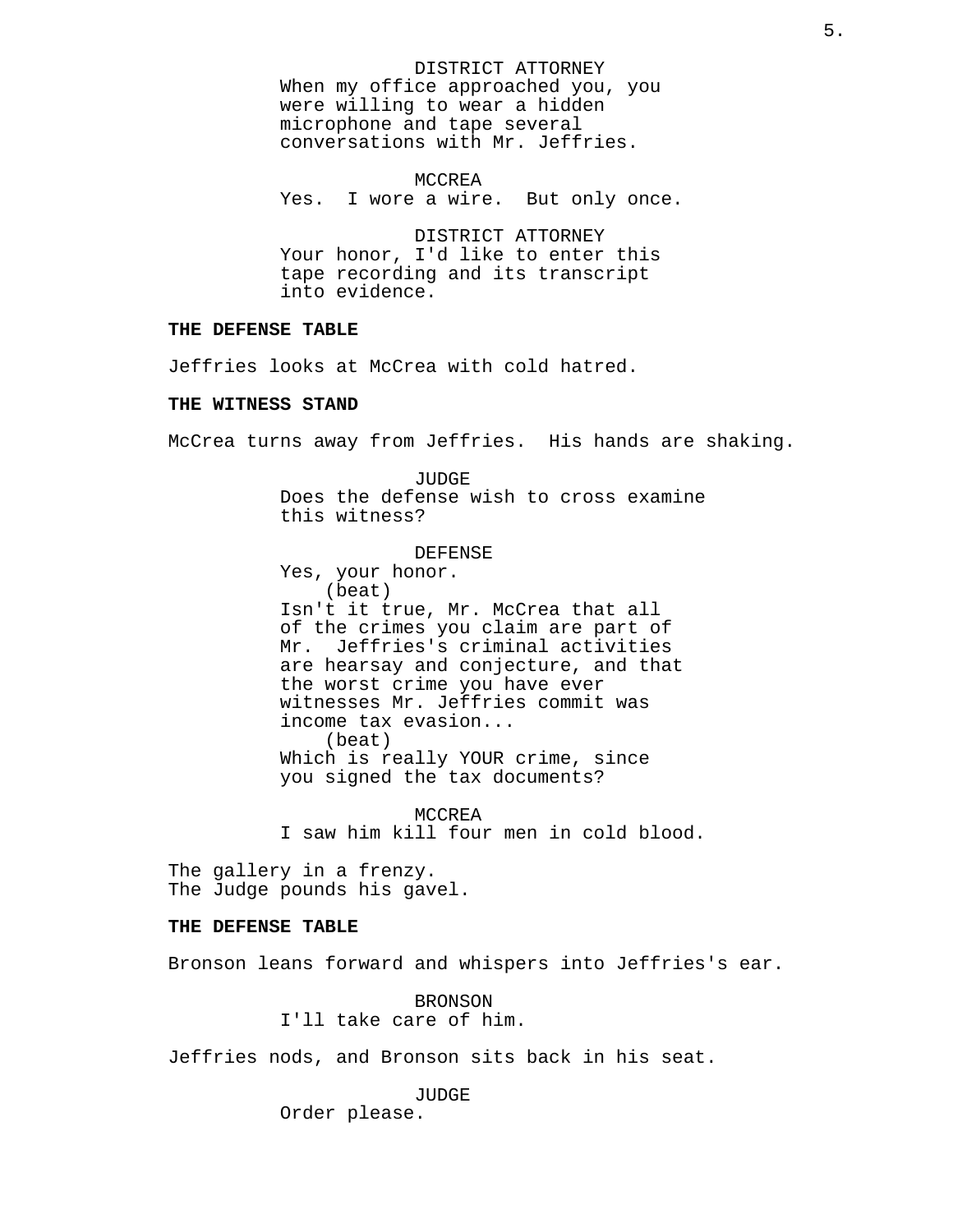Bronson smiles at McCrea.

# **THE WITNESS STAND**

McCrea sits back in his seat, scared to death.

DEFENSE Four men? Why didn't you come forward after you witnessed the first one?

MCCREA

I was... afraid.

DEFENSE

But not afraid enough to stop associating with Mr. Jeffries, while you claim he allegedly killed three more people?

#### MCCREA

I was afraid...

#### DEFENSE

You participated in these alleged killings?

#### MCCREA

No.

DEFENSE Well, what were you doing there?

#### MCCREA

Mr. Jeffries asked me to drive. He wouldn't even let me get out of the car. He pulled out this gun and... Killed three men.

McCrea almost breaks down on the stand. The gallery in a frenzy again. The Judge's gavel sounds like gun shots.

#### **INSERT SHOT**

A NEWSPAPER HEADLINE: "Crime Boss Found Guilty!"

## **INT. COURTROOM HALLWAY -- DAY**

Flashbulbs pop. McCrea is lead through the crowd of reporters and photographers by FBI Agent FORD.

AGENT FORD is typically clean cut and conservatively dressed, except for his cartoon character neck tie. He owns a dozen of them, featuring cartoon characters in wacky poses.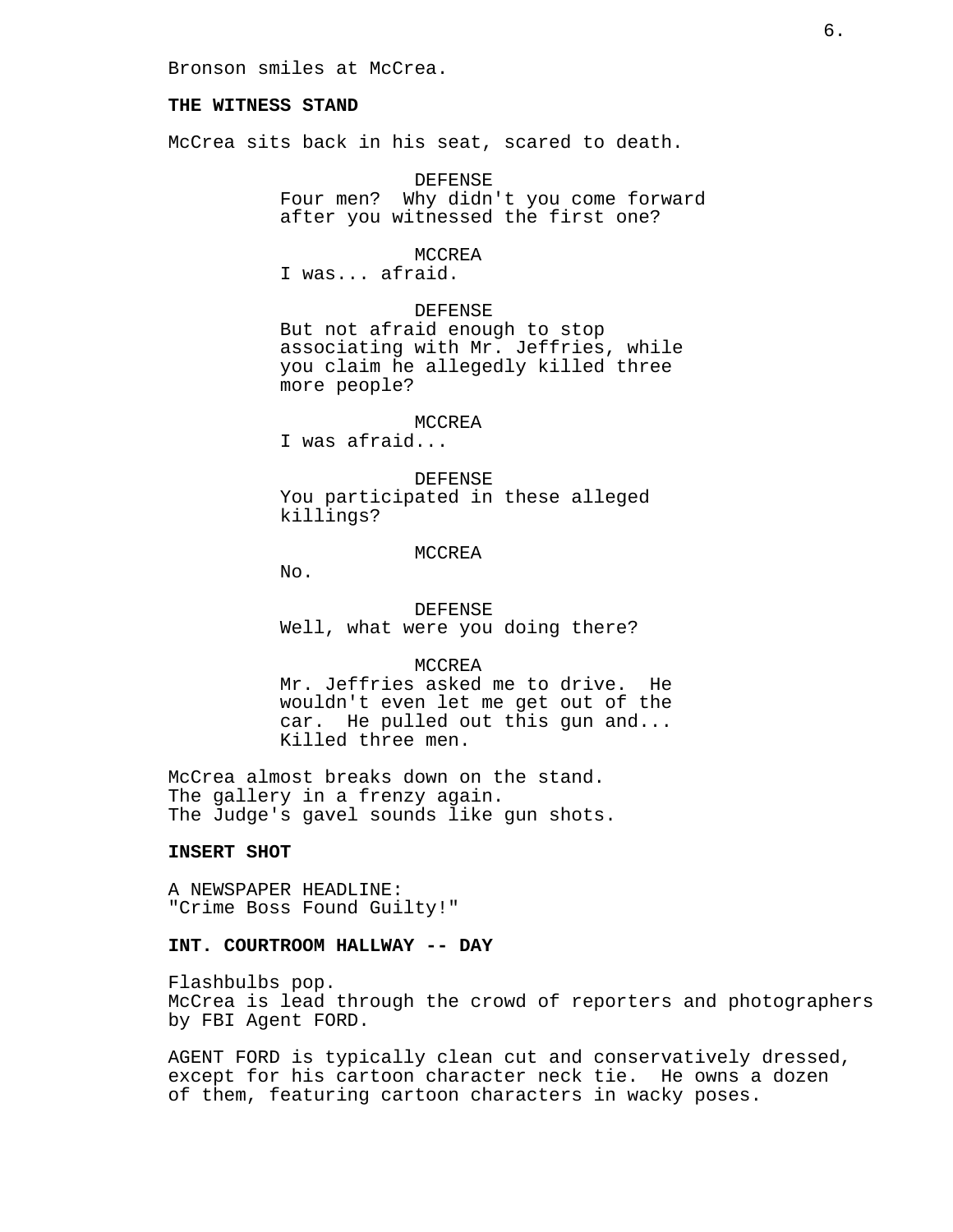Surrounded by POLICEMEN, protecting McCrea from assassination.

MCCREA They're gonna kill me.

FORD

Don't worry. You'll be in Witness Relocation. You, your wife, your kid will have new identities. We'll put you in some suburban town in another state. They'll never find you.

McCrea isn't convinced. Ford gives him a regulation FBI smile.

FORD You'll be okay.

They press out of the court building.

# **EXT. SUBURBIA -- DAY**

A quiet, calm, Spielberg suburbia. KIDS play catch in the street and ride bicycles. Dogs bark good naturedly. A whistling MAILMAN pushes his hand cart down the sidewalk near well manicured front lawns.

**SUPERED:** Three years later.

The MAILMAN pulls letters from his cart and heads down the walkway of a typically suburban two storey house. Whistling.

#### **INT. MCCREA'S HOME -- DAY**

LETTERS drop through the mail slot on the front door.

McCrea and his wife, SHERRY, in deep conversation when ten year old son TOMMY dribbles his basketball to the front door.

> SHERRY Tommy? What did I tell you about dribbling in the house?

> MCCREA You can drool, but don't dribble.

Tommy laughs at his dad's gag and holds onto the ball.

TOMMY Hey, dad, want to play some horse?

MCCREA Sure. You warm up, I'll be out in a minute.

Tommy moves to the front door, followed by his dog, PECKINPAW.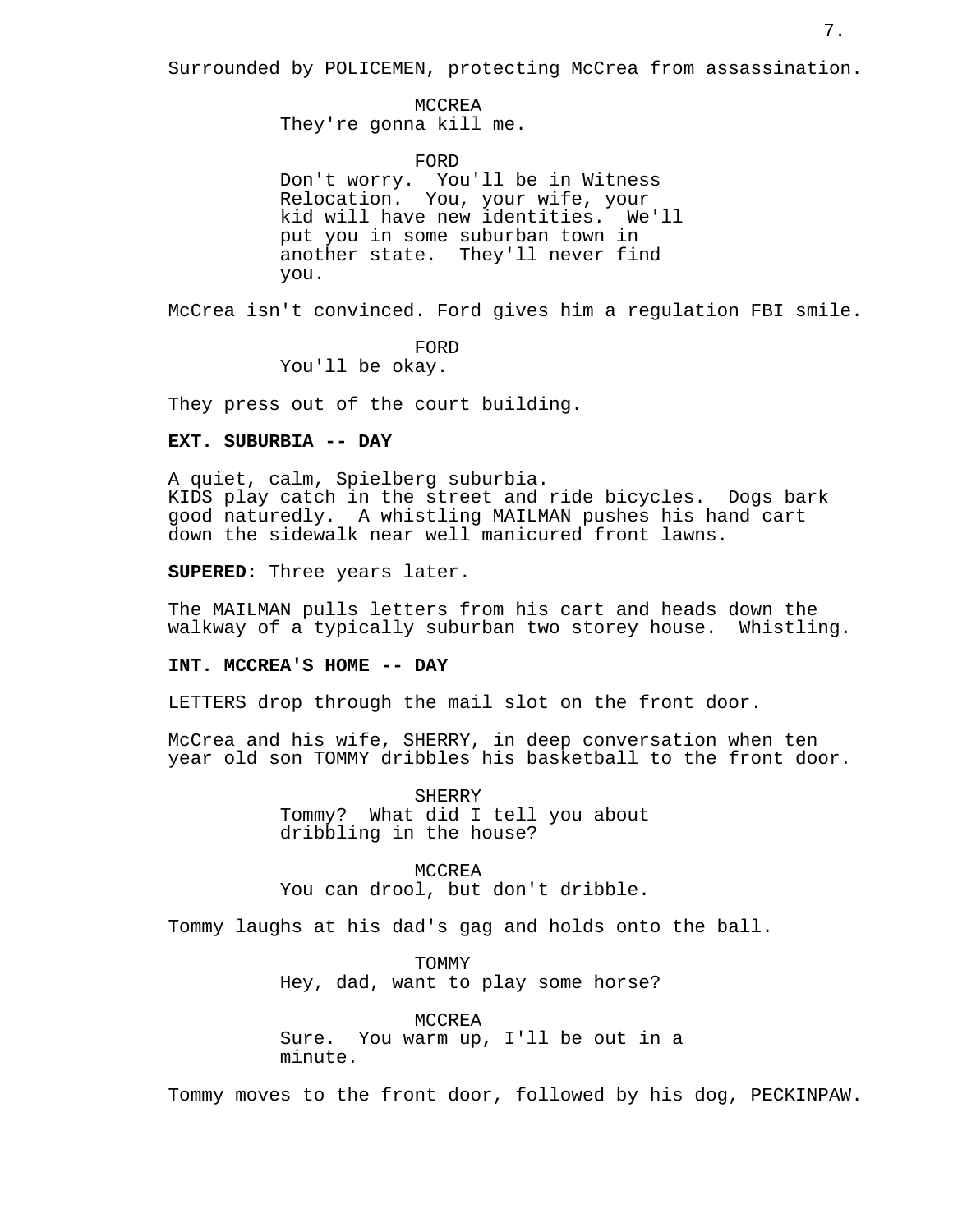Hey. If Peckinpaw's going with you, keep an eye on him. Don't let him crap in Mr. Marvin's front yard again.

## TOMMY

Right, dad.

Tommy and Peckinpaw leave, Sherry turns back to McCrea.

SHERRY McCREA is an attractive, intelligent woman a year younger than her husband. She works part time as a Mortgage Underwriter, thinks of herself as "the brains of the family".

## SHERRY

You know who I was thinking of this morning? David and Amy. I wonder whether she had a boy or a girl?

#### MCCREA

It doesn't matter, Sherry. David and Amy are from a past life.

SHERRY

I still wonder.

MCCREA

We've been given something special. A chance to start over. All our past mistakes forgotten.

SHERRY

There are things I don't want to forget.

#### MCCREA

We're different people. What happened to those people, didn't happen to us.

McCrea moves closer, holding her.

#### MCCREA

We can't spend our lives thinking about what we DID, who we WERE. (beat) Living in the past brings regret. (beat) I'm glad that part of my life is over. (beat) We're HERE. What's important is what happens NOW.

SHERRY I wish we could go back. (MORE)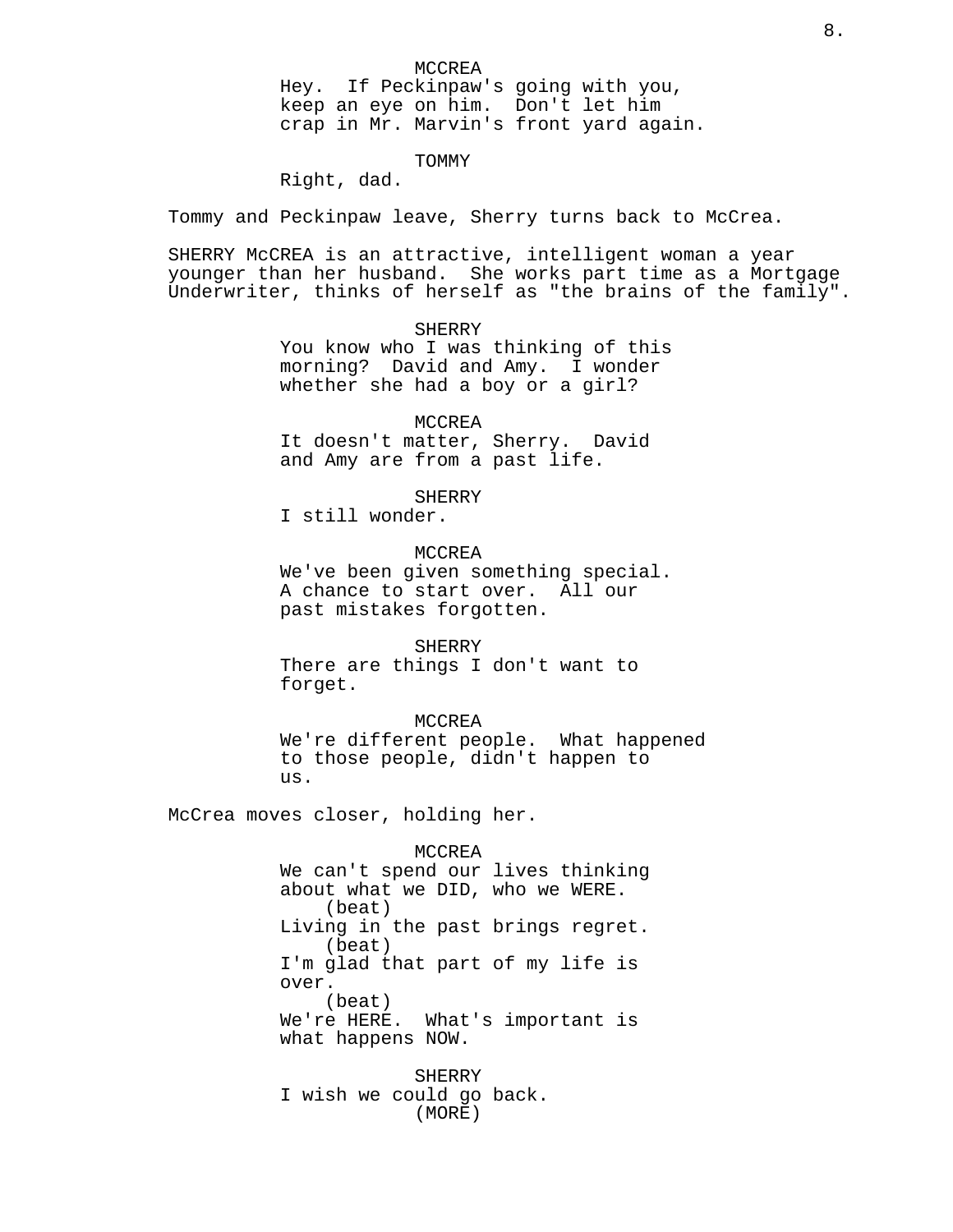## SHERRY (CONT'D)

Just to visit. See the old neighborhood. Walk down to the grocery.

## MCCREA

It's the past, Sher. We can never go back. If we did, it'd all be different. Like going back to your grade school and seeing how small the hallways are. Everything seemed so big then, gets smaller as you get old.

Sherry and McCrea kiss.

#### **EXT. MCCREA'S HOME -- DAY**

# **ON THE DRIVEWAY**

Tommy dribbles, trying to keep the basketball away from the dog. He spins and shoots, hitting the backboard on the garage before dropping through the hoop.

THE BASKETBALL takes a weird bounce, rolling away from Tommy down the driveway.

The ball is stopped by a man's leather shoe, tilt up to reveal Matt Rogers.

Rogers picks up the ball and bounces it to Tommy.

#### **INT. MCCREA'S HOME -- DAY**

McCrea turns from Sherry and looks out the front window. The grandfather clock chimes the hour in the background.

#### **THROUGH THE WINDOW**

McCrea sees Tommy talking to Rogers.

#### MCCREA

Oh my God.

ROGERS sees McCrea, smiles, and lifts his hand in a wave.

A look of horror on McCrea's face. He bolts out of the house.

# **EXT. MCCREA'S HOME -- DAY**

McCrea runs to where Rogers and Tommy talk.

Rogers ruffles Tommy's hair and laughs.

McCrea grabs Tommy roughly and pulls him away from Rogers.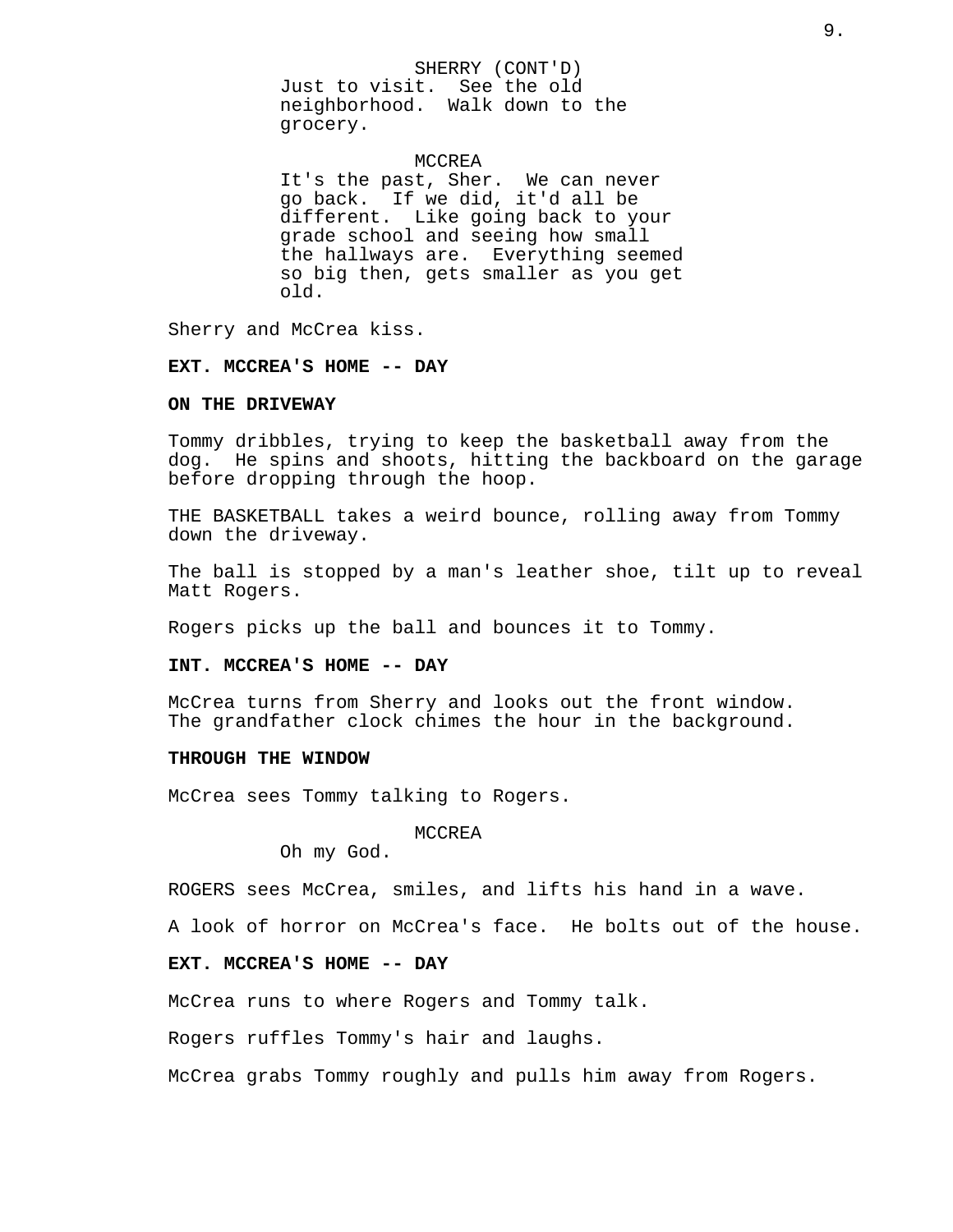MCCREA Tommy. Go in the house.

**TOMMY** But, I want to talk to Uncle Matt.

MCCREA Go in the house. Now.

Tommy is confused. He looks at Rogers and smiles.

TOMMY Come back later, Uncle Matt, we'll play "horse".

ROGERS Sure Tommy. Sounds like fun.

Tommy grabs his basketball and goes into the house, looking over his shoulder. Wondering what's going on.

McCrea waits until the front door closes.

ROGERS So, Bob. How have you been?

MCCREA What do you want?

ROGERS What do I WANT?

Rogers laughs.

**INT. HOTEL BALLROOM (PAST) -- NIGHT**

Rogers laughs.

ROGERS I WANT to offer you a job.

Ten years ago. A high school class reunion. The hotel ballroom has been decorated with streamers, a DJ spins old Hip Hop.

Rogers has his arm over McCrea's shoulder, both are a little drunk. A banner welcomes them to the 5 year class reunion.

> MCCREA Already have a job.

ROGERS You call THAT a job? You spent four years in college.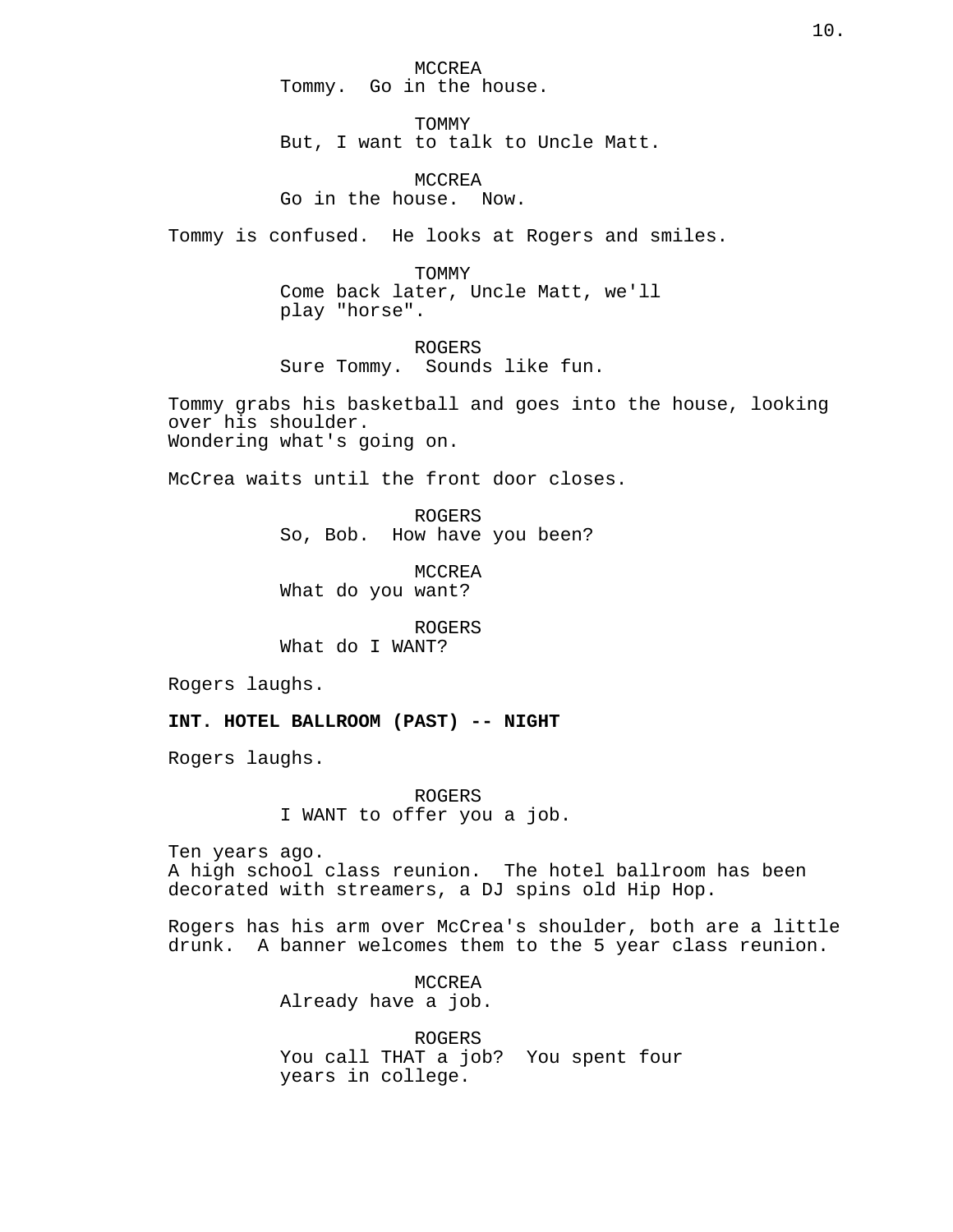#### MCCREA

Wanted to be corporate VP, but they told me I had to start at the bottom.

Rogers and McCrea laugh.

# ROGERS

Well, I think I can do better than Henry Block. What do they give you? Six months of full time work?

### MCCREA

I scrounge up some work off season.

# ROGERS

Know a guy that'll hire you full time, on salary, for the entire year. Double what you're making at H & R, plus four weeks of paid vacation, and full medical coverage for you and the wife.

# MCCREA

Full medical?

## ROGERS

Sherry's gonna need it when she pops that kid. This is a prime job, Bobby.

MCCREA Yeah? Who do I gotta kill?

Rogers laughs.

#### ROGERS

Guy needs a book keeper. Has a few tax problems, and figures if he has a man on the payroll, maybe Uncle Sam won't take as much.

#### MCCREA

Why me?

## ROGERS

He's looking for a guy from the neighborhood. And I recommended you. What are friends for?

Rogers laughs, and McCrea joins him. Then stops and thinks.

MCCREA There's still gotta be a catch.

ROGERS Guy's got a little problem with undeclared earnings. (MORE)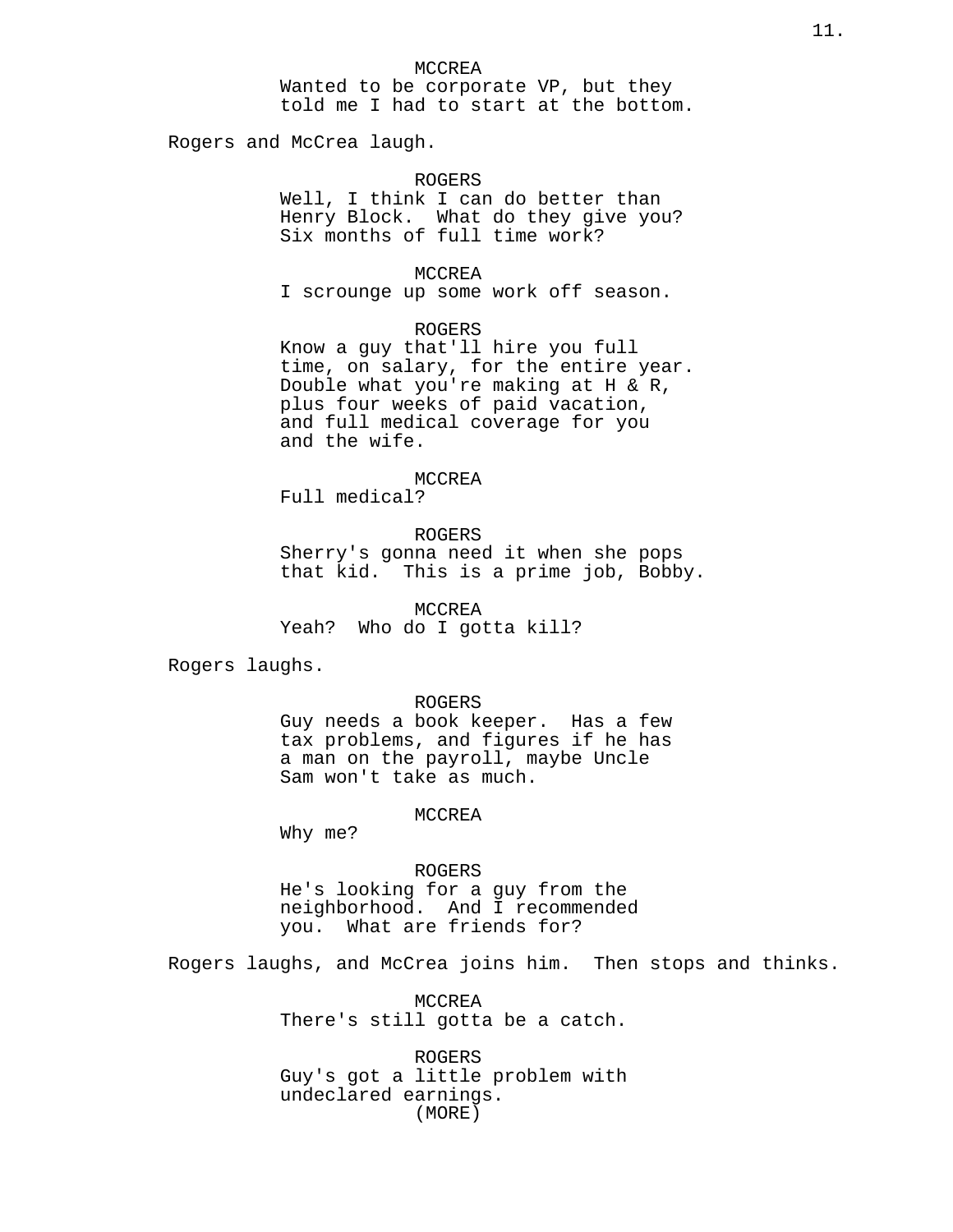ROGERS (CONT'D) Wants somebody simpatico, won't go running to the IRS.

MCCREA I spend too much time talking to the IRS as it is.

ROGERS KNEW you were my man.

Rogers pulls him closer, they laugh.

The two cross to a VERY pregnant Sherry sipping a soft drink.

MCCREA Honey, look who I found.

# **INT. MCCREA'S HOME (PRESENT) -- DAY**

Sherry looks out the window.

SHERRY

Matt Rogers.

#### **EXT. MCCREA'S HOME -- DAY**

Rogers laughs as he pets Peckinpaw's head.

MCCREA

How'd you find me.

# ROGERS

Funny thing. After you left the city, Bronson sent a bunch of guys out to find you. A friggin' army. They looked everywhere. Not a trace. (smiles) Then, I'm driving down the street one day, pull into a gas station, and there was Tommy. Putting air in a bike tire.

MCCREA They going to kill me?

ROGERS Bob, you're one of us. Family.

That's why they sent me back here to talk to you. I'm your friend.

MCCREA

My friend?

ROGERS

Look.

(MORE)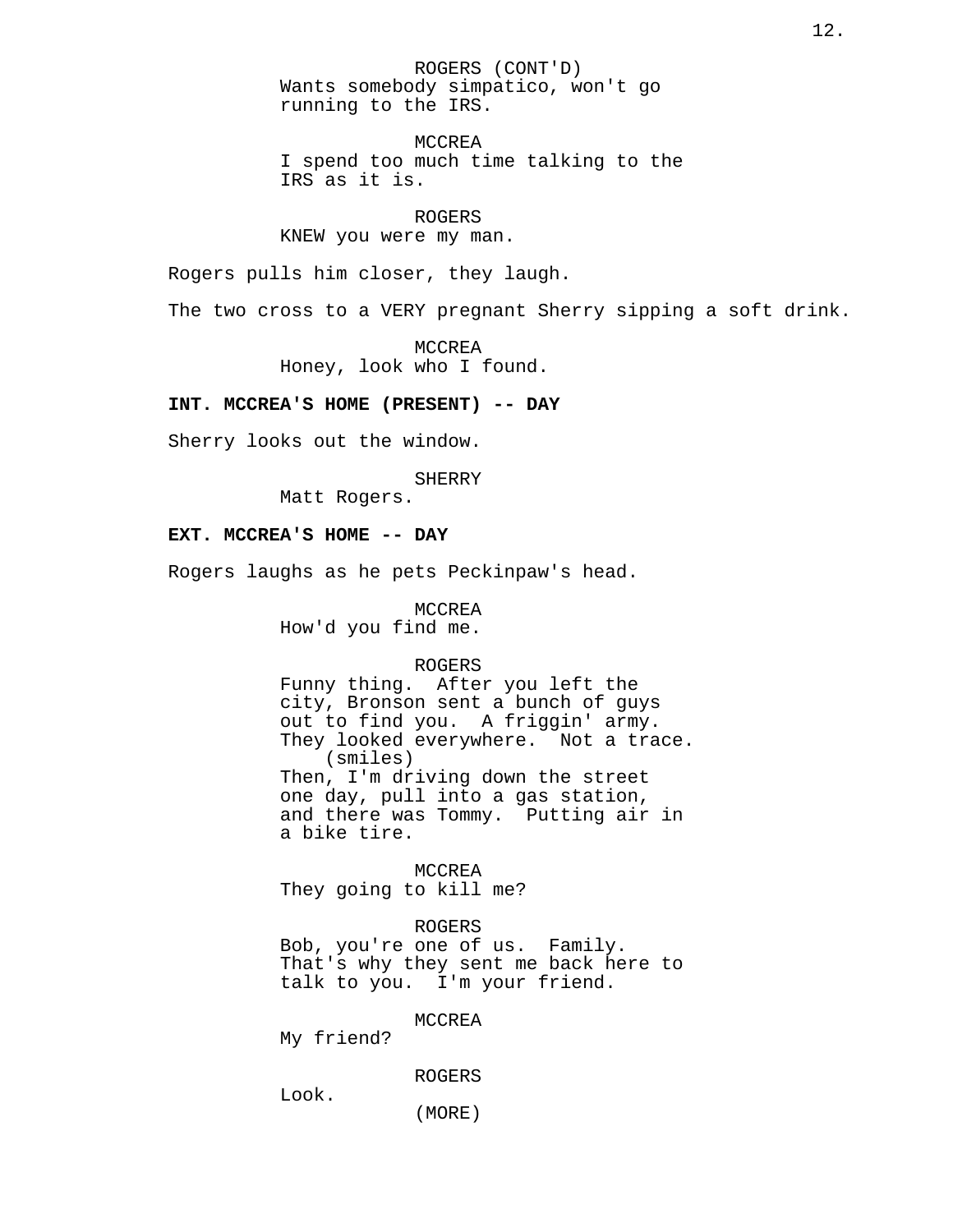## ROGERS (CONT'D)

I know you took the stand against Mister Jeffries. But Bronson wants to be fair. He wants you to come back to the city and stand trial.

#### MCCREA

Trial? What are you talking about?

#### ROGERS

Our trial. Jury of your peers. Maybe there was a reason why you ratted... Mitigating circumstances. You'll get a chance to explain all that to the jury. Maybe they'll see it your way. Who knows?

MCCREA

I'm not going back.

### ROGERS

Bob. You've got to take the stand to defend yourself. If you don't, they're sure to find you guilty.

#### MCCREA

No.

Rogers stops petting the dog. His voice cold.

ROGERS You don't understand, Bob. I'm in this, too. They hired you on MY recommendation.

He looks at McCrea, very serious.

ROGERS I can't live without you. If I don't bring you back. They kill me.

McCrea looks at his friend. Makes a decision.

# MCCREA

I'm sorry, Matt.

McCrea turns and walks up the walk to his house.

Rogers shouts after him.

ROGERS Don't do this to me, Bob. You've gotta come back. You've got to take the stand.

McCrea hurries to the front door, trying to block out the sound of Rogers.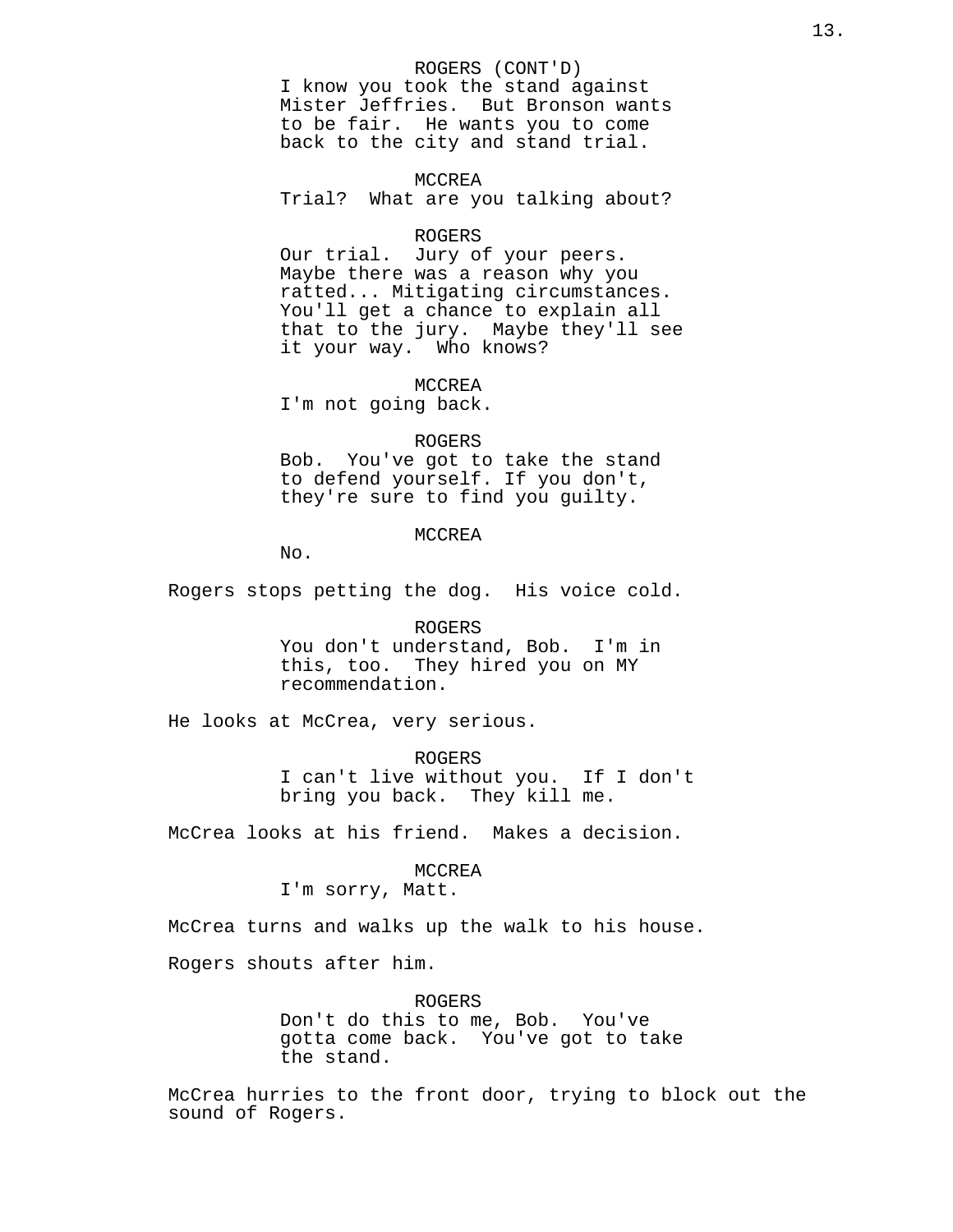ROGERS (O.S.) They'll try you in absentia! You can't just walk away from this!

McCrea closes the door, blocking out Rogers' voice. Scared to death.

> SHERRY What did he want?

MCCREA They want me to go back. Stand trial.

## **DINING ROOM -- NIGHT**

McCrea, Sherry, and Tommy at the dinner table.

Tommy is slyly feeding Peckinpaw, who lays at his feet under the table.

> SHERRY Thomas James, what did I tell you about feeding the dog from the table?

TOMMY Just giving him some of my broccoli, mom. He needs to eat vegetables...

#### **SHERRY**

So do you.

TOMMY Is Uncle Matt coming back?

McCrea looks down, realizing the full implication.

MCCREA I don't think so.

**TOMMY** Then how are we going to play "horse"?

MCCREA If you see Uncle Matt again, don't talk to him. Don't even go near

TOMMY Why? Does he have the measles?

Tommy laughs.

him.

MCCREA No. It's something else. Just promise me you won't talk to him, okay?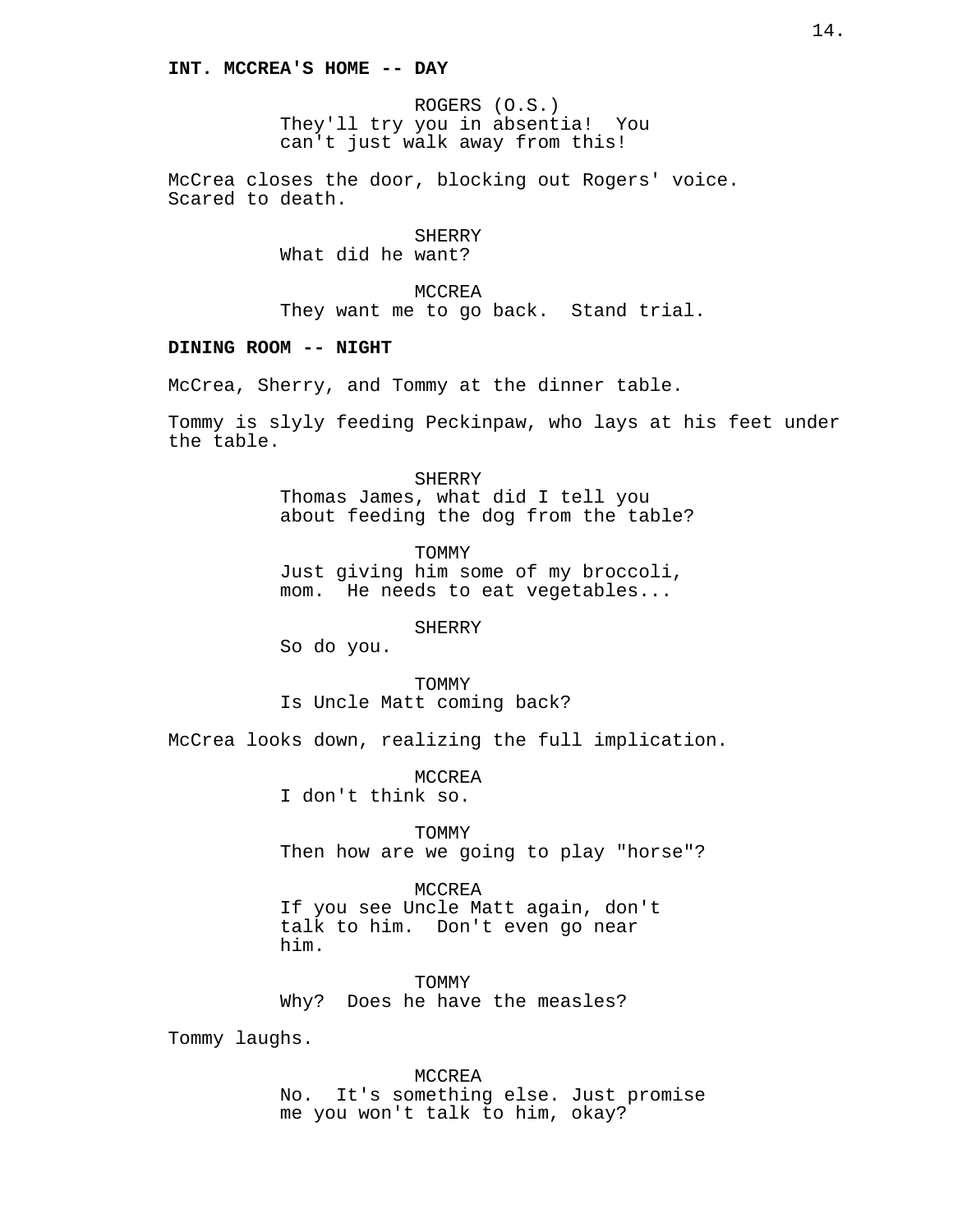Tommy looks at his plate. Nothing left but broccoli.

# **TOMMY'S BEDROOM**

Tommy is in bed when McCrea enters to turn off the light.

TOMMY It's about moving here, isn't it?

MCCREA

Yeah.

TOMMY Do you think Uncle Matt will tell someone he found us?

MCCREA

Yes.

TOMMY Why would he do that? Is he mad at us?

MCCREA He's not mad at you, Tommy. He's mad at me.

#### TOMMY

Why?

MCCREA It's a long story.

TOMMY We won't have to move again, will we?

McCrea looks at his son. His past actions have hurt him.

MCCREA We won't have to move.

TOMMY Good. I like it, here.

McCrea and Tommy smile. Both smiles barely cover their fear.

> MCCREA Get some sleep, okay?

TOMMY You, too, dad.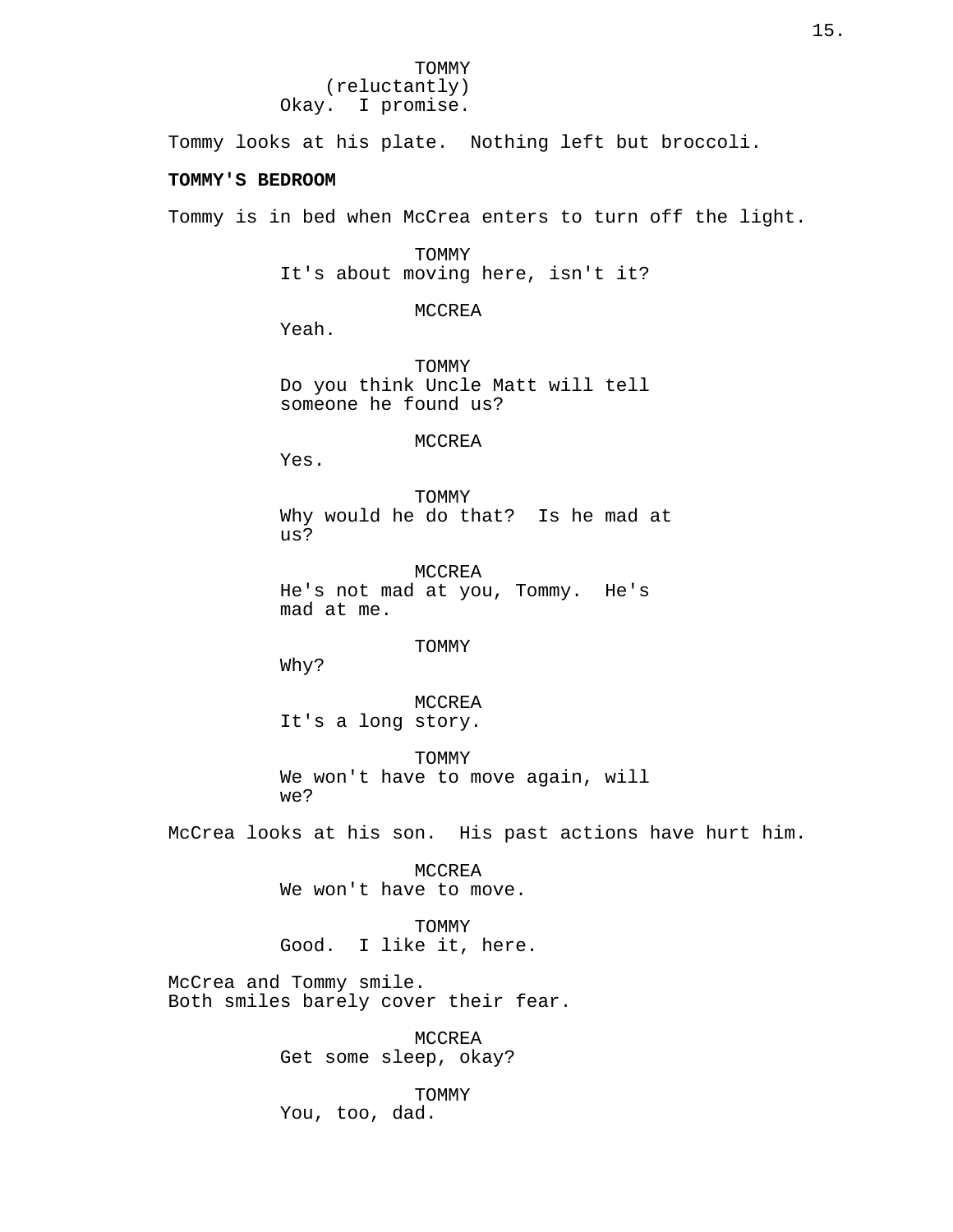McCrea turns out the light and closes the door.

# **MCCREA AND SHERRY'S BEDROOM**

McCrea and Sherry are in bed. Both are awake.

> SHERRY Do you think we should call Agent Ford?

#### MCCREA

No. I don't think it's that serious. I think when Matt tells them I'm not going back, that'll be the end of it.

**SHERRY** The end of it.

#### MCCREA

What else can they do? You can't force a man to leave his home and family.

## SHERRY

What if he comes back with a gun?

## MCCREA

It's not going to happen, Sher. They wouldn't risk kidnapping charges over something like this.

#### SHERRY

They kill people for something like this.

#### MCCREA

Nothing I do or say at this point will help get Mr. Jeffries out of prison, so what's the big deal?

#### SHERRY

MISTER Jeffries? You sound like you still owe him respect.

#### MCCREA

I don't owe him anything. (holds Sherry) I think now that they've found me they feel compelled to DO something, you know? Threaten me... Something. Now that Matt's done that, it's over.

They kiss.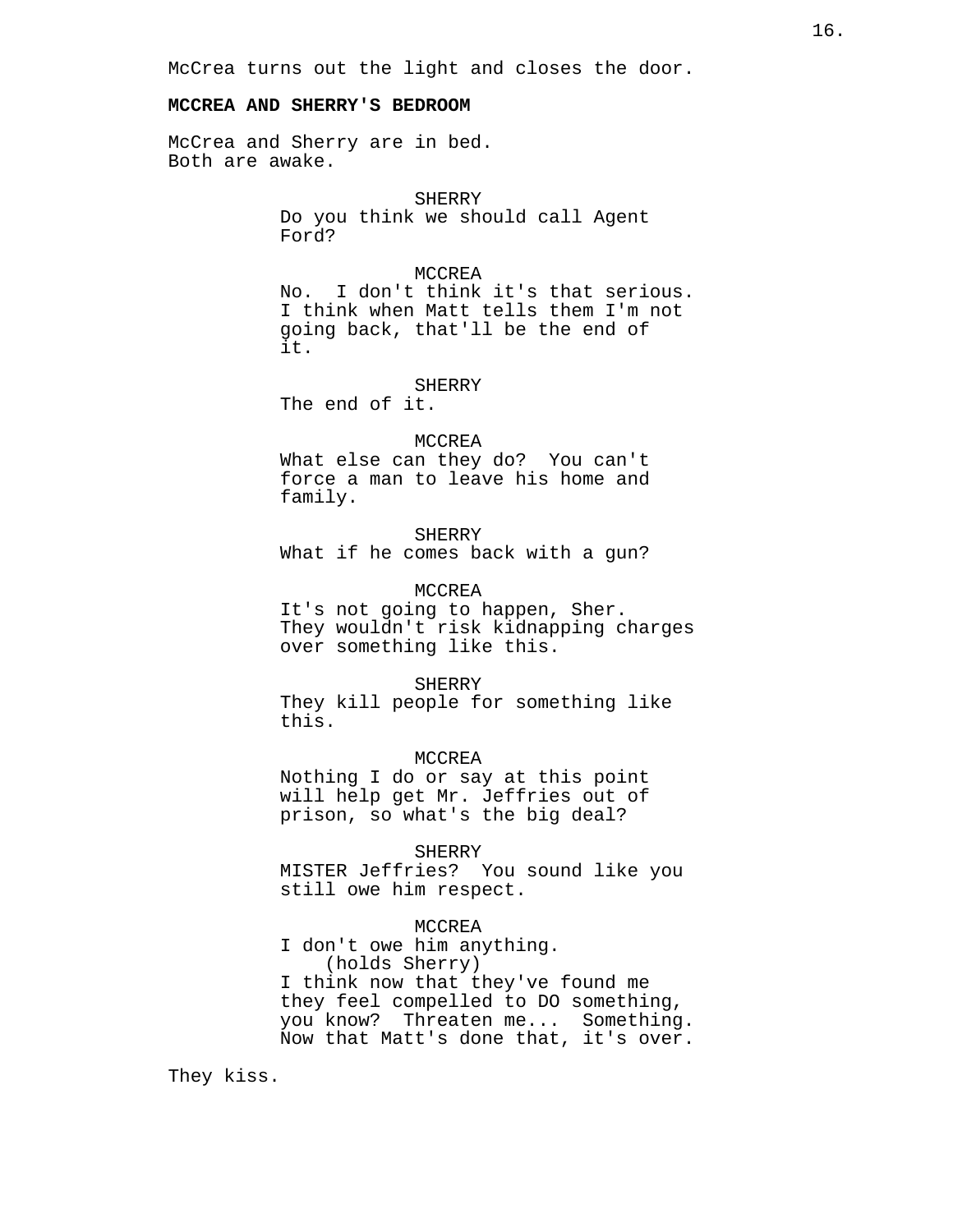MCCREA There's no reason to worry about it. We aren't exactly in their territory.

SHERRY White picket fence world.

## MCCREA

If we were still in Oakland, it might be different. But in the suburbs, the air is clean streets are clean, and Mr. Jeffries's people just don't have any pull.

Another kiss, and she responds with passion.

Sherry turns out the light and moves back into McCrea's arms. They undress each other, make love in the moon light.

## **INT. MCCREA'S HOME -- MORNING**

#### **THE KITCHEN**

Sherry sets a bowl of cereal in front of Tommy, McCrea enters.

McCrea is refreshed, smiling, and happy. He kisses Sherry on the cheek and tries to move away, but she grabs his neck tie.

#### **SHERRY**

Not so fast.

MCCREA Going to skip breakfast this morning, hon. Try to get a jump on the day.

She straightens his tie.

SHERRY A jump last night, a jump this morning...

She pulls him close and kisses him.

TOMMY You mind? I'm trying to eat.

McCrea and Sherry laugh.

McCrea grabs his briefcase. Sherry follows.

## **THE LIVING ROOM**

McCrea notes the bright sunlight coming through the curtains.

MCCREA Looks like it's gonna be a nice day.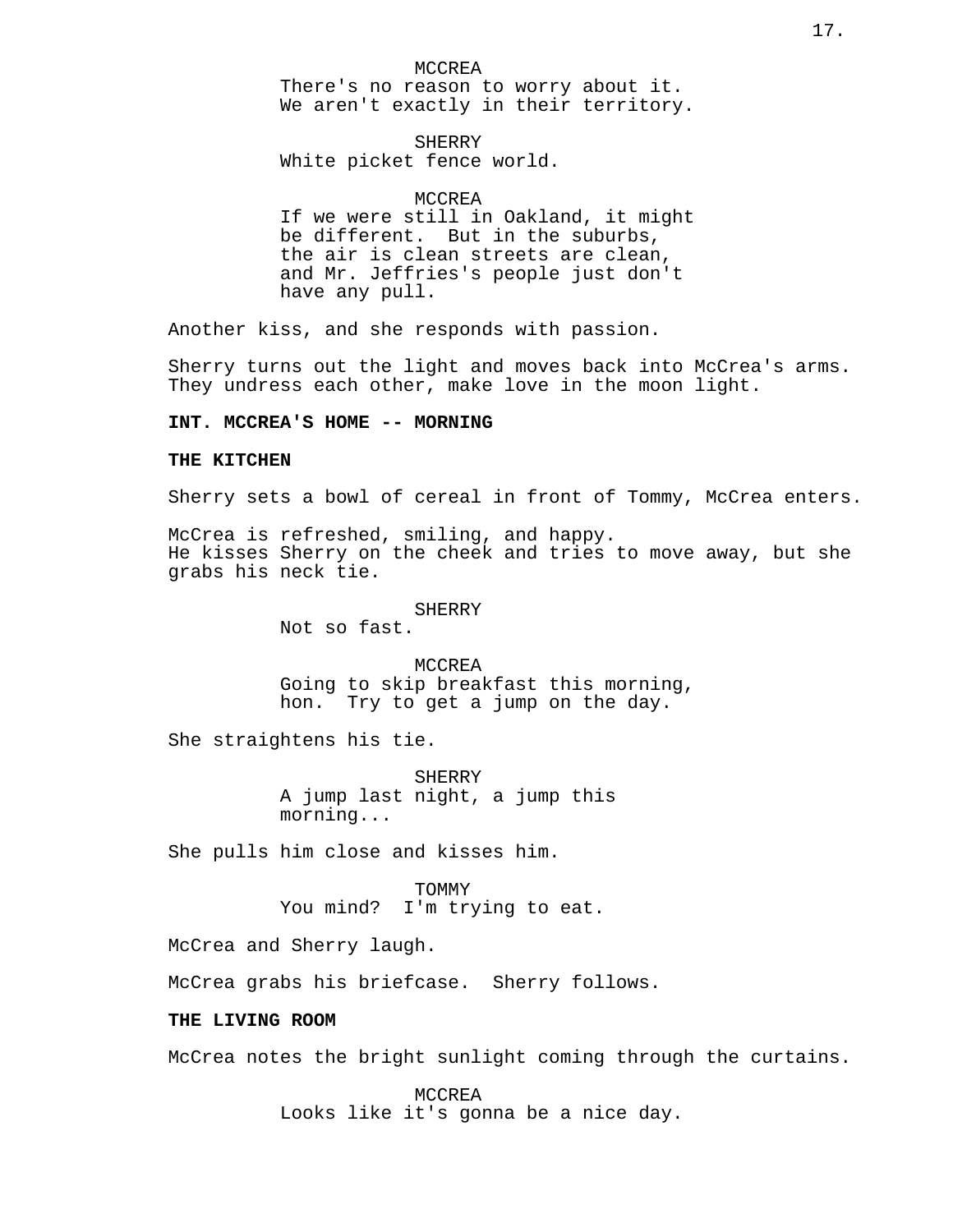McCrea moves to the window, pulling open the curtains.

# **THROUGH THE WINDOW**

McCrea sees a silver & black Hummer in front of his house.

Rogers opens the back door of the Hummer, BRONSON steps out.

Bronson stands on the lawn near the curb.

## **REVERSE THROUGH THE WINDOW**

McCrea's face white with horror. The mullions on the window seem like prison bars, trapping McCrea in his house.

McCrea steps away from the window, walls close in on him.

PECKINPAW barks at the front door. Snarling and barking.

> MCCREA They can't do this. We're PROTECTED, don't they know that?

**SHERRY** What are you going to do?

MCCREA They can't do anything to me. Let him sit out there in his car. If I ignore them, after a while they'll get bored and go away.

McCrea moves to the front door, where Peckinpaw barks.

It takes a little juggling to open the front door so that the dog doesn't charge out, but he manages.

# **EXT. MCCREA'S HOME -- MORNING**

McCrea closes the front door (we can still hear the dog) and crosses the lawn to his Jeep Cherokee in the drive way.

## BRONSON

McCrea.

McCrea ignores him. Continues walking towards the Jeep.

BRONSON

McCREA!

Louder.

Still, McCrea ignores him, unlocking the Cherokee's door.

Bronson moves to the parked Cherokee.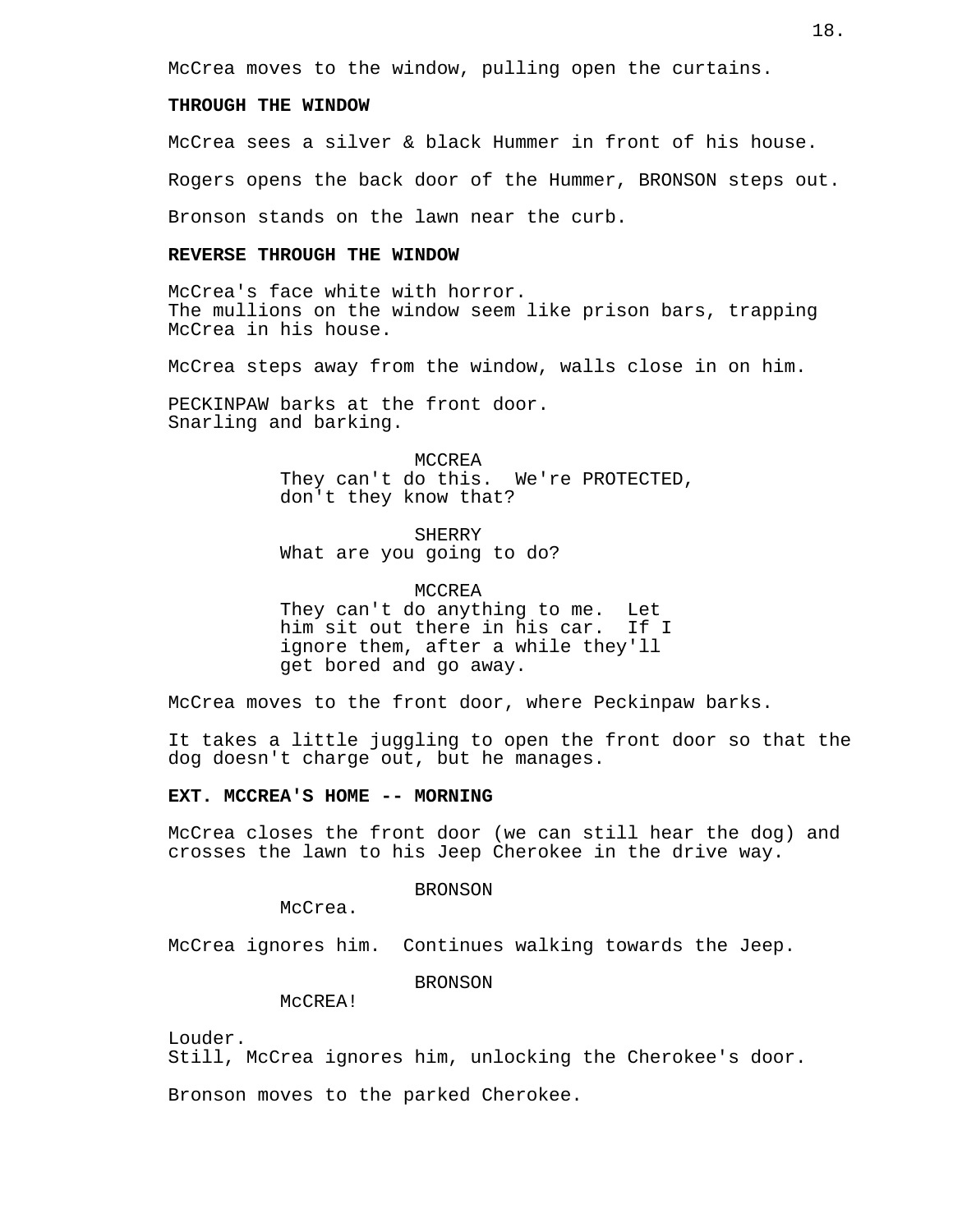#### BRONSON

McCrea.

McCrea ignores him, inserting the keys into the ignition and starting the car.

A HAND reaches across McCrea, shuts the car off.

McCrea turns to Bronson. Bronson pulls the keys from the ignition and holds onto them.

> BRONSON Where you going, baby? I want to talk.

> > MCCREA

I don't know you.

## BRONSON

McCrea...

MCCREA You have me confused with somebody else. (points) Look at the mail box. I'm Robert Leonard.

Bronson looks at McCrea as if he's lost his mind.

BRONSON No you aren't. You're....

# **INT. JEFFRIES'S ESTATE (PAST) -- NIGHT**

ROGERS Bob McCrea. This is Bronson. (beat) He's Mr. Jeffries's Executive Assistant.

Rogers introduces McCrea to Bronson.

McCrea is impressed by the opulence of Jeffries's Piedmont estate. Dark wood, leather, subdued original oils on the walls. Nothing here from the old neighborhood.

McCrea shakes Bronson's hand.

MCCREA A pleasure to meet you, sir.

ROGERS This is the accountant I was telling you about.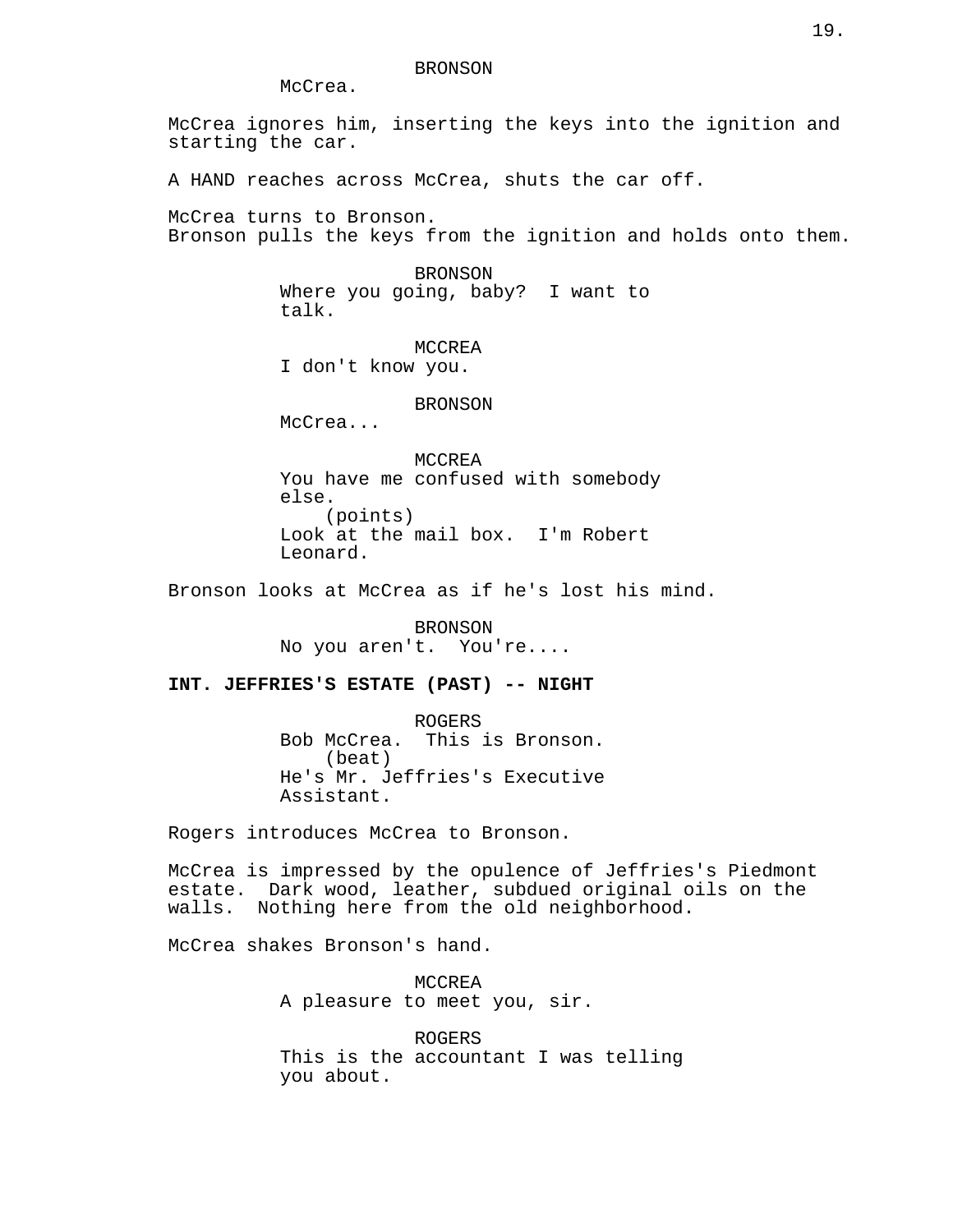Rogers holds his arms away from his body, allows Bronson to pat him down.

> ROGERS Formalities, Bob. Mister Jeffries is a very wealthy man. You don't go from the West Side to Piedmont without making a few enemies.

**BRONSON** No guns in the bosses office.

McCrea notices a gun holstered under Bronson's arm.

MCCREA What about your gun?

BRONSON Stays. For everyone's protection.

McCrea lifts his arms so that Bronson can pat him down.

BRONSON Clean. That's good, baby.

McCrea lowers his arms.

Bronson leads them to a pair of huge carved wood doors.

BRONSON The boss doesn't like to shake hands when he meets people. If he wants to shake your hand, he'll offer his, okay?

MCCREA

Okay.

Bronson opens the door and Rogers and McCrea to precede him.

**INT. JEFFRIES'S LIBRARY (PAST) -- NIGHT**

A fireplace crackles in front of Fred Jeffries's chair. Two smaller chairs face Jeffries, on the other side of the fireplace.

> BRONSON Mr. Jeffries. Rogers brought his friend.

Jeffries doesn't rise. He gestures to the empty chairs.

JEFFRIES Sit. Sit. Would you like anything to drink?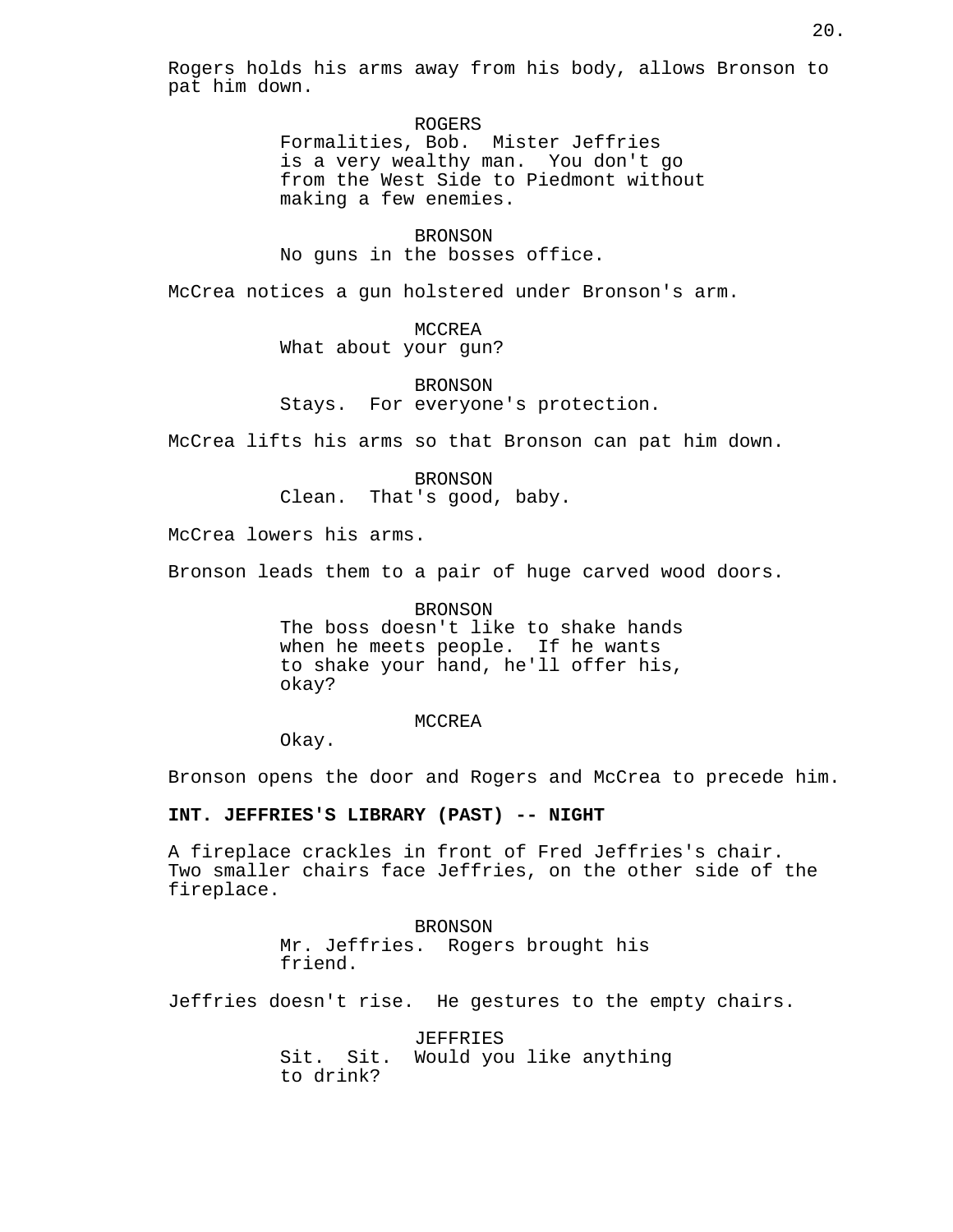ROGERS No thank you, sir.

MCCREA Nothing for me, sir.

JEFFRIES I think I'll have a cognac, Carl. That Martell Cordon Bleu.

Bronson fills a snifter, hands it to Jeffries.

JEFFRIES I'm a businessman, Mr?

#### MCCREA

McCrea.

## JEFFRIES

Mr. McCrea. I have problems with the I.R.S. just like every other businessman. I need a book keeper to help me with these problems.

# MCCREA

I'm very good, sir...

## JEFFRIES

Course you are. Rogers wouldn't bring you here if you weren't.

MCCREA

Thank you, sir.

JEFFRIES I like to think of my business as a family. Are you a family man?

MCCREA Yes, sir. My wife's expecting...

# JEFFRIES

Good. Good. What's most important to me is trust, loyalty, and family. I don't want to hire some one who will sell my secrets to the competition.

MCCREA

You can trust me, sir...

# JEFFRIES

Good. But will you be loyal to me? Will you put my considerations before all others? Before ever your own?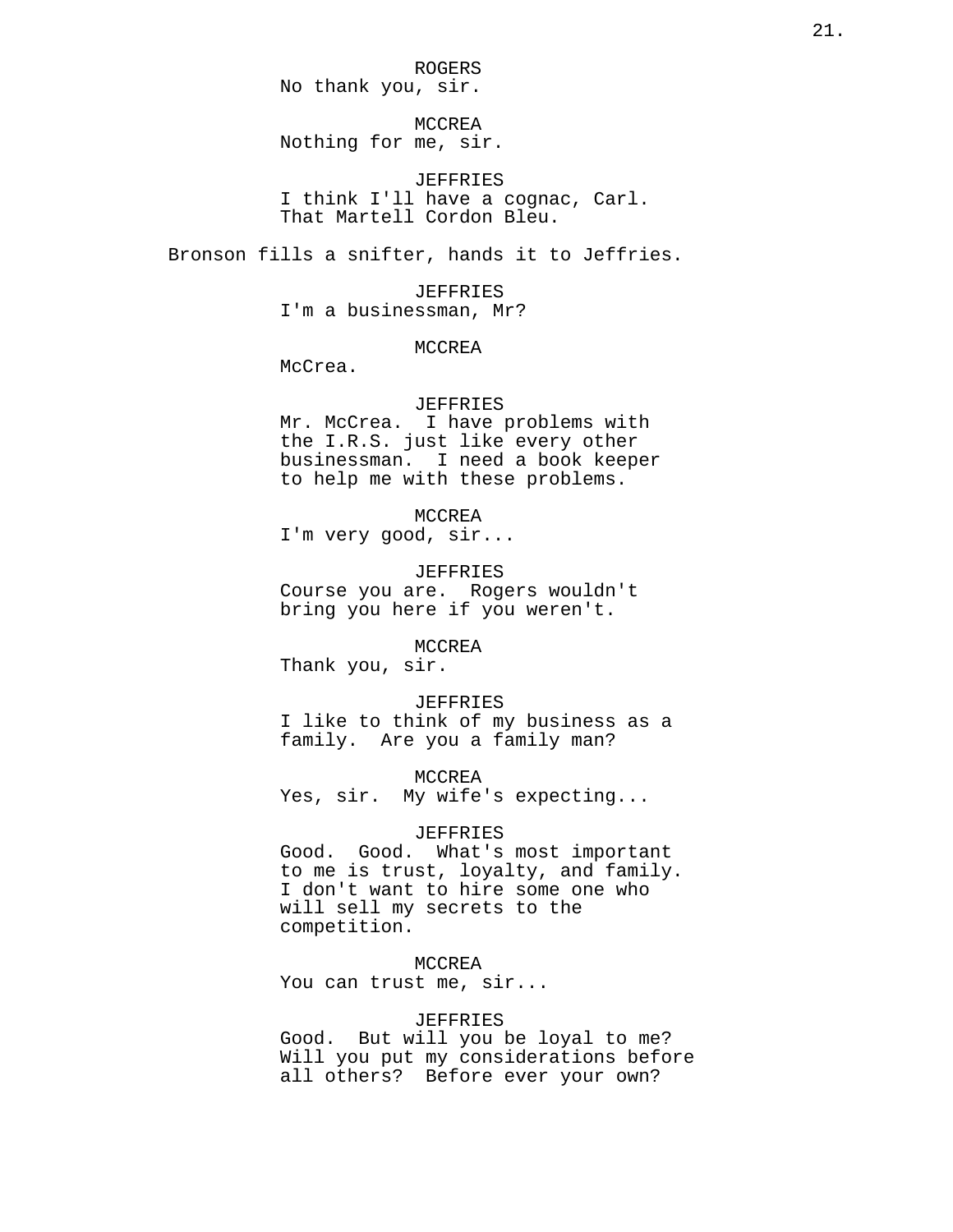MCCREA

Yes, sir.

#### JEFFRIES

Good. Good.

Jeffries moves to his feet and offers his hand.

JEFFRIES You've got yourself a job. (smiles) My new book keeper.

McCrea shakes Jeffries's hand, turns to face a smiling Bronson, and shakes his hand as well.

## **EXT. MCCREA'S HOME (PRESENT) -- DAY**

#### **IN THE CHEROKEE**

Bronson ISN'T smiling, now.

#### BRONSON

Mr. Jeffries is very disappointed with you, McCrea. Thought that you were a man of honor, man of integrity. He invited you into our family, treated you like a son.

MCCREA I don't know anyone named McCrea --

BRONSON

But you struck out against this man, who would be your father. You tried to destroy him.

MCCREA I'm going to be late for work --

BRONSON (CONT'D) You know why I'm here, baby?

McCrea doesn't answer. Doesn't move. He's waiting for the lecture to end so he can get his keys back and drive away.

#### BRONSON

I'm here to protect my family. Was like a father to me, too. Fresh outta Q, living in a halfway. Thinkin' 'bout holding up another liquor store. No future. Look at me, now. A business man. All that because of Mr. Jeffries.

MCCREA Please. I need my keys.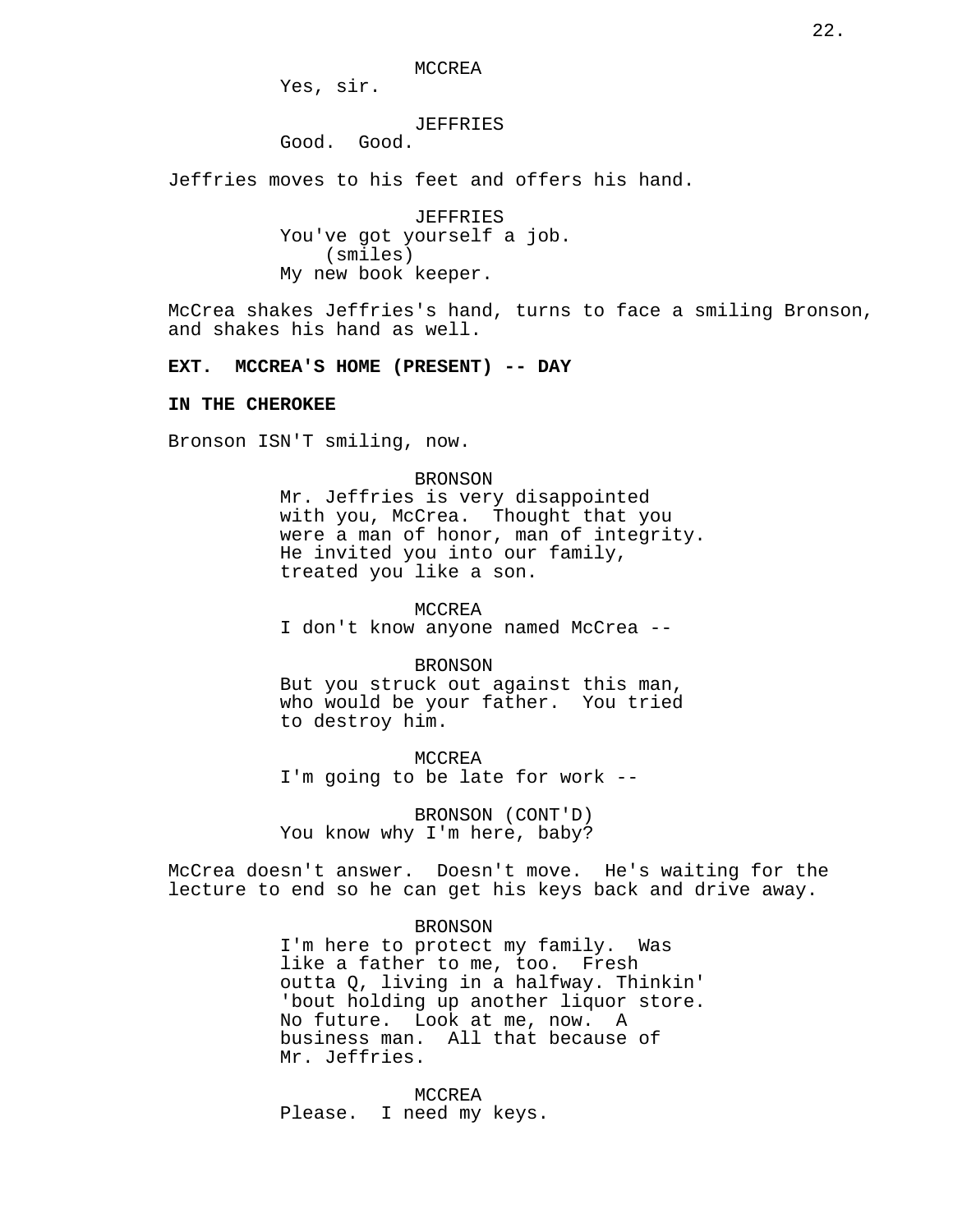Bronson makes a fist around the Cherokee keys.

**BRONSON** And when a son strikes his father, he must be punished.

WHAM!

Bronson hits McCrea HARD. The car keys jab into McCrea's shirt, increasing the pain.

McCrea tries to cover himself, but Bronson gets in two more HARD punches. McCrea slumps down in the car seat. Seriously hurt.

BRONSON opens his fist, the keys to fall onto McCrea's lap.

BRONSON Do what's right, baby. Come back to Oakland voluntarily. The jury will be lenient if you come back on your own.

Bronson walks back to his Hummer, climbing inside. The door closes behind him.

#### **INT. MCCREA'S HOME -- DAY**

The front door closes behind McCrea, as he staggers in.

MCCREA Get the realtor on the phone.

Sherry can't hear him over the barking dog, turns to Tommy.

SHERRY Put Peckinpaw in the back yard. Make sure the gates are closed.

TOMMY

Come on, boy.

Tommy drags the barking dog out of the room.

MCCREA Get the realtor on the phone NOW.

**SHERRY** 

Why?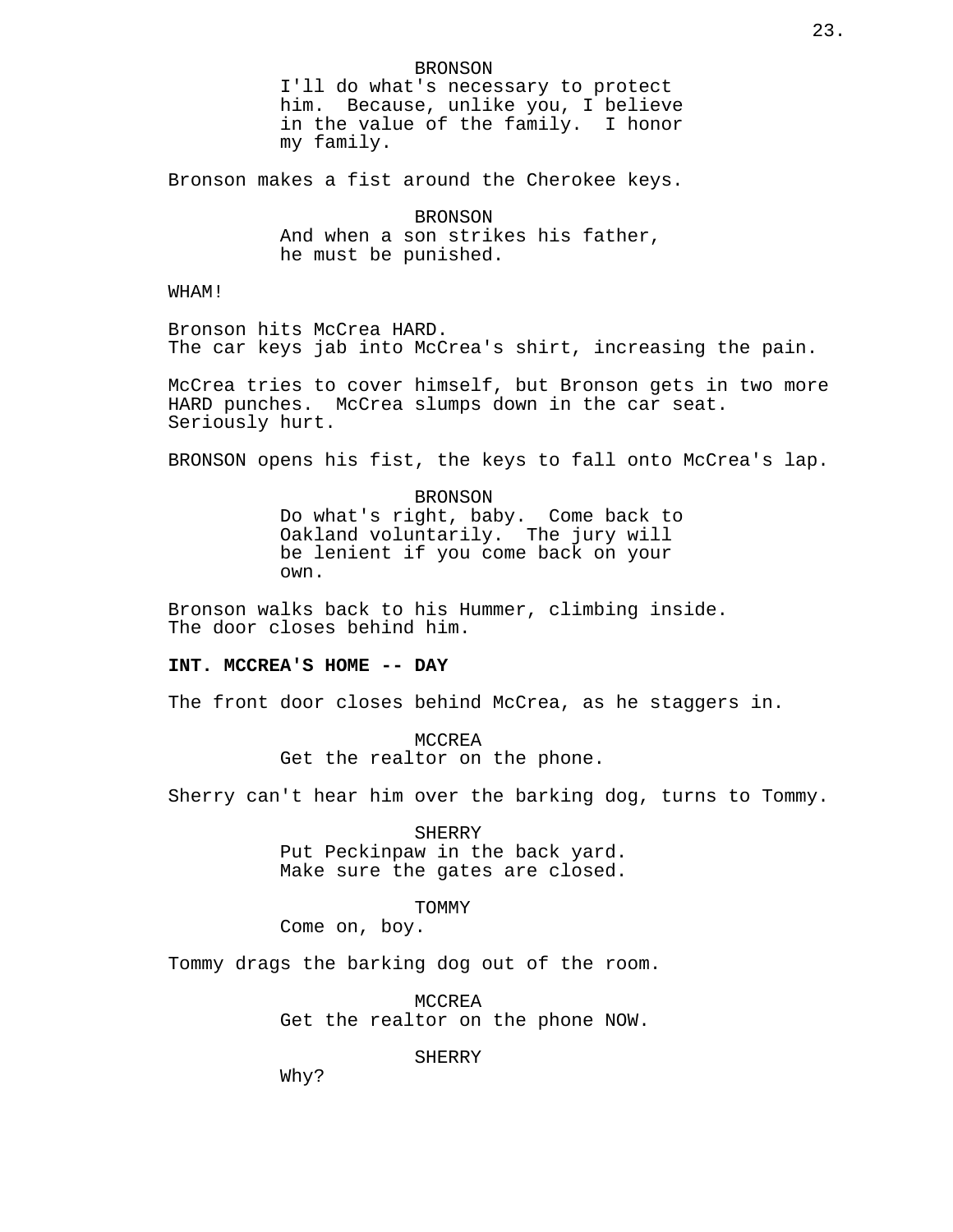SHERRY

What thing?

MCCREA They've FOUND US, we have to HIDE someplace.

McCrea goes to the phone and tears through the yellow pages.

MCCREA We're leaving tonight.

SHERRY Bob. We can't run forever.

#### MCCREA

What do you want me to do? Let them take me back to Oakland? Participate in their crazy trial? A jury of my "peers"?

## SHERRY

They can't drag you out of the house in broad daylight. This isn't the city. There are people here, police.

#### MCCREA

Sherry...

Sherry moves to McCrea, holding him.

#### SHERRY

Just calm down, Bob. They can't do anything to you. We'll just stay here and wait them out. After a while, they'll get bored and move on.

McCrea looks at the curtained window.

MCCREA

I don't understand. What do they think I owe them?

## **EXT. DOWNTOWN OAKLAND (PAST) -- DAY**

An old office building near Holmes Books.

## **INT. MISTER JEFFRIES'S OFFICE (PAST) -- DAY**

Mr. Jeffries hands McCrea an envelope thick with money.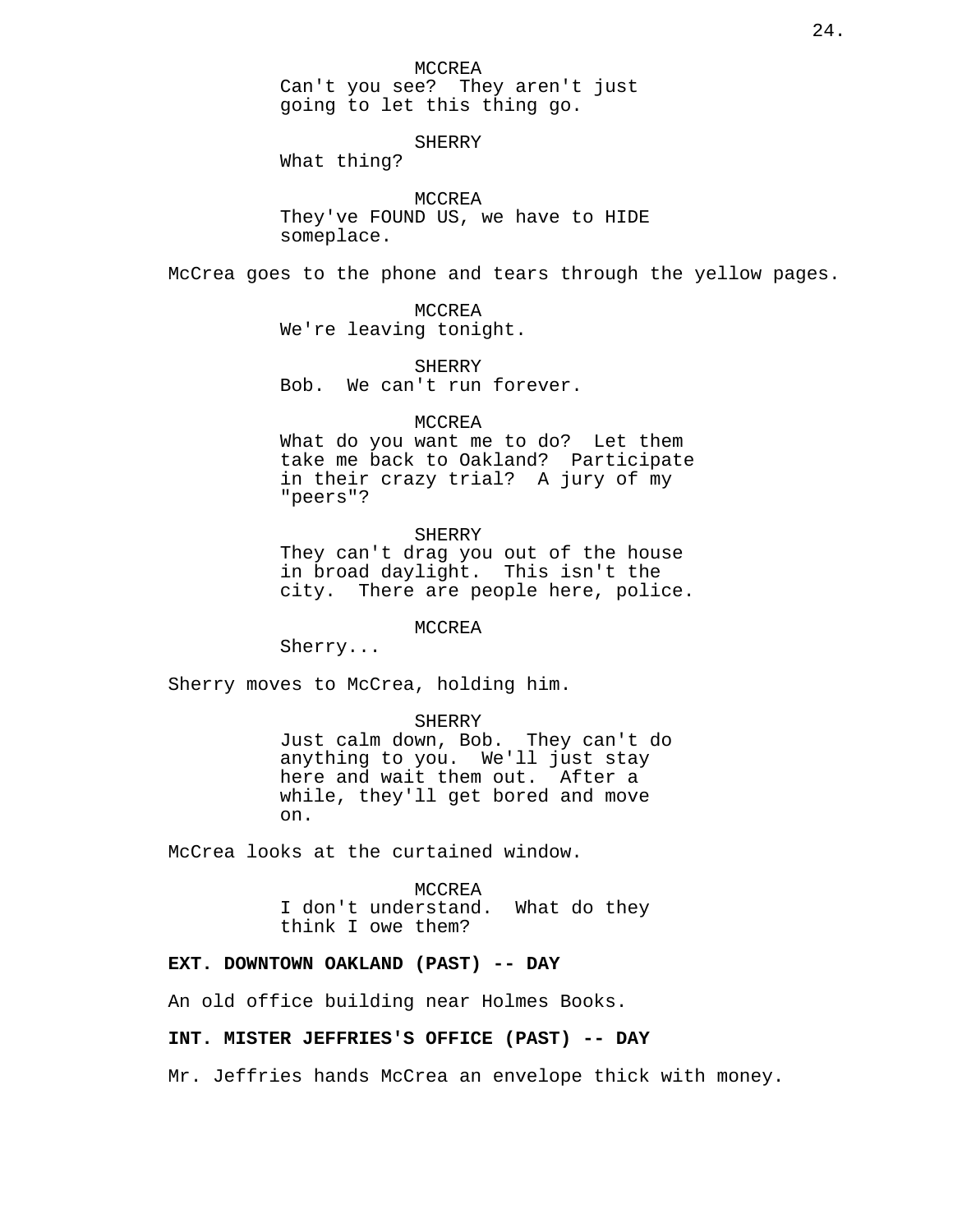## JEFFRIES Your year end bonus.

McCrea peeks inside the envelope. It's filled with hundred dollar bills.

> MCCREA Mister Jeffries, this is way too much...

JEFFRIES Nonsense. You've saved me ten times that much in taxes.

McCrea looks at the money, amazed.

#### **INT. NEW APARTMENT (PAST) -- DAY**

McCrea and a very pregnant Sherry, follow a REAL ESTATE AGENT on a tour of a brand new apartment.

McCrea is amazed at the size of the place.

RE AGENT And this room would make a very nice nursery.

THEY ENTER a freshly painted room. McCrea and Sherry are excited.

> **SHERRY** It's beautiful.

MCCREA (to Sherry's tummy) It's gonna be your room, sport.

Sherry giggles as McCrea tickles her tummy.

MCCREA Can we leave a cash deposit?

RE AGENT

Of course, sir.

McCrea pulls a few one hundred dollar bills from his pocket.

## **EXT. VOLVO DEALERSHIP (PAST) -- DAY**

McCrea hands some one hundred dollar bills to the SALESMAN.

MCCREA Here's the down payment.

The Salesman smiles and hands over the car keys. McCrea runs his hand over the new Volvo stationwagon, smiling.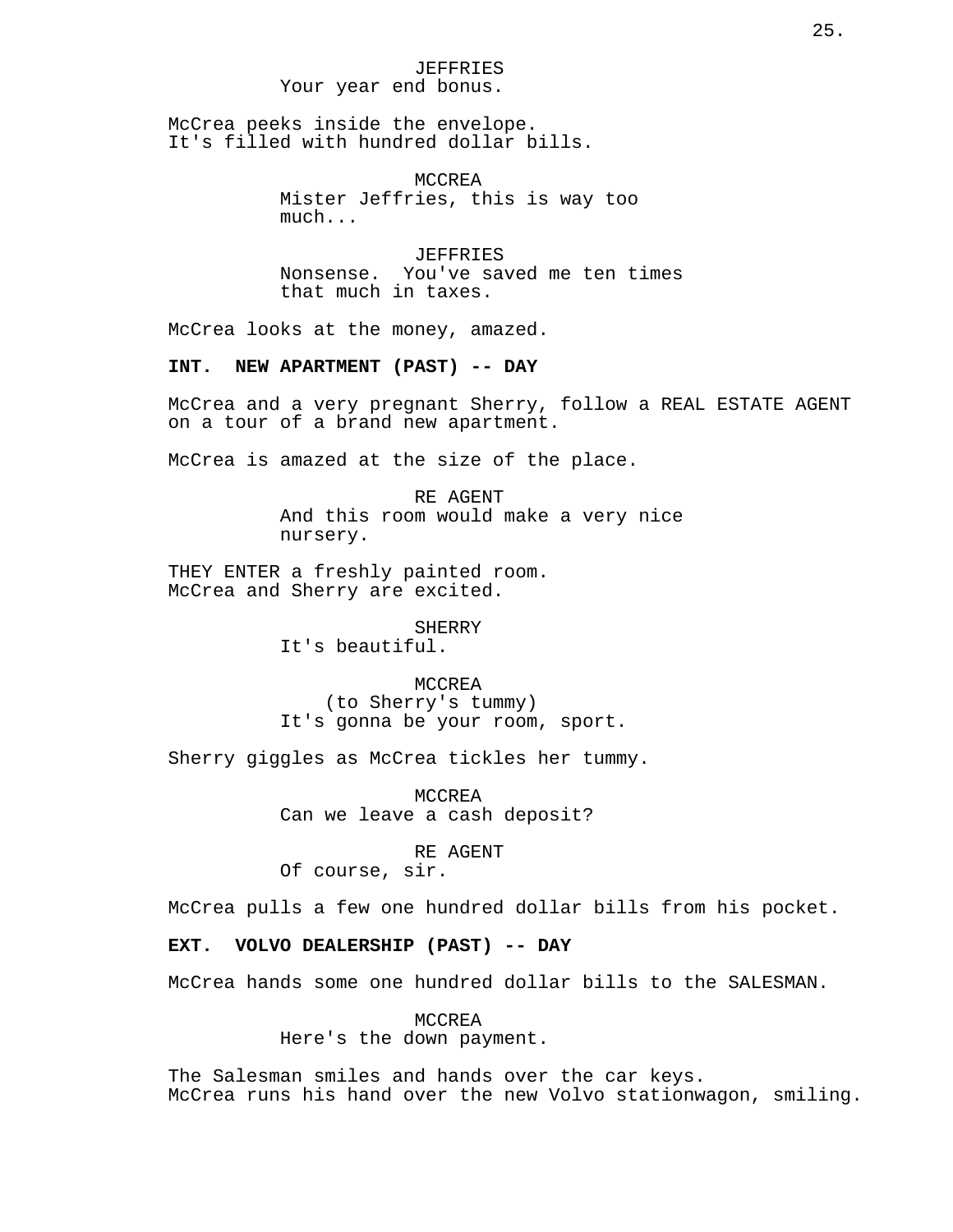## MCCREA

It's a gift for my wife. We've never had a new car, before. Just my old clunker, and she has to take me back and forth to work in it.

SALESMAN Well, it's a fine car Mister McCrea. I'm sure your wife will appreciate it.

McCrea admires his wife's Volvo.

**INT. TAILOR SHOP (PAST) -- DAY**

McCrea accepts a glass of wine from a pretty hospitality GIRL, admiring her figure as she walks away.

A TAILOR is chalking the trousers of a new wool suit.

TAILOR Two greys and two blue pin stripes.

MCCREA

Right.

TAILOR They'll be ready on Tuesday.

# **INT. JEFFRIES'S OFFICE (PAST) -- DAY**

McCrea looks at the gold Rolex in the gift box.

MCCREA

Thank you.

JEFFRIES Just make sure you're never late.

McCrea and Jeffries both laugh. A DOORBELL rings.

# **INT. MCCREA'S HOME (PRESENT) -- DAY**

McCrea crosses to answer the door, the doorbell rings again.

MCCREA

Coming.

McCrea opens the door, Bronson is on the other side, smiling.

BRONSON Just wanted to apologize for the way I acted this morning, baby. I was a little rough.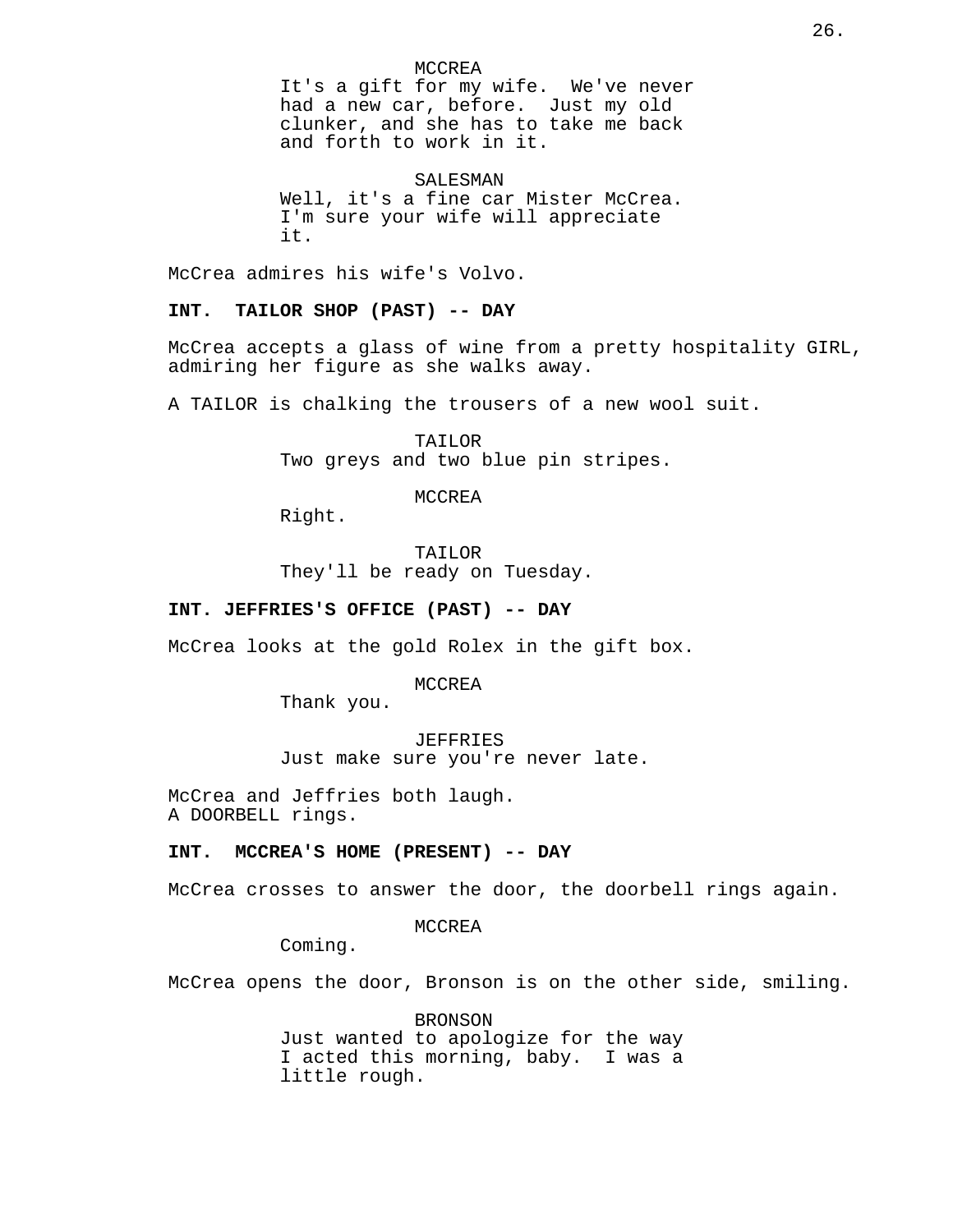McCrea tries to close the door, but Bronson wedges his foot and shoulder against it.

> BRONSON Hope you accept this luggage as a little gift. A gesture.

Bronson pushes three pieces of leather Louis Vuitton luggage across the threshold.

McCrea takes a step back, as if the luggage is diseased.

Bronson pushes the luggage CLOSER to McCrea.

**BRONSON** 

Here. Take it....

He pushes the luggage closer to McCrea.

**EXT. OAKLAND, CA (PAST) -- DAY**

The Silver & Black Hummer 2 cruises through the city.

**INT. HUMMER (PAST) -- DAY**

BRONSON

Take it...

Bronson pushes a 38 revolver towards McCrea. McCrea doesn't touch the gun.

Rogers is behind the wheel, McCrea and Bronson in back. They're picking up satchels of money from Jeffries' clubs.

> MCCREA What do I want with a gun?

ROGERS Bob, there's a war on. News is calling it "Bloody August". Italians are after this territory. Want both sides of the bridge.

BRONSON For your own protection.

MCCREA I don't want a gun. Fired one once and that was enough.

ROGERS

Take it.

MCCREA I'd be better off without it. (MORE)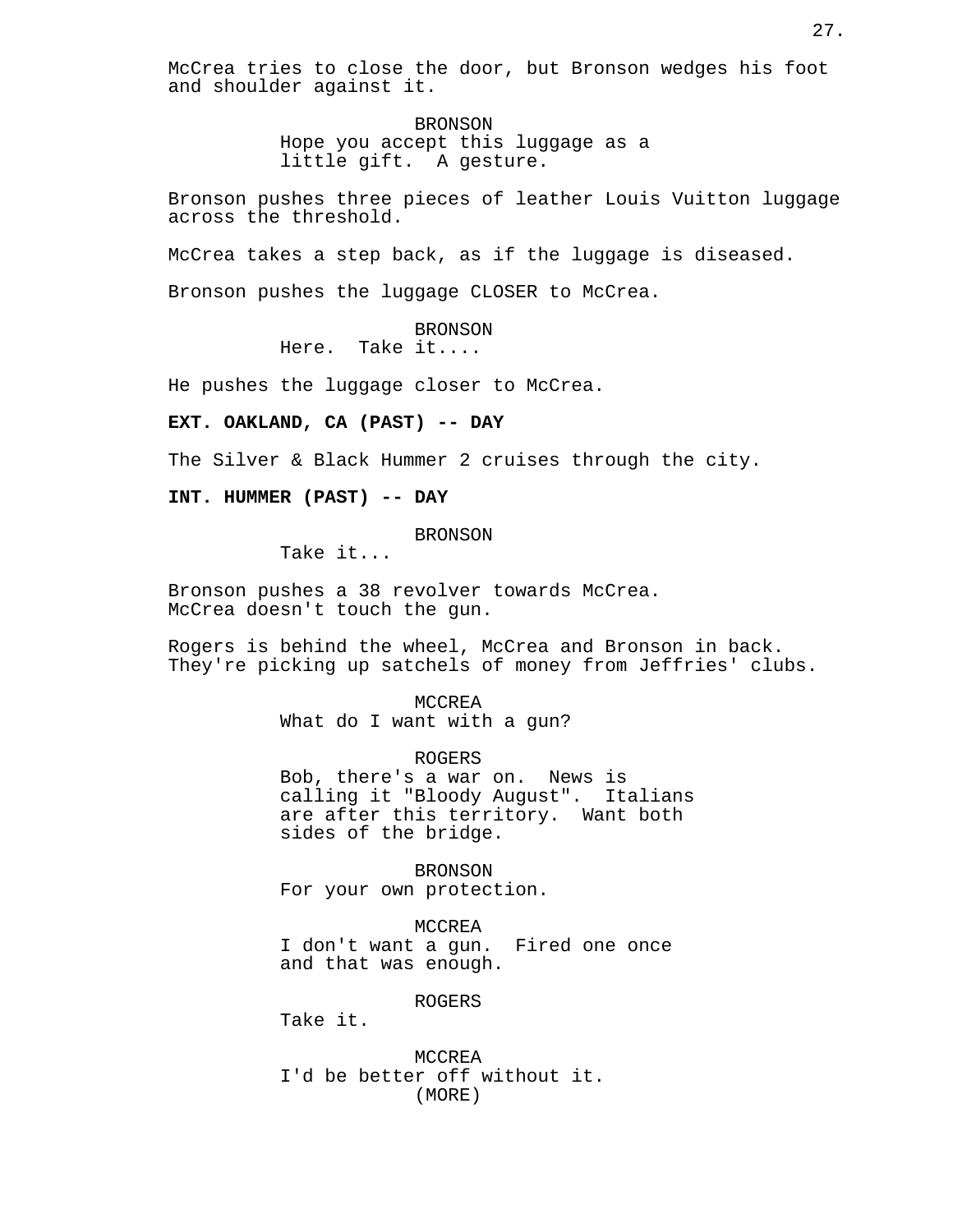#### MCCREA (CONT'D)

My dad gave me a lever action 30-30 for my fourteenth birthday. We were never very close. He thought if we went hunting together, we'd, I don't know, become friends, or something.

ROGERS My pops took me to Lucille's. Never saw him again. Just that one time.

# BRONSON

(smiles, remembering) Lucille's.

MCCREA Lucky bastards. Me, I practiced shooting cans, and we finally went out squirrel hunting.

ROGERS Can you eat squirrels?

BRONSON You can eat almost anything.

ROGERS You do any eatin' at Lucille's?

BRONSON Hell, no. You don't know where those things have been. (points) Autrey's.

Rogers pulls to the side of the road. Bronson and McCrea get out of the Hummer, Rogers stays behind the wheel.

#### **EXT. AUTREY'S CASINO -- DAY**

Sign on the window says "Bookstore Closed". Windows papered over on the inside. Place looks abandoned.

Bronson knocks a code on the door... and it opens.

# **INT. AUTREY'S CASINO -- DAY**

A DOOR GUARD nods to Bronson and McCrea, allows them to pass... Through a small anteroom... Inner door buzzes open, allowing them into...

THE CASINO: craps, poker, blackjack, slot machines. No customers at this time of day.

AUTREY, tuxedo and corn-rows, is the friendliest man on earth. Makes Billy Dee seem un charismatic.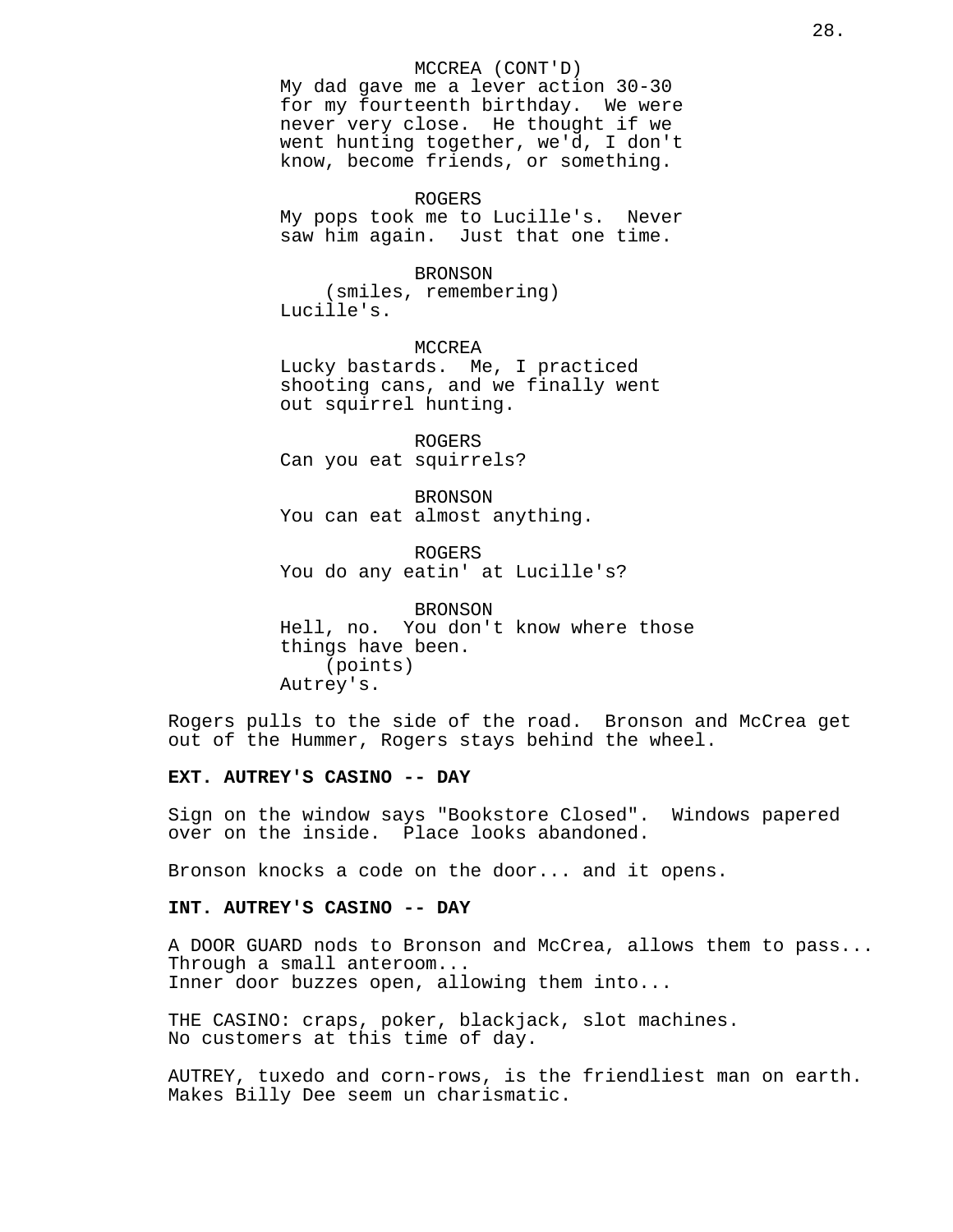AUTREY Bronson, my man, how you doing? Mr. McCrea, great to see you again.

Shakes both of their hands.

MCCREA It's that time of month.

AUTREY How's your wife? And that baby boy?

MCCREA Doing well. She's trying to slim down, he's getting bigger every day.

AUTREY Like a trade off?

#### BRONSON

The bags?

AUTREY Mr. Businessman? Don't have time to kick it with an old friend?

BRONSON Got Rogers waiting in the car.

AUTREY

Let him wait.

#### BRONSON

We gotta be careful, baby. That San Francisco problem. Car's full of money. Don't want to take any chances.

AUTREY Well, here's some more.

Passes two satchels to McCrea. They're heavy. Bronson shakes Autrey's hand: an elaborate neighborhood shake.

BRONSON

Later, Eugene.

AUTREY Come back when you can kick it.

Bronson gives him a wave, they head to the door.

AUTREY Give your wife my love.

MCCREA

I will, thanks.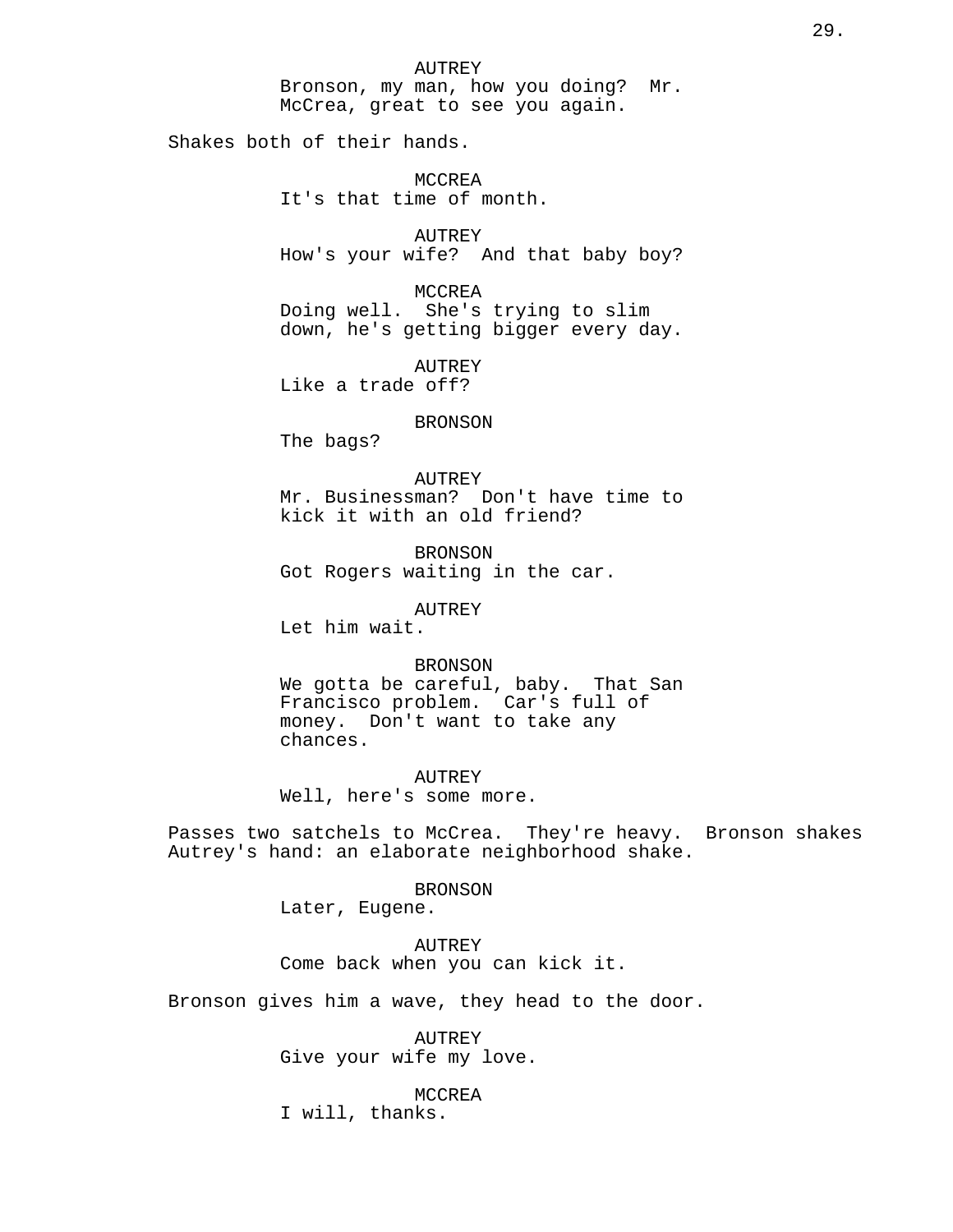Bronson and McCrea leave the casino.

## **INT. HUMMER (PAST) -- DAY**

When McCrea gets back into the Hummer, the 38 revolver is still sitting on the seat. Waiting for him.

Rogers pulls out onto the street.

BRONSON You were talking about squirrel hunting.

ROGERS Yeah. You shoot anything?

#### **MCCREA**

We got up at five in the AM, went out to Redwood Regional. Walked for miles. Finally saw a squirrel. Pumped a shell into the chamber, looked down the sights, squeezed the trigger.

#### BRONSON

You get it?

MCCREA Started puking right away. The bullet had taken the little guy's head off. Was still blood pumping from his neck.

BRONSON You're shitting me? Still moving?

MCCREA That was it. No more guns for me.

With a look of contempt, Bronson pockets the 38 revolver.

McCrea looks from Bronson to Rogers, both look at him with the same expression his father had.

# **INT. MCCREA'S HOME (PRESENT) -- DAY**

McCrea closes the front door and looks at the luggage. Another gift from the gang, tying him to their family.

McCrea's heart pounding in fear.

McCrea carries the luggage down the hallway to the spare bedroom; holding it away from his body, as if it's diseased.

# **THE SPARE BEDROOM**

Cluttered with cast offs.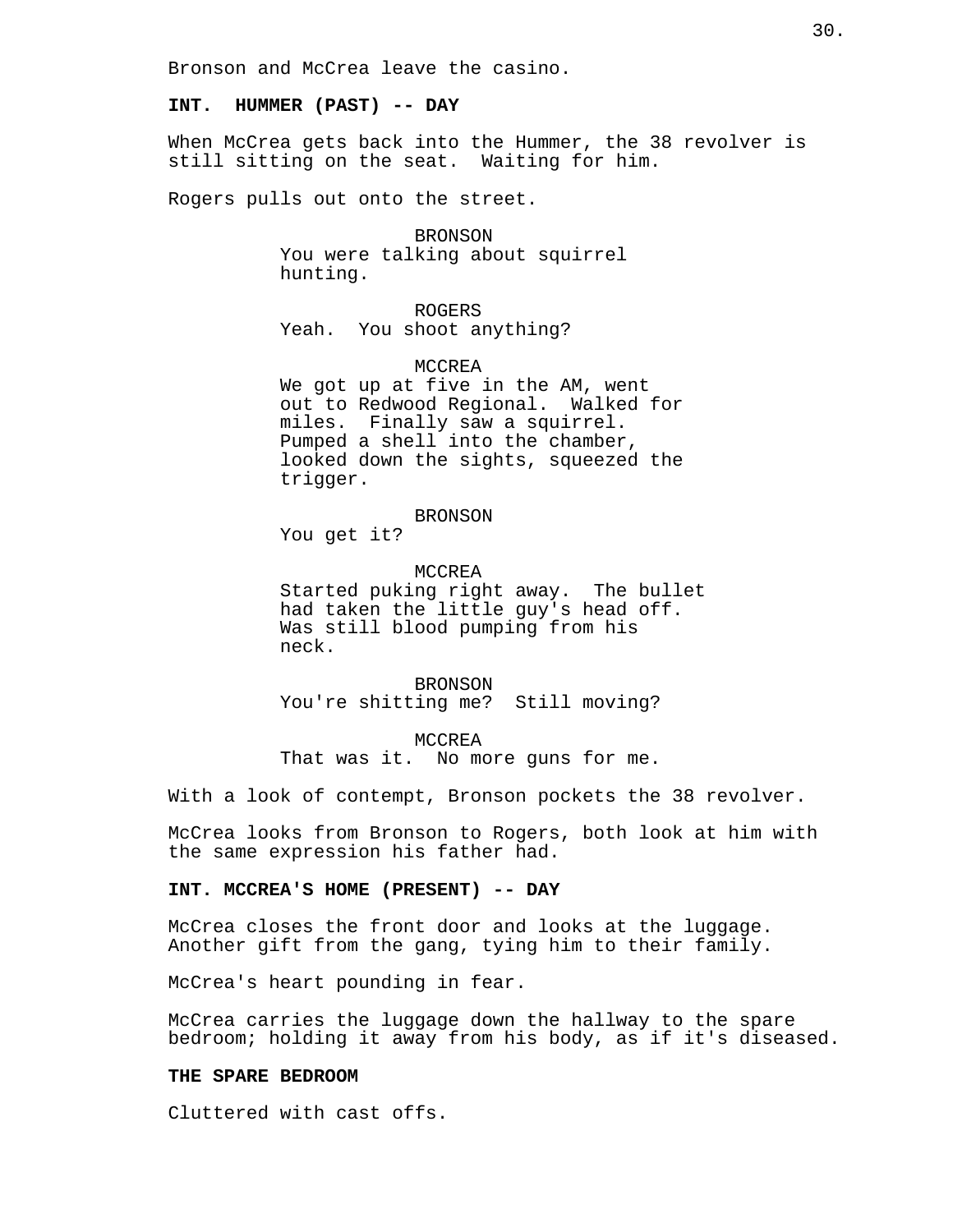Things no longer wanted, but impossible to throw away. Sherry's sewing machine sits in one corner. Some fishing rods, an old weight bench, and a huge dusty rocking bassinet which once belonged to Tommy.

McCrea dumps the luggage in a corner, trying to hide it.

McCrea sees the wood gun rack mounted on the far wall. A high school wood shop project. Designed to hold three guns. But it only holds one.

AN OLD LEVER ACTION Winchester 30-30.

McCrea studies the gun, heart pounding.

#### **EXT. MCCREA'S HOME -- DAY**

# **ON THE DRIVEWAY**

Tommy's basketball pounds on the cement. He looks up when he hears the front door open.

> TOMMY Hey, dad. Little one on one?

McCrea looks at the black limo, parked across the street. He tries not to sound scared when he answers Tommy.

**MCCREA** 

Sure.

McCREA AND TOMMY play one-on-one.

Tommy is the better player, but McCrea is taller. McCrea twists and shoots.

Basketball hits the backboard, rolls on the rim, falls out.

MCCREA Shoulda had that!

Tommy rebounds, dribbling back behind a line on the cement, then turning to shoot.

McCrea blocks the shot. Tommy dribbles away, trying again. McCrea is there to block.

Tommy dribbles down to the street, McCrea doesn't follow.

MCCREA You going all the way down the street?

TOMMY

Watch.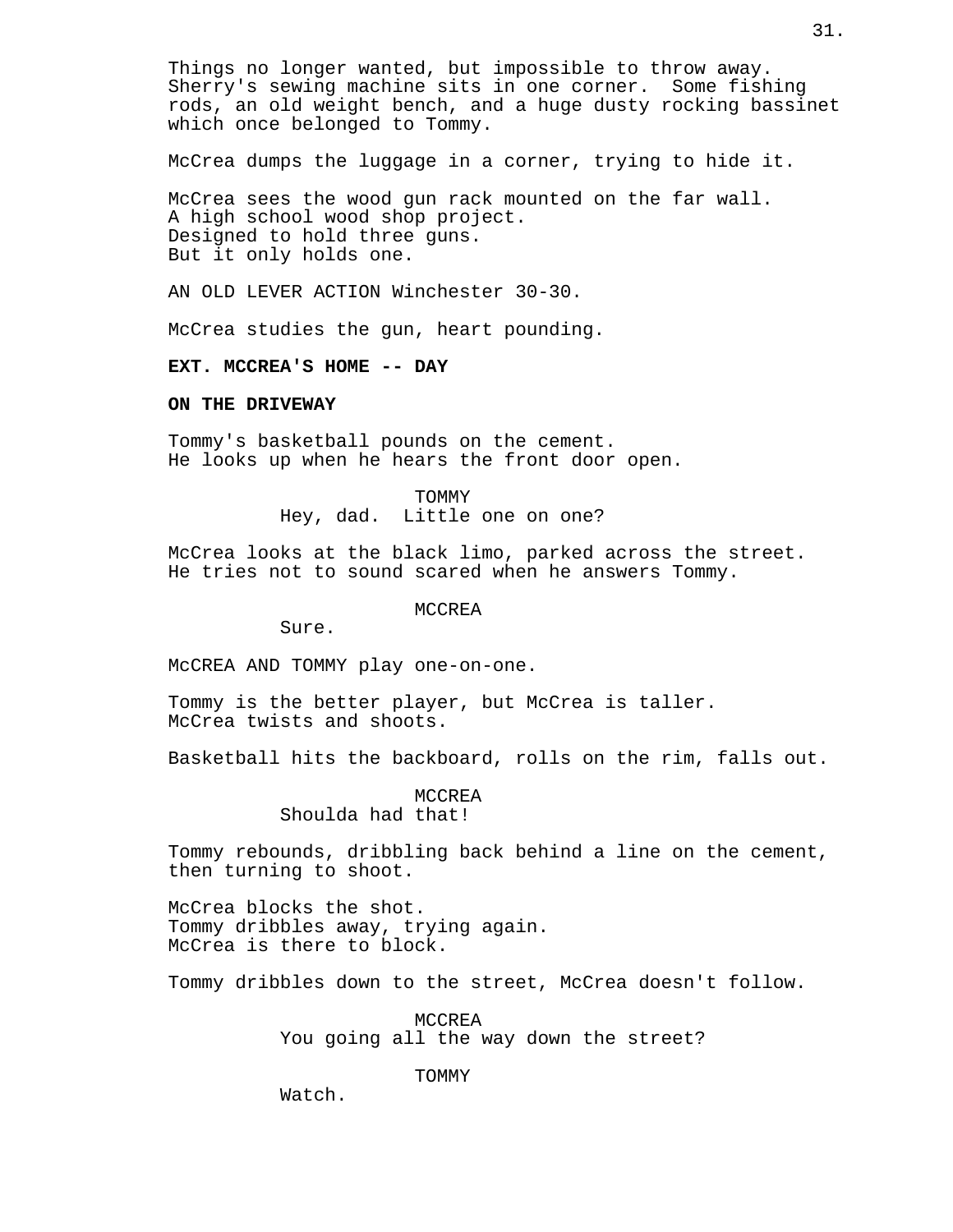# Tommy shoots.

The ball flies over McCrea's head. Gets nothing but net.

MCCREA

Wow!

TOMMY I've been practicing.

MCCREA

I guess.

McCrea grabs the basketball, dribbling, trying to keep it away from Tommy.

> TOMMY Why's Uncle Matt mad at you?

MCCREA You know, I love you and your mom a lot. I'd do anything for you.

TOMMY

Yeah.

MCCREA

We didn't have much money before you were born. Uncle Matt offered me a job. A job I didn't really want.

TOMMY So why'd you do it?

## MCCREA

I thought it was best for the family. I thought if I worked hard, and made a lot of money, then there'd be enough for a nicer apartment, enough to send you to college, and we'd never have to worry about not having enough food.

TOMMY We could cut out broccoli. (laughs)) Just kidding.

Tommy shoots.... nothing but net. McCrea gets the rebound.

MCCREA I realized the job was keeping me away from you and mom. (throws - misses) And putting you guys in danger. No money is worth that.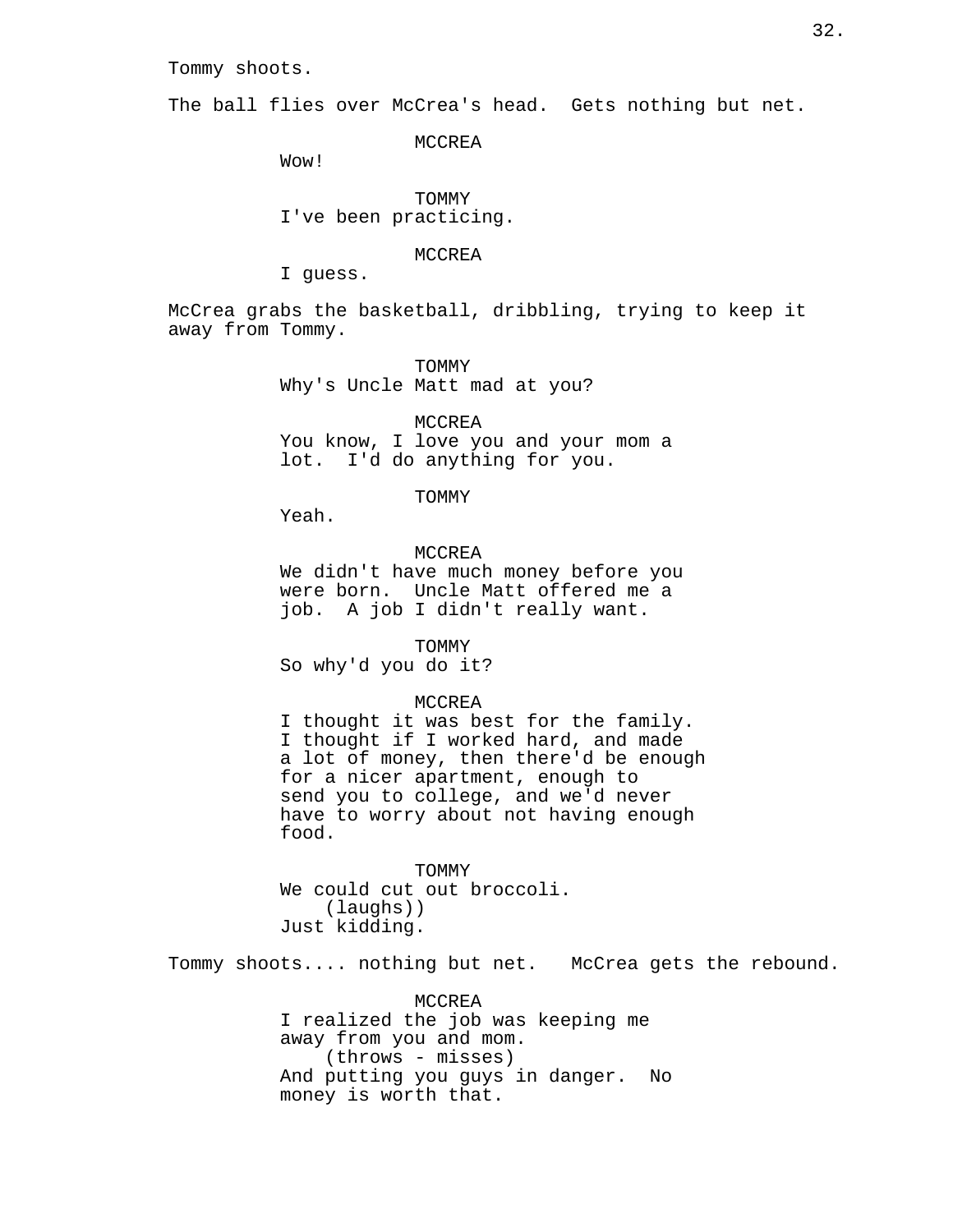So you quit?

MCCREA

Uncle Matt didn't like that.

Tommy nods, hen makes a few quick moves and steals the basketball from McCrea. He shoots and scores.

McCrea laughs in pride at his son, wipes sweat from his brow.

# **INT. OLD BAPTIST CHURCH (PAST) -- DAY**

THE MINISTER sprinkles a dribble of water on a BABY's head. Tommy's Christening, proud parents McCrea and Sherry watch the Minister.

## MINISTER

Thomas James McCrea, you have become a new creation. May the help of your family and friends bring your Christian dignity unstained to the everlasting life of heaven.

The Minister turns to McCrea.

MINISTER Have you chosen a godfather?

MCCREA

Matthew Rogers.

Rogers steps forward, bows to the Minister.

#### MINISTER

Matthew Rogers, will you see to the spiritual growth of Thomas, help him in his times of need and see that he remembers the words and love of the Lord, our God?

#### ROGERS

I will.

The Minister turns to McCrea and Sherry.

#### MINISTER

Congratulations.

McCrea and Sherry hug, the Baby cradled between them.

CHEERS from the crowd in the church... The CHOIR sings an upbeat hymn, almost gospel pop. A joyous occasion - everybody singing.

After the hymn, a pair of MEN carry a HUGE beautiful rocking bassinet with big red ribbon up the steps.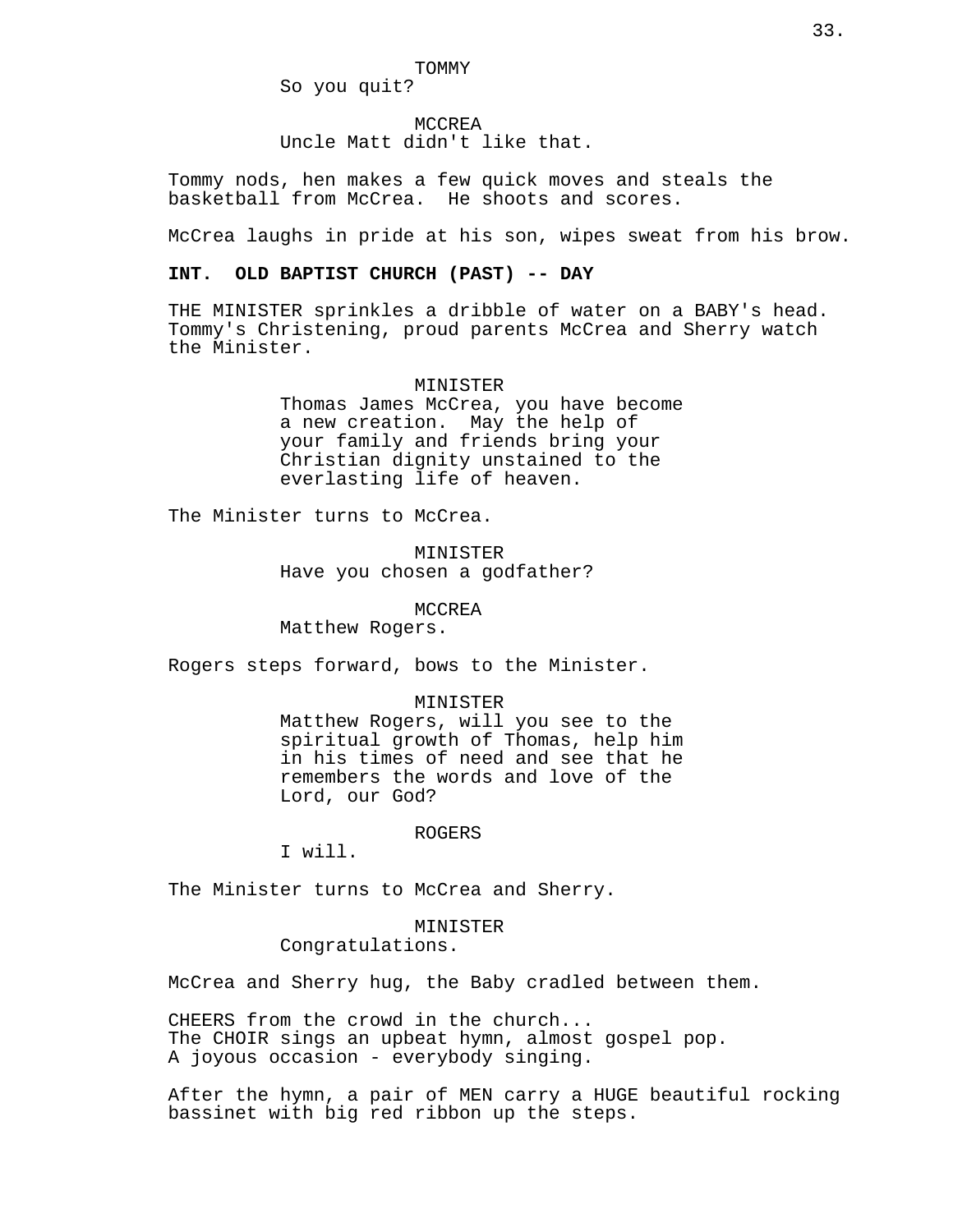## ROGERS Mr. Jeffries sends his love.

Sherry laughs. The bassinet is wonderful. She sets the Baby down in the bassinet and rocks it.

# MCCREA Thank Mr. Jeffries for me.

The bassinet plays a music box tune as it rocks. The Baby and Sherry both laugh.

> SHERRY It's beautiful!

Sherry hugs Rogers and McCrea.

**INT. MCCREA'S HOME (PRESENT) -- MORNING**

### **THE KITCHEN**

Peckinpaw is barking non-stop in the living room, as McCrea enters the kitchen and kisses Sherry on the cheek.

> **SHERRY** You get much sleep?

MCCREA The dog kept me awake.

McCrea pours a cup of coffee.

MCCREA I'll put him out in the back yard.

## **THE LIVING ROOM**

Peckinpaw is barking at the front door when McCrea enters, sipping his coffee.

MCCREA

Shhhh. Shhh.

The dog continues. McCrea pulls the curtains open and looks outside.

# **THROUGH THE WINDOW**

A pair of four-door sedans pull up behind the black Hummer.

CAR DOORS OPEN and four men step into the morning sunlight.

HART is a leg-breaker, face full of gold teeth and most of the bling on the West Coast. Rings, pendants, sunglasses. Snake tattoo peeks from his sleeve. Blinged baseball bat.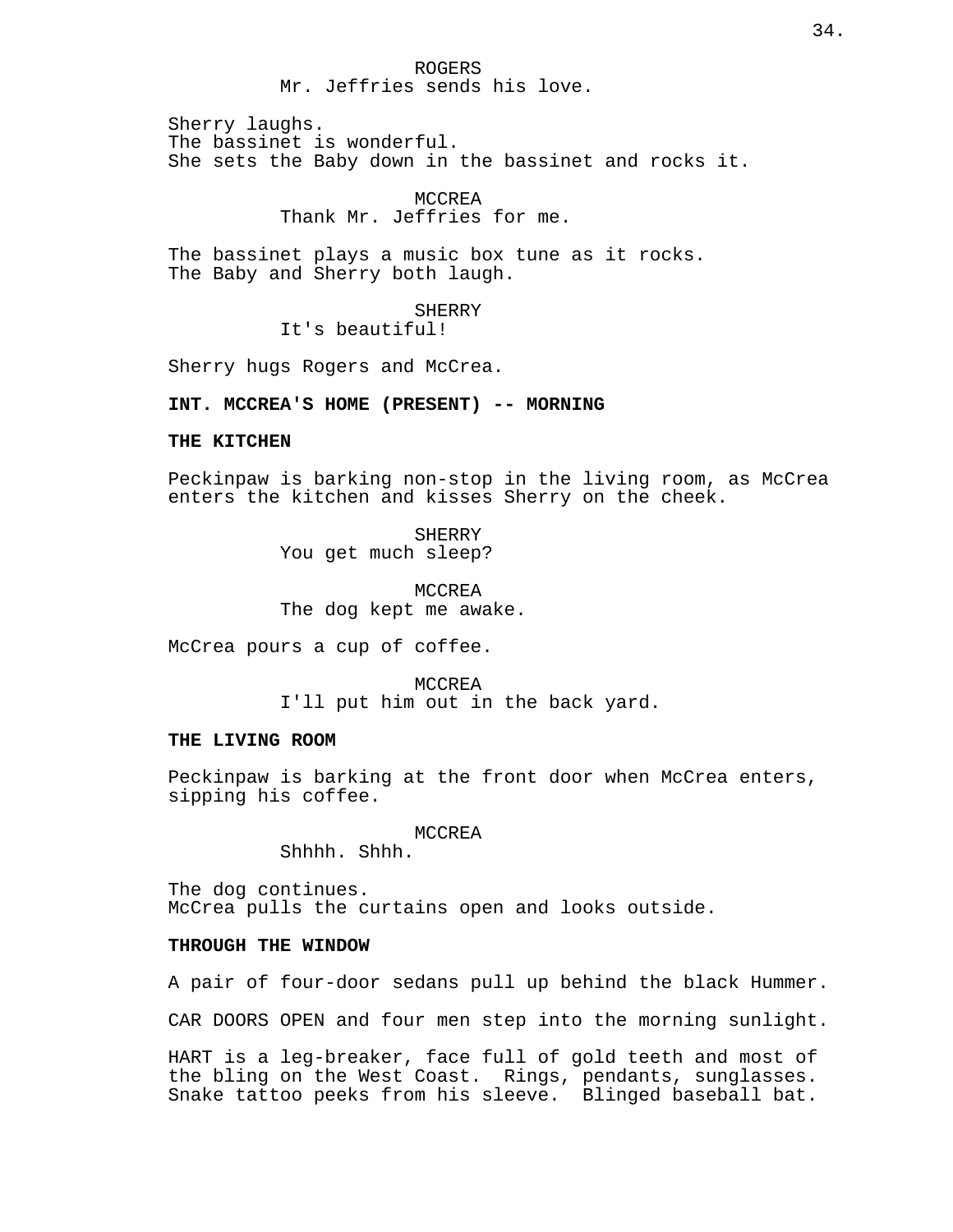STEELE is Bronson's bodyguard. Pimped out in a purple velvet suit and matching hat. A gun bulges under his left arm.

BOYD is a massive brute, almost seven feet tall, with a skull shaved into his hair. Always wears his iPod, listening to old school rap. His hands are massive weapons.

FONDA rolls out of the car puffing on a joint. Dreadlocks. Pump action shotgun in his right hand, gym bag in his left hand contains extra guns.

WAYNE is a twitching, scrawny psycho. Arms covered with track marks. Torture expert, uses his bare hands, cigarettes, and a pair of pliers to insure the co-operation of others.

Steele spots McCrea watching them and gives him a wave.

McCREA closes the curtains quickly, in shock.

Peckinpaw continues barking at the door.

MCCREA Shut up! Shut up! Shut up!

He grabs the dog roughly and drags it across the living room.

#### **THE KITCHEN**

Sherry watches McCrea manhandle the barking dog across the room and out the back door.

McCrea throws the dog outside and slams the door. Even through the closed door, we can still hear the dog.

> SHERRY Don't you think you're a little rough...

The doorbell RINGS.

McCrea spins around, fear shooting through him.

SHERRY

Bob?

## **THE LIVING ROOM**

McCrea carefully opens the front door.

Across the threshold, STEELE smiles.

STEELE Long time no see. How you doing?

MCCREA I'm not going back, okay? So you can just get into your cars and go away.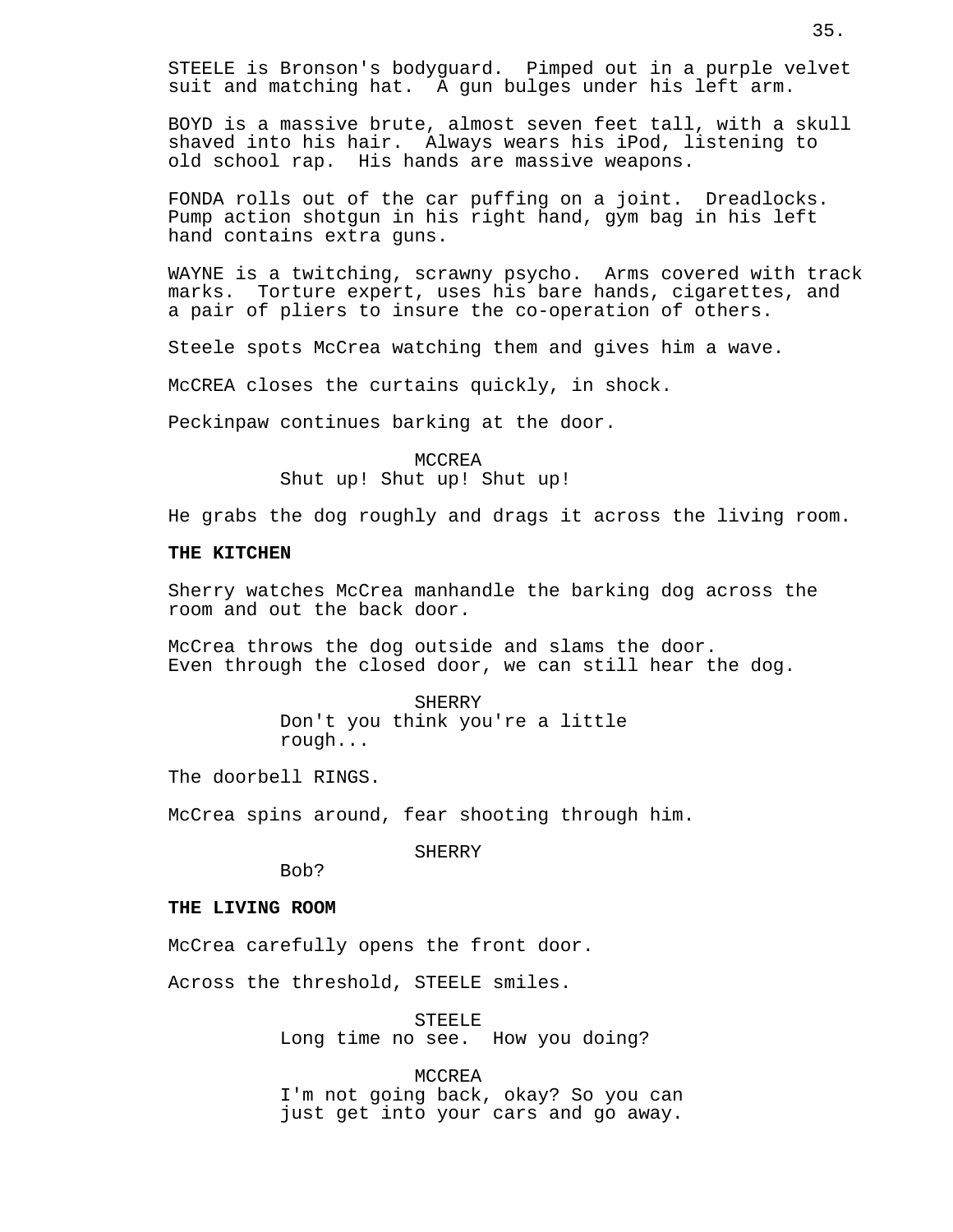Steele starts across the threshold. McCrea has to physically push him back. Steele finally stays put outside.

#### STEELE

Know, I'm the number two man now that Mr. J's in Leavenworth and Bronson runs things.

MCCREA Congratulations, now --

STEELE Mr. Bronson's sitting out in the Hummer with the air cranked, talking on his phone, taking care of business.

MCCREA Just leave, okay?

STEELE You know the boys?

## **INT. BOYD'S STRIP CLUB (PAST) -- DAY**

Bronson introduces McCrea to the men as GIRLS gyrate on stage. A stairway in the back leads to rooms upstairs.

> BRONSON Hart, who's in enforcement.

Rogers whispers to McCrea as each takes a seat at the table.

ROGERS

Leg breaker.

BRONSON Fonda deals with our problem accounts.

ROGERS

(whispers) Hit man.

BRONSON You know Autrey, who runs gambling and Boyd, our entertainment manager.

ROGERS

(whispers)

Pimp.

BRONSON Steele runs protective services.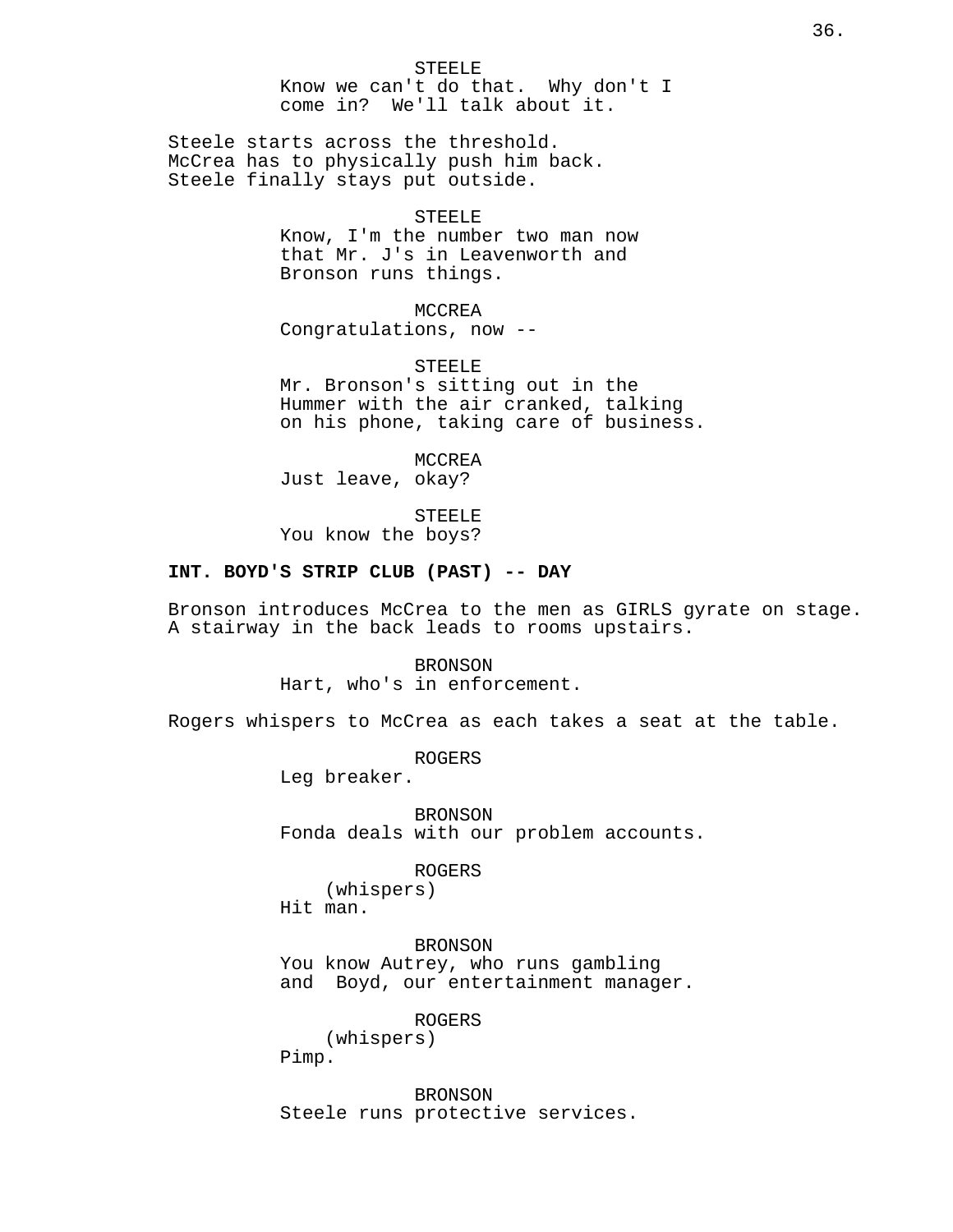Bodyguard.

### BRONSON

And Wayne.

Wayne giggles, looks creepy. Obviously high as a kite.

GIRLS dance on stage, but keep away from the big table in back. McCrea watches a GIRL take a CLIENT up the stairs to a room. Only a handful of CUSTOMERS left - the girls out number them.

Jeffries puffs on his big cigar and looks from man to man as he speaks. The meetings has been called to order.

> JEFFRIES You all know, we've been having some problems with our competition. (beat) They've hit a couple of Autrey's games, and that cost us money. How much?

McCrea looks at his notes.

MCCREA Eight hundred and fifty thousand dollars, sir.

AUTREY Bob got it wrong. Was a million five.

Autrey looks at McCrea - pleading with his eyes.

JEFFRIES No. YOU took the other six hundred and fifty, Autrey.

AUTREY I wouldn't do that. Wouldn't do anything to hurt the family...

Grabs McCrea from across the table but McCrea shakes free.

AUTREY Bob, tell him you made a mistake. They're just numbers. Maybe you forgot to carry the one or something...

Jeffries swings a sawed off shot gun from under the table and BLASTS both barrels at Autrey.

Ending his sentence and his life.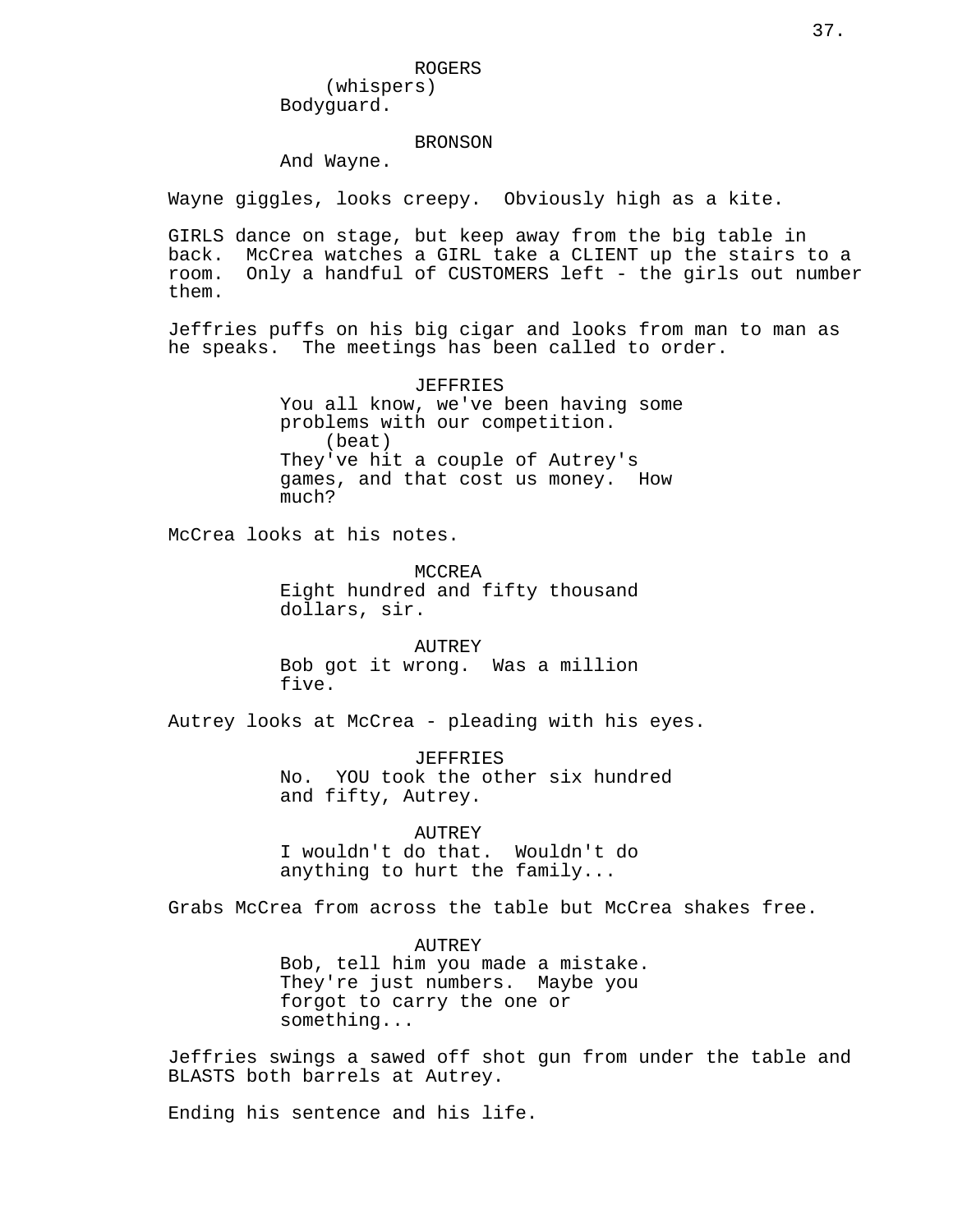Girls scream. Customers run for the door. A couple of naked girls run out into the street. McCrea goes into shock.

> MCCREA No. No. NO! NO!

He scoots his chair away in a panic.

BRONSON

Shut up.

MCCREA You didn't have to kill him.

Bronson SLAPS him open handed.

BRONSON You're one of us. Act like it.

MCCREA Just an accountant... I'm not...

Jeffries hands the shotgun to Fonda, comes around the table and grabs McCrea, dragging him across to Autrey's corpse.

> JEFFRIES You're a member of this family.

#### MCCREA

No. No.

Drops him on the strip club floor next to Autrey's corpse.

Jeffries presses McCrea's hands into the warm, pumping, blood coming from Autrey's chest.

MCCREA

Oh, God. No.

Jeffries presses McCrea's hands DEEP into the wound. Then lets go and steps away.

> JEFFRIES NOW you're one of us. His blood's on YOUR hands.

McCrea tries wiping the blood off on his shirt, on his pants. Rubs his hands RAW but the blood is still there.

JEFFRIES

One of us.

McCrea looks around at the other men.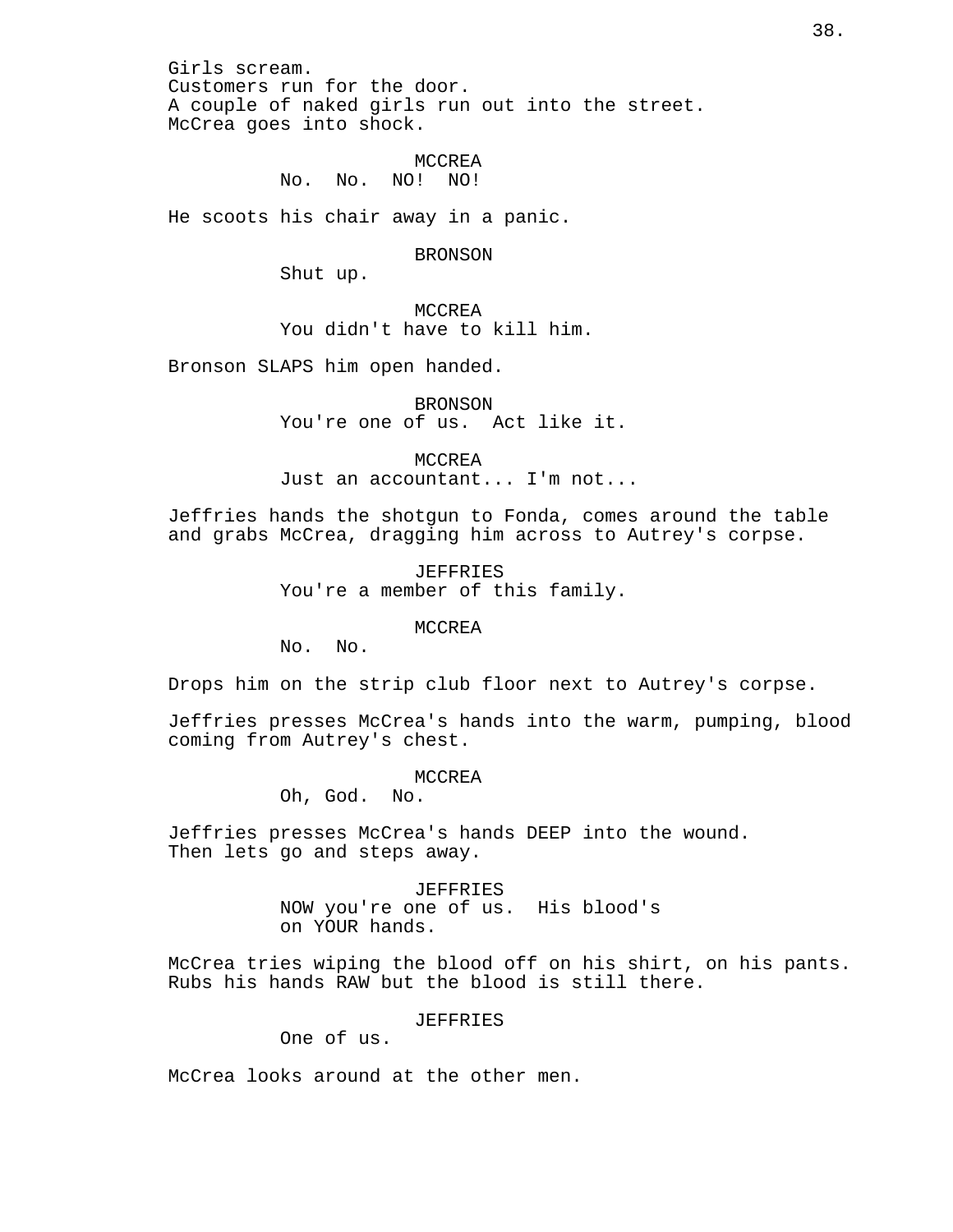MCCREA

No! No!

## **INT. MCCREA'S HOME (PRESENT) -- DAY**

Steele smiles.

**STEELE** Afraid it's true. You don't come with us peaceably, be forced to take you.

#### MCCREA

No.

STEELE There are easier ways, Bob. Could put a bomb in your car. Twist the key and BLAM, they scraping you off the street.

## MCCREA

 $N<sub>0</sub>$ .

STEELE We want to be fair. Give you a little trial. Come on back. Bump City misses you, brother.

Steele grabs McCrea's shoulder. McCrea steps away, forcing Steele to let go.

> MCCREA You can't force me back.

> > **STEELE**

Know Wayne? He just got out. (McCrea looks at Wayne) That boy's spent most his life in jail. Was in juvie at ten. Formative years. Never developed a taste for women. But I bet he'd like that son of yours...

WAYNE waves at McCrea.

McCrea slams the door before he can hear more. He locks and bolts the door. Trapped inside his house. Peckinpaw continues barking outside.

> MCCREA This is MY house. MY family. (MORE)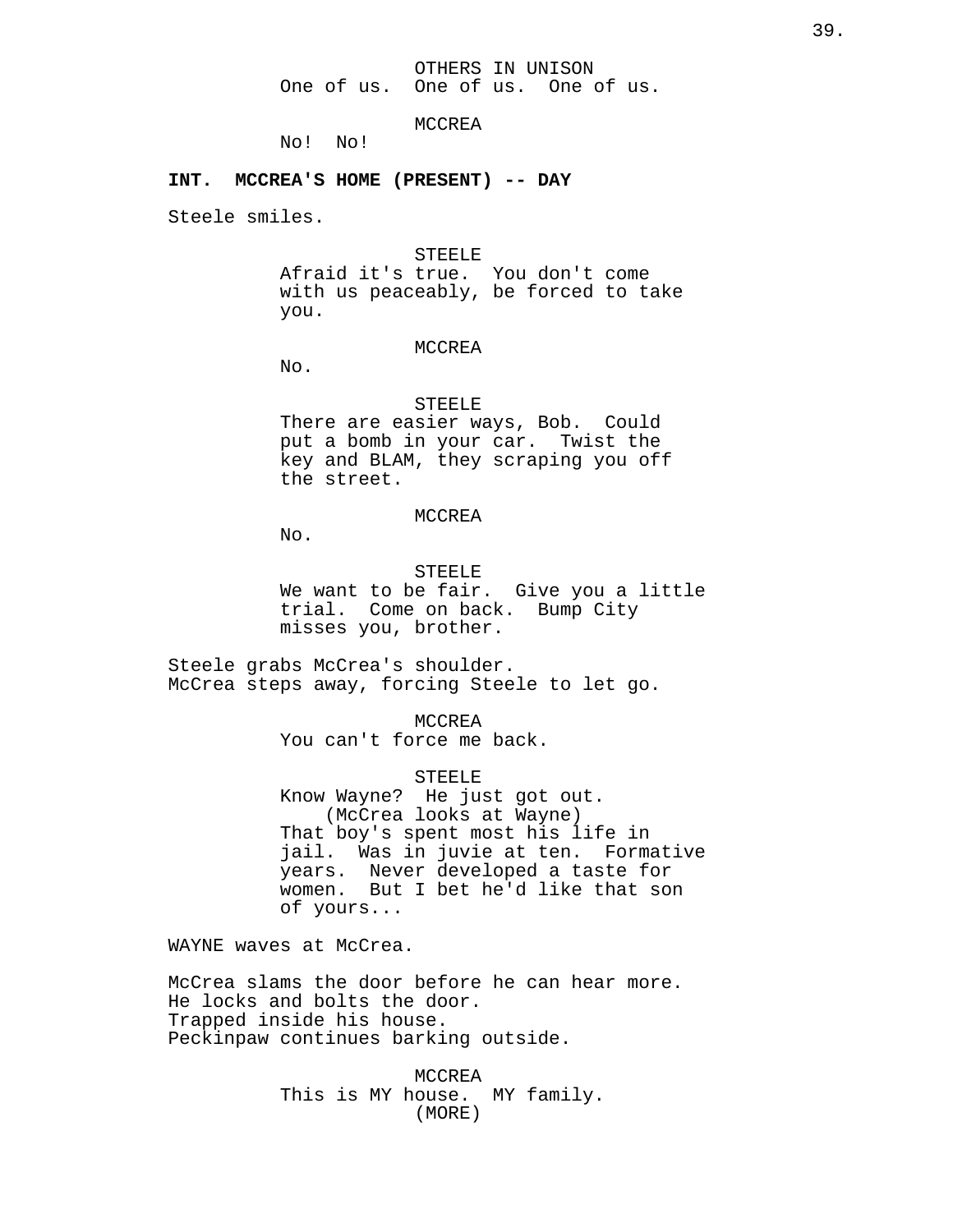MCCREA (CONT'D) They can't make me leave. I REFUSE to leave.

SHERRY What if they come in here?

MCCREA Call the police and have them arrested.

### SHERRY

Call them NOW.

## MCCREA No law against them sitting outside in their cars, but the minute they set foot in this house, they're trespassing. They KNOW that.

A moment of silence, all that can be heard is the barking.

MCCREA I wish that dog would shut up.

SHERRY If Peckinpaw keeps them out of our yard, he can bark all he wants.

MCCREA (smiles) You can always find the bright side.

SHERRY I have to go to the store.

MCCREA Don't think that's a good idea.

SHERRY

Bob, I haven't gone grocery shopping for more than a week.

## MCCREA

Hon, this is going to sound a little crazy, but hear me out. Get enough stuff to last us a couple of weeks. And some bottled water, in case we have an emergency.

SHERRY You think it's that serious?

MCCREA

Yes.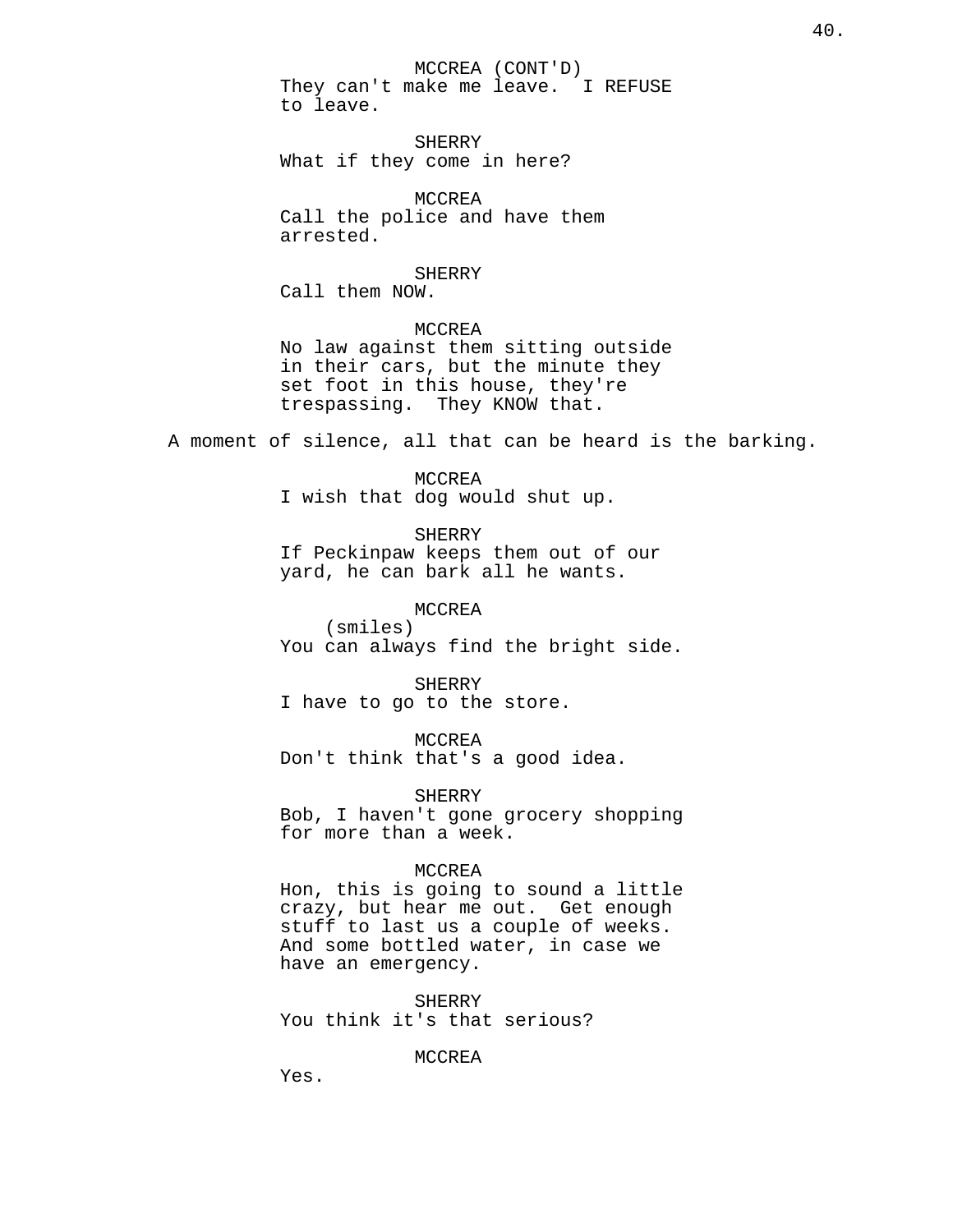SHERRY

Okay.

Sherry scoops up the Jeep keys and heads to the door.

MCCREA

Be careful.

They kiss, then Sherry leaves.

### **EXT. MCCREA'S HOME -- DAY**

Sherry crosses to the parked Cherokee, HART supplies cat-calls from the hood of his car. Gold teeth sparkling.

> HART Hey, baby. Show us some skin. Come on. Don't be bashful. Nice tits you got there, how about popping one out? Give me a show?

Sherry ignores him as she opens the door of the Cherokee.

## **INT. MCCREA'S JEEP CHEROKEE -- DAY**

Sherry closes the door and pushes the keys into the ignition.

## **THE IGNITION**

As Sherry twists the keys.

The car grinds a little, but doesn't start.

Sherry twists the keys again.

THE CHEROKEE ROARS to life, as the engine turns over.

Sherry puts the car into gear and backs out of the driveway.

AS SHE PULLS AWAY FROM THE HOUSE, Sherry looks up to the rear view mirror.

## **IN THE MIRROR**

Hart get into his car, pulls out to follow her.

## **EXT. SUBURBAN STREETS - TAILING SEQUENCE -- DAY**

Sherry drives through suburbia, heading to the grocery store.

HART'S SEDAN is right behind her.

SHERRY turns right onto a side street.

HART'S SEDAN turns right to follow her.

SHERRY speeds up, trying to lose the sedan.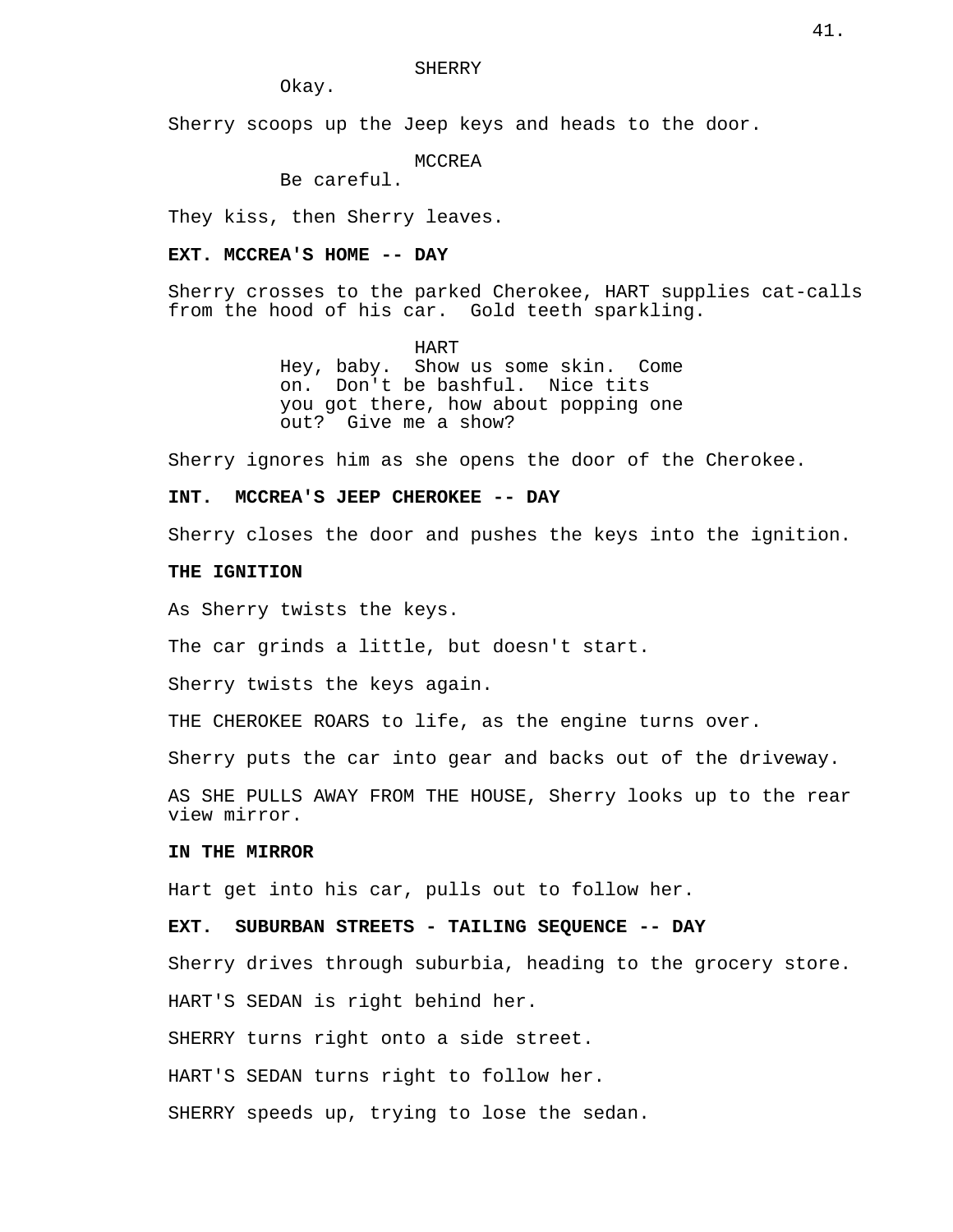HART increases speed, a hundred feet between the two cars.

SHERRY spins the wheel to the left, tire squealing as she turns onto a side road. She hits the gas, speeding up.

WHEN SHE LOOKS IN THE REAR VIEW MIRROR, Hart's sedan skids around the corner, still behind her.

**SHERRY** 

Shit.

She slows down and makes a left.

HART'S SEDAN makes a left and follows.

## **IN THE SEDAN**

Hart keeps the sedan a hundred feet behind the Cherokee.

HART Now make a right.

As if by magic, Sherry's Cherokee turns right at the next intersection, rejoining the street they were originally on.

Hart turns right and follows her.

## **IN THE CHEROKEE**

Sherry glances in the rear view mirror. He's still behind her.

> **SHERRY** Fuck it. He can carry the groceries.

She continues down the street at a reasonable speed, until she comes to the Safeway.

TURNING RIGHT, she enters the Safeway parking lot.

HART'S SEDAN follows her into the parking lot.

## **INT. MCCREA'S HOME -- DAY**

## **IN THE SPARE ROOM**

The dog barking outside as McCrea studies the bassinet.

He pushes the dusty bassinet with his hand, making it rock.

AS THE BASSINET ROCKS, it plays a music box theme.

McCrea smiles at the music, remembering Tommy as a baby. He continues rocking the bassinet.

THE DOG continues barking outside.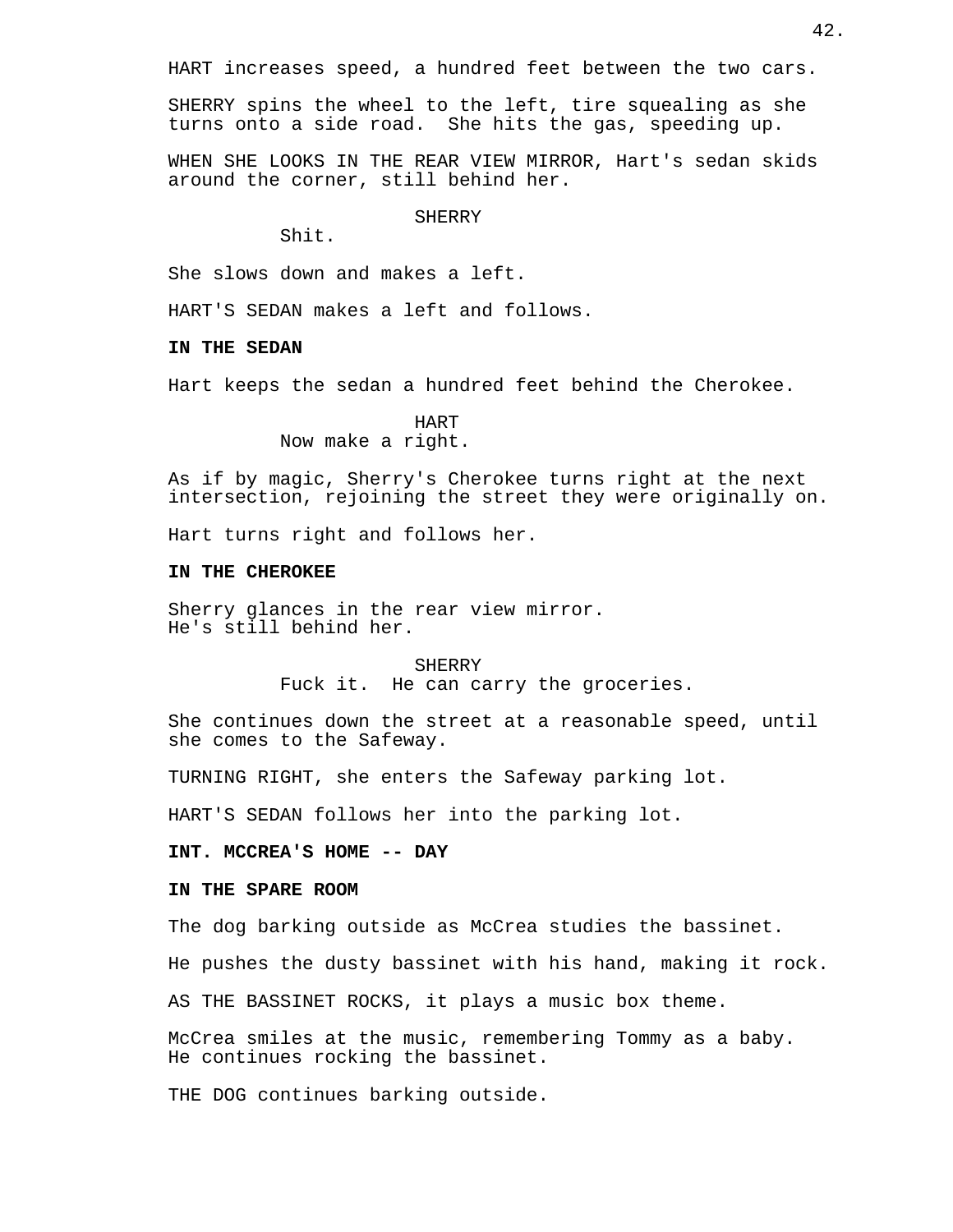## **INT. SAFEWAY GROCERY -- DAY**

A shopping cart wheel squeals on tile, wiggling.

Sherry pushes her shopping cart through the store, looking over her shoulder occasionally at:

HART, who follows her. No cart, no pretense of buying anything.

Sherry loads her cart with canned goods. Practically wipes out a shelf of canned vegetables. When she looks over her shoulder...

Hart is leaning against an end display, smiling at her. A snake tattoo on his arm looking as if it's ready to strike.

Sherry moves down the aisle quickly, wheels squealing, and turns around the corner to the dried goods aisle.

## HART Hey, sugar, wait up.

Sherry loads her cart with bags of rice and beans. Things you don't normally buy, unless you're stocking a bomb shelter.

Hart watches her, humming to himself.

Sherry speeds her cart to the meat department.

### **THE MEAT DEPARTMENT**

Sherry QUICKLY loads her cart with chicken and hamburger. She doesn't even examine the meat. She just shovels a bunch of packages into her cart.

BEHIND HER, Hart picks up a 12 oz salami, examining it. He sets the salami down, and picks up an 18 oz salami. Hefting it like a club. Sets the 18 oz salami down, picks up a HUGE 5 lb salami chub. He slams it against his palm a few times like a club. Then smiles.

Sherry hears the SLAP behind her, and turns to see....

Blinged out Hart holding the salami in his hands. Running his hand over the salami in an overtly sexual way.

## HART Want a ride, sugar?

Sherry speeds her cart to the produce department.

Hart slaps the salami against his hands, humming a tune, as he follows her.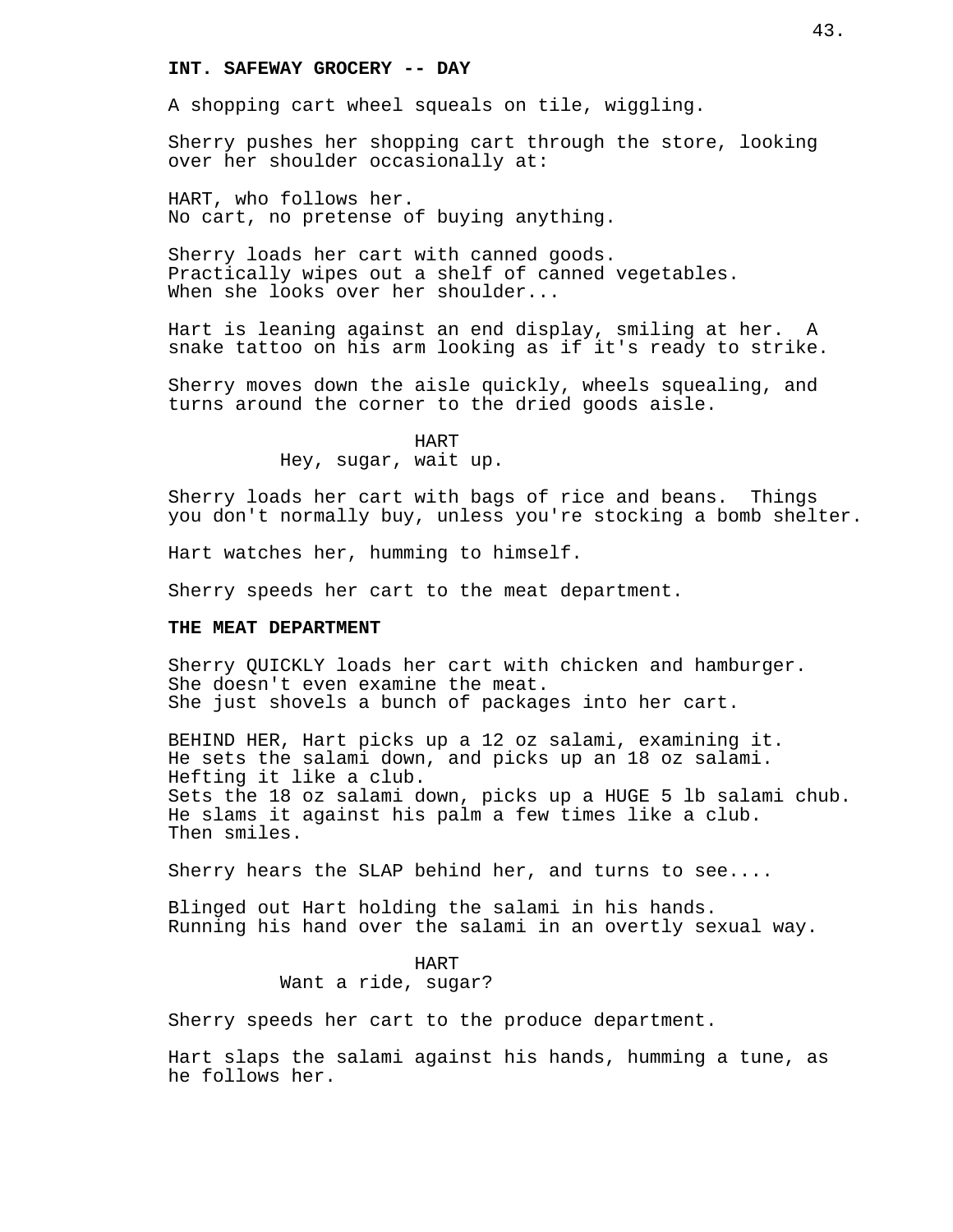## **THE PRODUCE SECTION**

Sherry grabs lettuce and carrots, throwing them in her cart. She has to lean over to lift up a sack of potatoes. Hart laughs behind her.

Hart studies the material taut over Sherry's butt as she leans over the potatoes.

Sherry drops the potatoes in her basket and spins around.

SHERRY Why don't you just leave me alone?

HART 'Cause I like you. You're a class piece of ass. Why are you with that bamma accountant? Good looking woman like you?

SHERRY Just leave my family alone.

HART We could get to know each other. I think you'd like me.

Sherry turns away, pushing her cart to the front of the store.

Hart strokes his salami a few times, laughs, following her.

HART I'd let you play with my tattoos. Snakes and ladders.

Sherry tries to ignore him. Hart pokes her in the butt with the salami and laughs.

> HART Snakes and ladders. (laughs) Come on, sugar. You gotta have Hart.

SHERRY LEAVE ME ALONE!

So loud that a STOCKER approaches them, price gun in hand.

**STOCKER** Is there a problem here?

Hart shows the Stocker all of his gold teeth.

HART Just me and the wife having a little fun.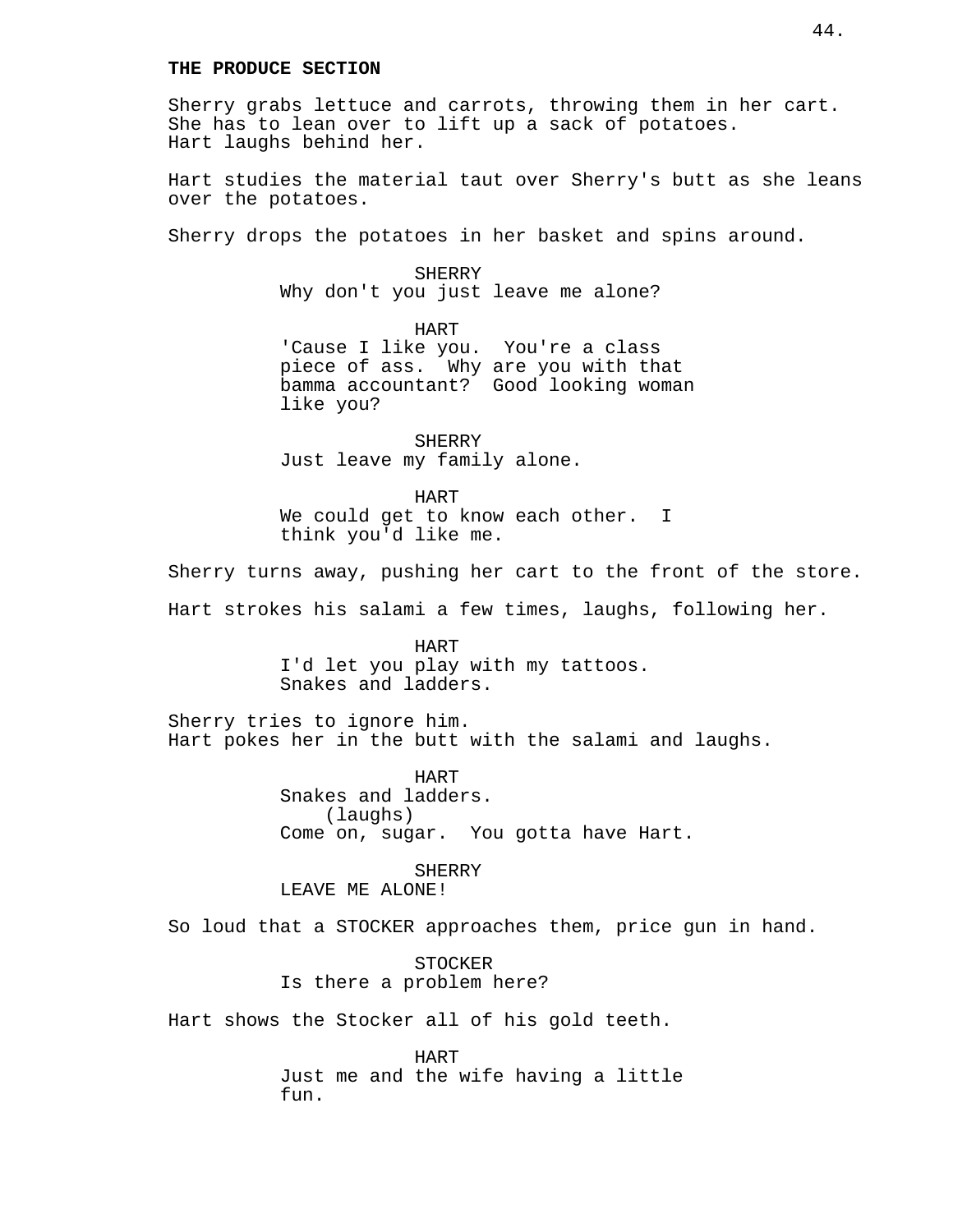SHERRY This man isn't my husband.

HART Sugar... You're breaking my heart. (to the Stocker) We're having a little disagreement.

**STOCKER** Well, if you could continue your argument outside the store, so you don't disrupt the other shoppers....

Hart nods and the Stocker turns and starts walking away.

SHERRY Sir. Sir! Please don't leave.

The Stocker stops halfway down the aisle.

STOCKER Ma'am, I've got work to do. Five hundred customers take stuff off the shelves, only four of us stocking them.

SHERRY He's not my husband.

STOCKER Not mine either, lady. Give me a break.

The Stocker continues down the aisle into the back room.

Rubber doors flap closed behind the Stocker, Hart laughs.

HART You and me is the same, sugar. We don't belong in this fancy-ass store. Don't belong in this neighborhood.

SHERRY

Stay away from me.

HART

He knows it. I know it. When you gonna figure it out?

Sherry bolts to the front of the store, trying to escape from Hart. Shopping car wheels squeaking on the tiles.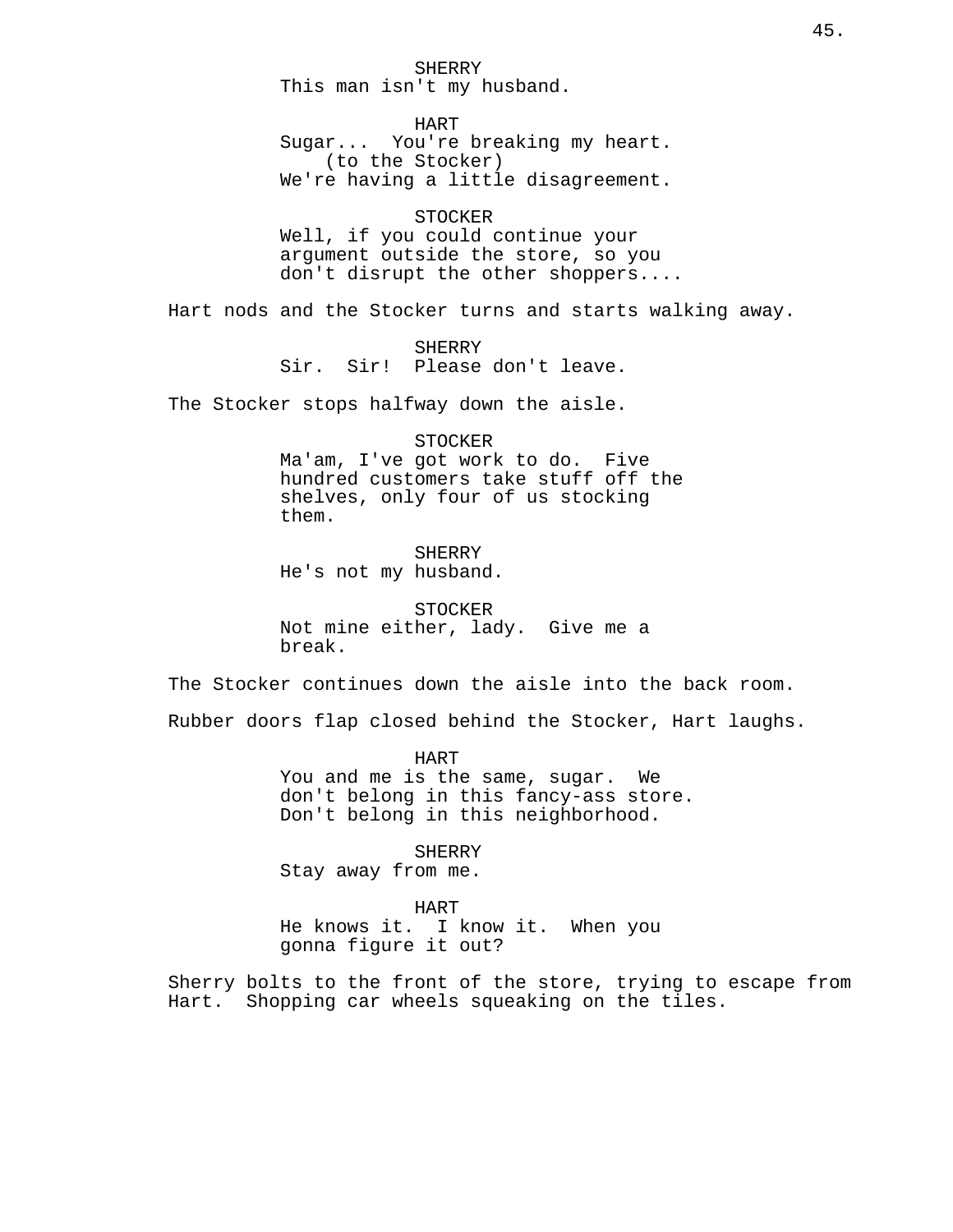## **INT. MCCREA'S HOME -- DAY**

### **THE SPARE ROOM**

The bassinet squeaks as it rocks back and forth. The dog barks in the back ground.

McCrea stops rocking the bassinet, looks down at his hands.

McCREA'S HANDS are COVERED with brown dust.... like blood.

McCrea freaks out and rubs his hands on his clothes, trying to remove the dirt... the blood... the guilt. He BOLTS out of the room.

## **THE HALLWAY**

McCrea runs down to Tommy's room.

## MCCREA

Tommy? Tommy?

He pushes open the bedroom door.

### **TOMMY'S BEDROOM**

Is empty. Dark. Tommy isn't in there.

McCrea enters the room, flipping on the light, looking for his son in a panic.

> MCCREA Tommy? Tommy? Tommy?

McCrea's heart pounding. He runs out of the room.

### **THE LIVING ROOM**

McCrea crosses the room, looking for Tommy. Heart POUNDING louder as fear overtakes him.

#### MCCREA

Tommy? Tommy?

McCrea crosses to the front door.

#### **EXT. MCCREA'S HOME -- DAY**

AS McCREA STEPS OUTSIDE THE HOUSE, the pounding of his heart is augmented by the pounding of the basketball on the drive.

Tommy is playing basketball with WAYNE.

McCrea races across the lawn and grabs Tommy's arm, YANKING him away from Wayne.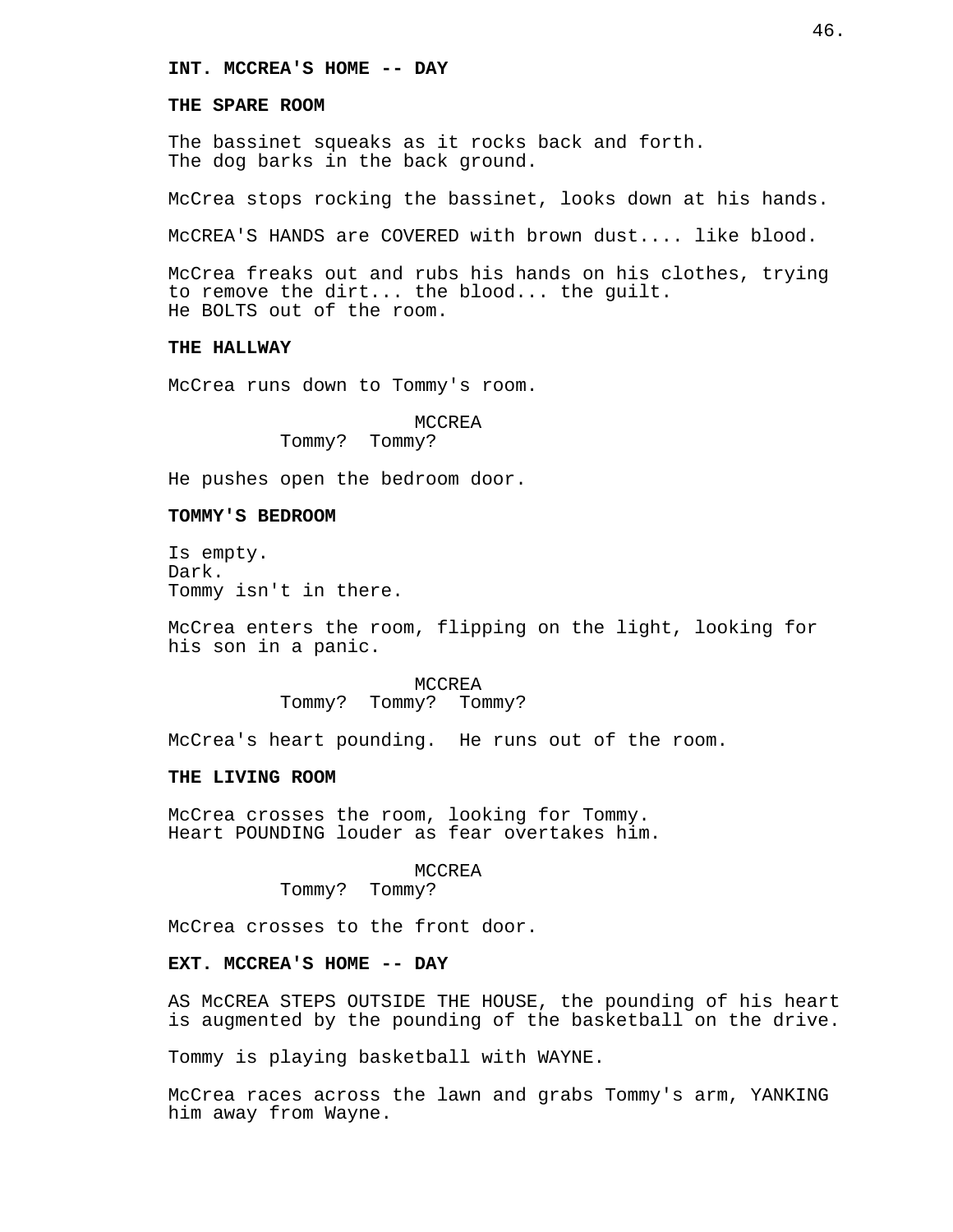TOMMY Ouch. Dad, you're hurting me.

MCCREA What the fuck do you think you're doing?

McCrea YELLS at his son.

THE BASKETBALL rolls aimlessly down the driveway.

Wayne gives McCrea a psycho smile.

WAYNE You're hurting the boy. Let him go.

McCrea pulls Tommy farther away from Wayne.

TOMMY Dad, you're hurting me.

MCCREA What were you doing with my son?

WAYNE Just playing a little one-on-one.

Wayne fills the phrase with innuendo.

McCrea lets go of Tommy and hits Wayne in the mouth, sending the man down.

> MCCREA Stay away from my son.

TOMMY Daddy, you hit him.

McCrea turns back to Tommy and grabs him ROUGHLY, yanking him off of his feet and YELLING into his face.

> MCCREA Stay away from that man. You hear me?

TOMMY (crying) Ouch. Daddy....

MCCREA DO YOU HEAR ME!!!!!!!!!!?

TOMMY Yes, Daddy. Let go of me.

McCrea sets his son back down on the ground.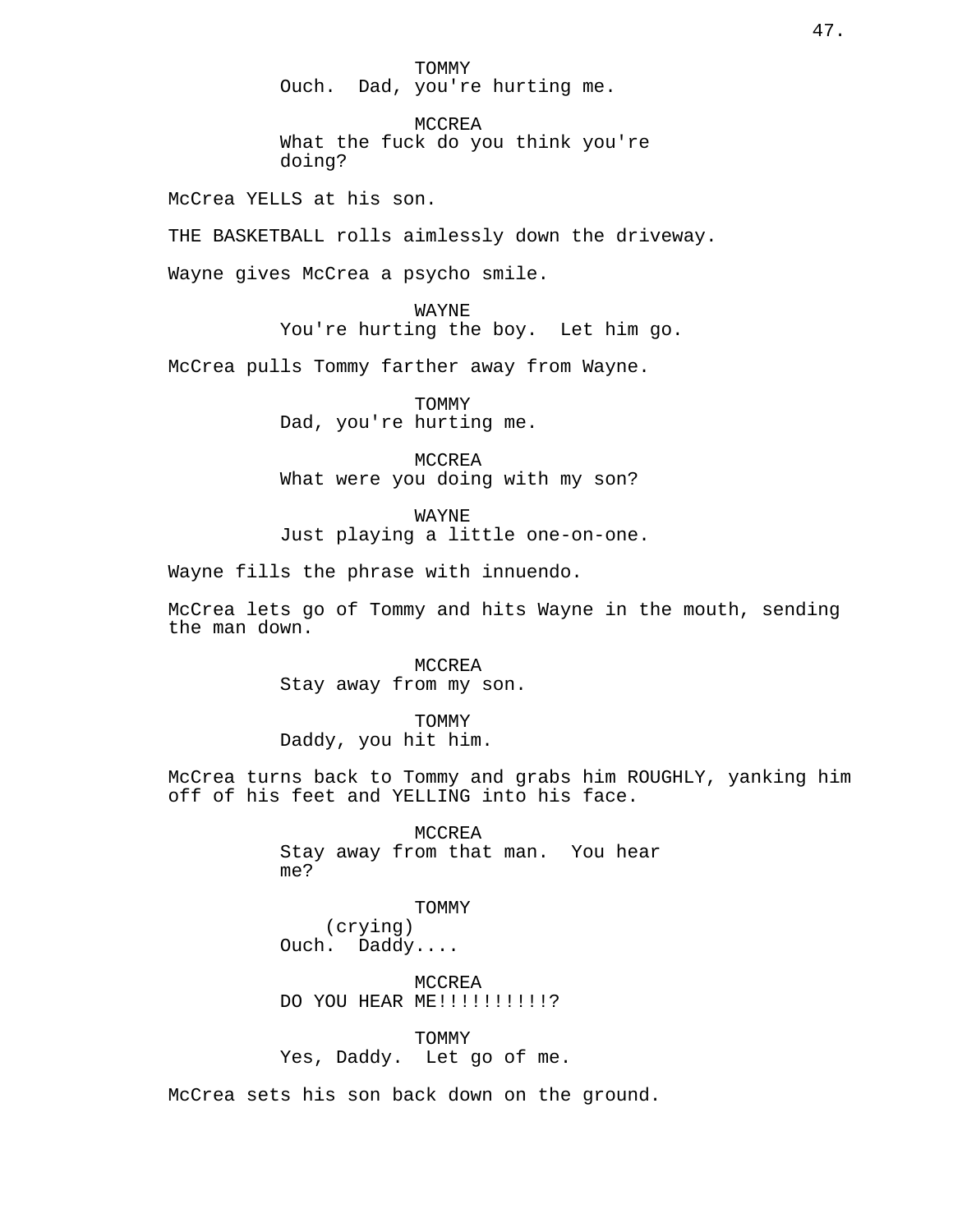## MCCREA

Shut the fuck up!

Tommy watches McCrea moves across the cement and kicks Wayne in the stomach. Hard.

WHEN McCREA turns to face his son, he sees the look of horror in Tommy's eyes. McCrea takes a step towards his son...

Tommy BOLTS inside the house in fear.

### MCCREA

Tommy?

Behind him, Wayne cackles psychotically.

## **INT. MCCREA'S HOME -- DAY**

McCrea closes the door, shutting out Wayne's laughter, and slides down the wall until he's sitting on the floor.

He holds his face in his hands, sobbing.

### **THE KITCHEN -- LATER**

Clink. Clink. Clink. Cans bump against each other as SHERRY stocks the cupboards with groceries.

The dog is still barking outside, as McCrea crosses the kitchen, examining the lock on the back door.

**SHERRY** 

You okay?

#### MCCREA

I'm worried about one of them breaking into the house while we're asleep.

**SHERRY** We'd call the police...

MCCREA

What if they didn't get here in time? I think we need some new locks on the doors, maybe some storm shutters for the windows.

**SHERRY** 

Fort McCrea.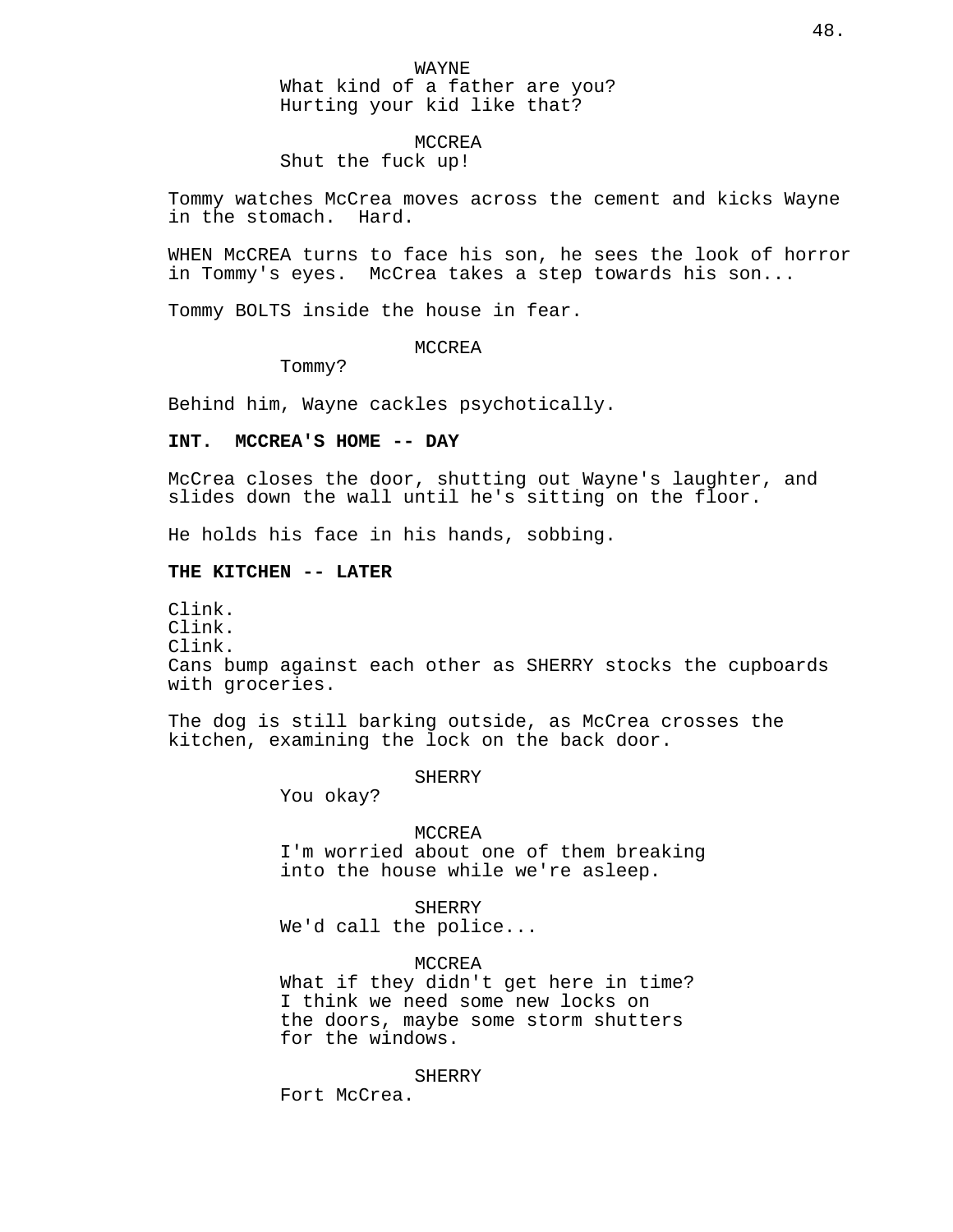MCCREA

Have to protect my family. By any means necessary.

SHERRY

Okay.

MCCREA I'm going down to Builder's Club. I don't want to leave you and Tommy alone in the house.

Sherry nods.

## **THE UPSTAIRS HALL**

McCrea knocks on Tommy's door.

MCCREA

Tommy?

TOMMY (O.S.)

Go away.

MCCREA Look, Tommy, I'm sorry.

TOMMY (O.S.) Leave me alone.

McCrea tries opening the bedroom door. It's locked.

> MCCREA We're going to Builder's Club, I don't want to leave you alone. I want you to come with us.

> > TOMMY (O.S.)

I hate you.

McCrea fights tears as he walks away, descending the stairs.

## **THE KITCHEN**

Sherry finishes putting away the groceries.

MCCREA He won't open his bedroom door.

SHERRY

I'll get him.

Sherry leaves the kitchen.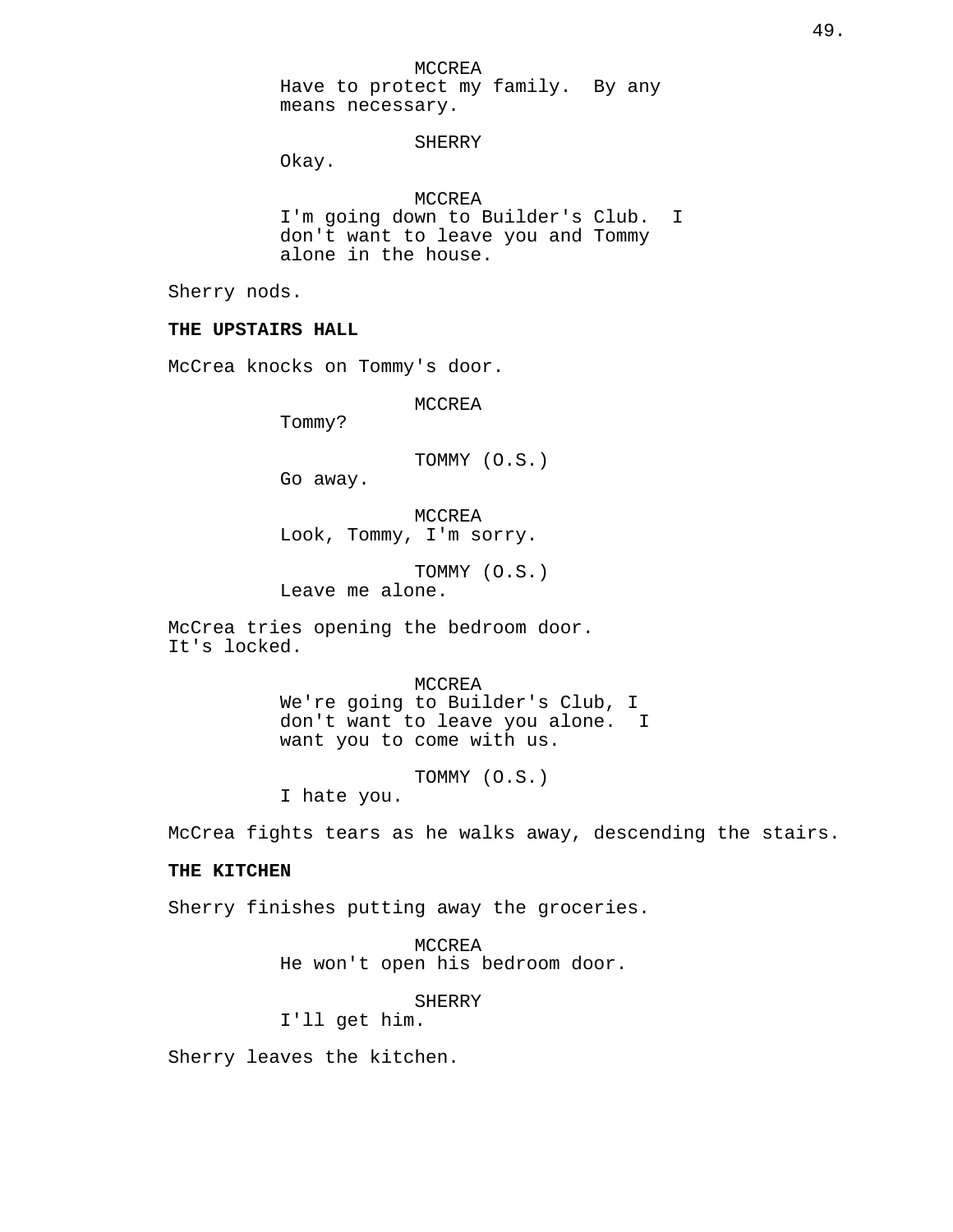### **EXT. MCCREA'S HOME -- EVENING**

McCrea stands by the Jeep, as Sherry drags Tommy to the car.

### **INT. JEEP CHEROKEE -- EVENING**

McCrea looks at Tommy in the rear view mirror.

Tommy looks away, crossing his arms over his chest. Anger and tension are thick in the car.

Sherry puts her hand on McCrea's shoulder.

#### SHERRY

Let's go.

McCrea nods and inserts the keys into the ignition.

## **THE IGNITION**

As McCrea twists the keys.

THE CHEROKEE ROARS to life, as the engine turns over.

## **AS THEY DRIVE THROUGH TOWN**

McCrea keeps looking up to the rear view mirror at Tommy. Tension so thick you couldn't cut it with a chain saw.

## **INT. BUILDER'S CLUB HARDWARE -- EVENING**

In a giant, warehouse style, building supply store, McCrea and his family push a giant cart around the store.

BEHIND THEM, STEELE pushes a giant cart.

WHEN McCREA sees Steele following them, Steele gives him a wave, as if they're old pals.

> **STEELE** Doing some home improvement, Bob?

#### MCCREA

Get away from me.

Tommy is sullen and combative, staying as far away from McCrea as possible.

McCrea pulls a bunch of 2x4s from a rack, puts them on his cart.

Steele chooses a wood saw, and sets it on his cart.

McCrea pushes his cart to a display of padlocks. Decides on a brand that's bullet proof, puts a half dozen on his cart.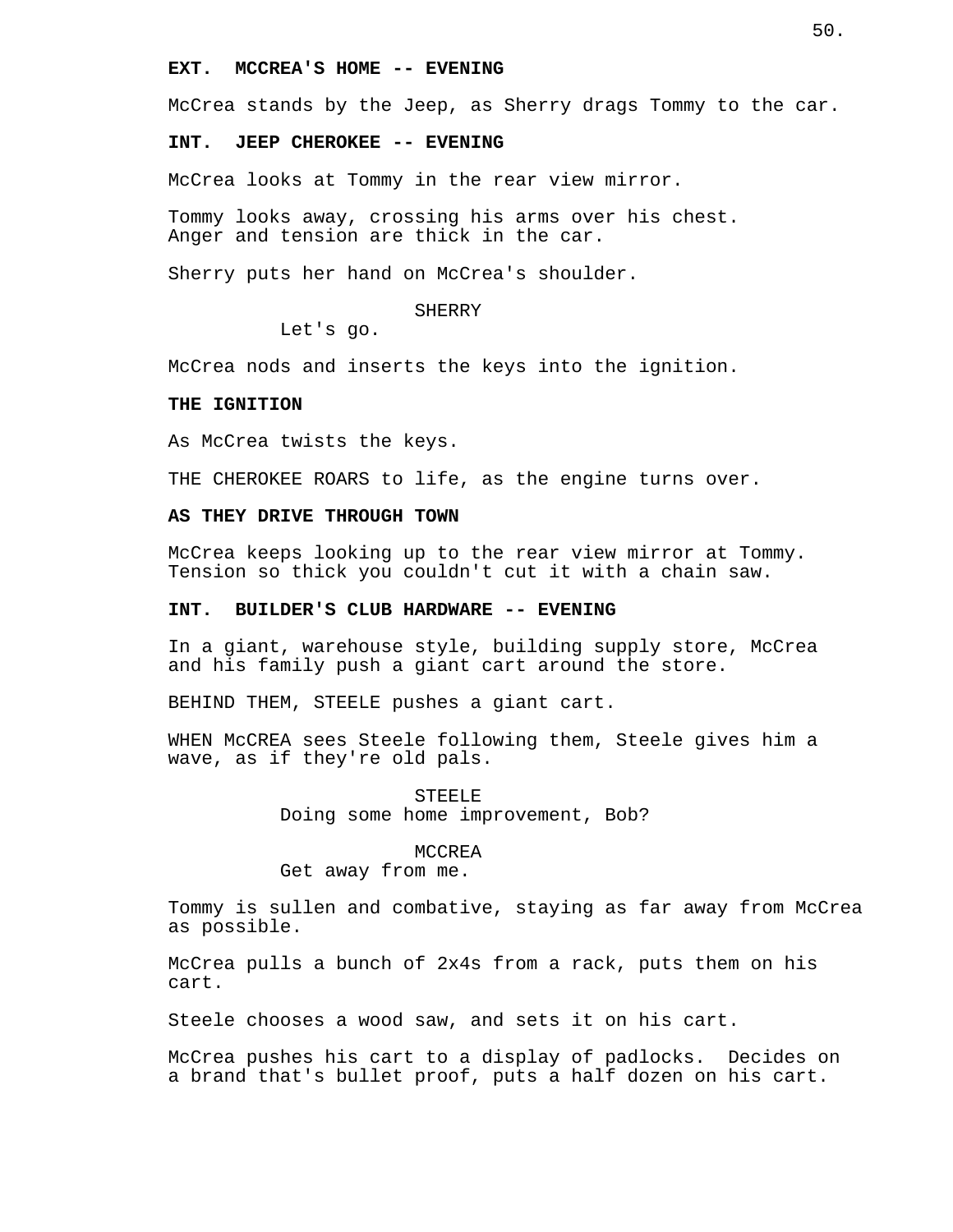Steele grabs a pair of heavy-duty bolt cutters, gives them a try, smiles, and places them on his cart.

McCrea grabs a dozen heavy duty hasps, puts them on his cart.

Steele selects a crow bar.

McCrea buys a half dozen sets of storm shutters. After he places the shutters on his cart, he looks up and realizes that Tommy is gone.

## MCCREA

Where's Tommy?

#### SHERRY

He was here a minute ago...

## MCCREA What the fuck are you doing? I thought you were watching him.

Sherry is shocked by his words, before she can reply, McCrea runs away... Searching the store for Tommy.

> MCCREA Tommy? Tommy? Tommy?

McCrea looks up and down the aisles, trying to spot his son.

MCCREA TOMMY! Tommy! TOMMY?!

McCrea runs, panicked, through the store, searching for Tommy.

McCrea finds Tommy in the lawn mower section. Grabs him by the arm roughly.

> MCCREA I thought I told you to stay with us?

> > TOMMY

I don't want to stay with you.

### MCCREA

Listen, buster, I'm your father and you'll do what I say.

### TOMMY

I don't want you to be my father. You can't make me do anything.

McCrea raises his hand to slap Tommy... Then stops. Realizing what he was about to do.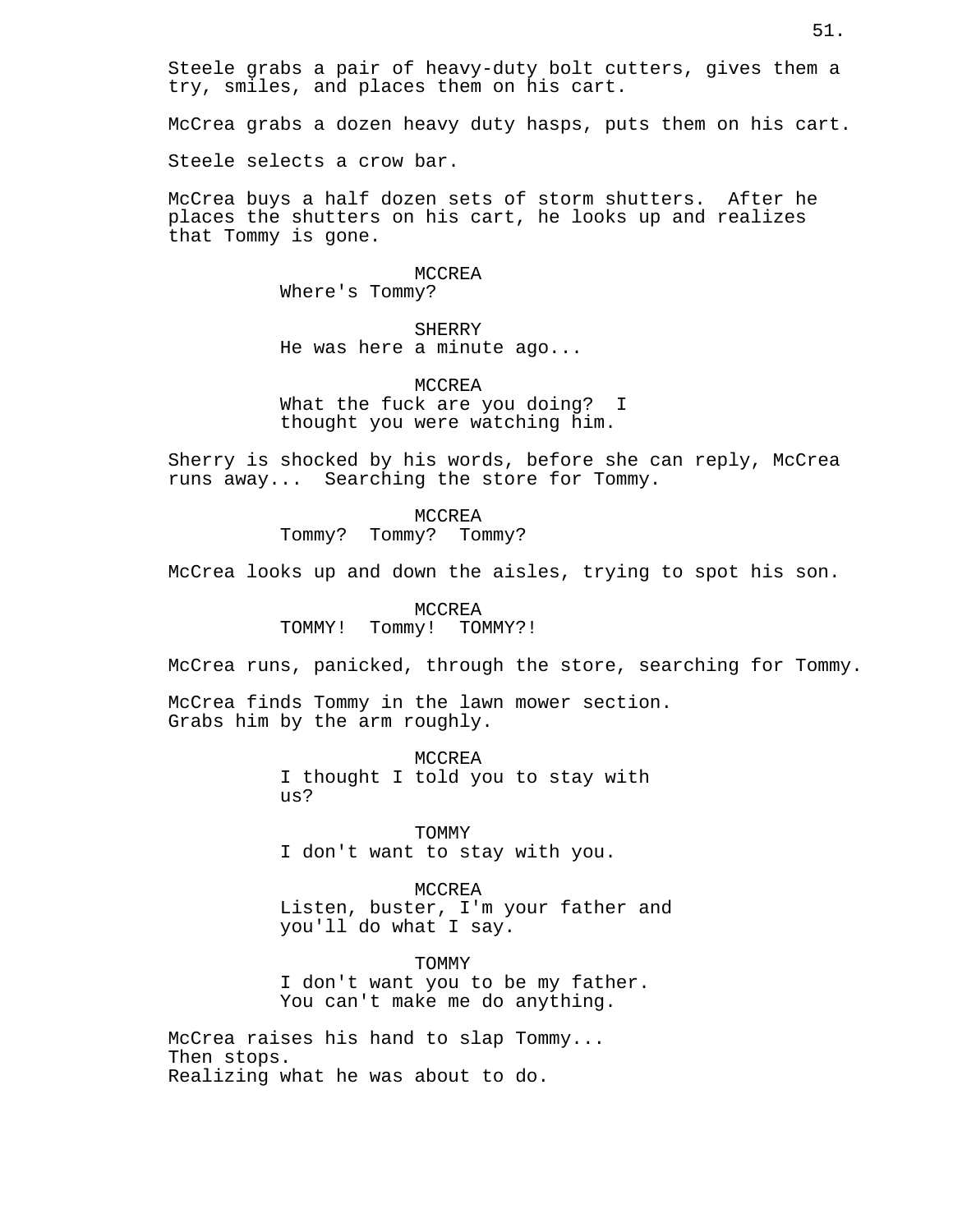We're leaving.

He drags Tommy back to the front of the store.

## **INT. JEEP CHEROKEE -- DAY**

In the Builder's Club parking lot, the Cherokee is loaded and ready to roll.

McCrea looks at Tommy in the rear view mirror.

Tommy looks away, arms tight across his chest. Anger in his eyes.

McCrea inserts the key in the Cherokee's ignition.

## **THE IGNITION**

As McCrea twists the keys.

THE CHEROKEE ROARS TO LIFE... Then EXPLODES!!!!!!!!!!!!!!!!!!

With a loud backfire.

There is a moment of shocked silence. They think it might be gunshots.

McCrea puts the car into gear, drives out of the parking lot.

### **EXT. MCCREA'S HOME -- NIGHT**

Sherry pulls out her keys to unlock the door...

But it's already open.

#### SHERRY

Bob?

McCrea hears the panic in her voice and stops unloading the Cherokee, joining her on the porch.

> **SHERRY** The door's open.

MCCREA You and Tommy wait here.

McCrea grabs a hammer from the Cherokee and pulls together his courage... Then enters the house.

## **INT. MCCREA'S HOME -- NIGHT**

The first thing McCrea notices is the overturned sofa, spilling stuffing all over the floor.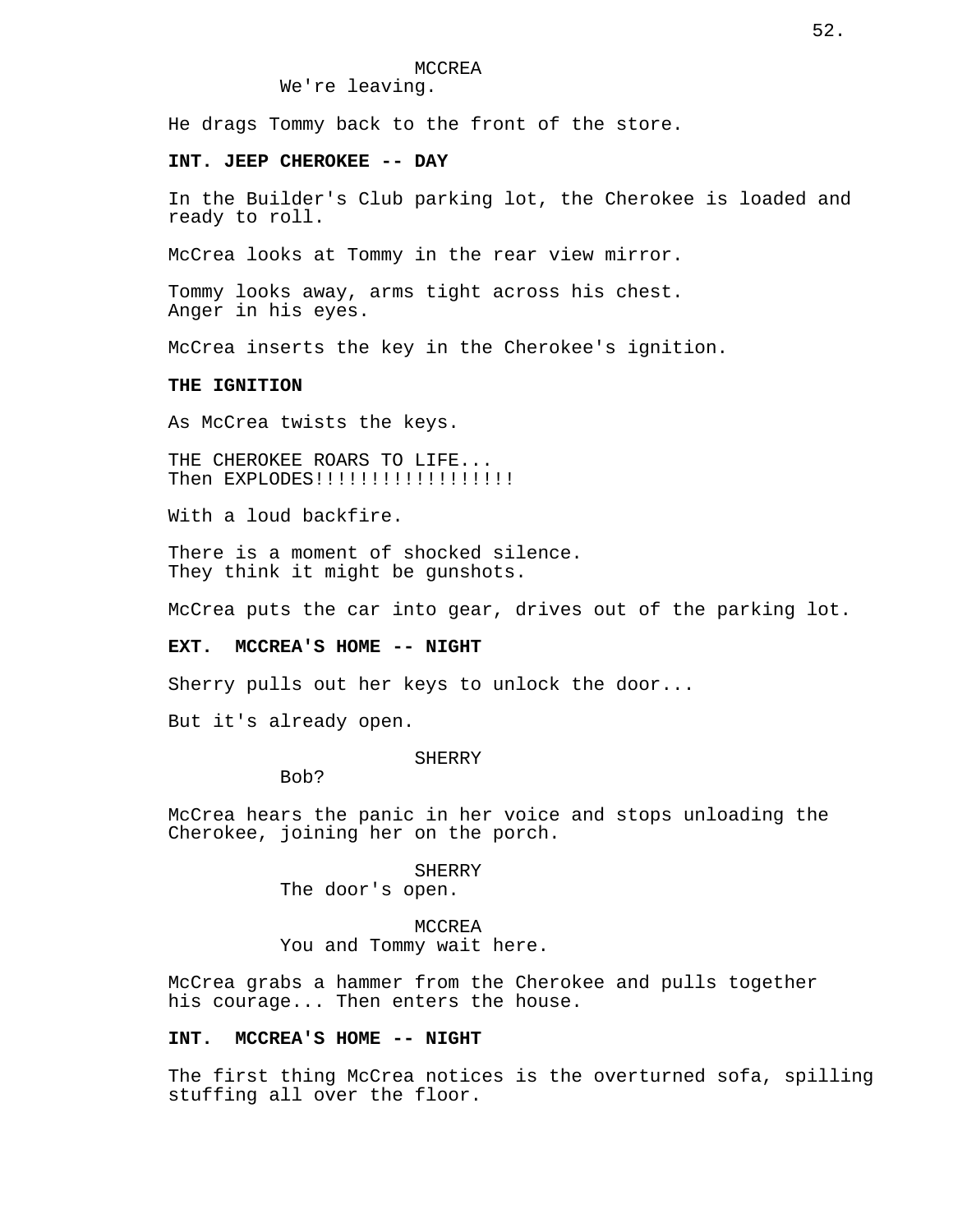McCrea has walked right into hell.

A stack of picture frames on the floor, glass shards piercing the prints and scattered across the carpet.

Someone has done a very thorough job of trashing his home, and the trashers may still be here... waiting.

Waiting with guns.

## MCCREA

Shit.

McCrea moves deeper into the torn up house.

Destruction.

Chairs overturned and cushion stuffing removed, the television taken apart, someone has spray painted a message on the walls:

"ONE OF US" sprayed everywhere.

McCrea moves cautiously through the house.

## **THE DINING ROOM**

Has been redecorated with a pick axe. A pile of broken plates sit on the table in a rubble. Pictures lay shattered on the floor.

Suddenly, the front door slams.

McCrea moves through the dining room to the living room. The front door is closed.

## MCCREA

Sherry?

No answer. McCrea moves cautiously to the stairs.

## **THE STAIRCASE**

McCrea grips the hammer as he climbs the staircase.

TENSION builds with every step. McCrea wonders what he'll find at the top of the stairs. A noise from upstairs - someone waiting? Suspense builds.

### **AT THE TOP OF THE STAIRS**

Silence and darkness. McCrea flicks on a light. Elongated shadows in the upstairs hallway.

Clutching the hammer, he advances.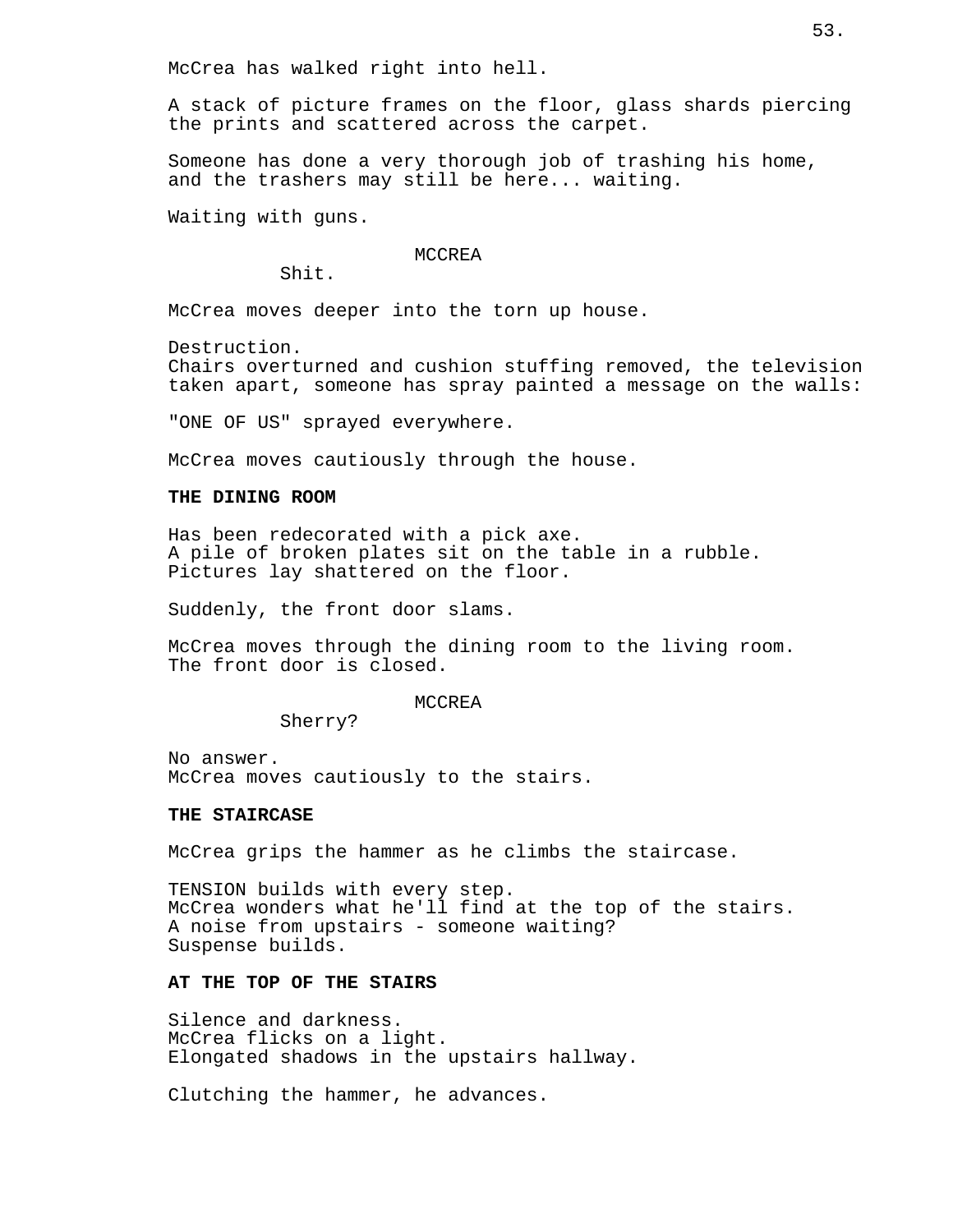## **MCCREA AND SHERRY'S BEDROOM**

McCrea throws open the door. Cautiously takes a step inside, hammer up and ready. Hand searches the wall for the light switch, clicks it on.

The bedroom hasn't been torn apart. But someone has sprayed "ONE OF US" on the walls.

THE SUITCASES Bronson gave him are open on the bed. Ready to be packed. McCrea advances cautiously to the bathroom.

## **THE BATHROOM**

Toiletries scattered all over the floor. Sherry's perfumes have been shattered in the sink. A noise behind him.

McCrea spins, but there is nobody there.

He leaves the master bedroom.

## **AT THE DOOR TO TOMMY'S ROOM**

McCrea grabs the doorknob. Tension builds. Twists the knob and enters Tommy's bedroom.

## **TOMMY'S BEDROOM**

McCrea searches the wall for the light switch. Click.

LIGHT FLOODS the room. McCrea sees a drawer pulled from Tommy's dresser... The drawer empty. Tommy's underwear scattered on the floor.

McCrea examines the underwear... Someone has masturbated on it.

> MCCREA Oh, my God. Oh, shit.

Backs away from the underwear.

MCCREA That freak! That fucking freak!

A LOUD noise from the hallway. Someone is coming up the stairs! Running!

McCREA SPINS... ...Bolts to the hall...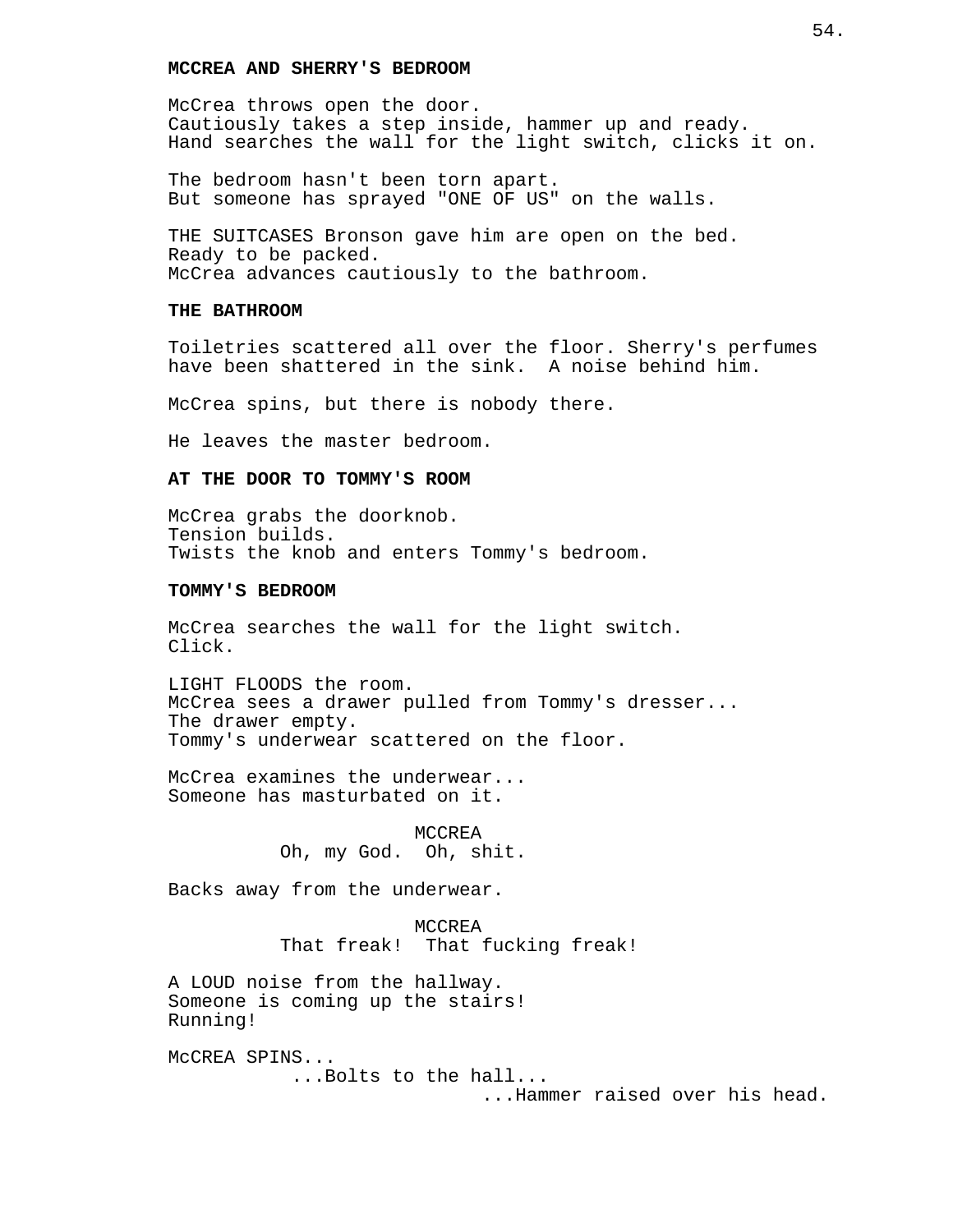Sherry and Tommy stand in the upstairs hall.

McCrea lowers the hammer, stops Tommy from entering his room.

MCCREA (to Sherry) Keep him out of there and call the police.

TOMMY It's my room! Mine! You can't tell me what to do! I hate you!

SHERRY Tommy. Someone has been in there. The police need to look for evidence.

TOMMY I want to see what they did. It's not dad's room. Why can't I look?

SHERRY After the police are done, okay?

Sherry takes Tommy downstairs.

**INT. MCCREA'S HOME -- NIGHT**

Red and blue lights strobe across the curtains.

McCrea looks out the window as a POLICE CAR pulls up.

### **OUTSIDE THE WINDOW**

OFFICER RITTER, crew cut, weight lifter's body - looks more like an athlete than an accountant - gets out of his car, and is approached by Rogers and Bronson. Three of a kind.

McCREA watches as the three men talk. Can't hear what they're saying. But the relationship is NOT adversarial. At one point, Ritter even laughs.

Ritter shakes hands with both men, heads to the front door.

### **IN THE HOUSE**

McCrea opens the front door to greet him.

## **INT. MCCREA'S HOME -- LATER**

Officer Ritter looks at the trashed room and graffiti.

RITTER Anything stolen?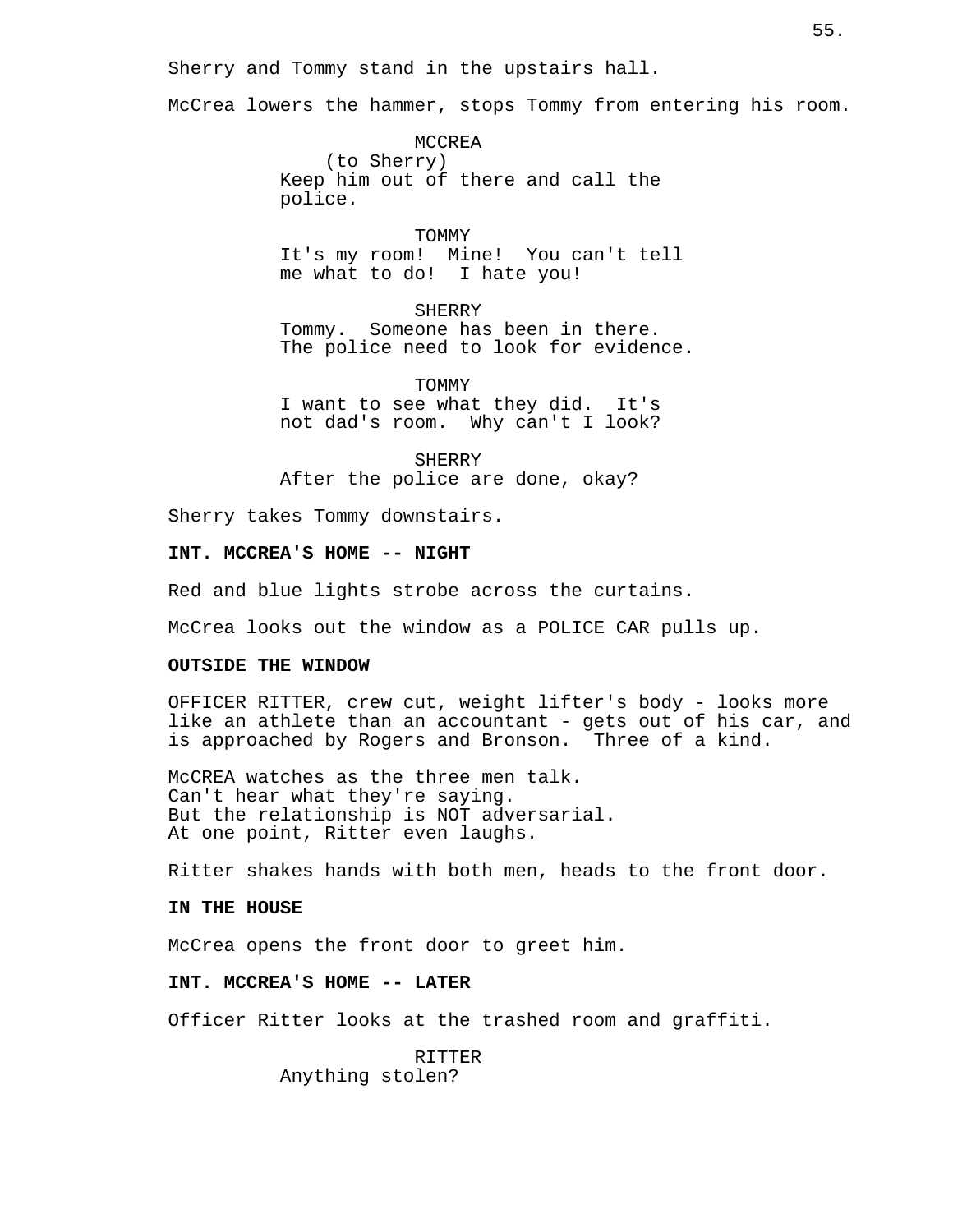# MCCREA

I don't think so.

## RITTER

Then it's just the vandalism.

MCCREA They're sitting right across the street. Why don't you go arrest them?

## RITTER

Can you PROVE that they did this?

MCCREA Who else would have done it?

## RITTER

I'll write up a report, but unless you've got actual proof that those guys did this, nothing's gonna happen.

## MCCREA

(explodes) Can't you at least get them away from my house? My family?

### RITTER

Mr. Leonard, or Mr. McCrea, or whatever your name is: You don't seem to understand. That is a public street. They can park there if they want, and the only time I can force them to move is on the first Tuesday of the month.

## MCCREA

What's the first Tuesday?

RITTER Street cleaning day.

MCCREA You're not going to do anything?

RITTER I'm writing up a report.

McCrea looks at the officer suspiciously.

MCCREA Why were you talking with them?

RITTER Wanted to find out if they'd seen anything suspicious.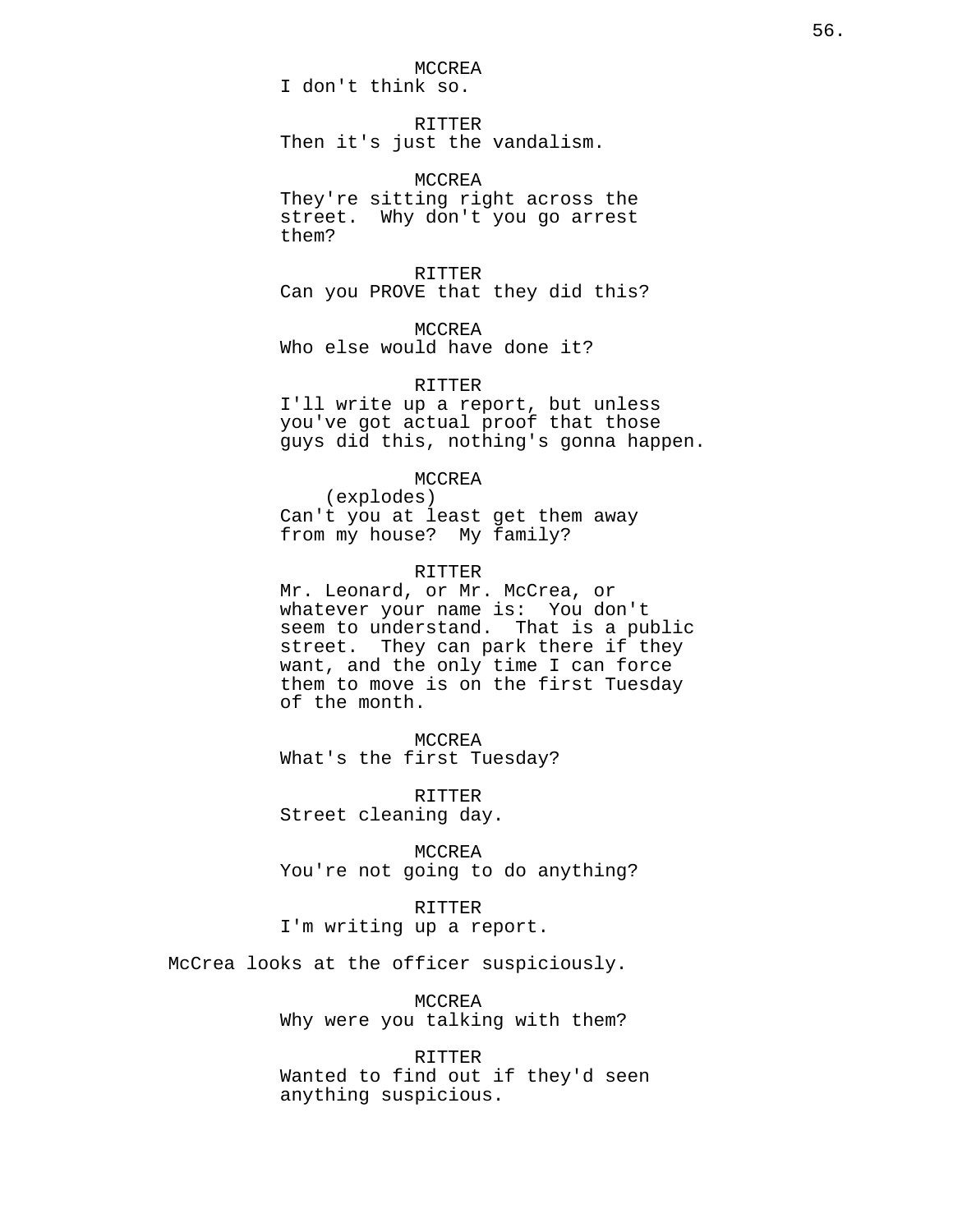MCCREA They DID this.

RITTER You have no proof of that.

McCrea is steaming. Ritter looks at him calmly, closing his report book.

#### RITTER

You know what they told me? That you used to be a gang-banger from the Oakland. You're here under some witness program.

MCCREA What does that have to do with anything?

#### RITTER

Let me get this straight: You turned against society and joined this gang. Then you turned against the gang, and now you want society to protect you?

McCrea has trouble looking Ritter in the eyes.

#### RITTER

What do you want from us? The police department is here to protect straight citizens. When you joined them, you lost your right to our protection. They're your protection, now.

#### MCCREA

They're the ones who are trying to kill me. Threatening my family.

### RITTER

Should have thought of that before you ratted. Even the police protects their own. We have our code of silence, you guys have your code of silence. (pockets report book) You broke yours. Now you've got to

pay for it.

McCrea watches Ritter leave the house, walk to his patrol car, drive away. Bronson and Rogers laughter echoes.

McCrea closes the door - no one out there can help him.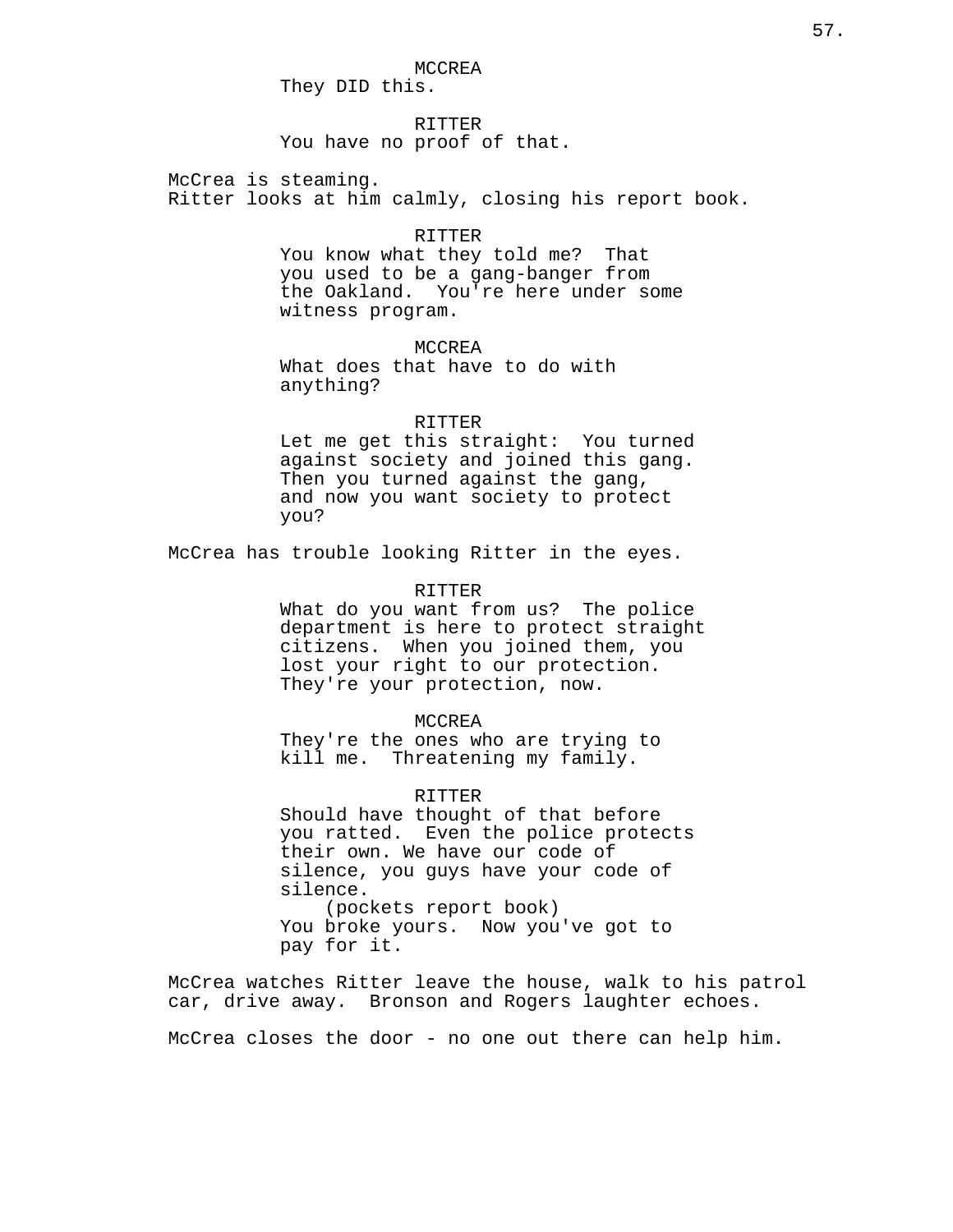## **INT. FBI OFFICE (PAST) -- DAY**

Agent FORD, wearing a cartoon necktie, fits the body mike to McCrea's chest. Taping it in place.

> FORD There. Give it a shot.

McCrea lowers his head and speaks.

## MCCREA Testing. Testing.

Another FBI AGENT wearing a headset sees the sound needle on his big reel-to-reel recorder jump.

> FBI AGENT Just speak in a normal voice.

#### MCCREA

Okay.

McCrea buttons his shirt over the body mike.

## FBI AGENT

We need you to get Jeffries to say it. No yes or no answers. He has to confess. Say exactly what he did.

FORD You sure you want to do this?

MCCREA I can't be part of that anymore.

Agent Ford still isn't sure McCrea understands.

FORD You'll be ratting on your friends. Some are going to end up in jail. The rest aren't going to be happy with you. You know what they do to rats?

FBI AGENT They kill them.

McCrea considers this - what if he's discovered?

FORD You ready to roll?

McCrea looks up at Agent Ford. Is he ready for this?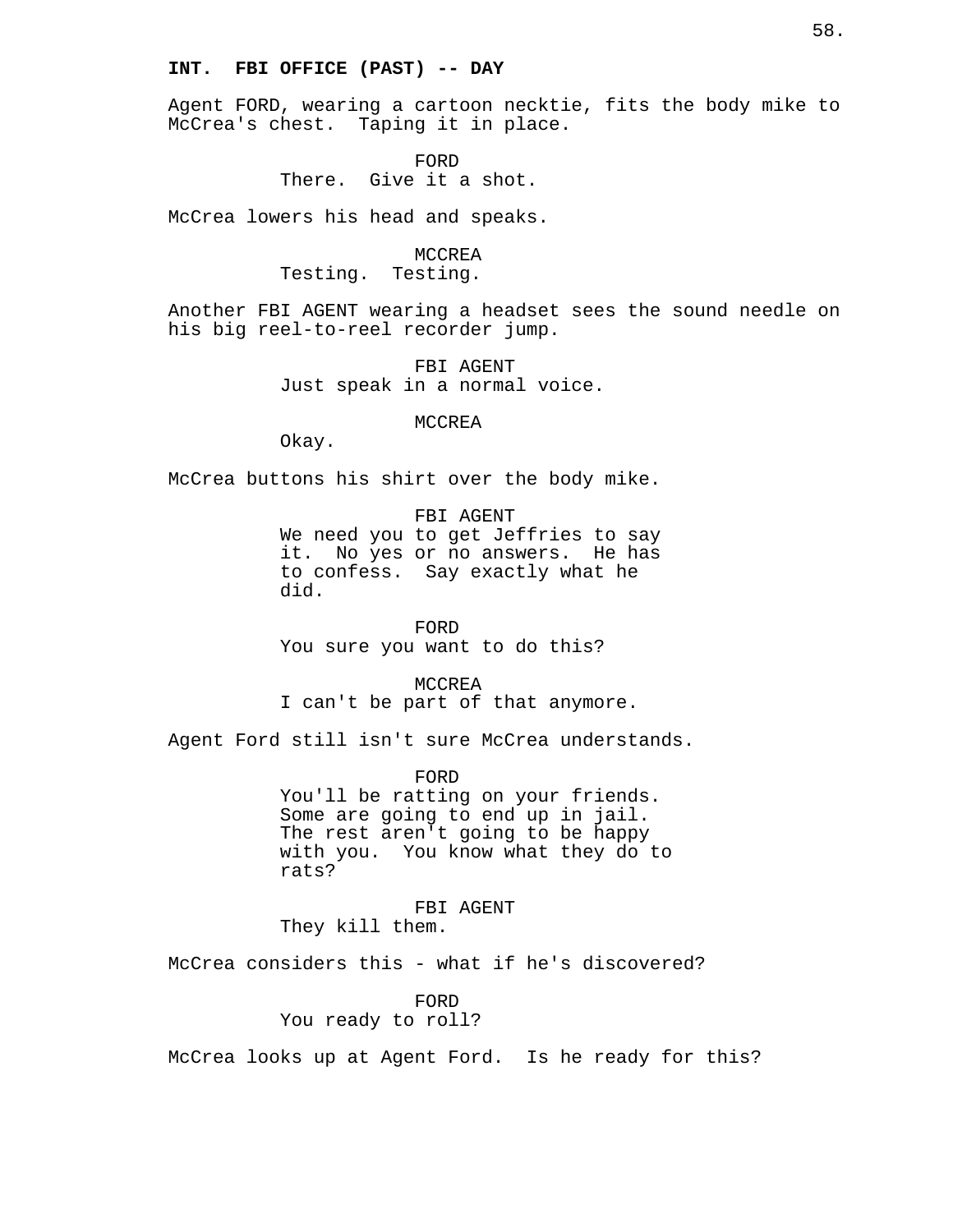## **INT. HUMMER (PAST) -- DAY**

Bronson behind the wheel, as McCrea and Jeffries climb in.

MCCREA Where we going?

JEFFRIES

The plant.

Bronson pulls from the curb, heads to the San Antonio Housing Project on 65th Street. McCrea looks down at his shirt.

**EXT. OAKLAND, CA (PAST) -- DAY**

The Hummer heads to 65th Street... with a panel van three cars behind them, following.

**INT. PANEL VAN (PAST) -- DAY**

The back is filled with radio and recording equipment, plus Agent Ford and the FBI Agent. Ford says to the DRIVER.

> FORD Don't let them spot you.

The Driver nods.

## **INT. HUMMER (PAST) -- DAY**

McCrea looks up from his shirt.

MCCREA There a problem at the plant?

JEFFRIES Surprise inspection. Keeps 'em honest.

The Hummer pulls to the curb in front of the Housing Project.

## **EXT. SAN ANTONIO HOUSING PROJECT (PAST) -- DAY**

Four blocks of public housing - like a city inside the city. Gray ugly buildings, like dominoes about to fall. Brown grass in the courtyards between buildings. Twisted shopping carts.

McCrea walks with Bronson and Jeffries into the complex.

BRONSON Hey, baby, how's you doing?

A pair of BANGERS at the project entrance nod at Bronson... McCrea notes their guns, in case the building is attacked. Bronson passes the Bangers, enters the building.

When McCrea follows, Jeffries pulls him into the courtyard.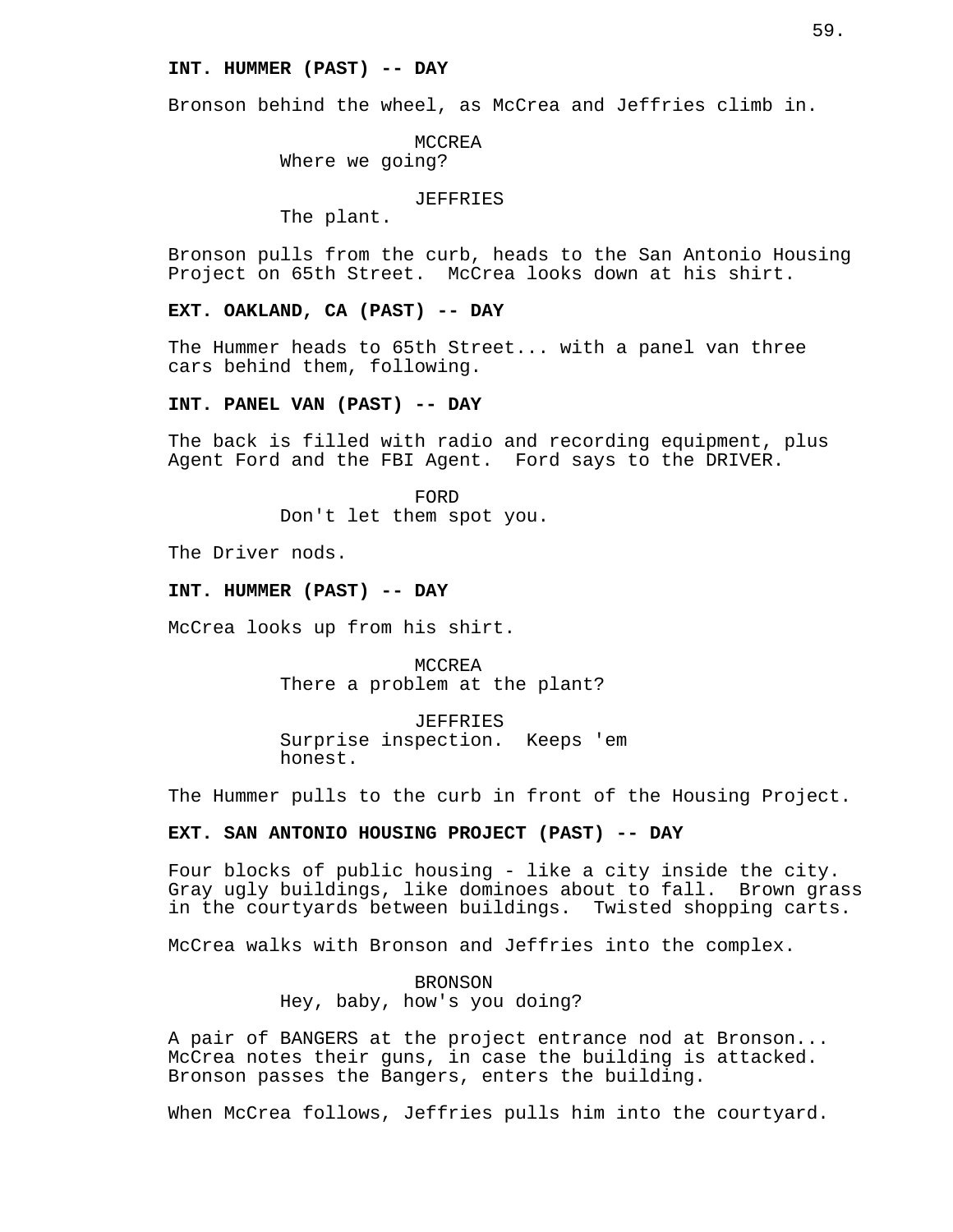Does Jeffries know about the wire?

MCCREA They cut the stuff up there?

## JEFFRIES

No money changes hands, Bob. No reason to even think about it. Can't let your mind wander, gotta stay focused.

### MCCREA

Just curious.

#### JEFFRIES

Don't want to end up a dead cat. Or, you thinking about all the titties on display up there? Someone tell you they wear their natural uniforms, you want to check it out?

MCCREA Wanted to see that, I'd go to Boyd's. (where Autrey was killed) My wife is...

Jeffries laughs, puts an arm over his shoulder. McCrea can see his gun in the shoulder rig - the gun that killed Autrey.

#### JEFFRIES

Gotta wife, too, I still like looking at titties. Girls up there had anything worth looking at, Boyd'd have them. (smiles) Be we ain't here to talk titties.

MCCREA Is this about Autrey?

JEFFRIES You still pondering that?

### MCCREA

How could you...?

#### JEFFRIES

Man needed to be fired. Part of being the boss is making those decisions. But couldn't have done it without you.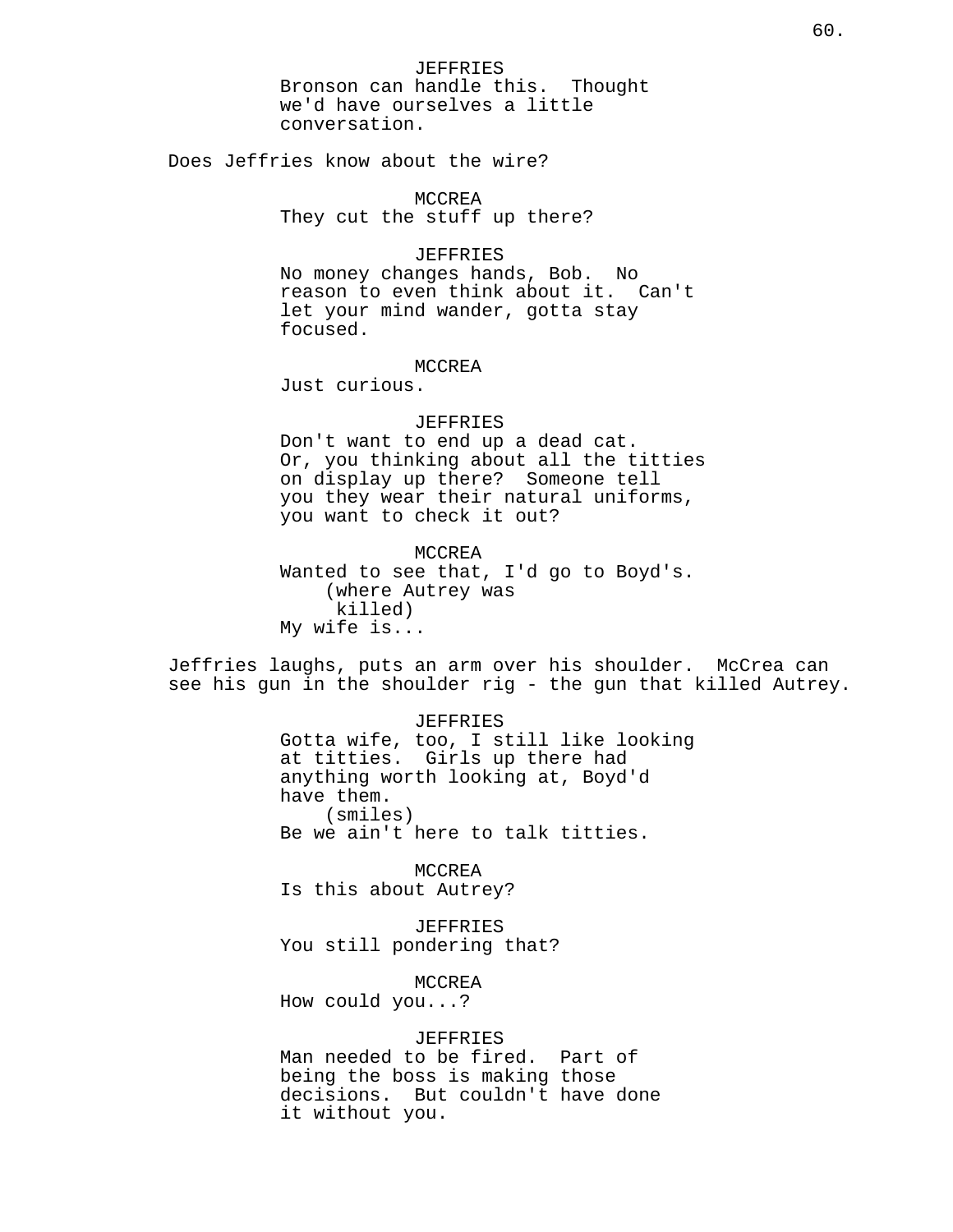MCCREA If I would have known...

JEFFRIES You would have lied for him?

MCCREA No, Mr. Jeffries.

JEFFRIES There's nothing worse than a mother fucker who turns against his own.

MCCREA You could have talked to him...

JEFFRIES You expect people to give themselves a bonus now and then, but not outright fuck you. You got to do what's best for the business, best for the whole family. That's doing, not talking.

MCCREA

Yes, sir.

Has McCrea been brought here to be killed? Jeffries takes a puff on his cigar, looks around the buildings.

#### JEFFRIES

You know why the people love me? I'm not just talking about the people in the projects, I'm talking about everyone. Guy out in Orinda, lives in two million dollar house. Kid in Richmond without a nickel in his pocket.

MCCREA The stuff they're making upstairs?

#### JEFFRIES

I give them what they want. What they need. See, everybody's got a vice. It's human nature. Everybody got to live in this world, and it's a cold mother fucker out there. You think that guy in Orinda's got it made? The world's still fucking him. The more you got, the more they can take. They got to escape just an hour or two.

MCCREA

Heroin?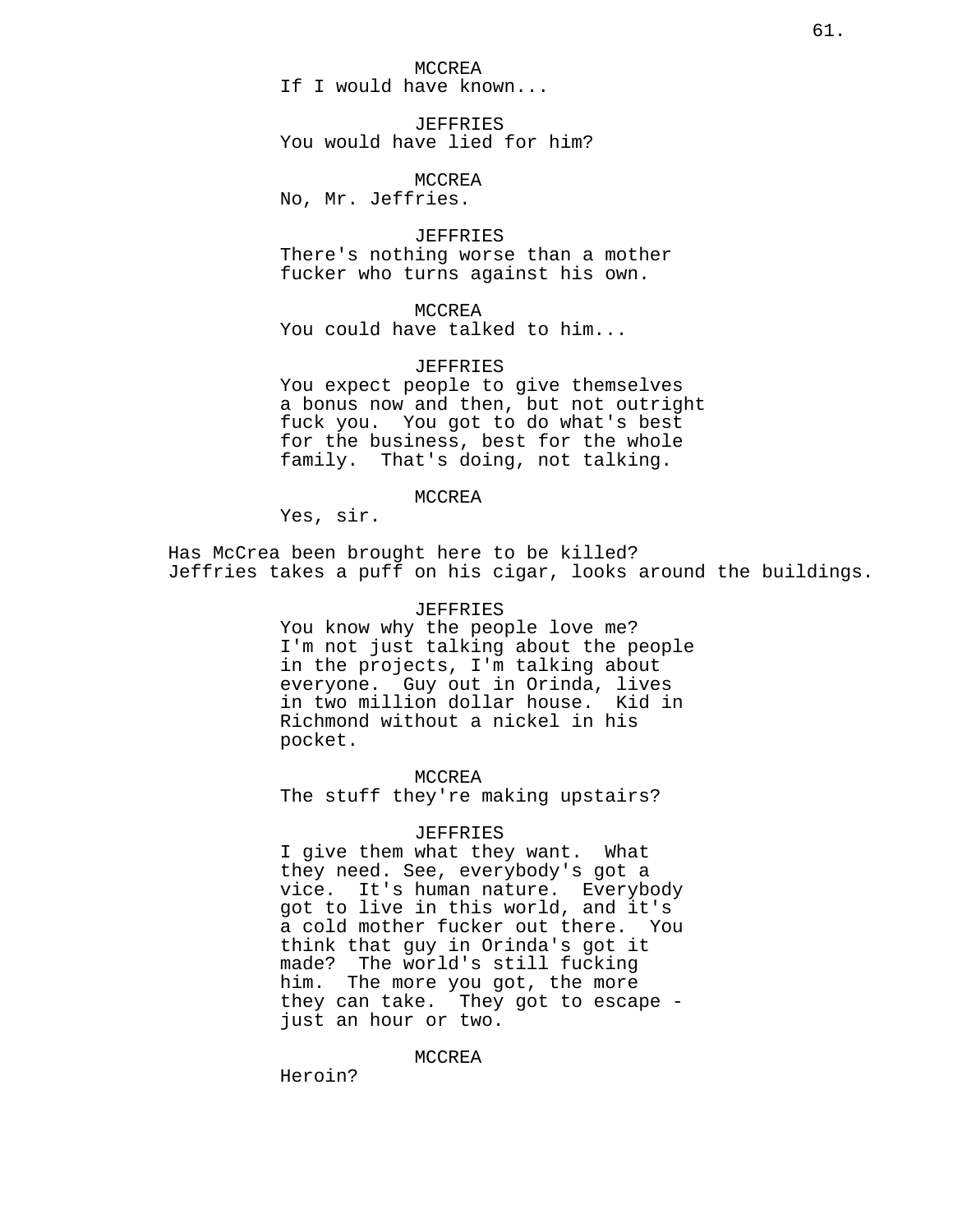### JEFFRIES

Got drugs on the brain? Want to go up and get yourself a sample?

### MCCREA

No, sir.

## JEFFRIES

Ain't just the smack or the crack or the crank or the powder, it's the tables at Autrey's - chance to win yourself out of debt. Titties at Boyd's - chance to feel like a young man again. Nobody gives people a chance anymore. Except me. Government sure as hell doesn't.

### MCCREA

They aren't in the heroin business.

### JEFFRIES

You sure? How you think we get this stuff across the borders? Won't let you take a pocket knife on an airplane these days. They may not be in the heroin business, but they in the "gimme money and we close our eyes business".

### MCCREA

Did I hide that in business expenses?

### JEFFRIES

You think the FBI, the Treasury, is coming after me?

### MCCREA

How would I know?

## JEFFRIES

Government thinks it gets rid of me, gets rid of the problem. But that need's still there. People still gonna have vices. Human nature. Human need.

#### MCCREA

That's what you do?

### JEFFRIES

What we do. You're one of us, now. One of my boys. All these people are family. That's why I buy that truckload of turkeys from Safeway every Christmas. Give 'em out myself. (MORE)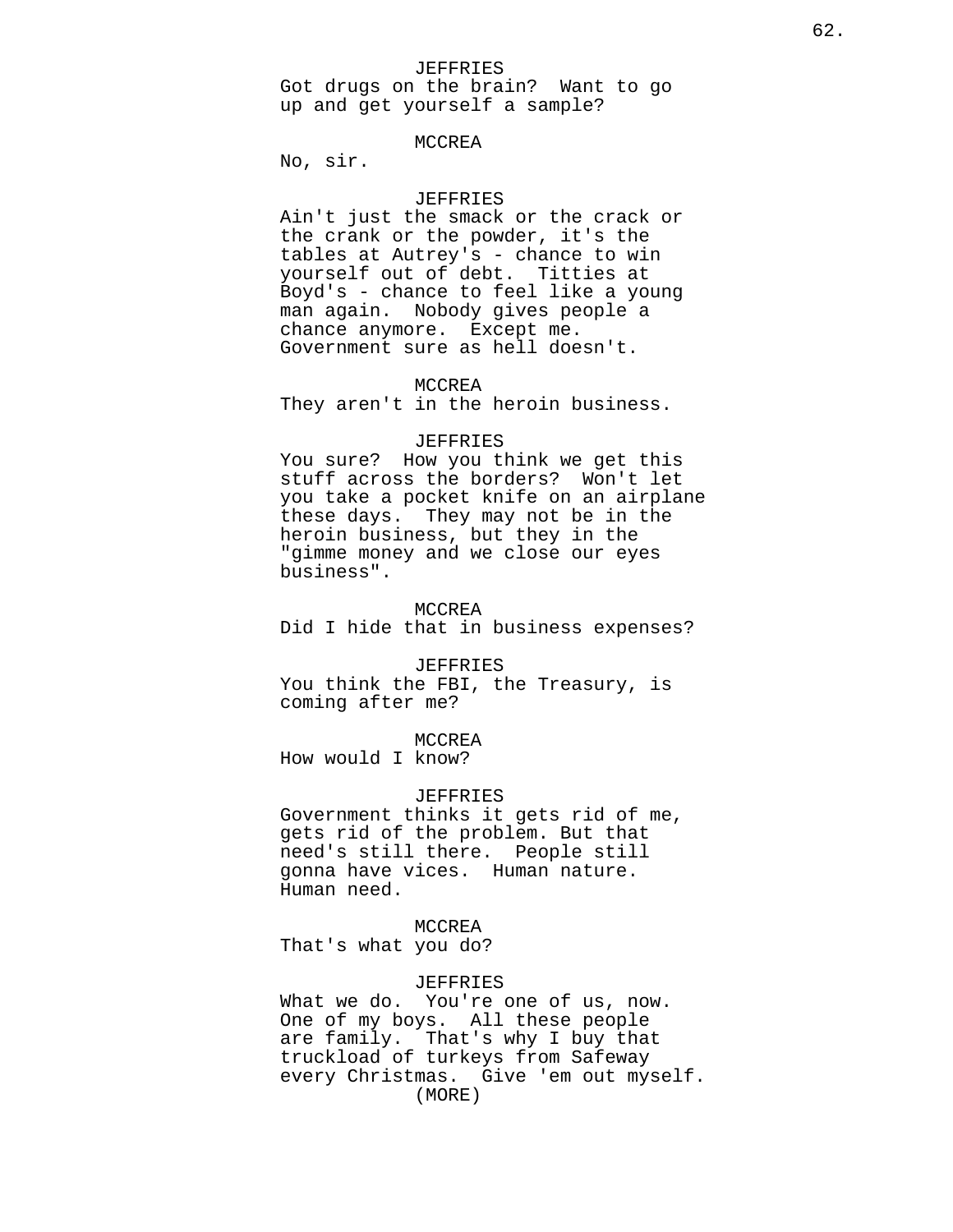Think the FBI gonna give these people turkeys? The President even come to the projects?

McCrea laughs... Jeffries joins him.

### JEFFRIES

Think the President could walk down the street like this? People be on the rooftops trying to smoke his ass. Hell, my mother'd be up there. They screwed up her Medicare. (puffs his cigar) No one here'd do that to me, because I give them a chance. I'm like a daddy to them. You don't hurt family. Even animals, bloody beasts like the lions, don't do nothing to harm the family.

MCCREA King of the jungle.

JEFFRIES

That's right. (touches his gun) You ever think about dying, Bob?

MCCREA

I... try not to. I'm only thirty...

### JEFFRIES

Lot of young men die. Kids you went to school with, how many of them are still standing? Besides Rogers.

MCCREA Is something wrong?

JEFFRIES

What cold be wrong?

MCCREA

The Italians?

### JEFFRIES

That's funny. Look back on it, one domino hits one domino hits another, the Italians are probably the reason we're having this little chat.

MCCREA

The war  $--$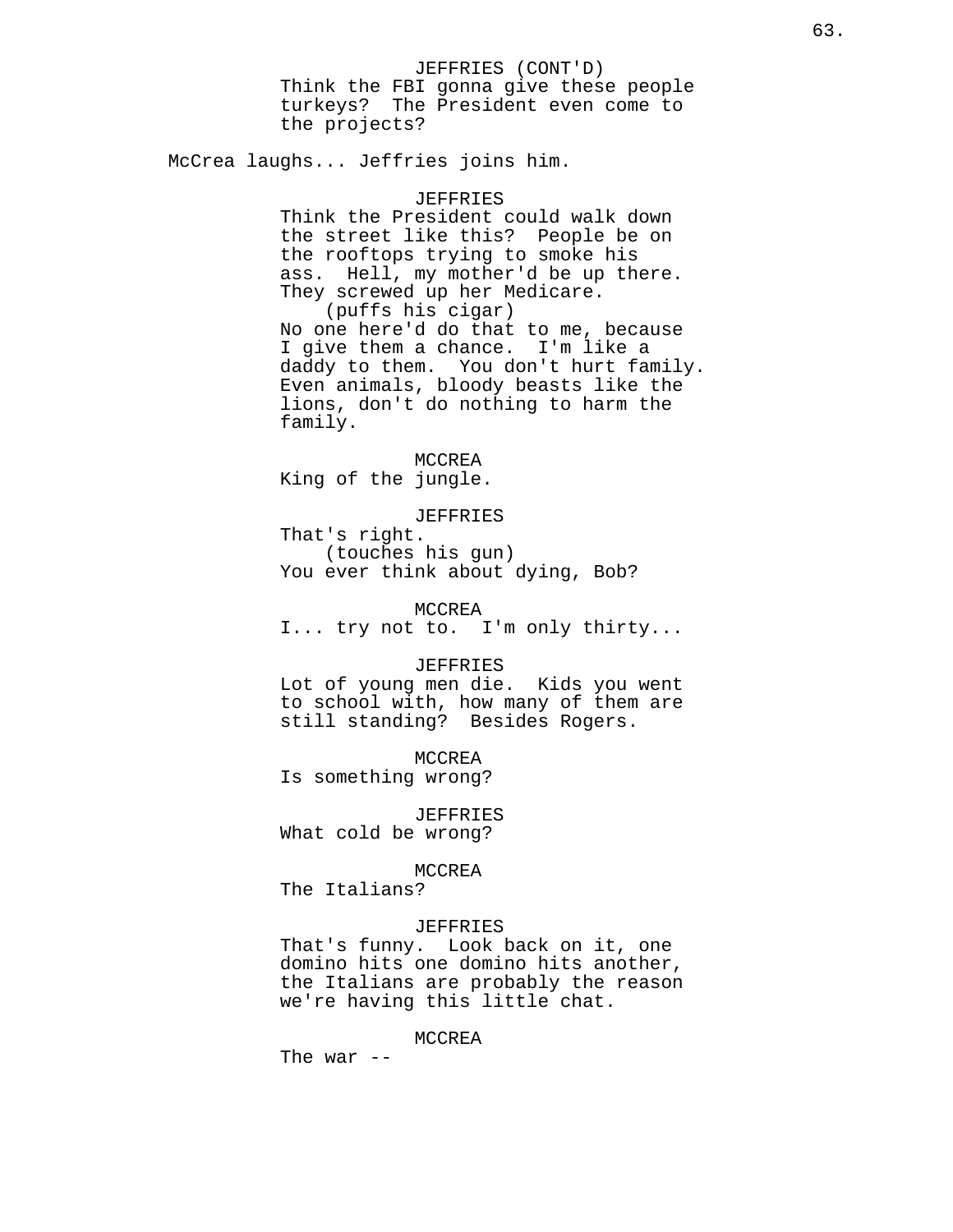### JEFFRIES

They lost. Just don't know it yet. We'll be taking San Francisco, the whole west coast. They still run it, but they'll be running it for me.

Jeffries pulls out his gun. The gun that killed Autrey. The gun that killed the Italian Don and his bodyguards. McCrea tries to remain calm... but the gun is casually aimed at him.

#### JEFFRIES

"Bloody August" turned into a damned fine October for all of us.

### MCCREA

Except Mr. Leone.

## JEFFRIES

That's what got me thinking. One minute a man, even a young man, can be standing here, the next he's dead. Bang. It's over. The good things he's done, gone. Who is gonna remember?

#### MCCREA

Family.

JEFFRIES Right. So I got to thinking - how will people remember me once I'm gone?

MCCREA No one would forget you.

JEFFRIES Autrey did. Was like a son to me.

MCCREA (sweating - scared) He just made a mistake.

## JEFFRIES

I don't like people who make mistakes. People who forget their family.

MCCREA (gun aimed at him) I wouldn't do that, sir.

### JEFFRIES

Everyone forgets. So I want you to start putting some money aside. For my funeral.

(MORE)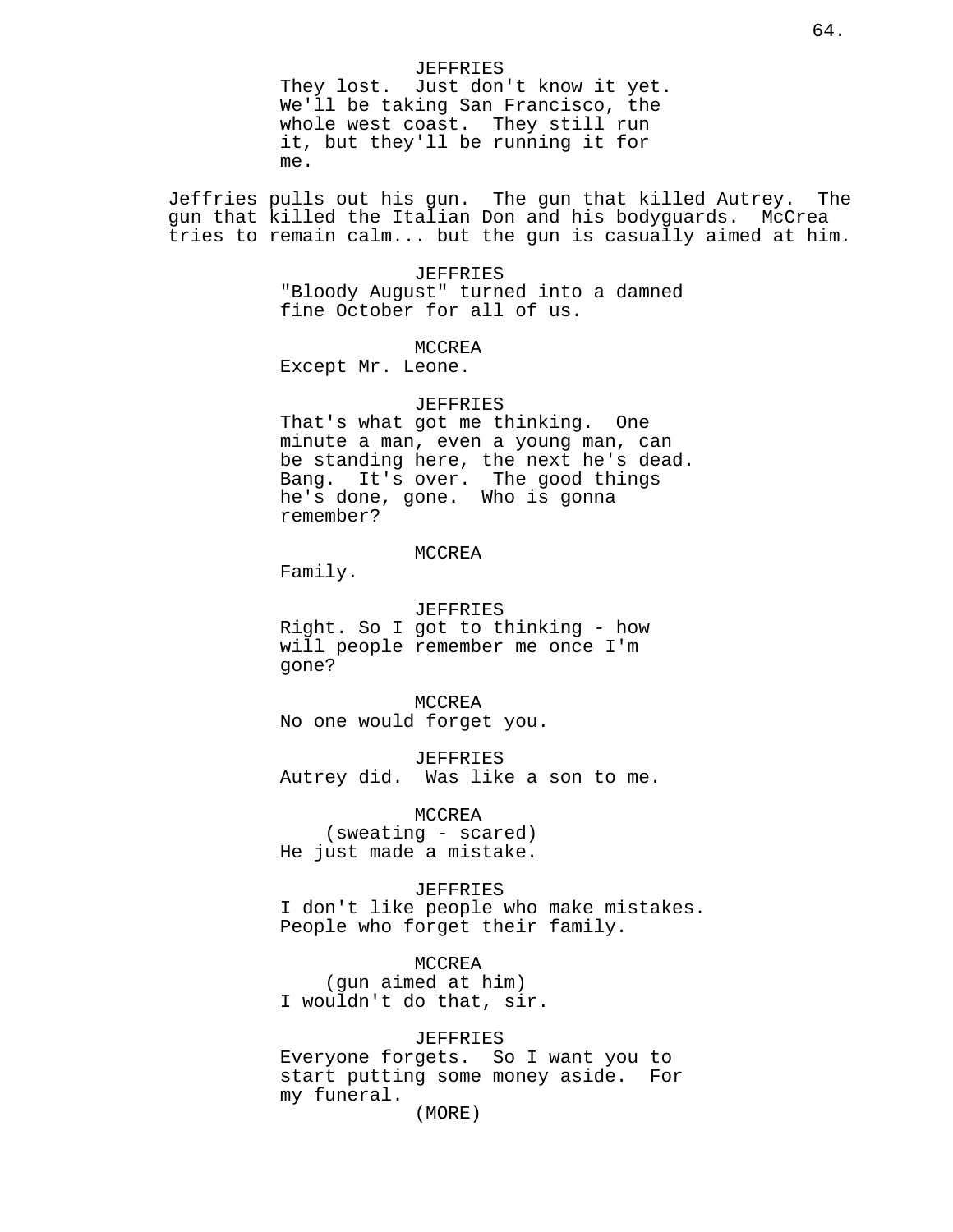JEFFRIES (CONT'D) Want a horse drawn carriage to take me all the way down Lake Street. Every Rolls Royce you can find behind it. I want for people be telling<br>their grandkids about it. You their grandkids about it. understand?

#### MCCREA

Yes, Mr. Jeffries.

#### JEFFRIES

This is between you and me. No one else. I can trust you, right?

MCCREA

Yes, sir.

Jeffries holsters his gun. They have circled the San Anselmo Projects, back to the entrance, just as Bronson emerges.

> JEFFRIES Everything looking good?

BRONSON Except for all them gritty titties.

Bronson holds the car door open for Jeffries, turns to McCrea.

BRONSON

You coming?

### **INT. MCCREA'S HOME (PRESENT) -- NIGHT**

MCCREA

What?

McCrea staring at the graffiti on the wall: "ONE OF US".

SHERRY Are you coming to bed?

For a moment, nothing but dead silence. No noise from outside, no noise from the room.

> SHERRY We'll clean up in the morning. Call the real estate agent. Get out.

MCCREA I'm not leaving.

SHERRY You saw what they did to Tommy's room. We can't stay.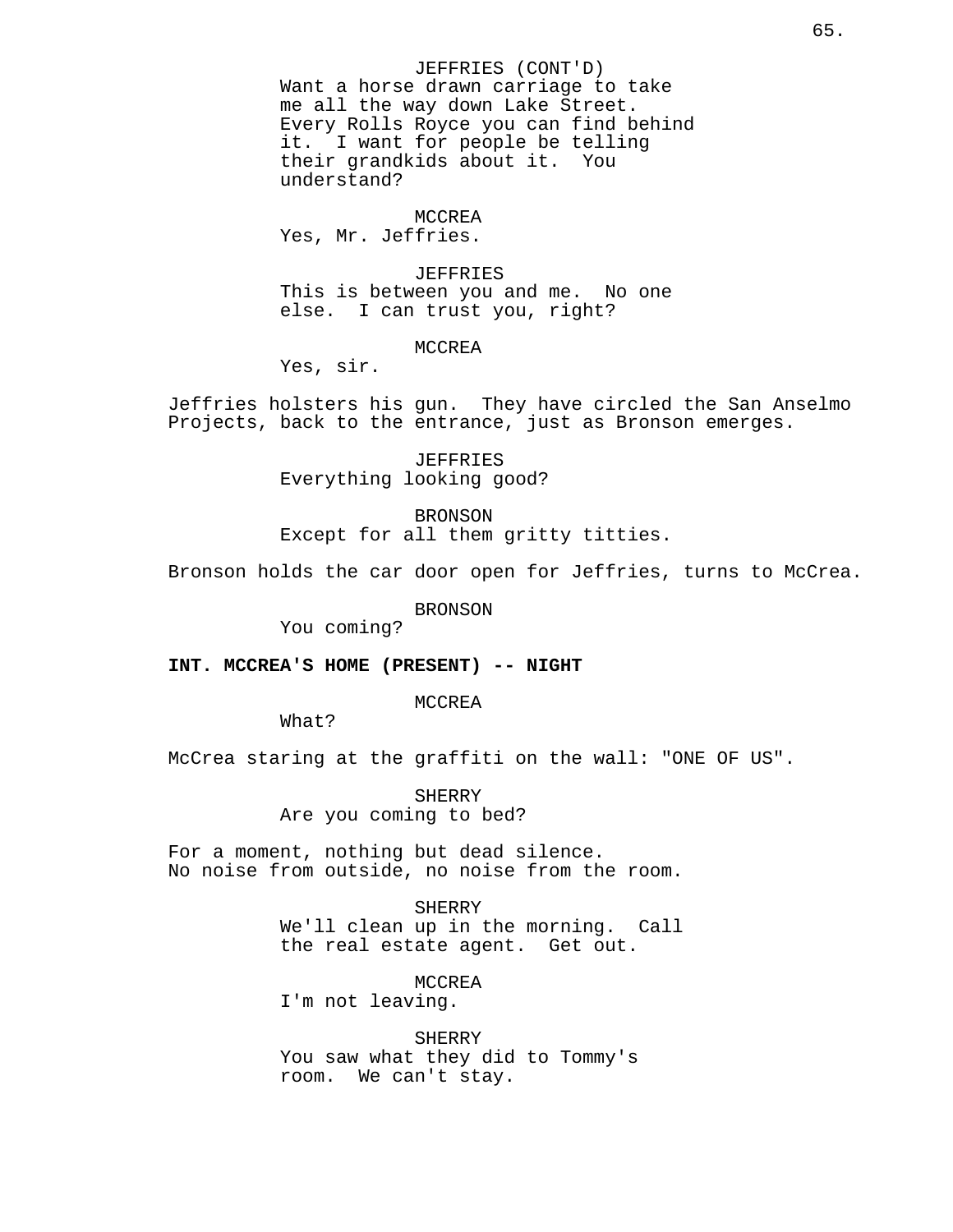#### MCCREA

I can't run any more. You were right.

### SHERRY

I was WRONG. Those men are animals. Who knows what they'll do next? I don't even want to spend the night.

### MCCREA

(explodes) This is MY house! You are MY family! It's MY job to protect you!

#### SHERRY

That's what you're doing? Protecting your family? Then why are yelling at me? Why did you hit Tommy?

## MCCREA

It was a mistake.

## SHERRY

I've had all of your protection that I can take! Keep the house. Tommy and I can find someplace else to live.

He tries to grab her. Tries to hold on to her. She pushes him away. Storms up the staircase to the master bedroom...

#### MCCREA

Sherry! Sher...

Leaving McCrea alone.

McCrea lowers himself to the couch, sits there for a moment looking at the graffiti, then lays down and closes his eyes.

In a few moments, he's asleep, and dreaming...

## **INT. COURTHOUSE HALLWAY (PAST) -- DAY**

Quiet. Serene. Dream-like.

A JUDGE in black robes floats by on his way to a divorce trial.

A LAWYER glides down the hall, briefcase at his side.

The doors to Courtroom #7 BURST OPEN, and McCrea rushes out. Sweating and jittery after testifying, he bolts to a door marked "MEN'S ROOM".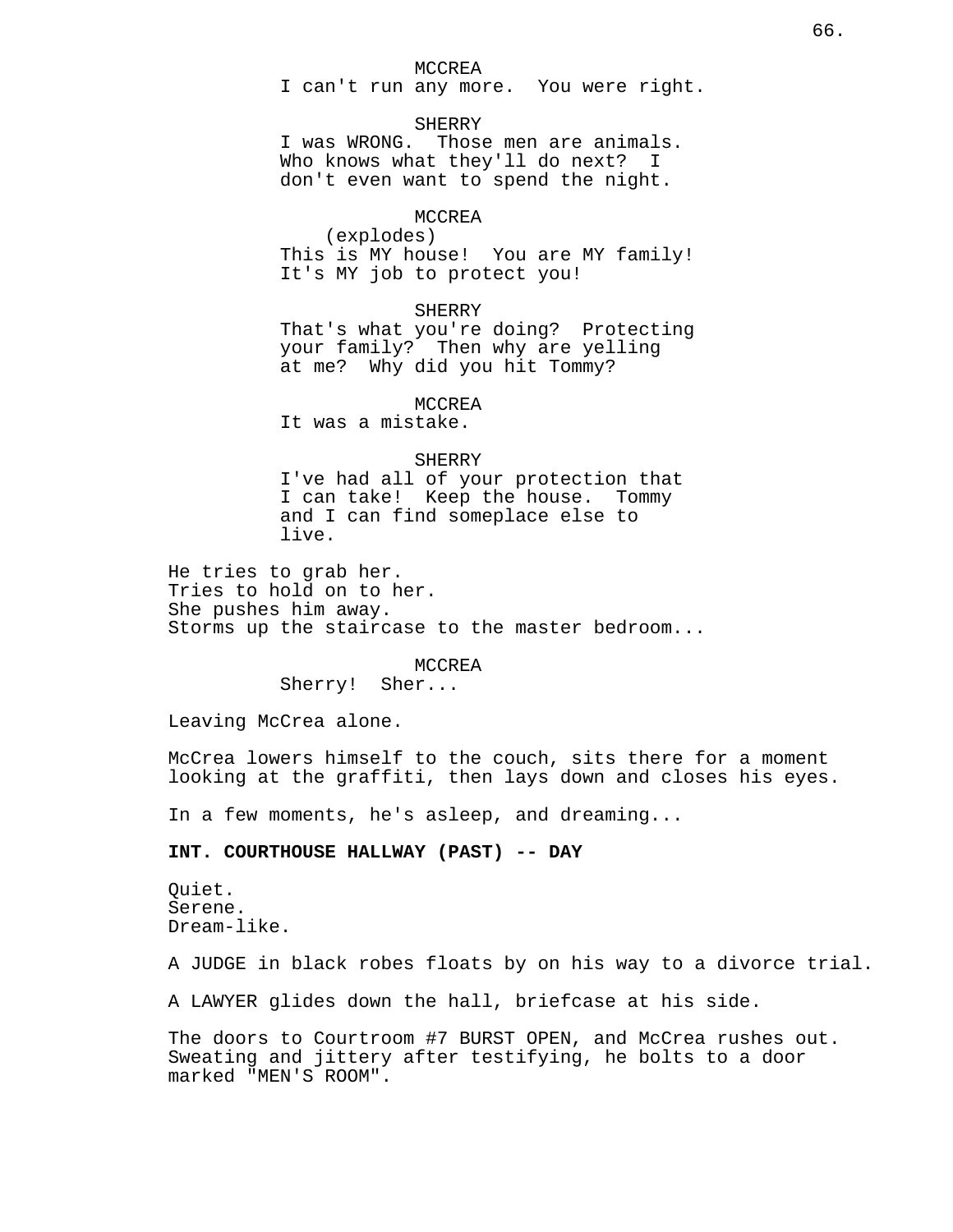## **INT. COURTHOUSE MEN'S ROOM (PAST) -- DAY**

McCrea washes his face in the sink. Sees his reflection in the mirror. The eyes of a betrayer?

Wipes his face on a paper towel.

At a urinal, McCrea unzips to relieve himself.

Bathroom doors open. Rogers enters with Bronson.

Rogers and Bronson take urinals to either side of McCrea.

ROGERS How could you do it?

BRONSON Mr. Jeffries was like a father to you. You treat your father like this?

## MCCREA

Look... Matt...

McCrea is too frightened to speak.

ROGERS I'm disappointed in you. Thought you were my friend.

#### BRONSON

We can't just let this go. You know what happened to Mr. Autrey. He only stole money. You stole our trust.

ROGERS One of us, and you betrayed us.

MCCREA Look... You gotta understand...

Bronson and Rogers zip up, flush their urinals. Rogers pats McCrea on the shoulder.

> ROGERS No, Bob. You have to understand.

BRONSON We'll be seeing you.

Bronson and Rogers leave the bathroom.

McCrea stands there, shaking, unable to pee. Too scared.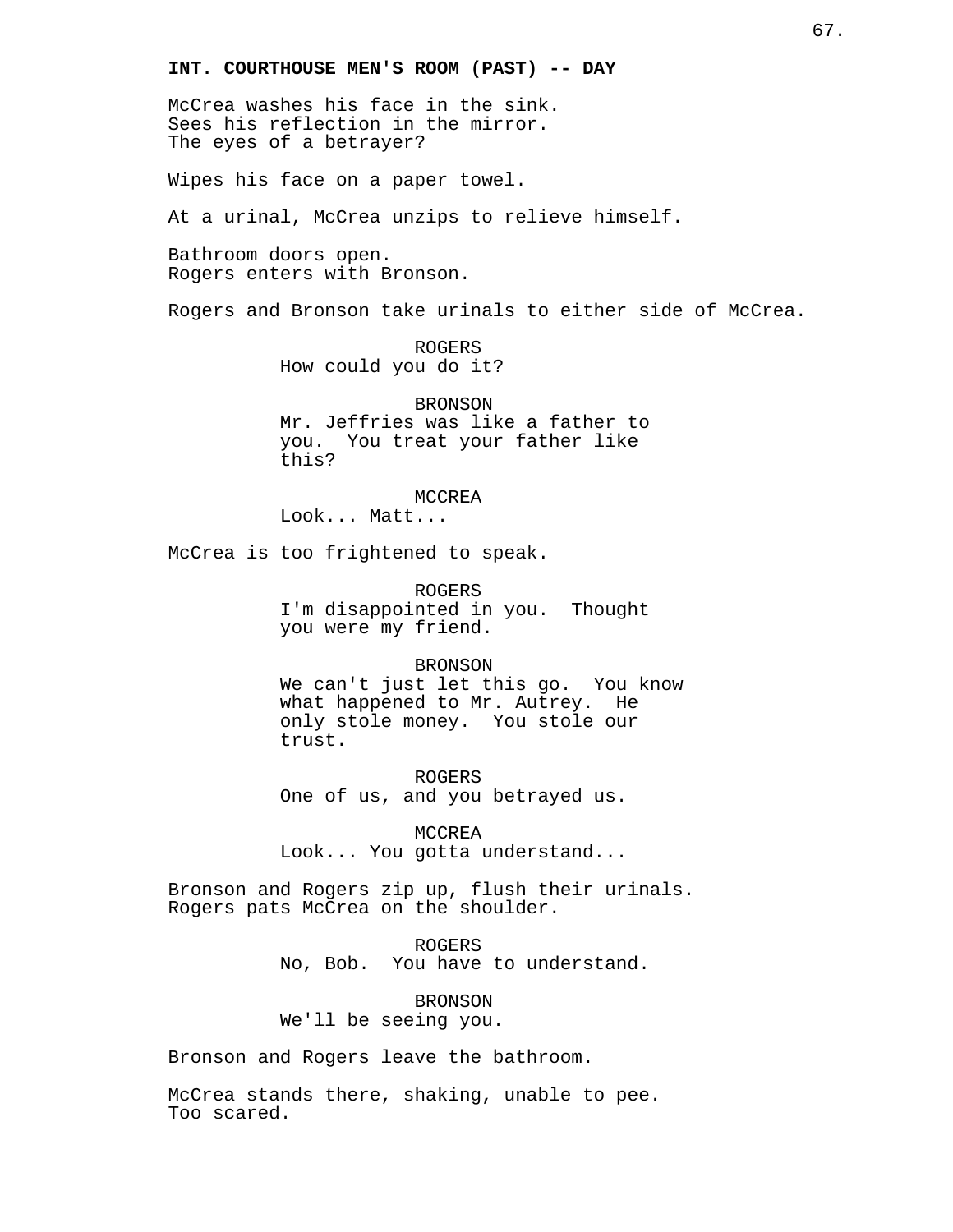## **INT. MCCREA'S HOME (PRESENT) -- DAY**

McCrea wakes up with a start. Takes him a while to figure out that he's on the sofa.

Tommy enters with a backpack over his shoulder.

TOMMY You and mom have a fight?

McCrea decides not to lie.

MCCREA Yeah. Look, Tommy, I'm sorry for yelling at you yesterday.

Tommy gives him the cold shoulder, opens the front door.

MCCREA Where are you going?

TOMMY School. It's Monday, you know?

Tommy leaves. McCrea gets up, looks around the living room.

It's dead quiet.

The door bell RINGS.

McCrea jumps, then crosses the room and opens the door.

Bronson and Rogers on the threshold.

BRONSON We're here to offer our condolences.

MCCREA

What?

BRONSON

Heard there was a death in the family.

McCrea tries to break through the two men.

## MCCREA

Tommy? Tommy?

### ROGERS

Not Tommy.

McCrea stops and looks from Bronson to Rogers, waiting.

Silence stretches.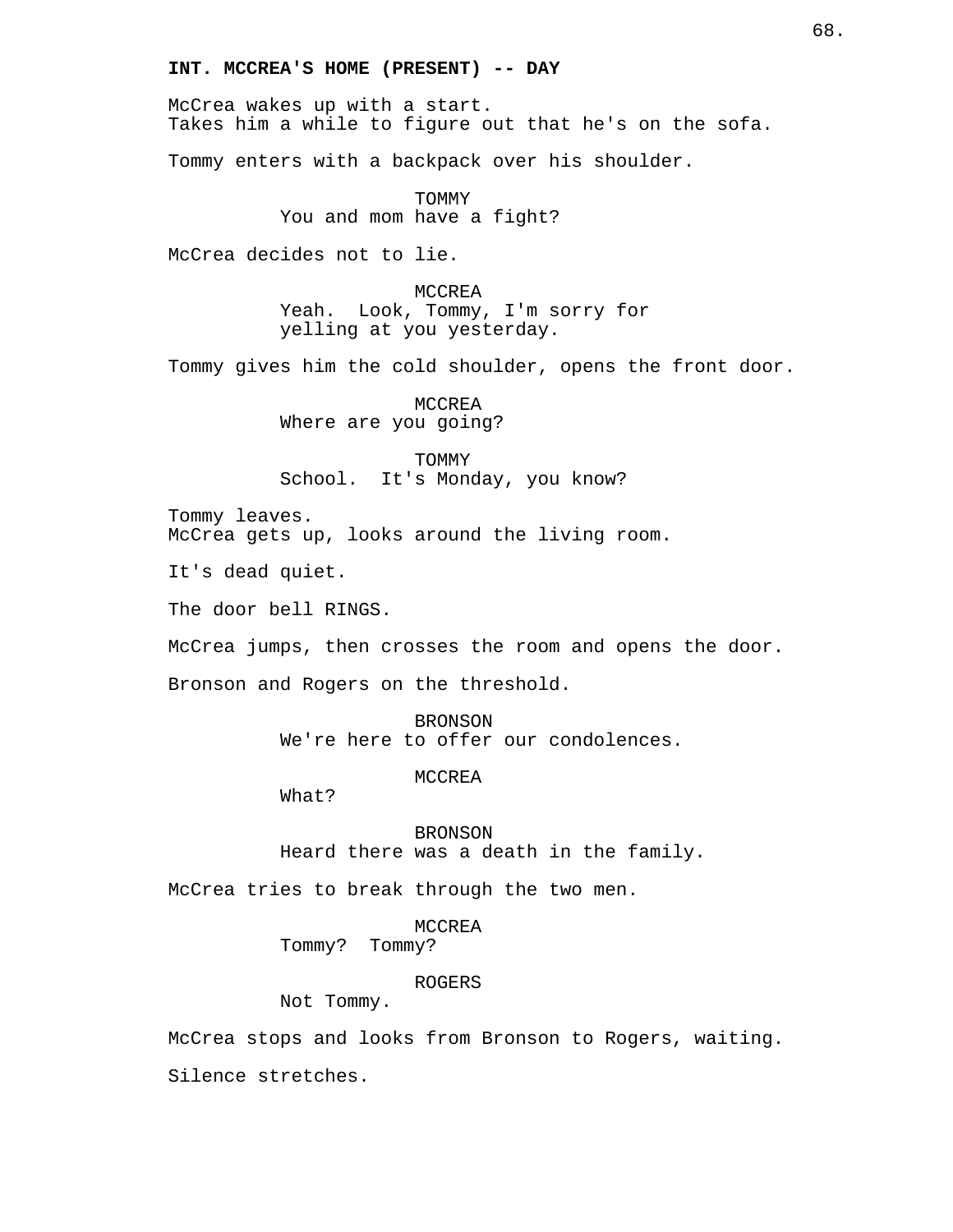BRONSON

Your dog.

ROGERS Please come back, Bob. It'll be so much easier if you cooperate.

McCrea slams the door in their faces, tears through the house.

MCCREA Peckinpaw? Peck? Here, Peck?

## **THE KITCHEN**

McCrea passes Sherry without a word, looking for the dog. Heads out the back door.

**EXT. MCCREA'S HOME - BACKYARD -- MORNING**

McCrea searches the for the dog.

MCCREA Peckinpaw? Here, boy. Peck?

McCrea finds Peckinpaw laying under a tree.

MCCREA

Peckinpaw?

PECKINPAW is motionless. McCrea touches the dog. He's dead.

Cradling the dead dog in his arms, McCrea cries.

MCCREA

Peckinpaw. (eulogy) You were always a good dog. Always there when we needed someone to talk to. Someone to love us. I'm sorry, boy. I'm so sorry.

McCrea holds the dog's body close to him.

DISSOLVE TO:

McCrea shovels the final scoop of dirt onto Peckinpaw's grave.

Tamps down the earth with the shovel. McCrea sets a leash on top of the grave.

MCCREA

Goodbye, Peck.

Leans against the shovel, haloed by morning sun. He seems stronger, and in control.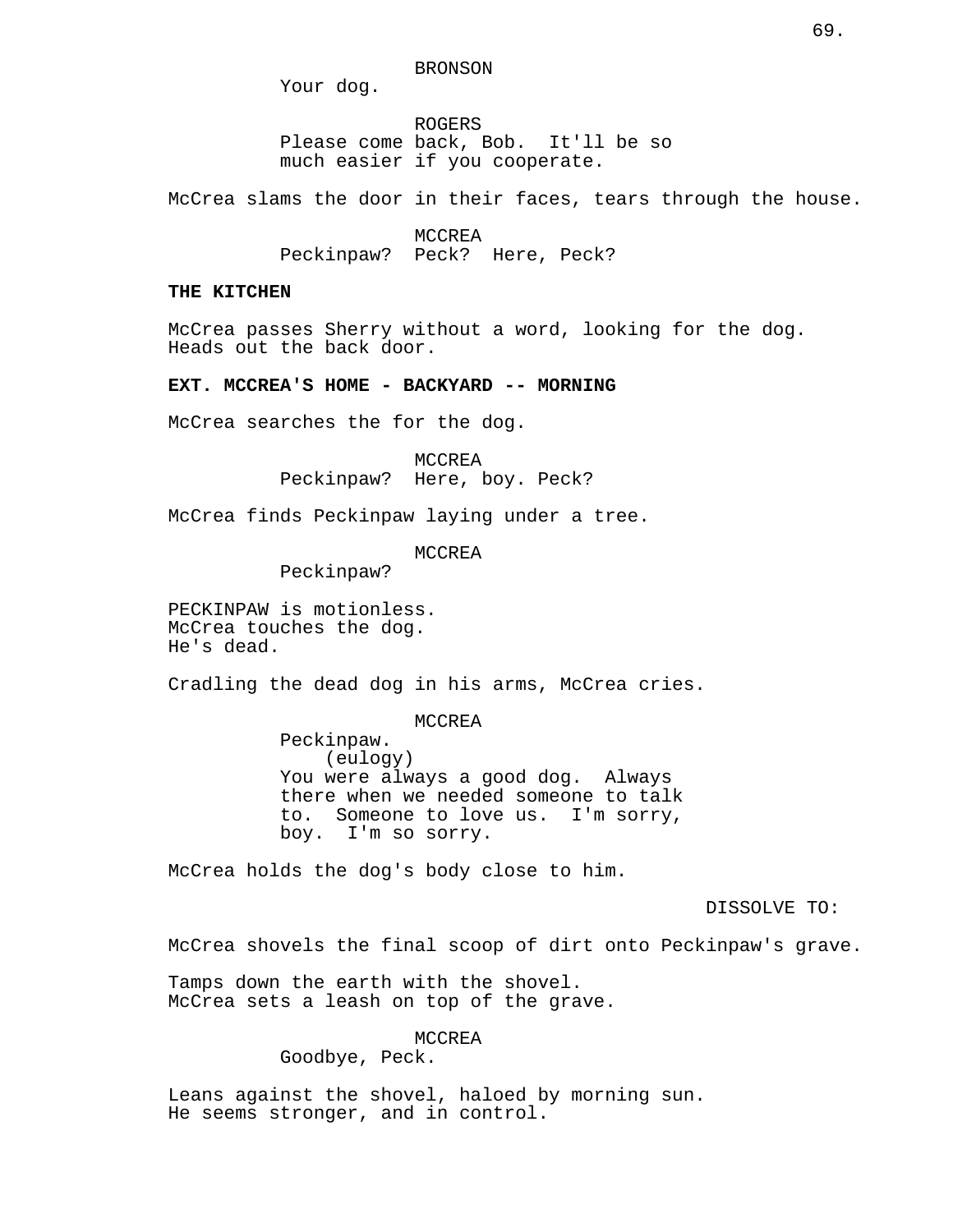## **EXT. MCCREA'S HOME -- DAY**

Bam! Bam! Bam! McCrea nails a 2x4 over the living room window.

McCrea takes off his tie, then his shirt, because of the work.

THE CONSTRUCTION WORK gives McCrea a feeling of control. Bare chested, he turns his home into his fortress.<br>Bam! Bam! Bam! Bam! Bam!

## **EXT. SCHOOLYARD -- DAY**

Bam! Bam! Bam! Tommy's basketball on the asphalt as school lets out.

Tommy dribbles out to the empty basketball court, sets his pack down near the back board.

Dribbles the ball for a while... When he spins to shoot.. Someone blocks the shot.

Wayne laughs, as he and Tommy scramble to retrieve the ball.

WAYNE

You wanna play some one on one?

TOMMY You're too tall. Let's play horse.

WAYNE

Sure.

Tommy dribbles to the first position, aims, shoots. All net.

TOMMY

H.

Wayne grabs the ball, takes the position. Shoots. Ball bounces off the backboard, falls in.

WAYNE

H.

Tommy laughs, gets the ball, moves to the second position.

WAYNE Your dad always that rough with you?

TOMMY

Not always.

WAYNE Looks like he hurt you pretty bad.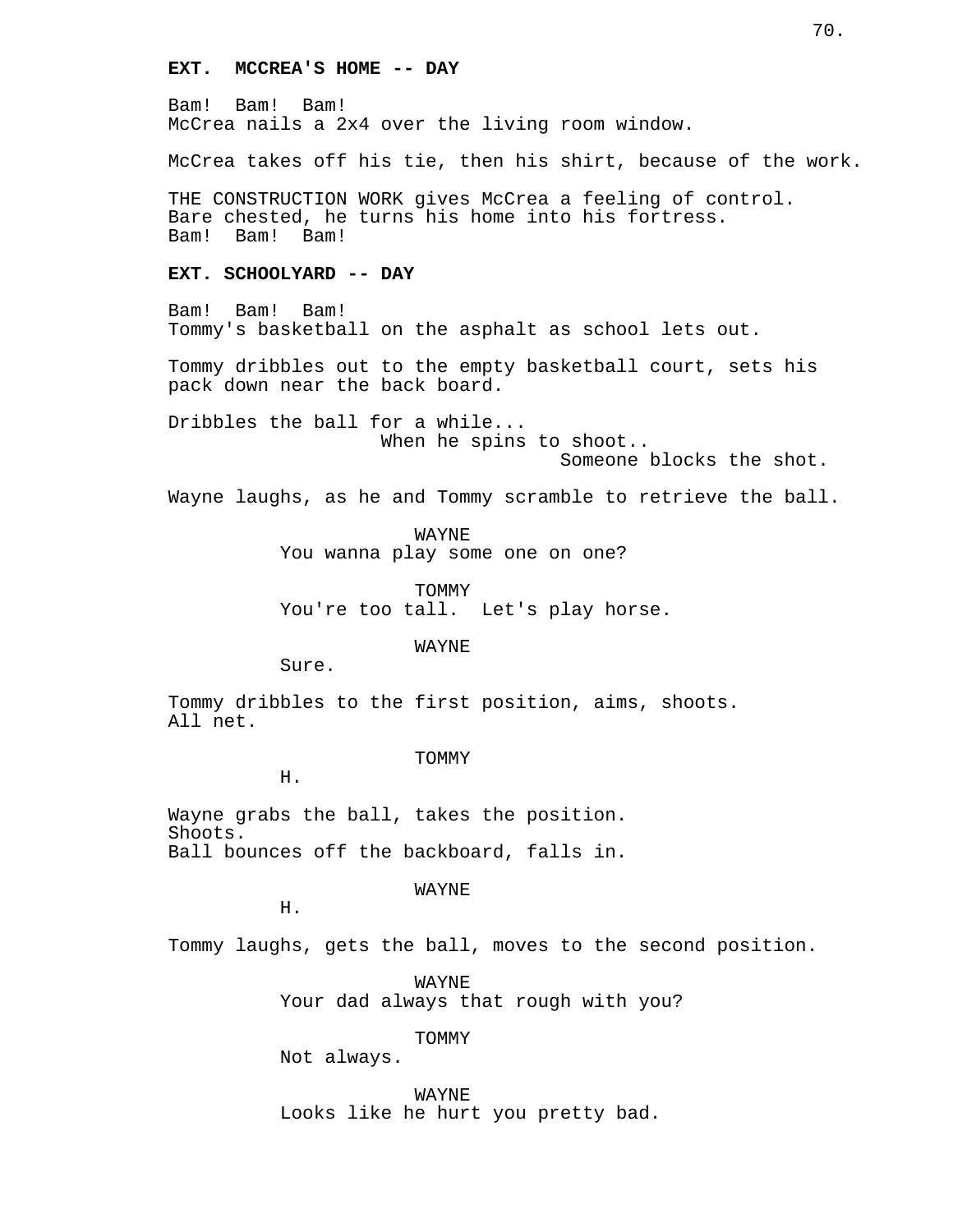They shoot again, from the next position.

WAYNE My dad was always rough with me. Used to give me a whipping for nothing. Just to keep in practice, he'd say.

**TOMMY** I thought he was breaking my arm.

WAYNE He was getting pretty mean.

**TOMMY** I wanted to hit him.

WAYNE Should have. What right does he have to treat you like that? There's laws against that. (cackles) Course, you're just a kid. Calling the police wouldn't do very much.

**TOMMY** 

Yeah.

Tommy and Wayne have found a common ground.

WAYNE

He ever spank you hard? You know, pull down your pants and hit you right on the bare butt?

TOMMY So hard I couldn't sit down.

WAYNE Did he use a paddle, or his bare hand?

TOMMY

His hand.

WAYNE My pops used to use a paddle. The kind you play ping-pong with?

TOMMY

Yeah?

#### WAYNE

Used to beat the shit out of me. Beat me 'till there was blisters. I'd lay awake, late at night, think of different ways to kill him.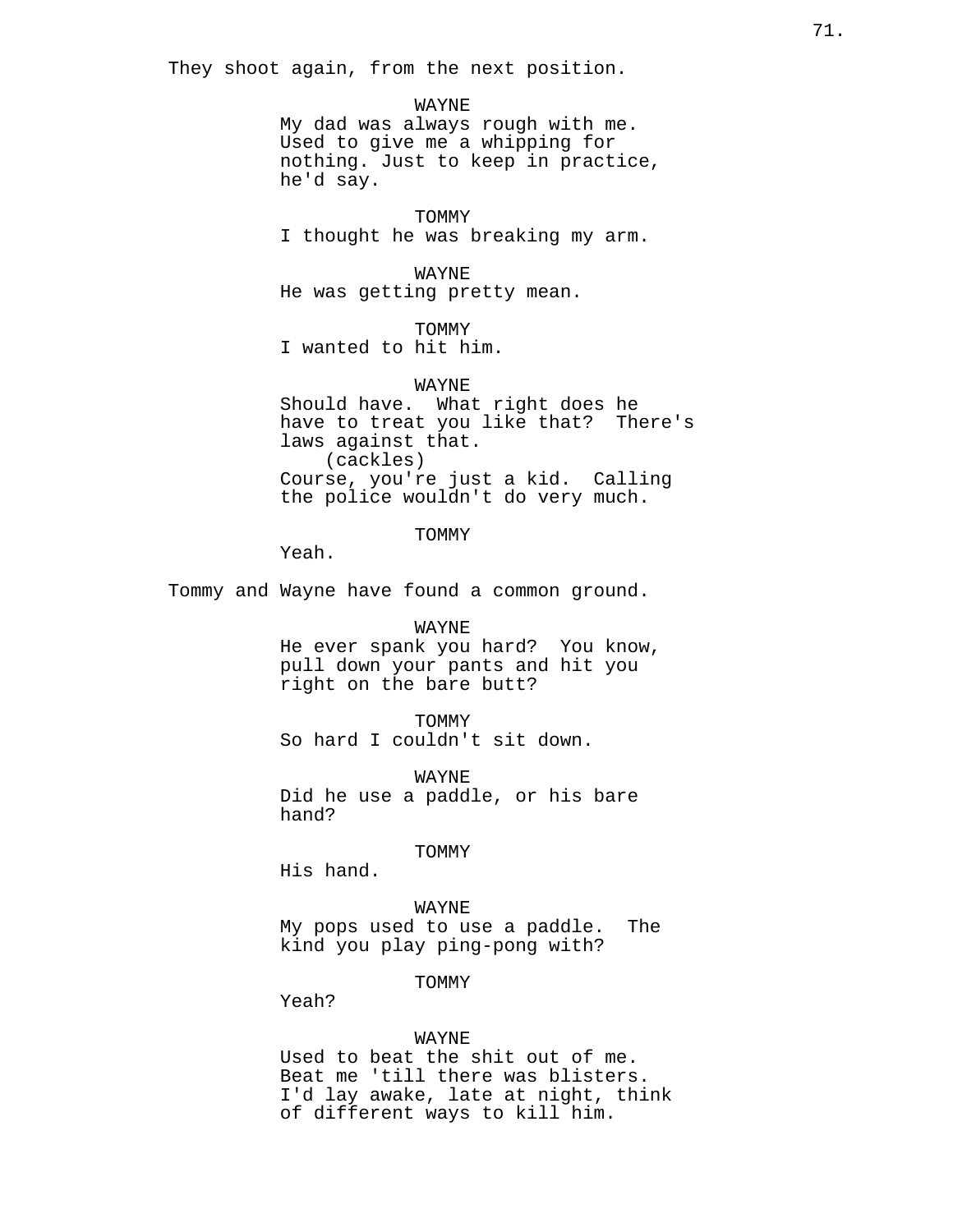#### TOMMY

I know what you mean.

#### WAYNE

When they're beating you, they always say it's because they love you, but that doesn't make any sense. That's no way to show love.

#### TOMMY

Yeah.

WAYNE Ever seen your mom and dad do it?

TOMMY

You mean kiss?

WAYNE I mean DO IT. You know? Get naked with each other?

Tommy shakes his head.

WAYNE You never seen your mom and dad naked?

TOMMY No. I've heard them laughing together before. In their bedroom.

WAYNE You know what they're doing in there?

Tommy shakes his head, dribbles the basketball.

## **EXT. MCCREA'S HOME -- DAY**

McCrea nails a board over the living room window. All of the other first storey windows have been boarded up. It looks like he's expecting a hurricane.

McCrea grabs another board, sees Bronson and Boyd crossing the street to his house.

Ignores them, nails the board over his window.

BOYD A little home improvement?

MCCREA Trying to protect my family.

BRONSON Seems to me, you're hurting your family.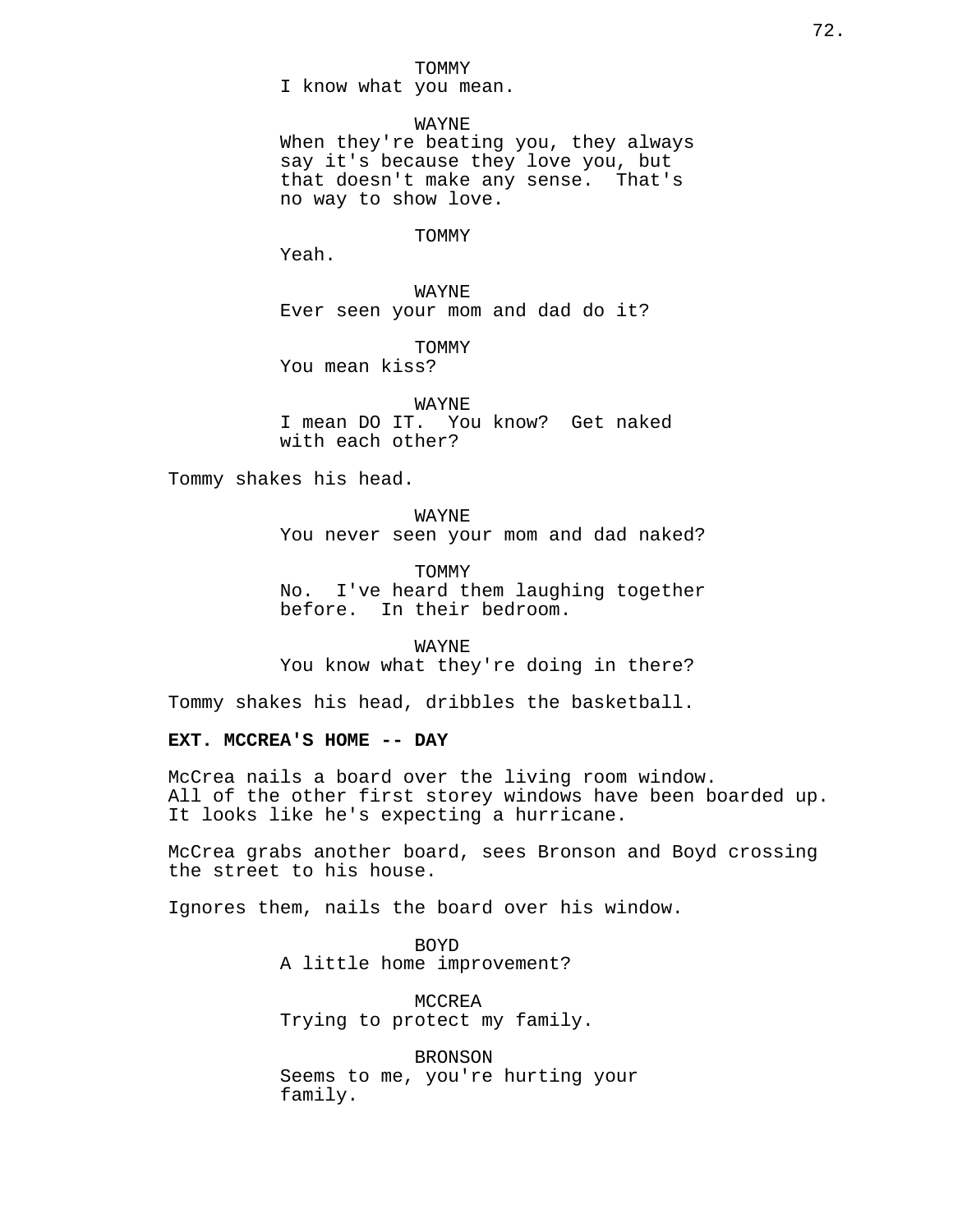Bronson ponders this.

BRONSON Then it's okay for me to do THIS.

Bronson SLUGS McCrea in the kidneys.

McCrea turns around with the hammer, ready to strike. Boyd slams a 2x4 into him. McCrea goes down.

Bronson and Boyd pummel McCrea with 2x4s. Slamming the boards into him.

> BRONSON Just protecting the family.

Blood erupts from McCrea's nose. McCrea curls up like an armadillo.

Bronson and Boyd stop beating on him, throw the boards aside.

**BRONSON** We'll be back at seven O'clock tonight. That gives you four hours to pack.

BOYD You don't come quietly, we'll have to drag you out.

BRONSON Your wife and kid won't have to die. Know how important family is to you.

MCCREA

No! Please...

BRONSON We'll be back in four hours.

Bronson and Boyd go back to their cars.

# **EXT. SCHOOLYARD -- DAY**

Wayne and Tommy are chatting like friends.

WAYNE You don't know how grown ups love each other?

Wayne leans close to him and whispers something in his ear. Very close to Tommy.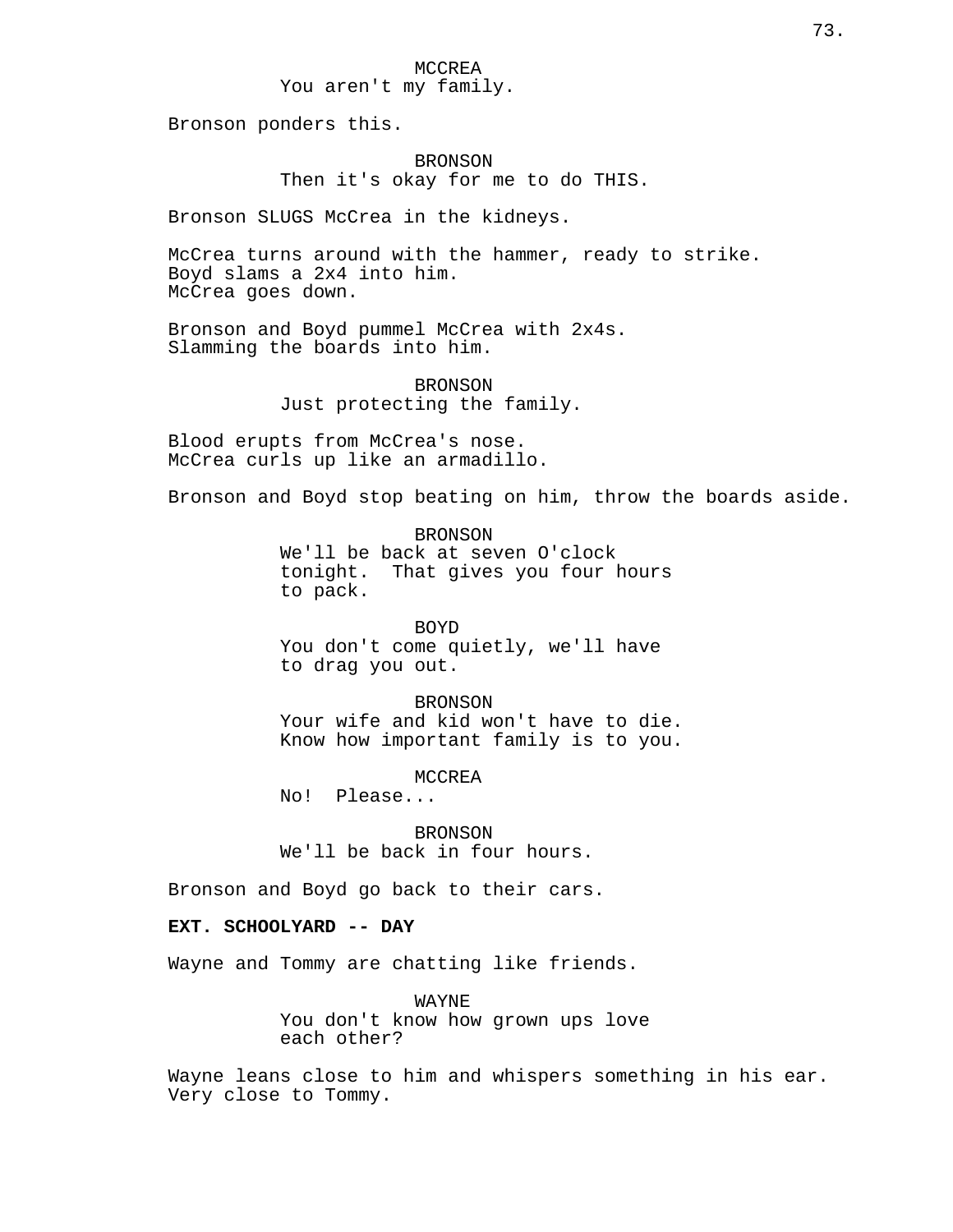TOMMY

Gross.

WAYNE Don't know 'till you try it.

Wayne's hand moves down to Tommy's butt. Kisses Tommy's ear, showing his tongue...

Tommy stands very still.

Wayne's hand moves to the front of Tommy's trousers.

WAYNE I'll show you mine if you show me yours?

TOMMY

No.

WAYNE Come on. We'll be like grown ups...

Tommy bats Wayne's hands away, running and screaming.

Runs out of the school yard, leaving his back pack and basketball behind.

# **INT. MCCREA'S HOME -- DAY**

Sherry looks up when the front door opens... sees no one.

Hears a noise, looks down, sees McCrea dragging himself in.

Bloody, clothes torn, beat up, McCrea looks like hell.

SHERRY

Bob!

Sherry runs to him, helps him to his feet.

MCCREA Lock the door. Lock the door!

Sherry locks the door. Helps McCrea into the bathroom.

#### **THE BATHROOM**

Sherry tends to McCrea's wounds.

MCCREA I'm sorry, Sherry.

**SHERRY** This is going to hurt.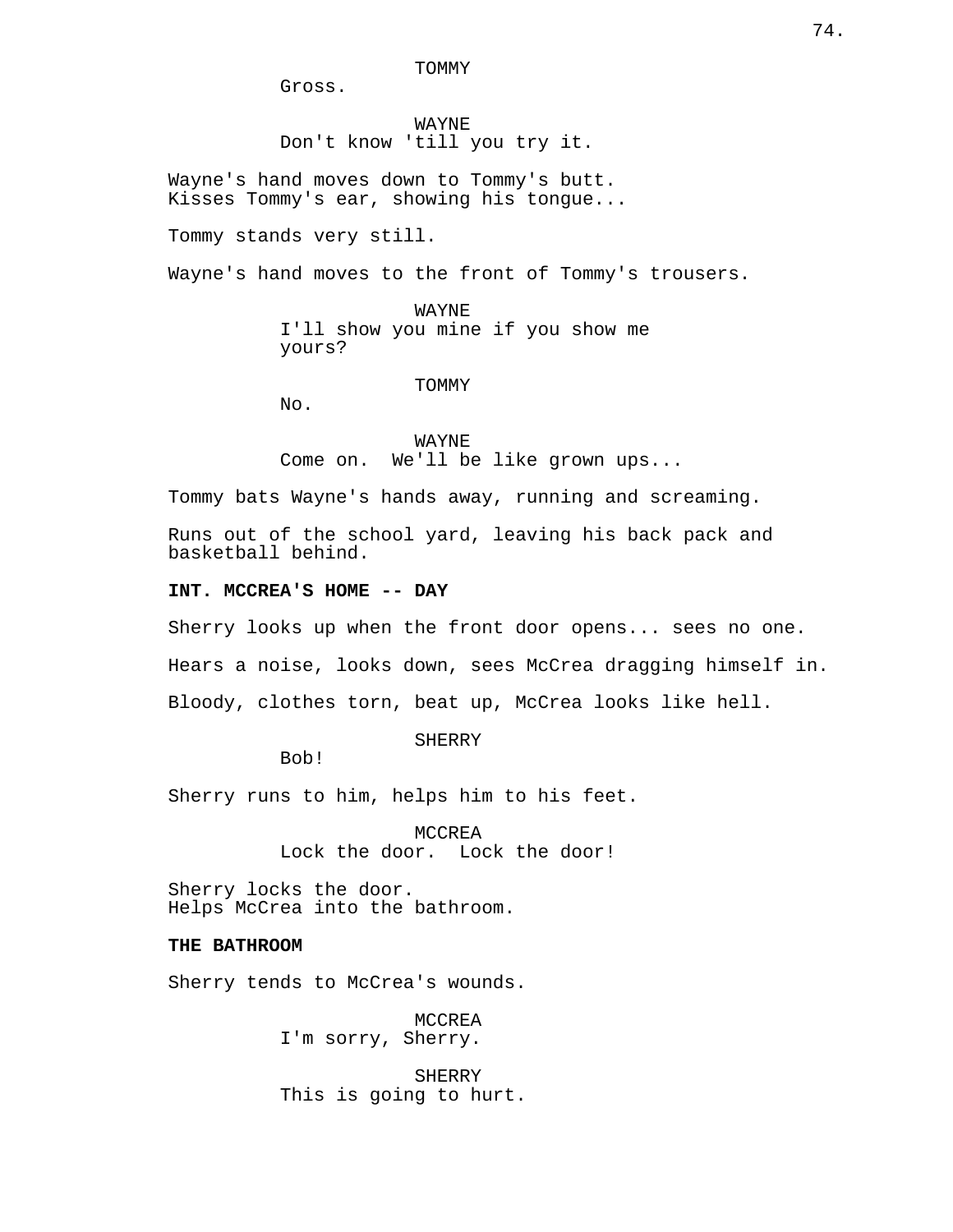## Not as much as getting it.

She laughs, kisses him gently. McCrea takes her in his arms and holds her close.

> MCCREA I love you. I don't want anything to happen to you. Ever.

She kisses him again.

All of their emotions: fear, anger, pain, and love, come together in one driving force.

#### **MCCREA AND SHERRY'S BEDROOM**

Sherry presses McCrea's bandaged body down onto the bed. Stands in front of him, peels off her clothes. Piece by piece.

When Sherry finishes her slow, sensual, strip, she moves into McCrea's arms.

Sherry and McCrea make love. Every once in a while, finding a bruise.

MCCREA

Ouch.

SHERRY Should we stop?

#### MCCREA

No.

They continue making love, passion consuming them.

DISSOLVE TO:

They lay naked in each other's arms.

MCCREA

I really screwed up. I was trying to do what was best, and it backfired.

SHERRY Don't worry about it.

MCCREA

Wanted Tommy to have everything that I didn't. I worked a full time job from the time I was sixteen. Had to buy my own clothes, my own food.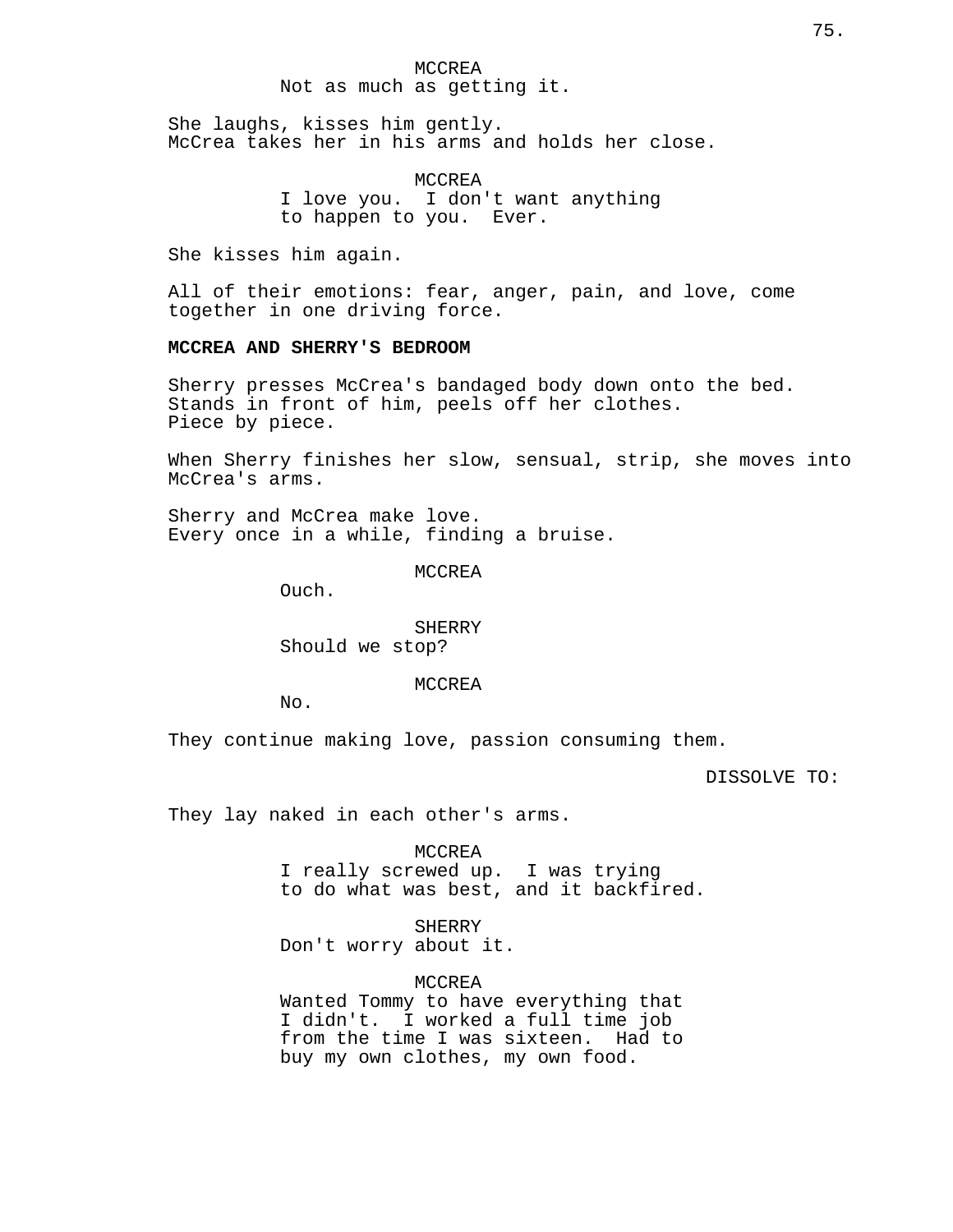#### SHERRY

K-Mart clothes. Those ten dollar shoes, I remember.

MCCREA Mom worked every day of her life. I wanted something better for us. Didn't work out exactly the way I planned.

# **SHERRY**

You did what you thought was right. That's what matters.

She kisses him.

MCCREA Families are made of people, even if all they have is ten dollar shoes..

Kisses him again.

MCCREA Will you forgive me?

**SHERRY** 

I love you.

#### **THE LIVING ROOM -- LATER**

McCrea, dressed, dials the phone.

MCCREA My name is Bob McCrea. I'd like to speak with Special Agent Ford, please. (beat) Okay. (beat) This is Bob McCrea. I'm having a little problem... They found me.

Sherry enters, listens to McCrea's side of the conversation.

#### **INT. FBI OFFICE -- EVENING**

AGENT FORD searches for the file with McCrea's information.

FORD

How many?

MCCREA (V.O.) Seven of them. Lead by Bronson.

FORD Have they attempted to kill you?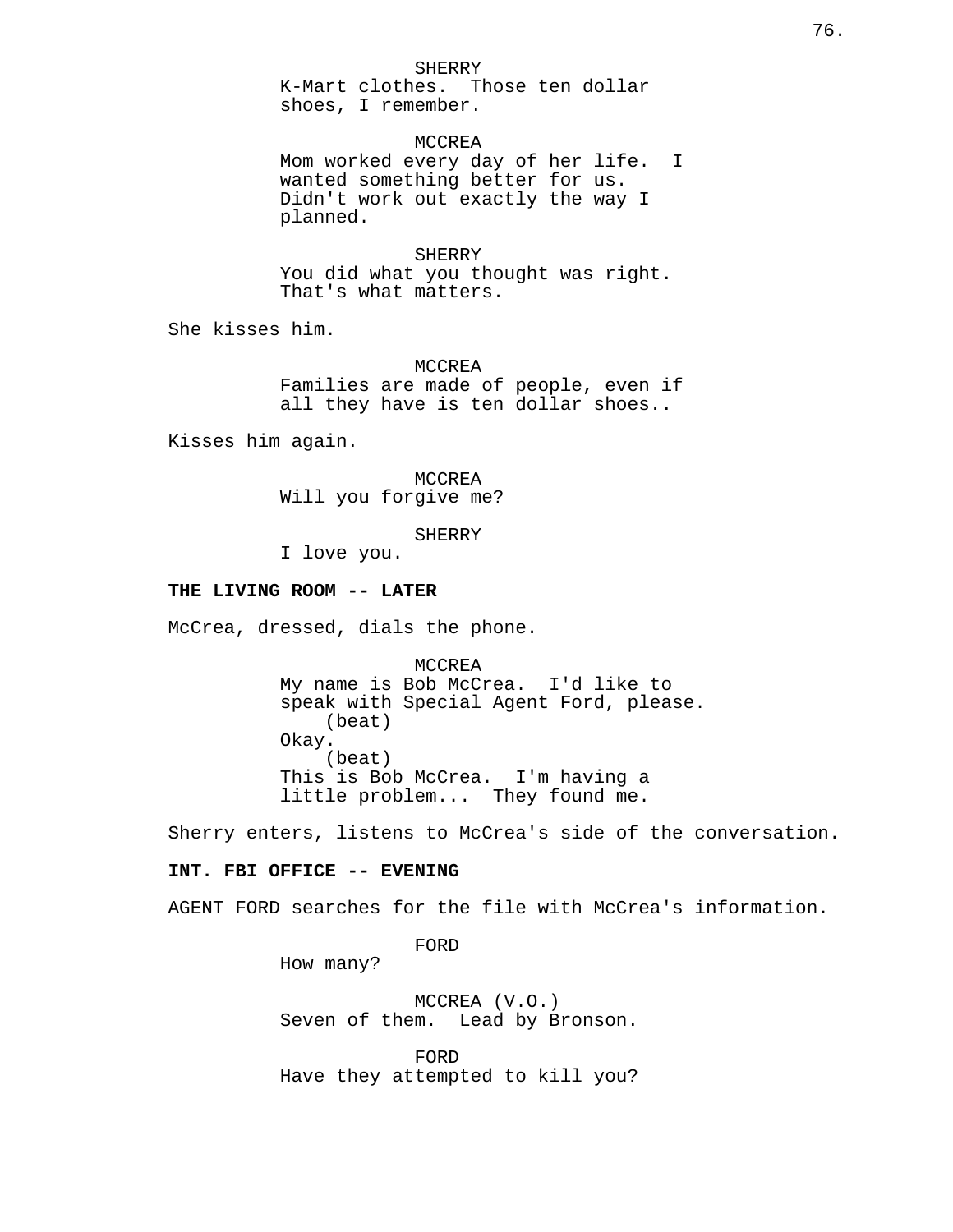MCCREA They said they'll be here at seven to drag me back to Oakland. Threatened to kill my family if I refused.

# **INT. FBI OFFICE -- EVENING**

Ford checks out his gun as he talks on the phone.

FORD Okay. It'll take me an hour to get there... I'm leaving now. (beat) Hey, McCrea. Take care of yourself.

**INT. MCCREA'S HOME -- EVENING**

MCCREA

Right.

McCrea hangs up.

MCCREA Agent Ford is on his way.

The front door bursts open. Tommy rushes in, frightened.

Tommy runs to McCrea and gives him a big hug, holding on.

TOMMY I'm sorry, dad. You were right. I'm so sorry.

MCCREA It's okay. It's all going to be okay.

McCrea, surrounded by his wife and child, boosted by their love, looks powerful as he stands in his home.

THE GRANDFATHER CLOCK strikes five behind them.

MCCREA They'll be here in two hours.

#### **INT. MCCREA'S HOME -- MONTAGE**

THE FAMILY PREPARES FOR BATTLE.

McCrea pulls the lever action 30-30 off the gun rack. Takes out a box of 30-30 long rifle cartridges.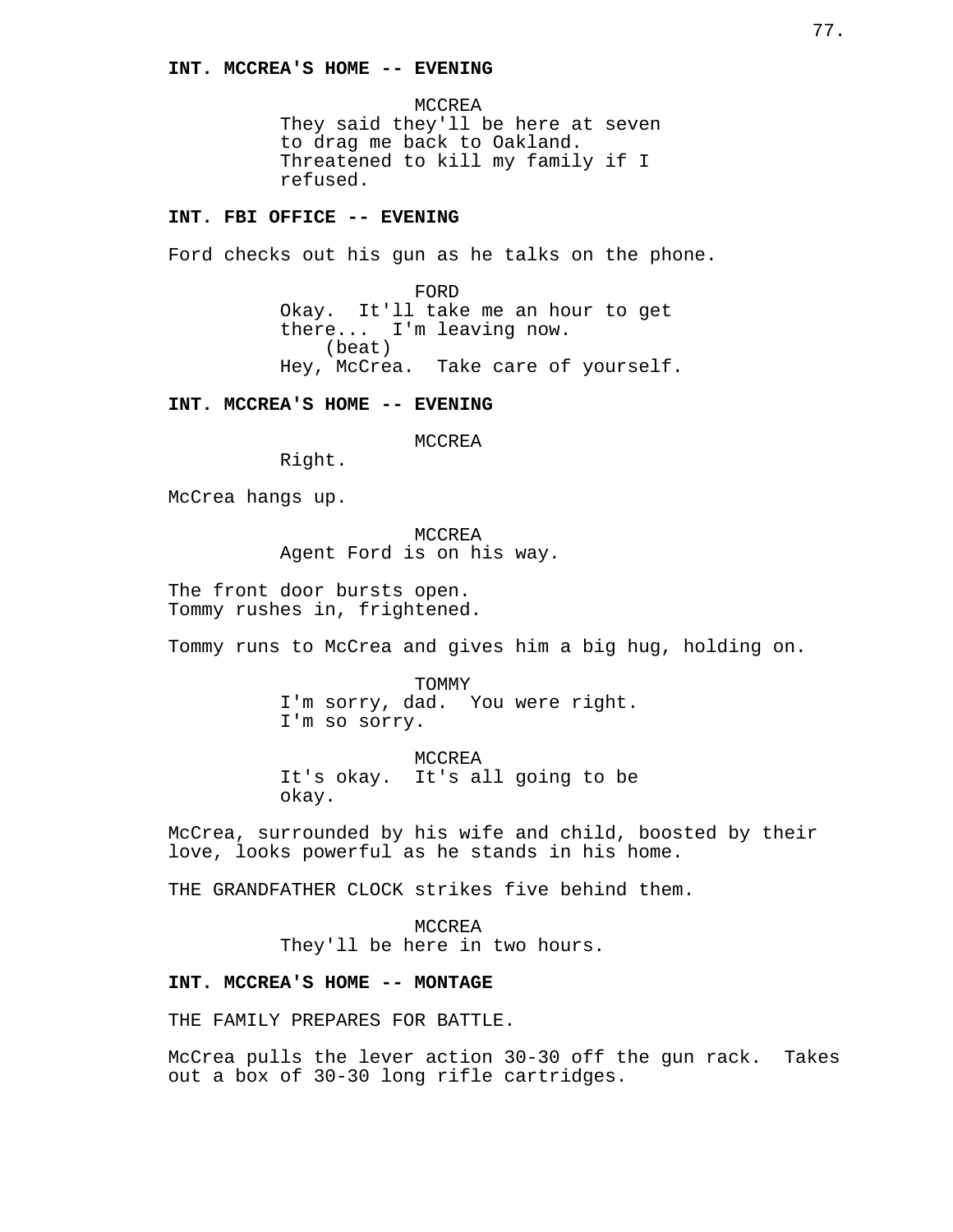#### **THE KITCHEN**

Sherry empties jars into the garbage, rinses them, hands them to Tommy.

Tommy fills the small jars with AMMONIA. Half-fills the large jars with Clorox bleach. Screws the lids TIGHTLY on the small jars.

THE GRANDFATHER CLOCK ticks away the minutes.

# **THE BATHROOM**

McCrea grabs two cans of hair spray from the bathroom, tapes cigarette lighters on them, stashes them through out the house.

#### **THE KITCHEN**

Sherry is very CAREFUL as she lowers the small jars into the jars of bleach. She screws the lids on tightly.

THE GRANDFATHER CLOCK keeps ticking.

Tommy and McCrea nail boards over the back door. Working together. A father and son team.

Sherry sets two bottles of Wesson oil on the counter.

Tommy and McCrea finish nailing boards over the front door...

THE GRANDFATHER CLOCK strikes 7:00.

They look at the clock as Sherry enters.

## **EXT. HUMMER -- SUNSET**

Fonda pumps his shotgun.

BRONSON Guess we're doing it the hard way.

Bronson pulls weapons of of the Hummer, distributing them. STEELE gets a pair of 44 Magnums, purple grips match his suit. FONDA gets his pump shotgun and bag-o-guns. HART gets a 357, heavy chains, a blinged out baseball bat. WAYNE gets the ax, and some torture tools. ROGERS gets a blue chrome automatic and holster. BOYD grabs a huge pick-ax, throwing it over his shoulder.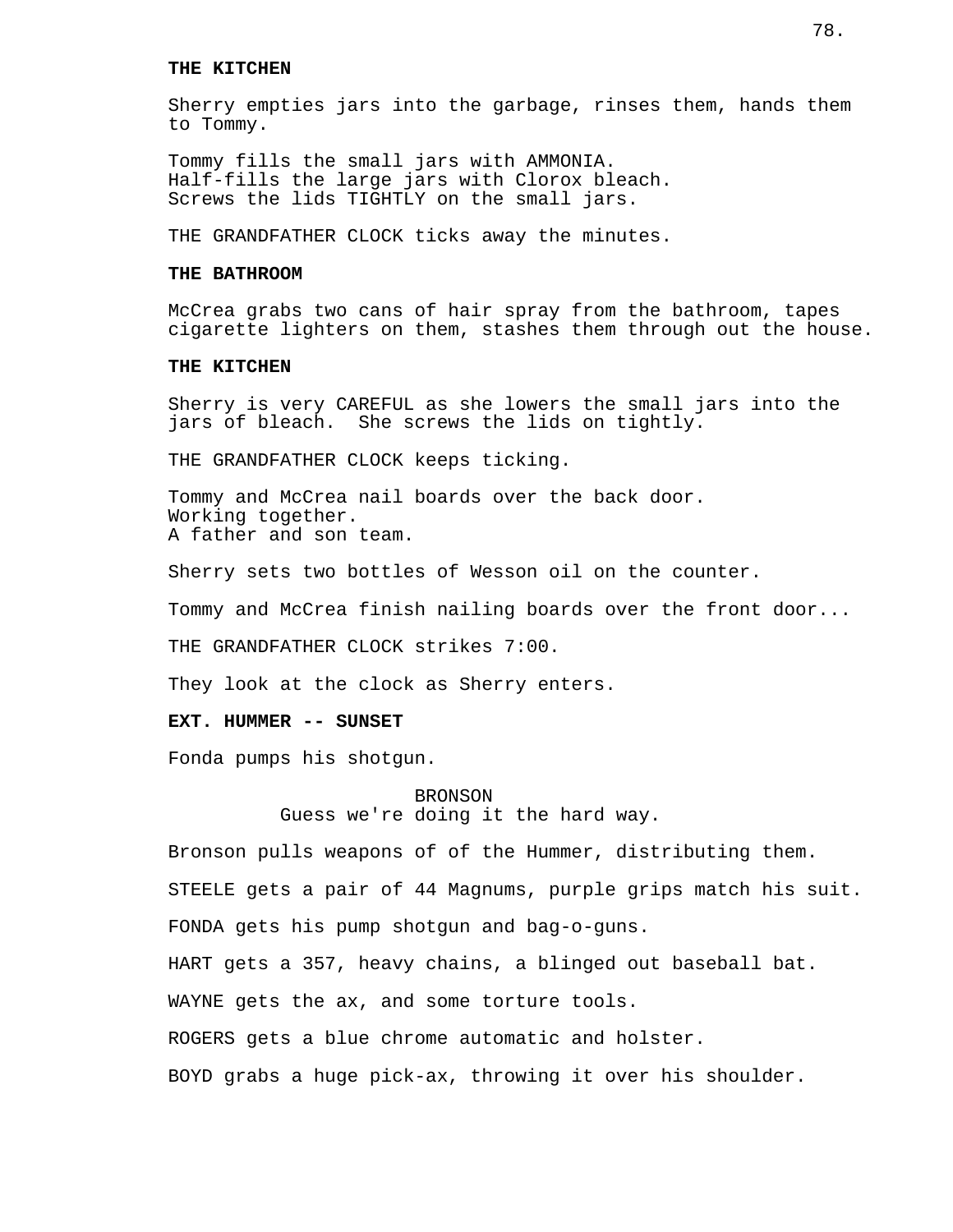## **BRONSON**

Let's go.

They cross the street to McCrea's home... Guns glittering in the orange sunlight.

## **INT. MCCREA'S HOME -- NIGHT**

CRASH!

The sound of breaking glass from a downstairs window.

#### **THE LIVING ROOM**

McCrea, Tommy, and Sherry flinch from the sound, looking around the empty living room.

CRASH! CRASH! CRASH! More windows breaking, from all over.

The family surrounded by the sounds of breaking glass. They scan the windows for signs of a breach.

CRASH! CRASH! CRASH!

McCrea swings the 30-30 lever action from window to window. Ready for action.

Sherry and Tommy huddle together. Surround by crashing. Slamming. Smashing.

CRASH! CRASH! CRASH! More windows smashing.

> **SHERRY** Stop it! Make it stop!

Tension builds to a breaking point. Sherry covers her ears.

CRASH! CRASH! CRASH!

McCrea spins to the sounds, aiming the 30-30.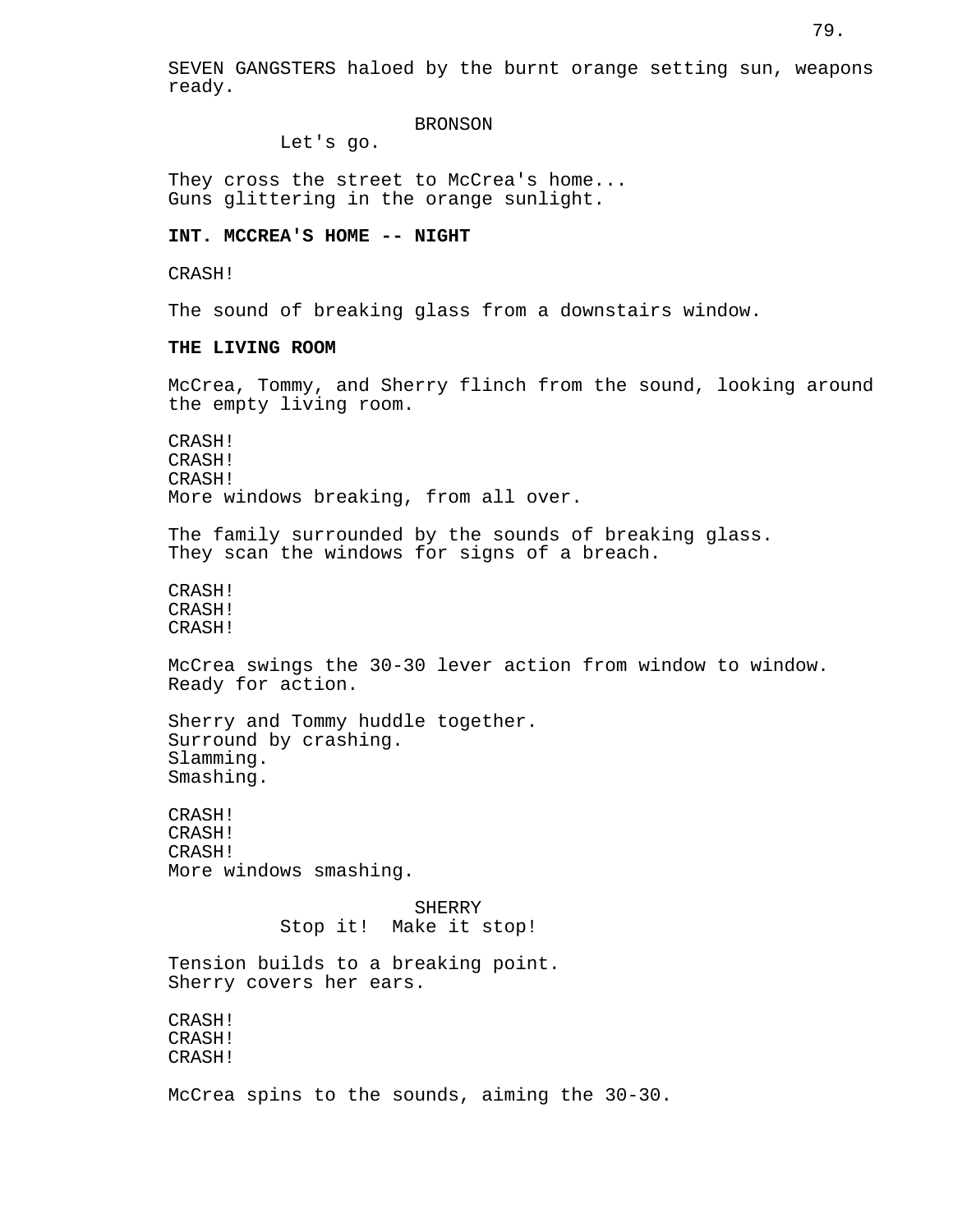THWACK! THWACK! THWACK! The sound of an ax on wood... Coming from the center Living Room window.

One of the boards shatters and a hand reaches inside the house. McCrea slams the hand with the gun butt, it withdraws.

VOICE (O.S.)

Bastard!

McCrea sticks the barrel of the 30-30 through the opening and fires a pair of shots.

> VOICE (O.S.) Shit! He's gotta gun!

McCrea turns to Sherry.

MCCREA Get a flame thrower.

Sherry leaves, comes back with a hairspray can.

A HAND pokes through the opening again. Sherry clicks on the cigarette lighter. Hits the spray button.

FLAMES SHOOT from the can to the hand, burning it.

VOICE (O.S.)

AHHHHH!!

The hand withdraws quickly.

THWACK! THWACK! THWACK! Someone's using the ax on the front door.

Tommy bolts to the telephone and dials 9-1-1....

The phone is dead. No dial tone. Nothing.

> TOMMY Phone doesn't work!

MCCREA We can hold them until Agent Ford gets here.

McCrea fires another shot out the window.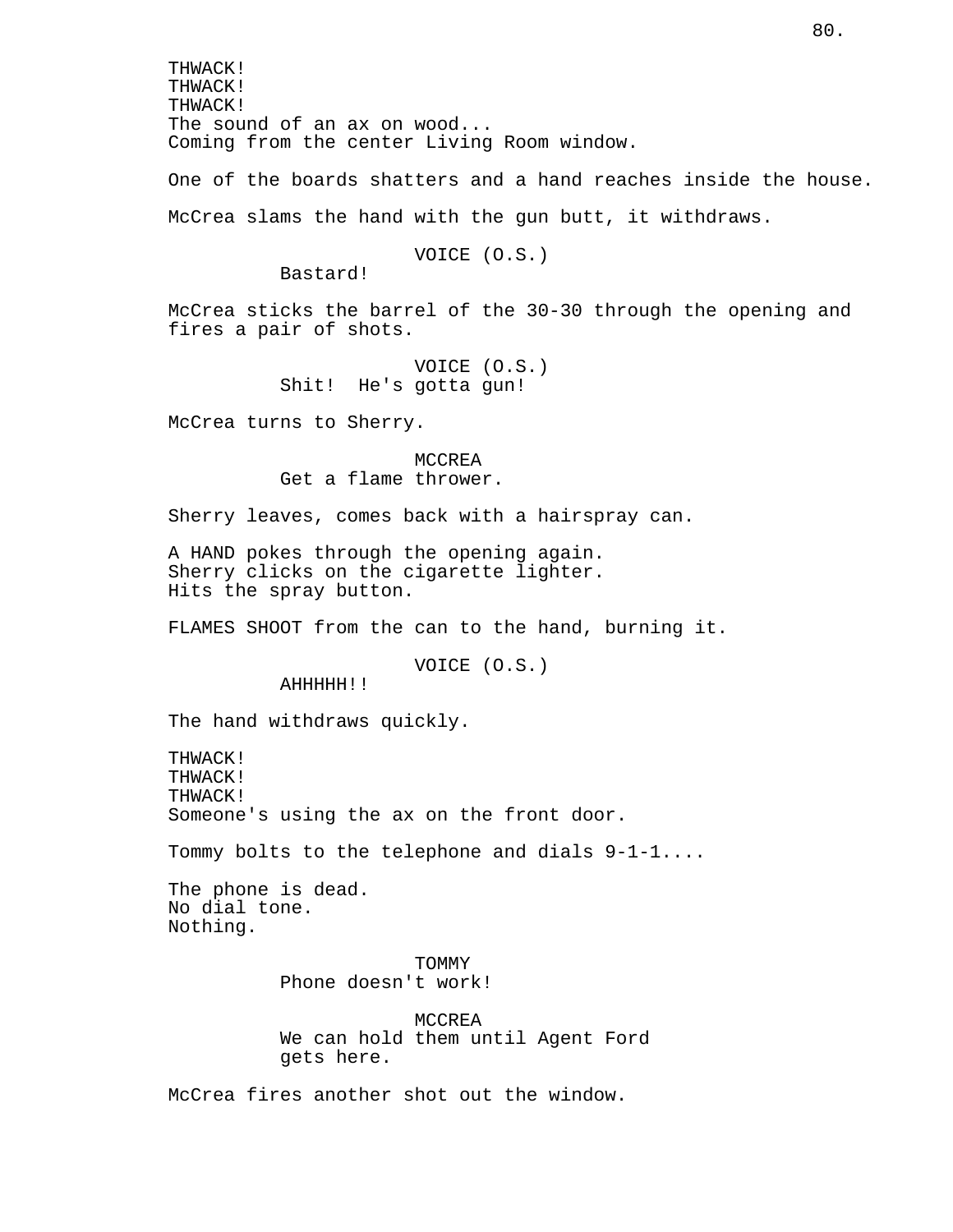Quick aim, fire. Work the lever. Quick aim, fire. CRASH! A window breaks upstairs. MCCREA Stay here. McCrea runs upstairs, 30-30 rifle ready. **INT. POLICE CAR -- NIGHT** Officer Ritter sits in his parked police car. RADIO Adam 17, Adam 17, we have a 10-57 from the thirteen hundred block of Maple Street. Shots fired. Ritter picks up the radio mike. RITTER This is Ritter in Adam 23. I'll take that call for Adam 17, over. RADIO Do you need backup Adam 23? RITTER No. It's a code 4. I've handled this one before. It's some kids with left over fireworks. A 10-59 at most. Over. RADIO (laughs) Okay. Try to grab me a sparkler. RITTER Sure thing, over. Ritter rehooks the radio mike and picks up a stack of hundred dollar bills from the passenger seat, counting them. Down the street at McCrea's - more gunfire. Ritter looks up from his counting. RITTER Shouldn't have ratted. Then he goes back to counting his payoff.

81.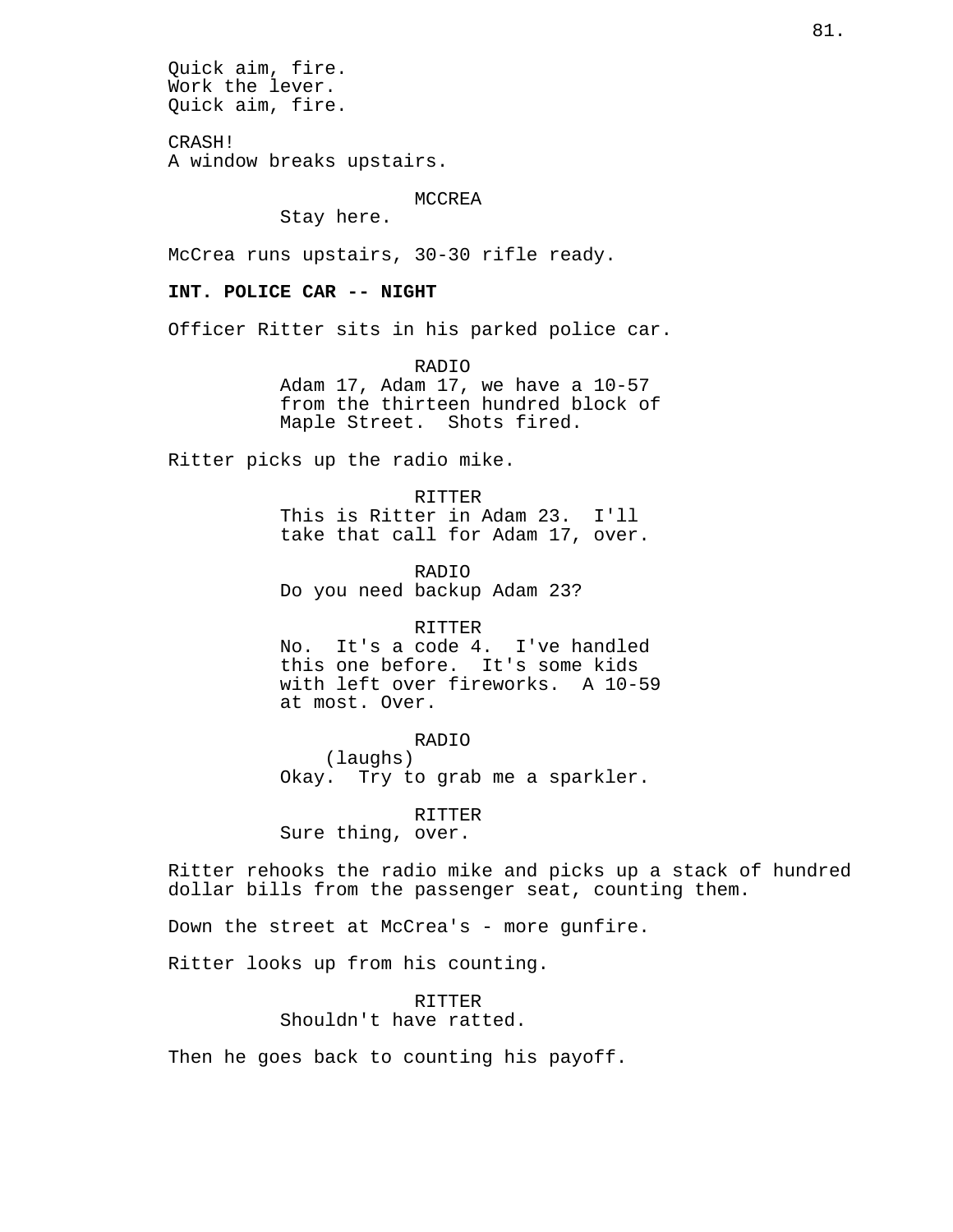## **INT. MCCREA'S HOME -- NIGHT**

# **TOP OF THE STAIRCASE**

McCrea stops a few steps shy of the top, listening.

The dark hallway stretches in front of him. Spooky and foreboding.

McCrea hears noises from directly overhead:

Footsteps on the roof.

McCrea aims at the ceiling, following the footsteps.

CRASH!

Another window breaks on the second storey.

McCrea has to blink the sweat from his eyes.

Footsteps stop for a moment.

McCrea hears muffled conversation.

**STEELE** (muffled) Take the......

FONDA (muffled) Right.....

The steps begin again.

McCrea follows the footsteps with his rifle. But they split up. Two sets of footsteps.

CRASH! Another window breaks.

McCrea climbs the last steps to the dark hallway.

#### **THE DARK HALLWAY**

McCrea moves down the hall, 30-30 ready in his hands.

Three bedroom doors to McCrea's left.

Holding tightly to the 30-30 rifle, he moves to the first one and kicks it open.

## **THE SPARE BEDROOM**

McCrea drops low, 30-30 rifle ready. His eyes scan the interior of the room. The bassinet and other cast offs could be hiding someone.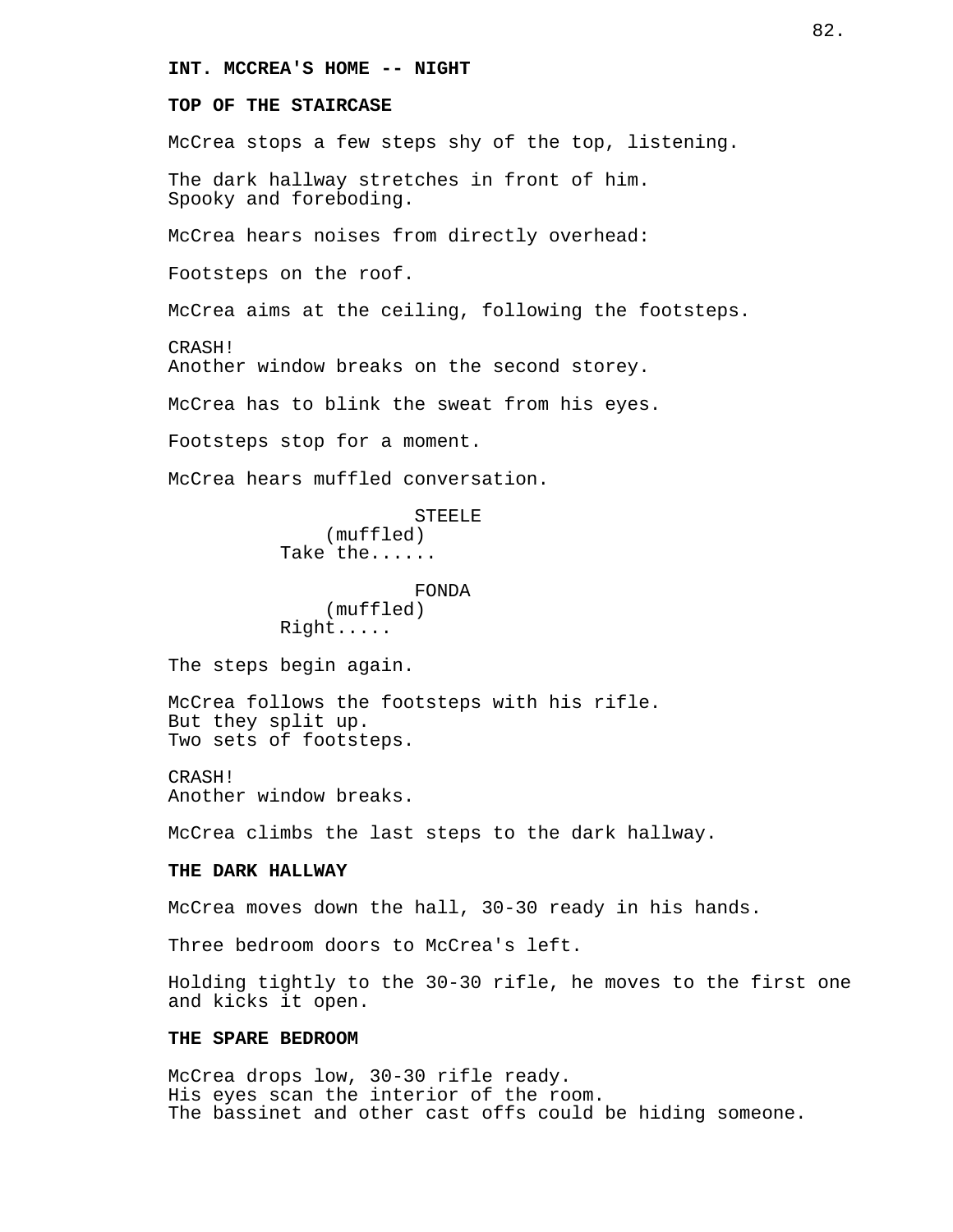McCrea creeps deeper into the room. Searching behind everything, gun ready. It is empty.

McCrea backs slowly out of the room.

# **THE HALLWAY**

McCrea edges to the second bedroom door, 30-30 rifle ready.

Kicks down the door, springing inside with the 30-30 rifle.

#### **TOMMY'S BEDROOM**

Steele is ready with a 44 Magnum in each hand. Opens fire, sending a volley of shots at McCrea.

STEELE

How you doing?

McCrea fires the 30-30 rifle once at Steele.

Missing... smashing a full length mirror to pieces.

STEELE You miss me? I'm not gonna miss you.

Pimped out Steele blasts both guns at McCrea, tearing up everything. Posters. Model cars. The basketball. McCrea rolls out of the room, away from the gunfire.

#### **THE HALLWAY**

McCrea rolls out of the line of fire.

Fonda spins out of the spare room with a pump shotgun. Puffing on a joint, he sweeps his dreadlocks aside. Aims at McCrea.

#### FONDA

Gotcha, mon!

BLAM! Plaster explodes next to McCrea's head.

McCrea spins, fires the 30-30 lever action a half dozen times. Like Chuck Conners in "The Rifleman". Bang! Bang! Bang! Bang! Bang! Bang!

Fonda is hit in the shoulder, spinning him in a graceful pirouette, shotgun discharging into the ceiling.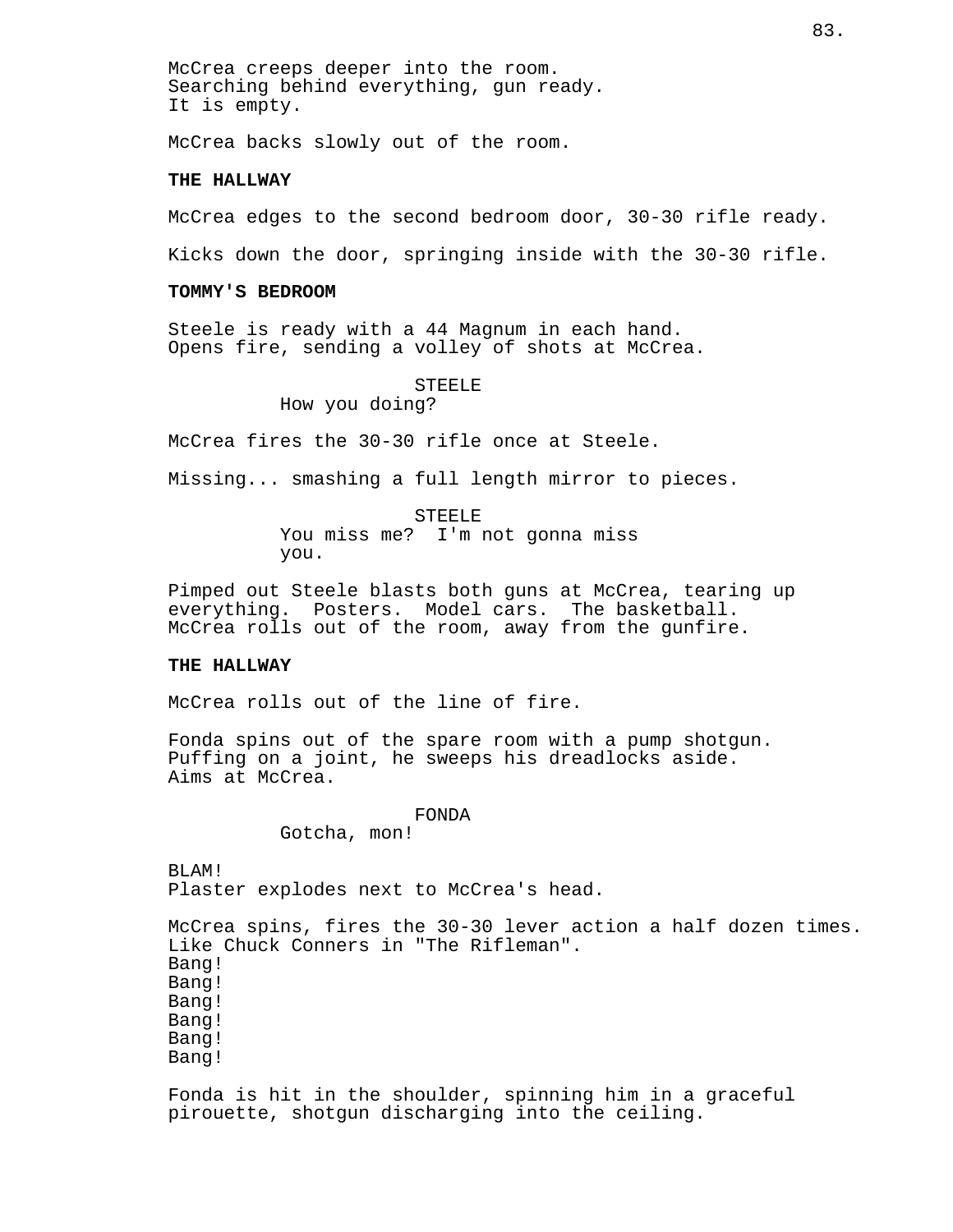BLAM! Fonda falls to the floor. Steele rolls out of Tommy's Bedroom behind McCrea. Fires both 44s at him. BLAM! BLAM! Plaster explodes next to McCrea's head. Showers him with powder that clouds the hallway. McCrea spins, fires at Steele, forcing him into the room. STEELE (O.S.) You still miss me? While McCrea is firing at Steele... Fonda rises wobbly to his feet... Aims his shotgun, pumping out the spent shell. FONDA You can go to hell, mon. McCrea hears the voice, spins, firing, working the lever... Bang! Bang! Bang!

Hits Fonda square in the chest. He flies back, dreadlocks fluttering, skids along the floor to the top of the stairs... Then down the stairs...

## **THE LIVING ROOM**

Sherry spins as Fonda slams to rest at the base of the stairs. Bloody and dead.

## **THE DARK HALLWAY**

Hart rolls out of the master bedroom, springs to his feet, fires his 357 magnum at McCrea.

BLAM! Bullet whizzes past McCrea's ear. He reaims the 30-30 rifle, squeezes the trigger. Bang!

Misses Hart, knocking a hole in the wall.

HART Come on, Bobby! You call that shooting?

Hart fires the 357 magnum. McCrea dives into Tommy's bedroom.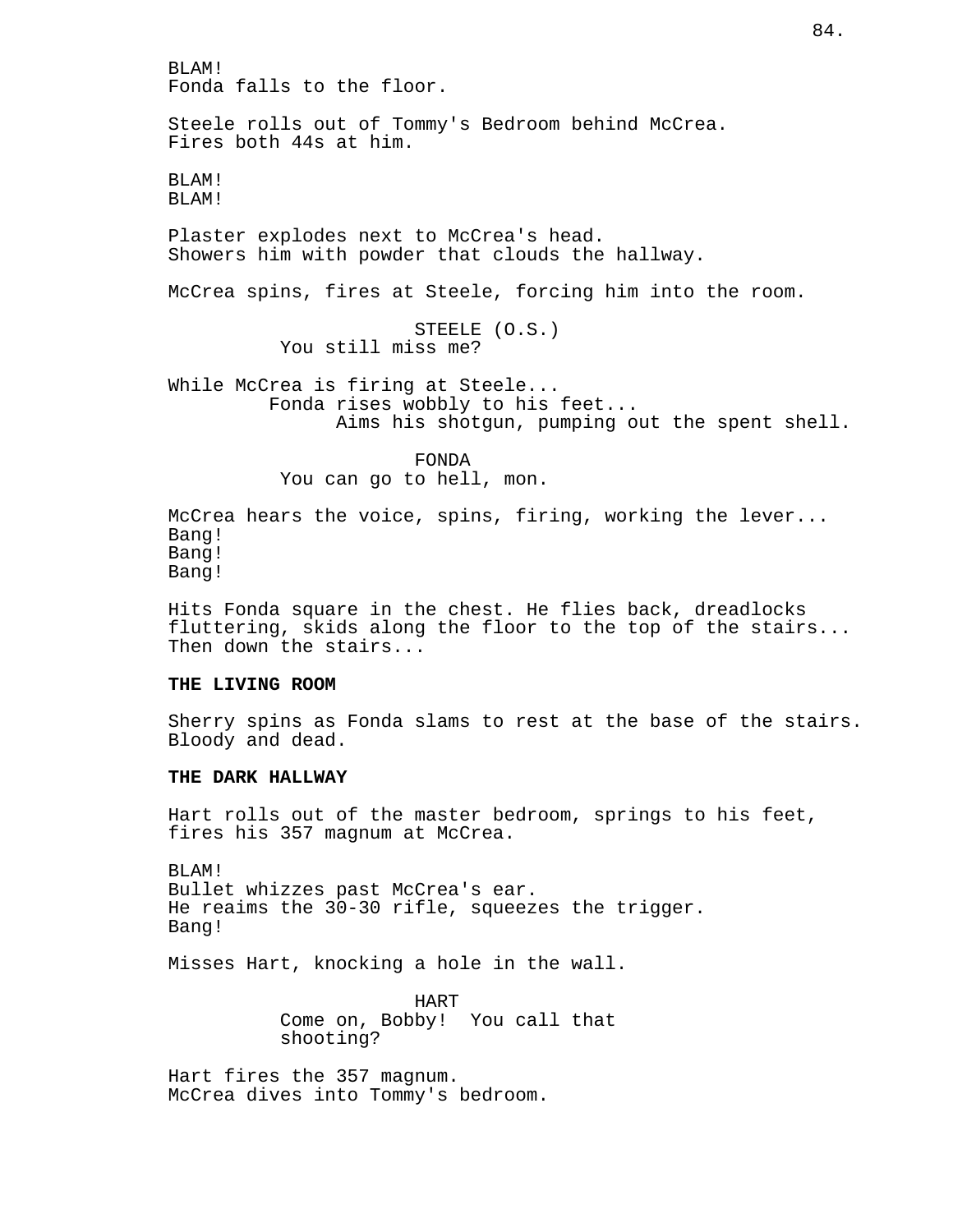## **TOMMY'S BEDROOM**

McCrea presses against the wall, 30-30 in hand.

A hand grabs McCrea's shoulder, spinning him around.

Steele aims one of his 44 magnums at McCrea's left eye.

#### STEELE

Got his ass!

Steele yells to Hart and the others.

**STEELE** Take care of the wife and kid!

Hart runs past the doorway, down the stairs.

## **INT. AGENT FORD'S SEDAN -- NIGHT**

Agent Ford, stuck in bumper to bumper traffic on the freeway. Pounds on his horn.

> FORD Come on! Come on! Come on!

TRAFFIC continues moving at five miles per hour.

FORD

Shit.

Starts to pull out his cell phone, then has a better idea...

Agent Ford pulls his car to the shoulder, halfway in the ditch, zooming past the traffic.

FONDA

That's better.

Agent Ford miles.

**INT. MCCREA'S HOME -- NIGHT**

**TOMMY'S BEDROOM**

Steele smiles.

STEELE How you doing now? Better? Worse? Wishing you'd a come back when you had a chance?

McCrea looks into the barrel of the 44 magnum.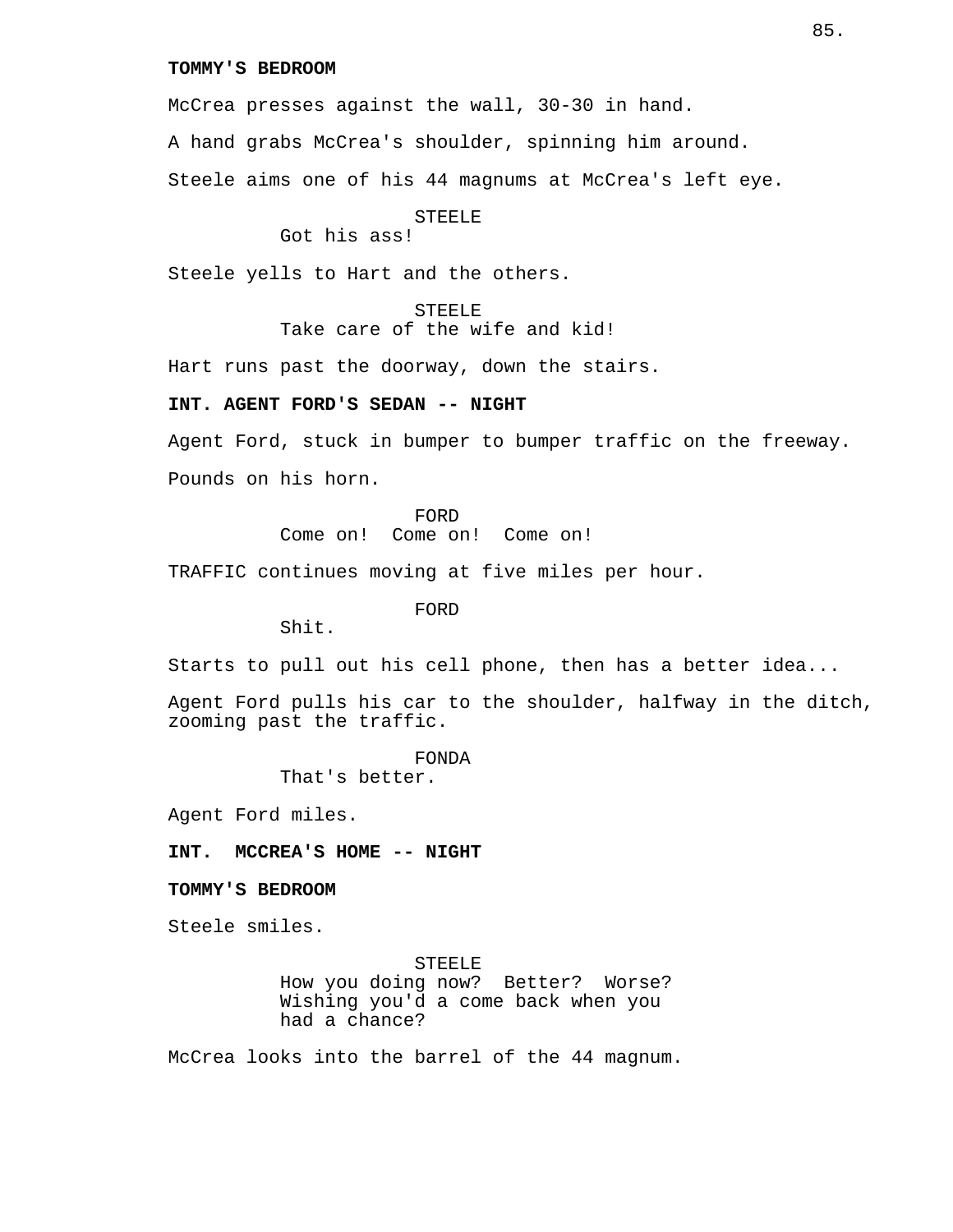Please. Take me. Just don't hurt my family. Leave them out of this.

### STEELE

Drop the AK.

McCrea takes aim at Steele's foot, throwing the gun down HARD.

STEELE

Fuck!

For a moment the 44 magnum isn't aiming at McCrea's face.

McCrea grabs Steele's wrist, pushing the 44 magnum away. BLAM! Plaster showers them.

Only inches between the two struggling men. Loaded gun moving between them. McCrea pushes toward Steele. Steele twists it toward McCrea.

> **STEELE** Why fight? Just gonna hurt more before we kill you. Take it easy.

Steele twists the barrel around to McCrea's face. McCrea grabs the gun barrel to press it away. Sizzle! The hot gun barrel burns his palms.

MCCREA

Shit.

STEELE

See?

Steele presses the gun barrel against McCrea's left cheek. Finger ready to pull the trigger.

> STEELE You just gonna get hurt, and your family's gonna die anyway.

Steele's finger squeezes the trigger.

McCrea grabs the barrel in his burned hand, pushes it up. BLAM! Blows the hat right off Steele's head.

> STEELE Fucked up my hat.

> > MCCREA

You're next.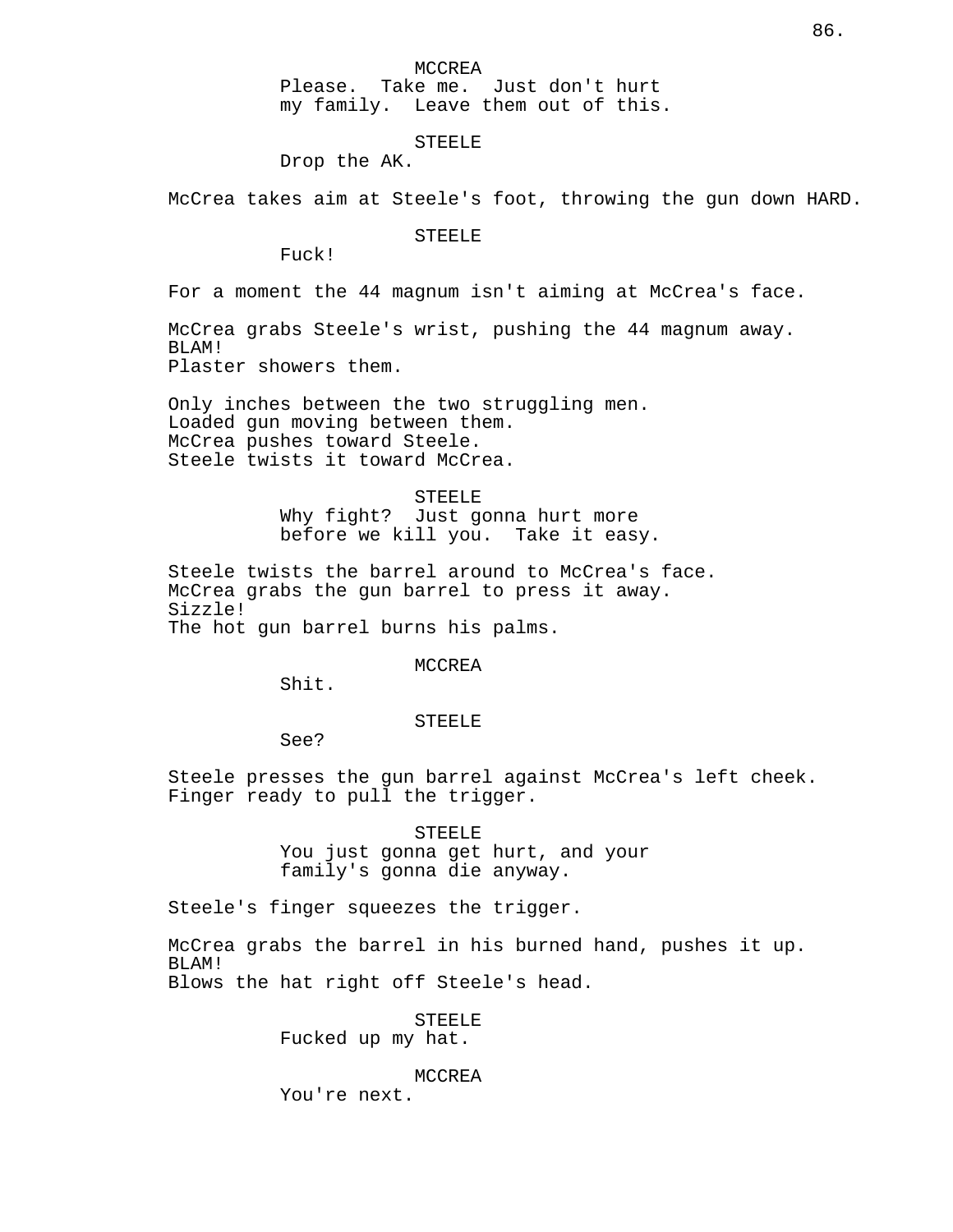Steele tries to twist the barrel down at McCrea's face. McCrea tries to keep the damned thing away from him. STEELE Tough talk, boy. Gonna math me to death? While you was in school, I was out banging. McCrea twists the gun until the barrel is aimed at Steele. Steele kicks McCrea in the groin. McCrea lets go of the gun, sprawling backwards. **STEELE** See? You hurt again. It keep happening. But now you hurt no more. Steele aims the gun at McCrea's head. McCrea kicks Steele's wrist. BLAM! Takes out a lamp, sending shards and sparks over the room. McCrea scrambles for his fallen rifle. Steele re-aims the 44 magnum, moves closer to McCrea. McCrea scoops up the rifle... ...by the barrel, no way to shoot in time... ...swings it like a club at Steele. THWACK! The rifle butt hits Steele's head, breaking in half. Splinters spray across the room. Steele goes down and out. MCCREA How you doing? Hurtin' much? McCrea scoops up the 44 magnum, aims it at Steele. Finger on the trigger. Ready to kill him. Lowers the gun - can't do it. Hears Sherry scream from downstairs. McCrea gives Steele's head a kick to keep him out. Puts the 44 magnum in a dresser drawer, scoops up the 30-30. Checks the action on the Winchester to make sure it working. Leaves Tommy's room. **THE LIVING ROOM** Hart swings his blinged baseball bat at Sherry. She jumps back... into a corner. He swings the bat again.

Sherry jumps right quickly. The bat punches a hole in the wall where her head used to be.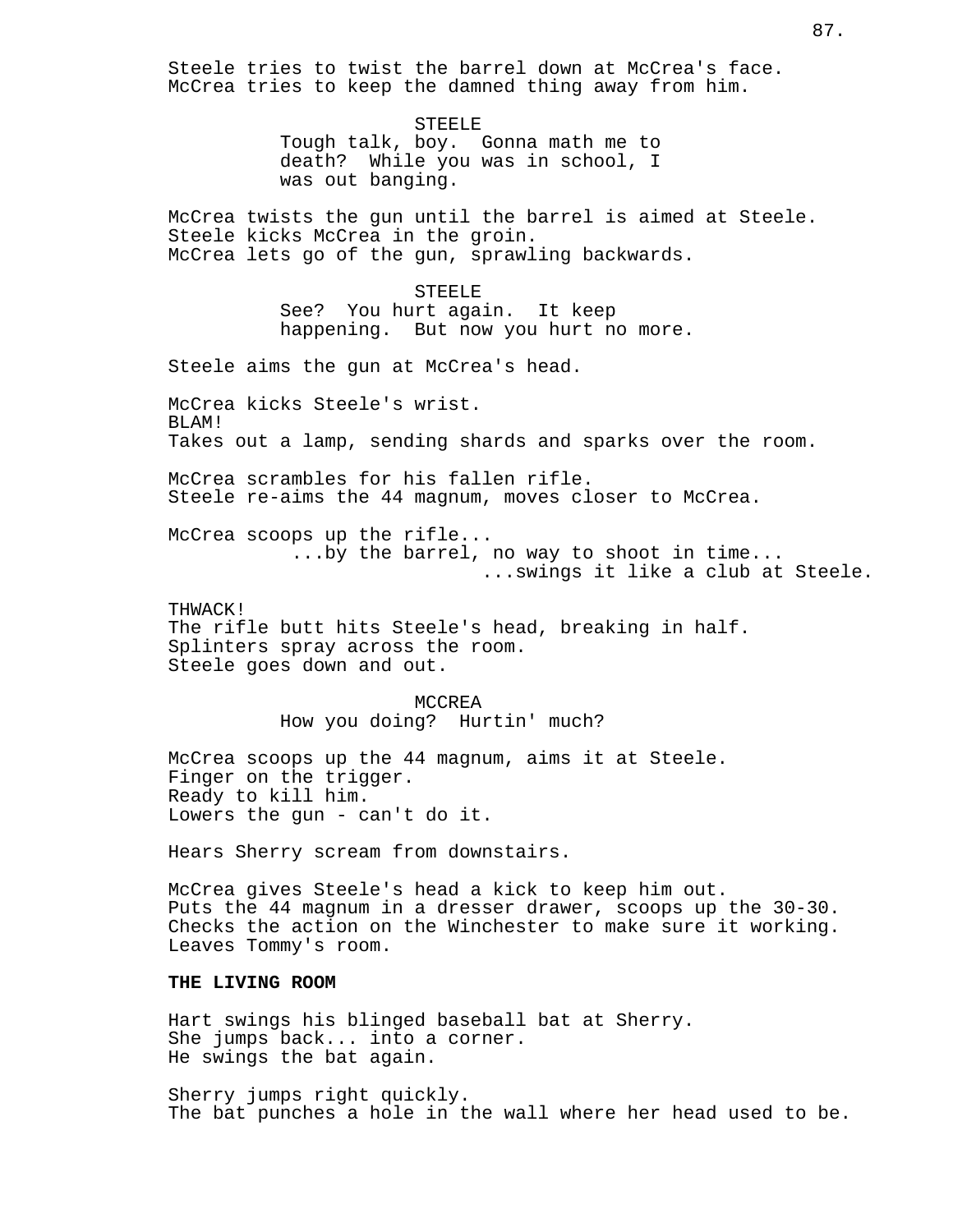Hart laughs, tries again.

HART Come on, sugar. Time to play snakes and ladders.

Sherry evades the bat, swinging to the wall near the door.

THWACK! The front door is pierced by an ax. Wood splinters scatter through the room.

Sherry screams and jumps away from the front door.

THWACK! THWACK! THWACK! As the ax hammers away at the front door and the 2x4s covering it, WAYNE's crazed face is exposed on the other side.

# WAYNE

HEEEEERE'S WAYNE!

Wayne breaks through the front door with the ax.

## **ACROSS THE ROOM**

Tommy scoops up one of the glass-jar in a glass-jar bombs, throws it at the front door.

Wayne ducks back. The jar bomb goes PERFECTLY through the hole in the door.

TOMMY

Two points.

#### **EXT. MCCREA'S HOME -- NIGHT**

Both jars hit Wayne and shatter. Ammonia and bleach mix - form a gas.

WAYNE

My eyes! My eyes!

WAYNE clutches at his eyes, coughing, falling away. The gas cloud envelopes him.

## **INT. MCCREA'S HOME -- NIGHT**

Hart swings his bat at Sherry again.

The bat swishes right in her face, almost hitting her.

HART Swing and a miss.

Hart laughs, tries again.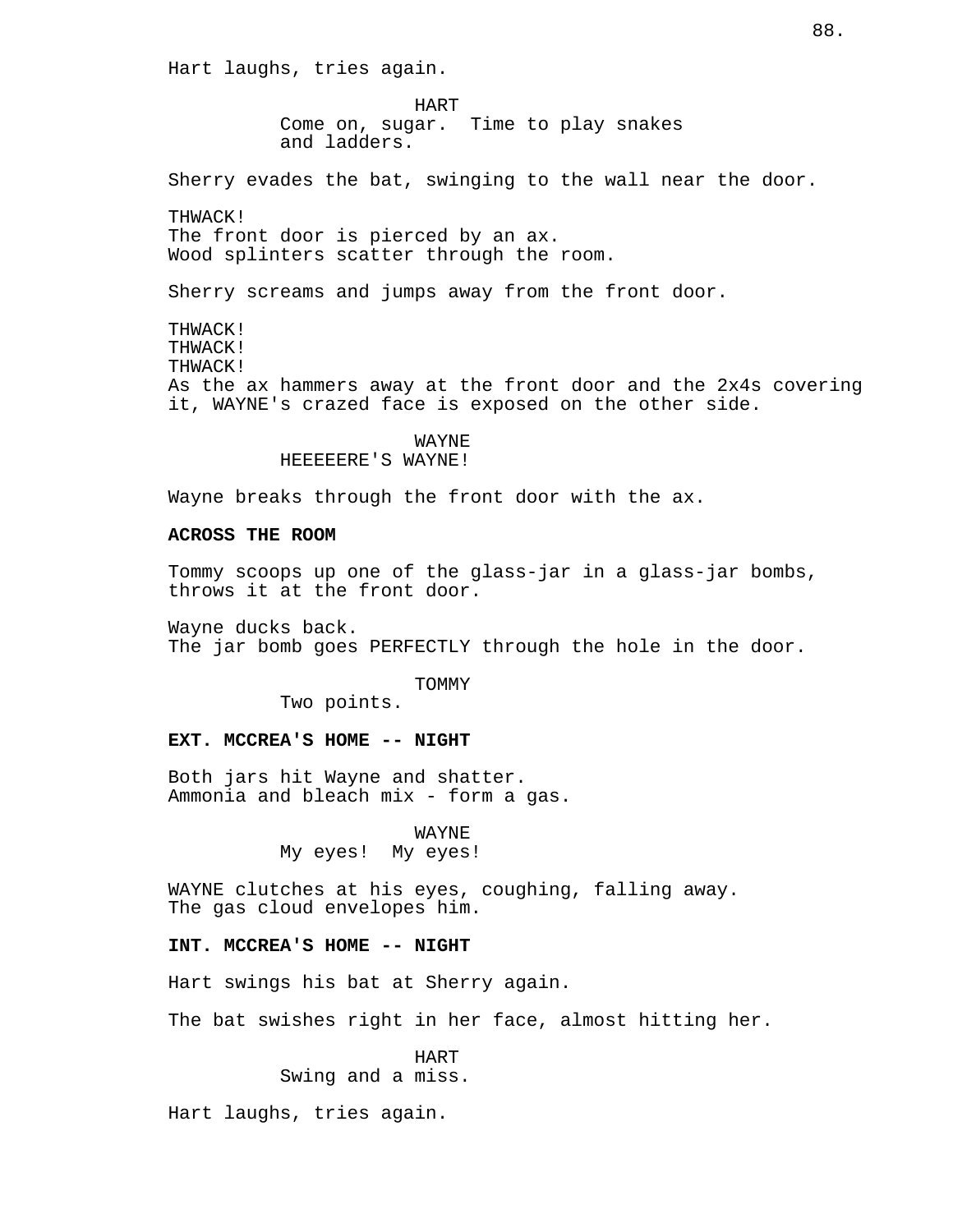### **THE BASE OF STAIRS**

McCrea hits the last step, aims the 30-30 at Hart's back.

MCCREA Hold it right there.

BOYD

You hold it.

Boyd swings from behind the landing, punches him in the face.

McCrea drops the rifle. Raising his hands to protect his face. WHAM! WHAM! Massive hands punch in rhythm with the iPod music.

THE RIFLE flips downstairs, lands near the kitchen door.

Boyd swings another punch. McCrea sees his arm was burned from the hairspray torch.

WHAM! Hits McCrea's shoulder, forcing him up the stairs.

#### **THE LIVING ROOM**

HART swings his bat at Sherry again.

Sherry rolls to the floor, popping up with the hairspray. Flicks the lighter, sends a stream of flames at Hart.

HART

Don't burn me, sugar!

Hart jumps as flames shoot past.

#### HART

Love me.

Sherry blasts another stream of flames at Hart.

Hart swing his bat and knocks the can out of Sherry's hand. He laughs, moves closer.

> HART Look, I got wood.

Hefts the bat...

# **INT. AGENT FORD'S SEDAN -- NIGHT**

Ford caught in another traffic jam. Pounds the horn.

> FORD Come on, come one, come on!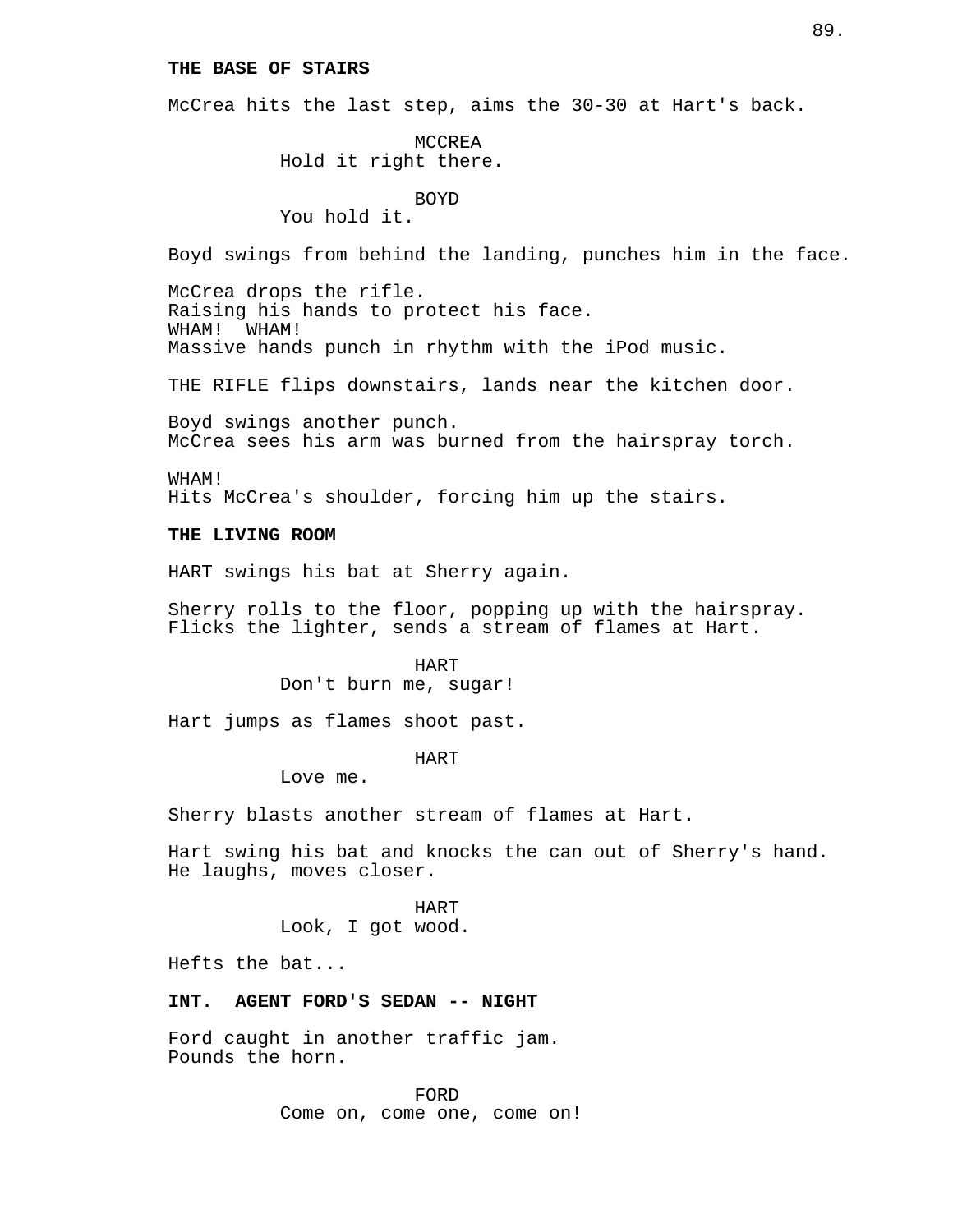Cars continue to move at a snail's pace.

## **INT. MCCREA'S HOME -- NIGHT**

WHAM! Boyd slams another punch. Connects with McCrea's chest. Forcing him up another step.

> BOYD I's fighting Golden Gloves --

McCrea' punch hits Boyd's jaw.

Boyd moves down a step.

BOYD -- while you was in High School taking tests and shit.

Boyd throws a combination, forcing McCrea up the stairs.

BOYD You ain't gonna win.

McCrea backs up another step, as Boyd throws HARD punches. McCrea blocks a punch with his arm, but he's taking a beating.

> BOYD Hurt less if you just give up.

Boyd throws another combination. Connects with McCrea's jaw. McCrea falls on his butt. Boyd rushes him.

#### MCCREA

You first.

McCrea kicks Boyd in the stomach. Slamming him back down three steps.

McCrea rolls to his feet, punches Boyd. Boyd blocks the punch.

> BOYD Put some muscle behind it.

Slams his first into McCrea's shoulder.

BOYD

You got any muscles?

An Errol Flynn/Basil Rathbone stairway duel: Boyd punching McCrea up a step, McCrea punching Boyd down a step.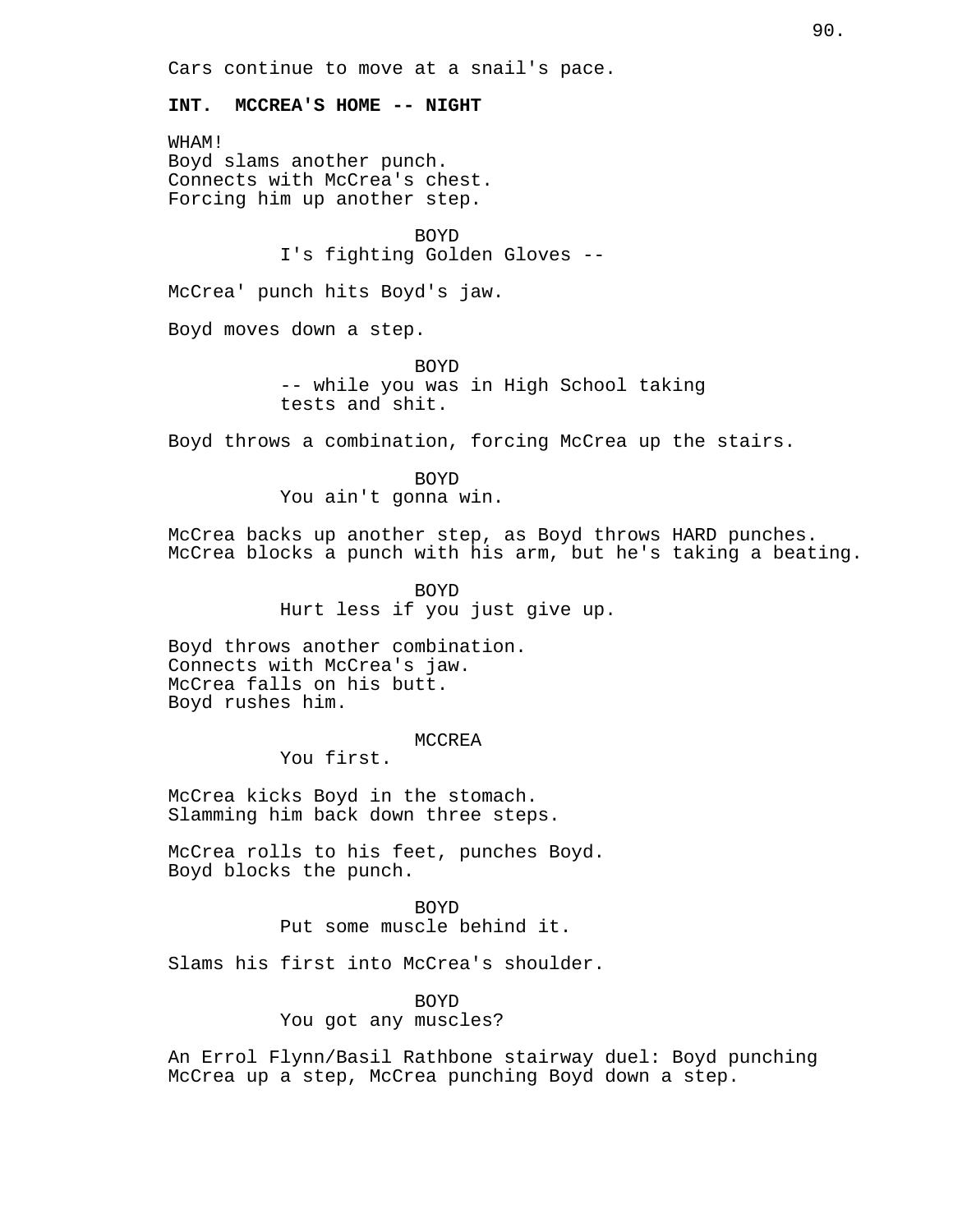#### **THE KITCHEN**

Hart swings his bat at Sherry, backing her to the stove.

HART I dig that home cooking.

Sherry grabs a skillet, using it as a shield.

CLANG!

The bat strikes the skillet, almost knocking it from her hand. Sherry grabs a carving knife in her right hand.

CLANG! The bat slams against the skillet.

> HART You gonna fry me up some grits with that? Greens and fat back?

Sherry rushes Hart, the skillet as the shield. Hart swings the bat - but she's too close. Drops the bat, pulls his knife.

Sherry barely gets the skillet up in time to deflect. Sparks fly.

Sherry and Hart battle around the kitchen. Shield and knives turning the fight into a battle between Roman gladiators.

> HART I dig that home cooking.

CLANG! CLANG! The knives strike each other, sparking.

Sherry lifts her shield, moves in to attack with her knife.

CLANG! Hart's knife twists around hers... Forcing it out of her hand.

SHERRY'S KNIFE skitters across the linoleum floor.

HART (laughs) Nothing ever comes between us again.

Hart rushes towards her with his knife.

## **THE LIVING ROOM**

Tommy sprays flames through the window... What's left of the front door SMASHES down. Wayne crashes in, ax in hand.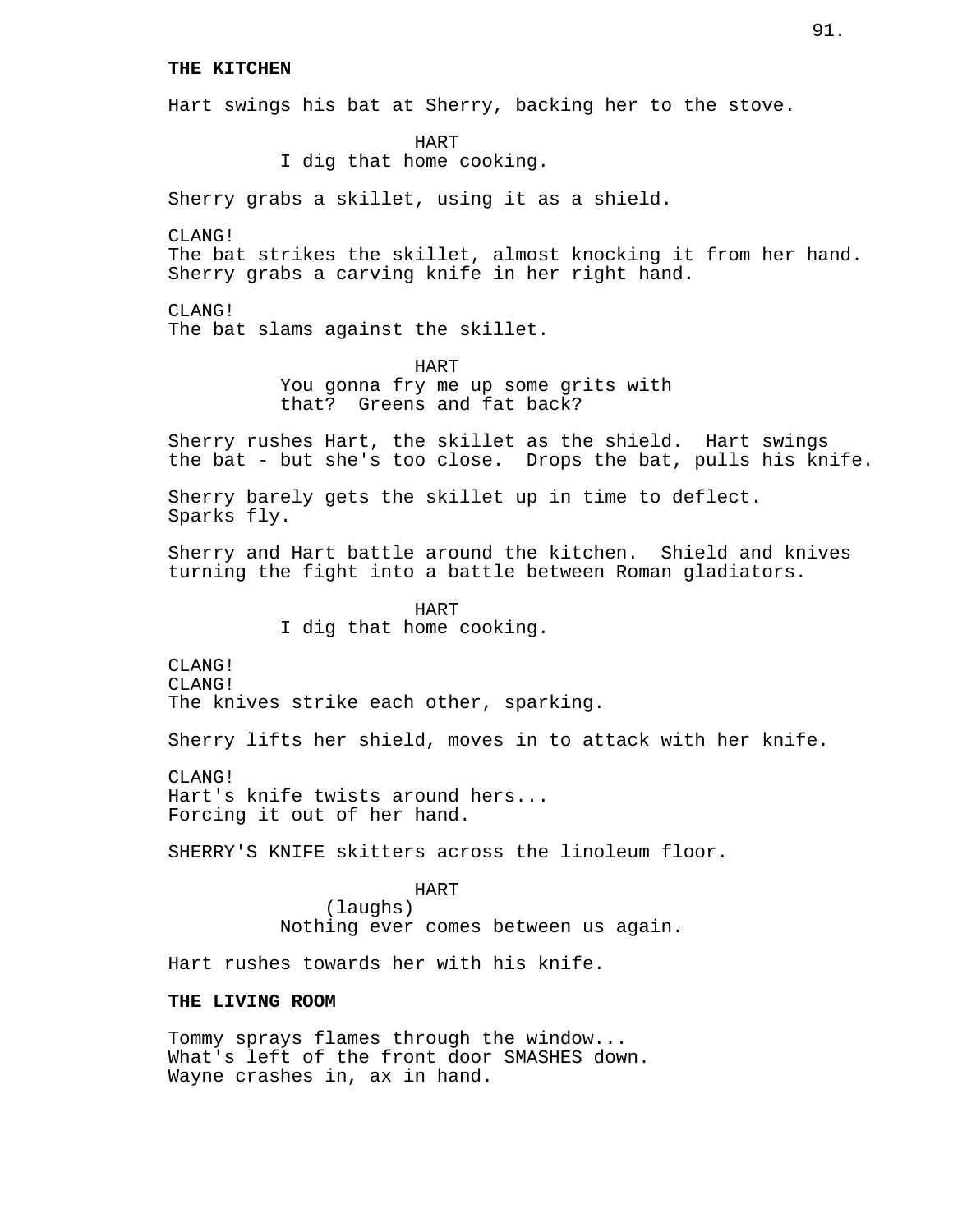## WAYNE

# Anybody home?

Face covered with blisters, eyes are BRIGHT RED.

WAYNE

# Hey, it's my little buddy.

Swings the ax at Tommy.

Tommy spins the hairspray can, squirts flames at Wayne.

But the can goes EMPTY! THE FLAME wimps out to nothing.

#### WAYNE

What you gonna do now?

Tommy throws the empty can at Wayne's face.

Wayne takes the hit full on the face. It doesn't even slow him down.

Wytne grabs Tommy with his free hand.

WAYNE

Gotcha!

TOMMY Let go! Let me go!

Tommy fights, as Wayne carries him to the downstairs hallway.

# **ON THE STAIRCASE**

McCrea throws a massive punch at Boyd.

Boyd catches McCrea's fist and gives it a twist.

CRUNCH! McCrea's wrist snaps. McCrea screams.

> BOYD We had our fun. Now this shit's over.

Boyd SMASHES McCrea through the banister... To the floor a dozen feet below.

# **THE LIVING ROOM**

McCrea SLAMS to the floor. Screaming as his wrist makes contact with the carpet.

MCCREA

Son of a...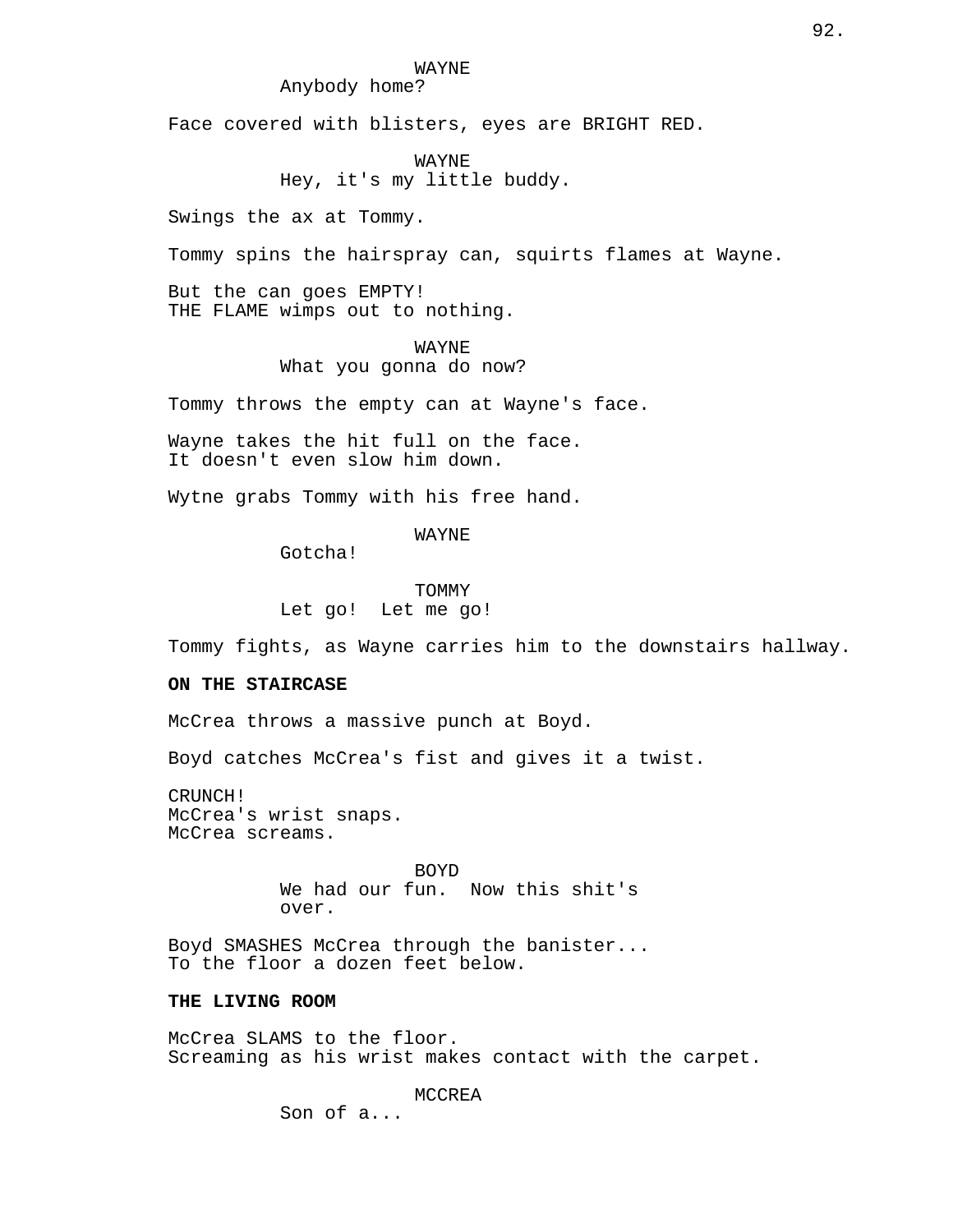Sits up, in agony, and sees: Boyd racing down the stairs at him. McCrea tries scooting away, but there is no escape.

#### **THE KITCHEN**

Hart rushes Sherry with his knife.

Sherry reaches to the twin sinks behind her. One basin empty, the other filled with soapy water and dishes.

She reaches into the water, comes up with a plate. Sherry flings it like a Frisbee.

THE PLATE hits Hart in the face. Breaking his nose.

#### HART

You bitch!

Hart screams and grabs broken nose, dropping his weapons.

# SHERRY

Watch your mouth.

Sherry grabs another plate, smashes it over his head.

Hart grabs her. They struggle together.

HART

Let's dance! Bump, bump, bump.

Hart pulls Sherry close, grabbing her face and kissing her.

HART Nipples are hard. I can feel 'em.

Sherry struggles to pull away.

HART Fighting turns you on? Me too. See?

SHERRY Let go. Let go.

His face moves down to kiss her again. Sherry spits at him. A big, gooey one.

#### HART

# Bitch!

Hart backs her to the sink... Presses her face into the soapy water.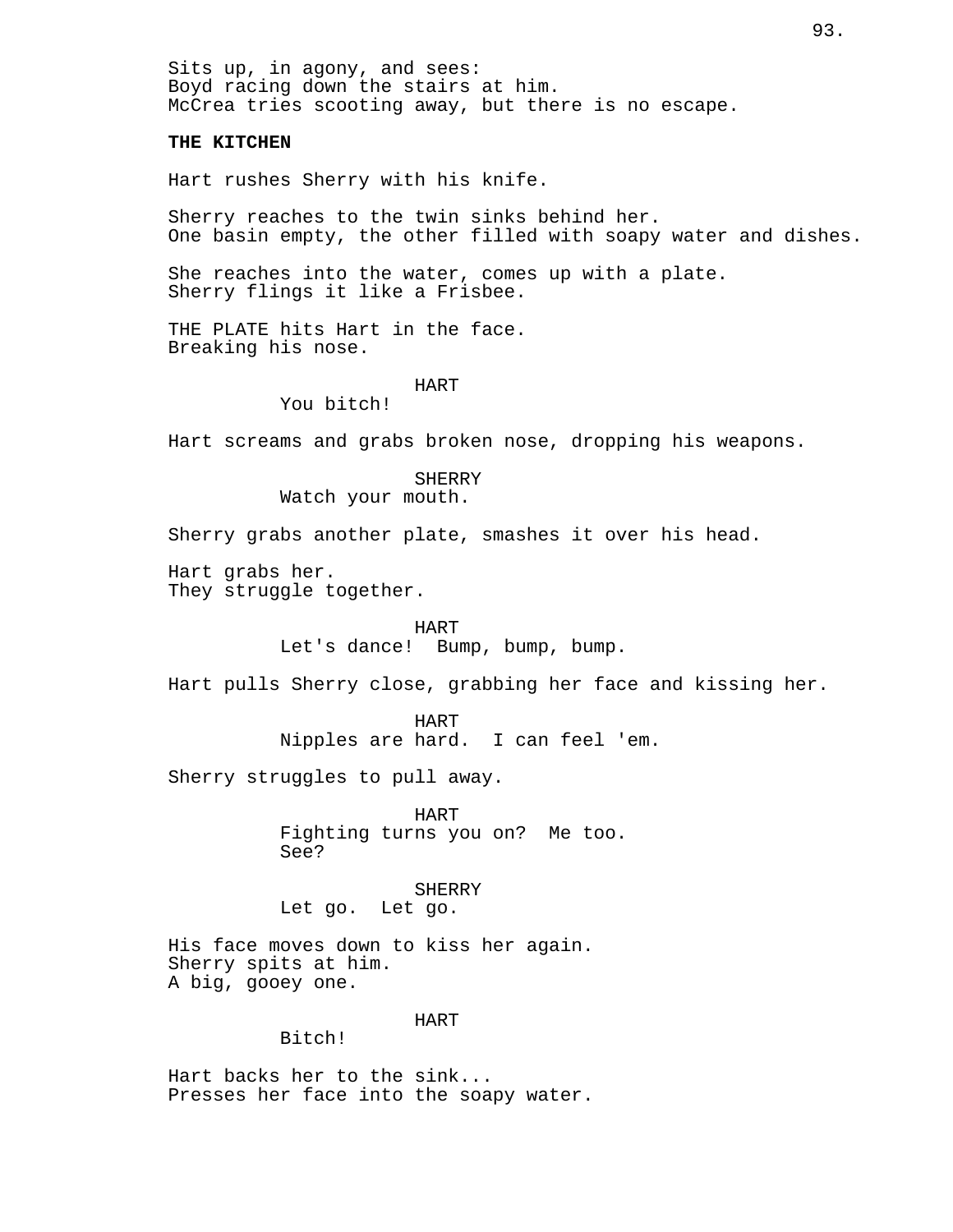Sherry struggles, holding her breath. Then SLAMS her elbow into Hart's chest. Hart lets go for a second.

Sherry comes up, gasping for air.

# HART Sink or swim, sugar.

Hart grabs her neck, pressing her into the water.

Sherry grabs Hart's hands, trying to pry them off. Her face is submerged.

She pries one hand from her neck. His other hand keeps her submerged.

#### HART Don't fight it, sugar... drown.

Sherry's weakening hand forces his wrist into the empty sink.

HART

You gonna drown my hand, bitch?

Sherry forces Hart's hand down the empty drain...

Her other hand moves from his hand on her neck... To a pair of switches on the wall behind her.

Bubbles spew from her nose... she's drowning.

She flicks a switch. The light over the sink comes on.

> HART Now I can see you drown better.

She flicks the other switch. GROWLLL! The garbage disposal grinds up Hart's fingers.

#### HART

Fuuuuuuuuuuuck!

Hart lets go of Sherry, puts his bloody stumps in his mouth.

Sherry blasts out of the sink, gasping for air.

Hart pulls the hand from his mouth, examines stumped fingers.

HART You fucking bitch!!!!

Rushes at Sherry. Sherry moves to the range, grabs a pot of boiling Wesson Oil. Throws it at Hart's face. The boiling oil burns and blisters him...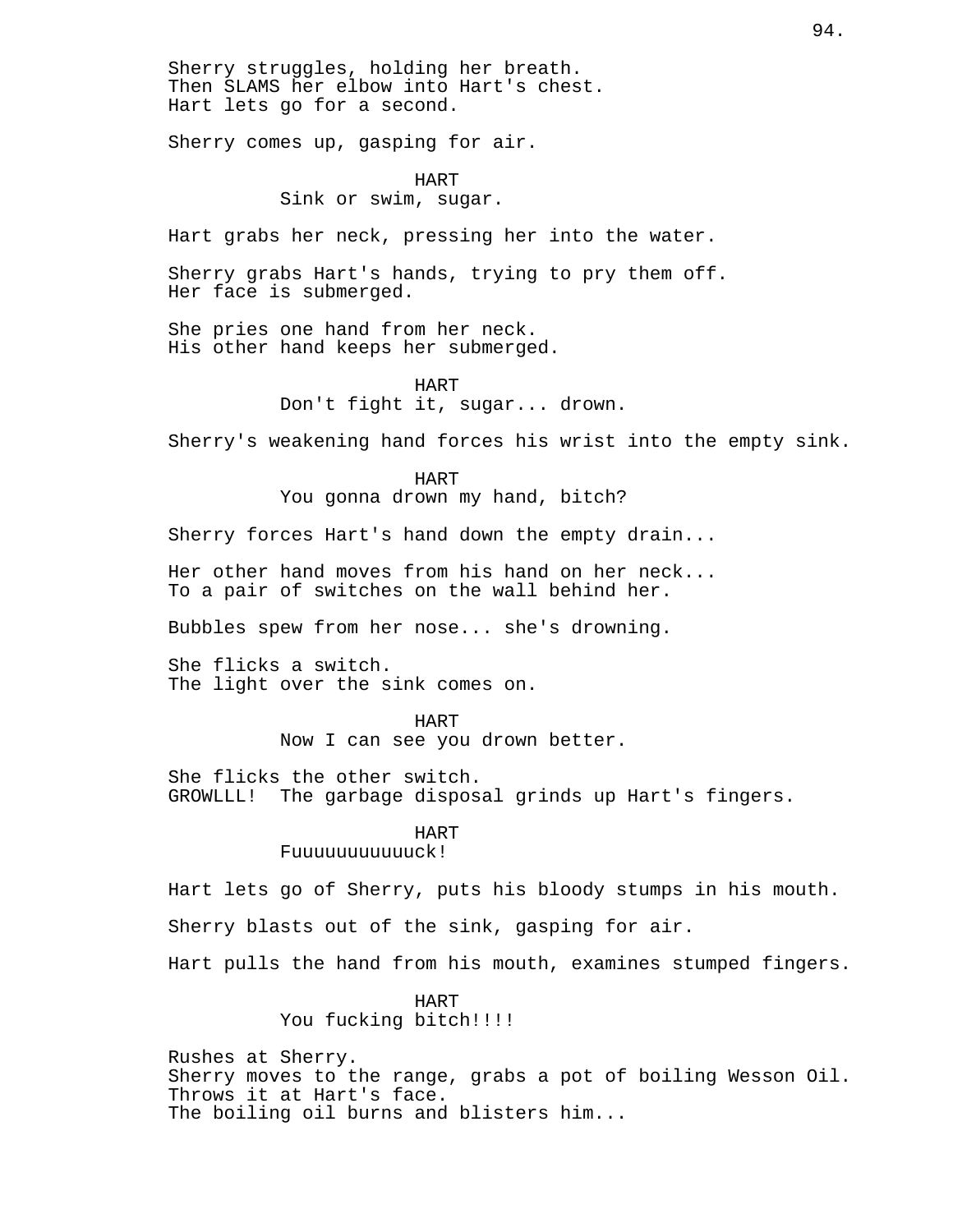Fucking bitch! KFC me? Hart keeps coming at her! Sherry has nowhere to run. Throws the empty pan at him. CLANG! Bounces off his face, but doesn't slow him down. HART Where's my fucking biscuit, bitch? Sherry Is trapped. Hart rushes towards her! **THE SPARE ROOM** Wayne tosses Tommy on the floor. WAYNE Now we're gonna have us some fun. Wayne unbuckles his belt. Pulls it from his pants. Tommy backs away, runs into the bassinet. Trapped. TOMMY Stay away from me. My daddy -- The bassinet plays the music box theme as Wayne advances. WAYNE I'm your daddy, now. Wayne whips Tommy with the belt. WAYNE

HART

Pull down your pants. This is going to hurt me, more than it hurts you...

Wayne whips the belt again.

## **EXT. MCCREA'S HOME -- NIGHT**

Agent Ford's sedan skids to a stop. Ford runs across the yard to the front door. Hears the sounds of gunfire from inside.

FORD

McCrea?

Ford unholsters his gun, ready for action.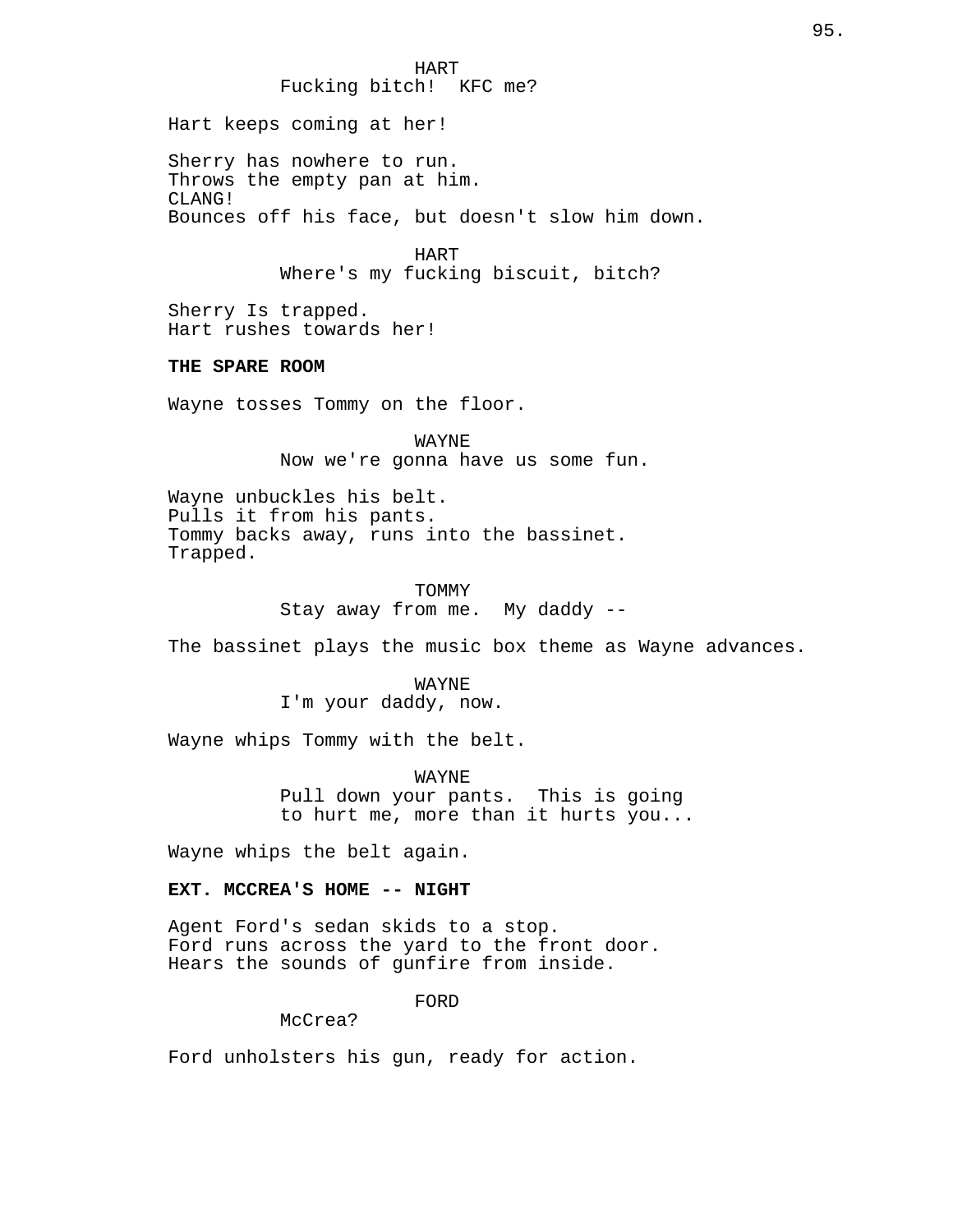# **THE TORN OPEN FRONT DOOR**

Ford in the FBI crouch, aims through the splintered wood at: Boyd rushing at McCrea in the living room.

> FORD Stop or I'll shoot!

BANG! BANG! BANG!

**INT. MCCREA'S HOME**

Boyd looks through the splintered door at Ford.

Just as Ford falls over dead, exposing...

#### **EXT. MCCREA'S HOME -- NIGHT**

Bronson, gun in hand, behind Agent Ford as he falls over dead.

BRONSON So much for the cavalry.

### **INT. MCCREA'S HOME -- NIGHT**

McCrea realizes he's all alone.

MCCREA

Shit.

Grabs his wrist and SNAPs it in place. Ready for battle again.

#### **THE KITCHEN**

Crispy critter Hart rushes at Sherry, mad as hell.

Sherry turns up the flame on the gas range... Then falls onto her butt... Kicks Hart's legs.

Hart falls face first into the flaming range... Igniting the Wesson Oil on his face and upper body.

Sherry scoots away as Hart is ENGULFED IN FLAMES.

HART

Arghhhhh!

HART SCREAMS, runs around the kitchen in full burn.

Sherry finds the other can of hair spray. Tosses it at Hart.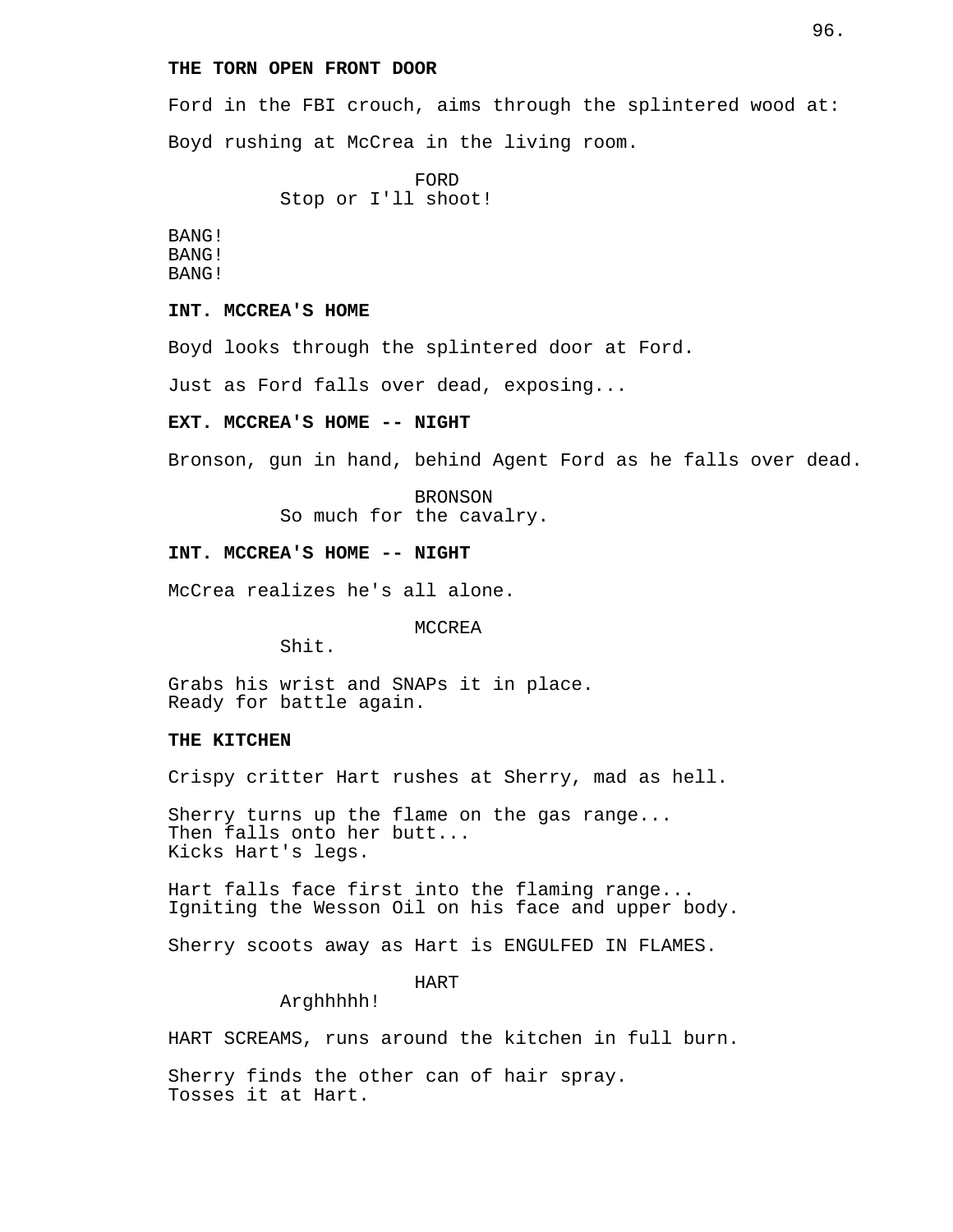Catch!

When it hits him, it EXPLODES... BLAAAAAAAAAAAAAAAAAAAAM! Blowing Hart into a million pieces. What's left of Hart's body falls to the floor, still burning.

#### **SHERRY**

Go to hell.

Sherry moves to her feet, grabs the fire extinguisher.

SHERRY Great for Hart burn.

She puts him out before the whole kitchen starts on fire.

## **THE LIVING ROOM**

Boyd rushes at McCrea.

### BOYD Your turn to die.

McCrea dives, rolls, knocks him down like a bowling pin... Pops to his feet behind Boyd.

McCrea jumps on Boyd's back. One arm around his throat and the other gouging his eyes.

Boyd shakes his head so McCrea's fingers can't find purchase.

BOYD Get. Off. My. Back.

Boyd slams his body back against the wall, smashing McCrea.

McCrea screams and lets go, laying winded on the floor.

Boyd grabs the coffee table, SLAMMING it at McCrea.

McCrea rolls aside as the coffee table SMASHES to the carpet.

Boyd swings a splintered table leg at McCrea's face.

McCrea ducks, twists, punches Boyd in the face.

# BOYD

# That your best shot?

McCrea fakes to Boyd's face, double chops his hand. Boyd drops the table leg to the floor.

#### MCCREA

This is.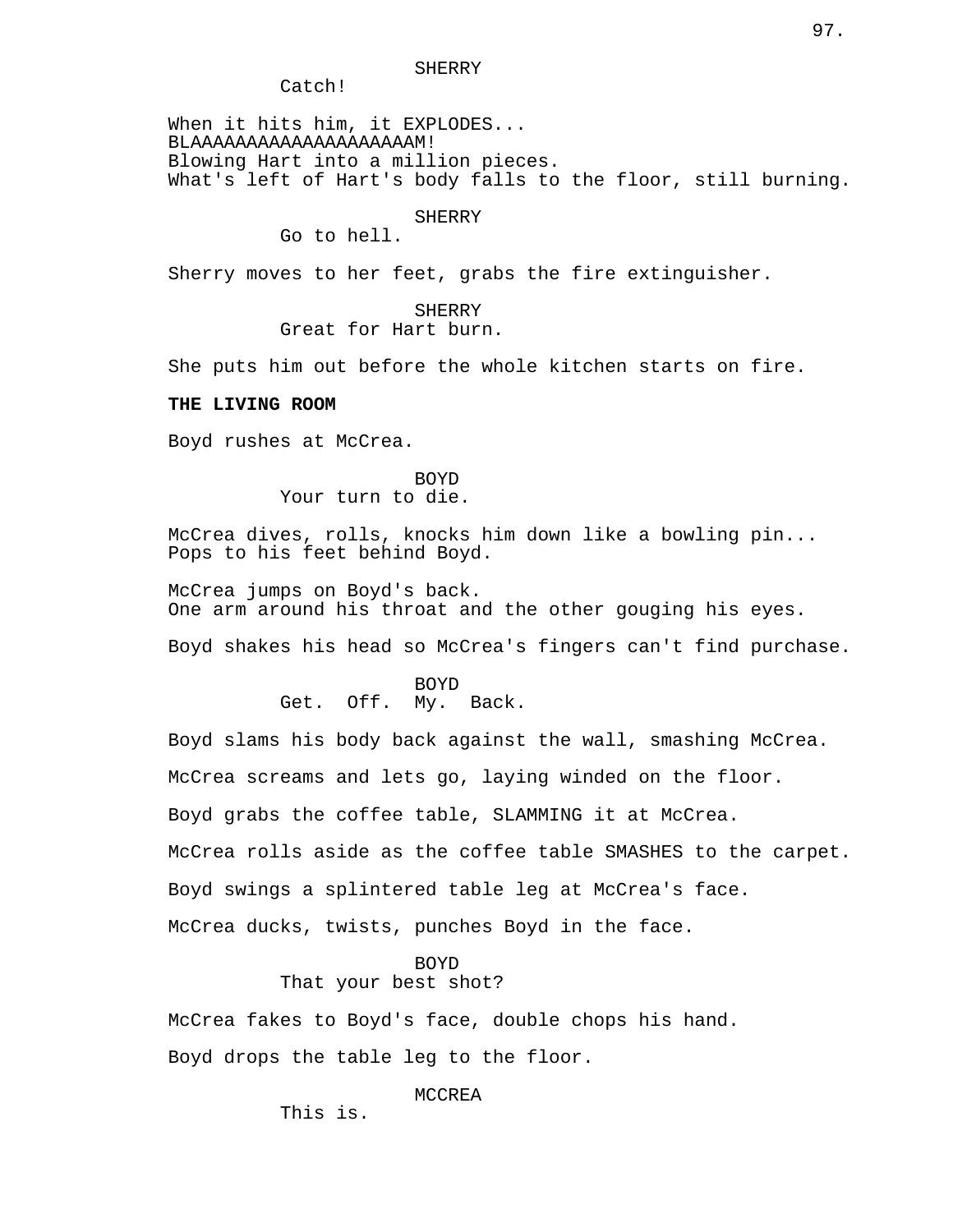McCrea throws a power punch which connects with Boyd's jaw. But hurts McCrea's injured wrist more than it hurts the giant.

MCCREA

Oww! Shit.

Boyd grabs a chair and SMASHES it over McCrea's head.

McCrea hits the floor. Chair legs bouncing on the carpet next to him. He is dazed.

Boyd stands over McCrea.

BOYD How many feet am I holding up?

Boyd stomps at McCrea's face.

McCrea moves his head quickly. Foot slams into the floor an inch from his ear.

Boyd grabs the ax from the floor.

BOYD

Last round.

Boyd charges at him.... ...................... Ax overhead........ ...................................No escape.........

McCrea reaches behind him, feels the 30-30 rifle.

Boyd swings the overhead.

McCrea flips the 30-30 up. Works the lever. Quickly squeezes the trigger.

BANG!

Hits Boyd in the chest, but momentum keeps him coming.

BANG!

The ax still swinging at McCrea!

BANG!

Boyd slams to the floor next to McCrea, ax buries itself in the wall an inch from McCrea's head.

McCrea staggers to his feet, 30-30 in hand. But Boyd is dead.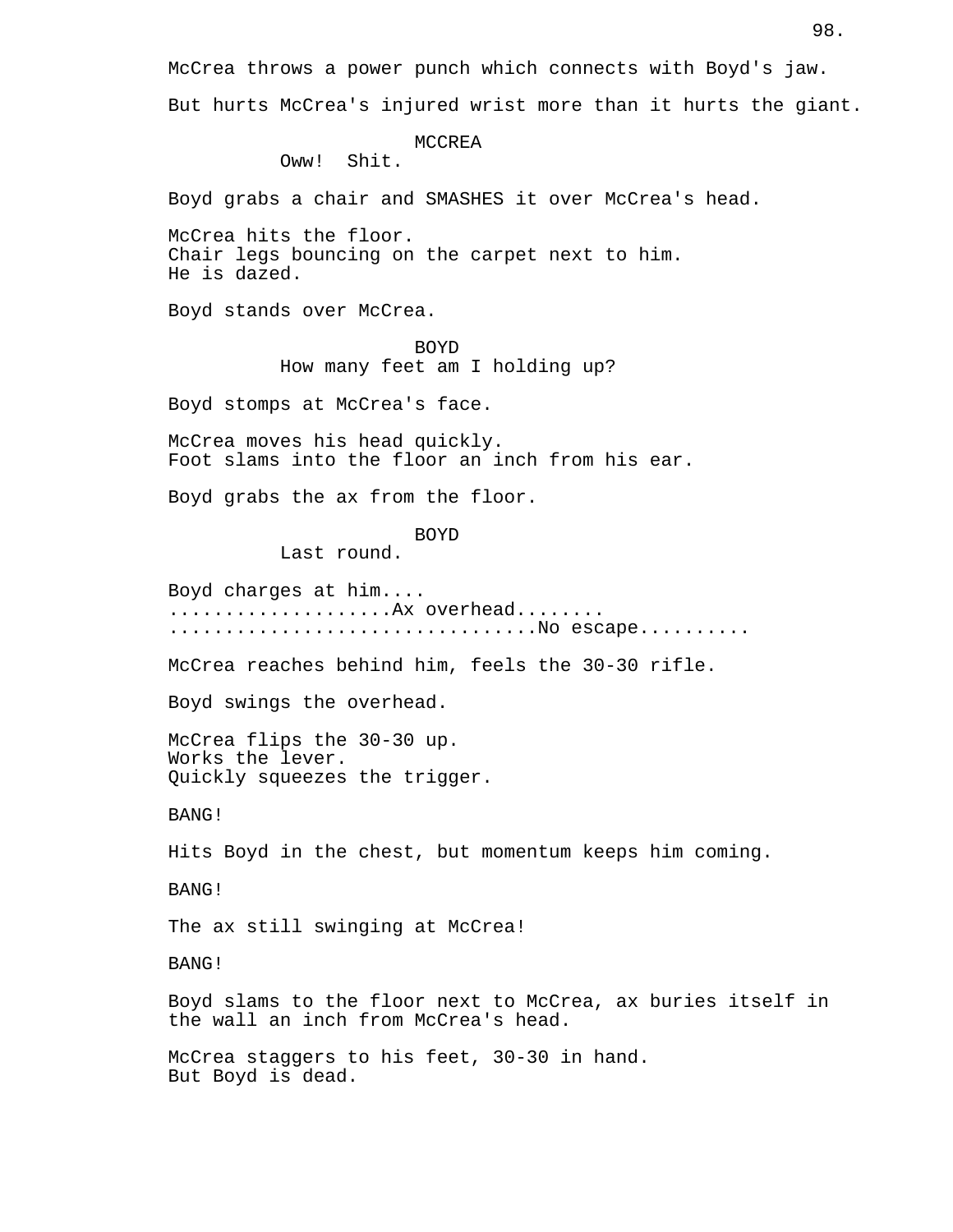MCCREA THAT was my best shot. Sounds from the stairs behind him. He spins, rifle ready. Steele and Rogers at the base of the stairs. Steele fires. McCrea works the lever and fires at Steele. BANG! BANG! BANG! Steele's shot shatters a lamp next to McCrea, shooting sparks. McCrea's shots hit Steele's chest, slam him into the wall. Dead. Rogers aims his gun at McCrea - his oldest friend. ROGERS Drop it, Bob. McCrea keeps the rifle aimed at Rogers. MCCREA You would shoot me? ROGERS Quick as you'd shoot me. MCCREA So. How are we going to end this? Rogers gets ready to shoot McCrea. **THE SPARE ROOM** WAYNE snaps his belt at Tommy. Tommy rolls to the left and the belt misses. WAYNE Daddy's only doing this because he loves you. Wayne snaps the belt again. Tommy scrambles backwards. Knocking over a fishing tackle box, spilling lures and hooks across the floor. WAYNE Be a good boy.

99.

SNAP! The belt hits Tommy's chest, tearing open his shirt.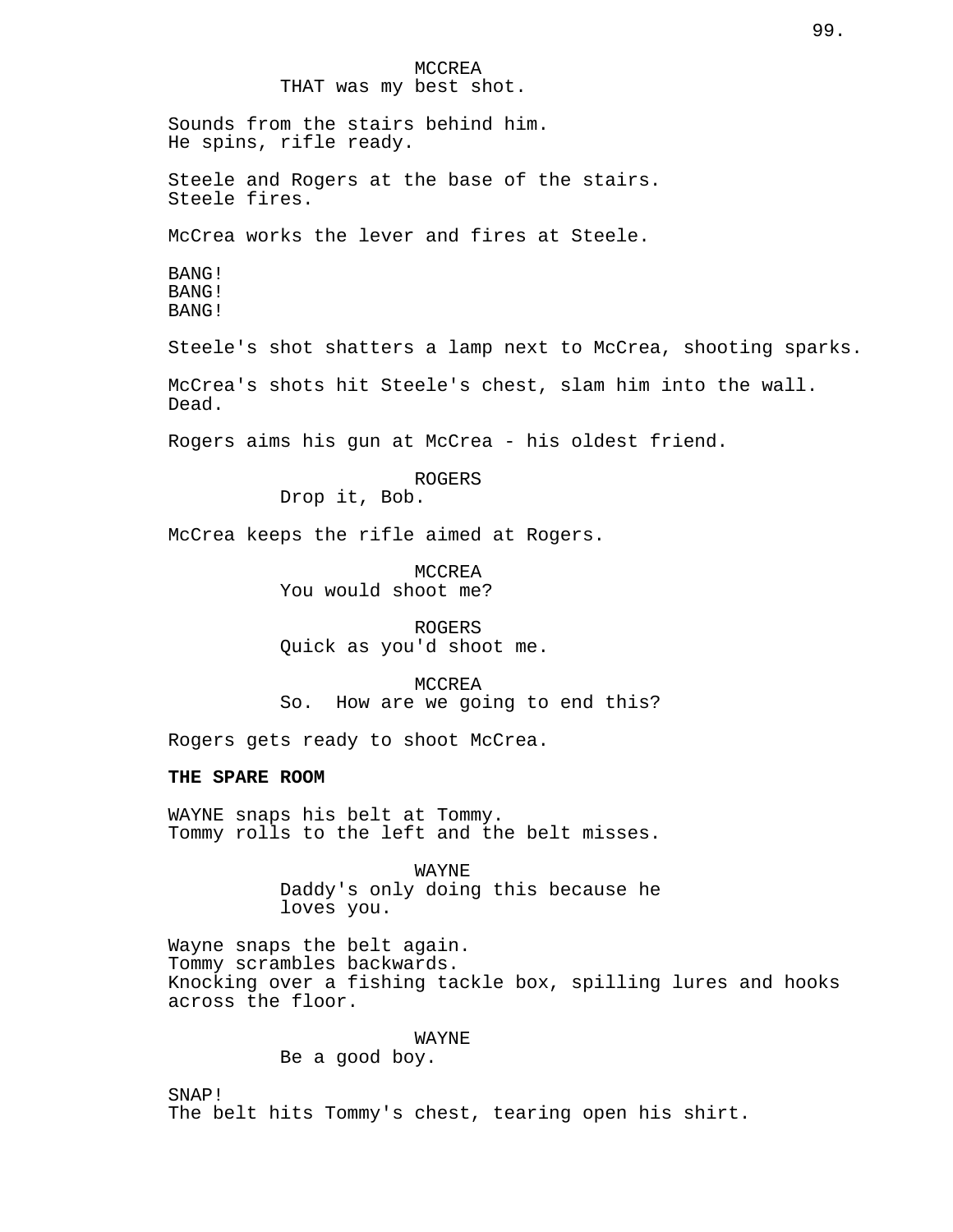#### TOMMY Leave me alone!

Tommy grabs a hand full of lures and throws them at Wayne.

Several lures snag onto Wayne's face.

# WAYNE

# You little SHIT!

Wayne snaps the belt. Tommy GRABS it. The belt WHIPS around Tommy's hand.

## **TOMMY**

My dad's gonna kick your ass.

Tommy pulls on the belt, trying to throw Wayne off balance.

WAYNE Your daddy's dead. I'm your daddy, now... and you will do what I say.

Wayne lets go of the belt. Tommy flies backwards. Hits his head on the bassinet.

> WAYNE All I want to do is love you. What can't you see that?

Wayne pulls out his knife, holds it to Tommy's throat.

WAYNE Hold still or I'll cut your throat.

Tommy holds still as Wayne drags him away.

#### **THE LIVING ROOM**

McCrea levels his rifle at his best friend.

ROGERS How could you do this to me?

MCCREA This home invasion is my fault?

ROGERS How long we known each other?

MCCREA Eighth grade - I did your homework so you could stay on the football team.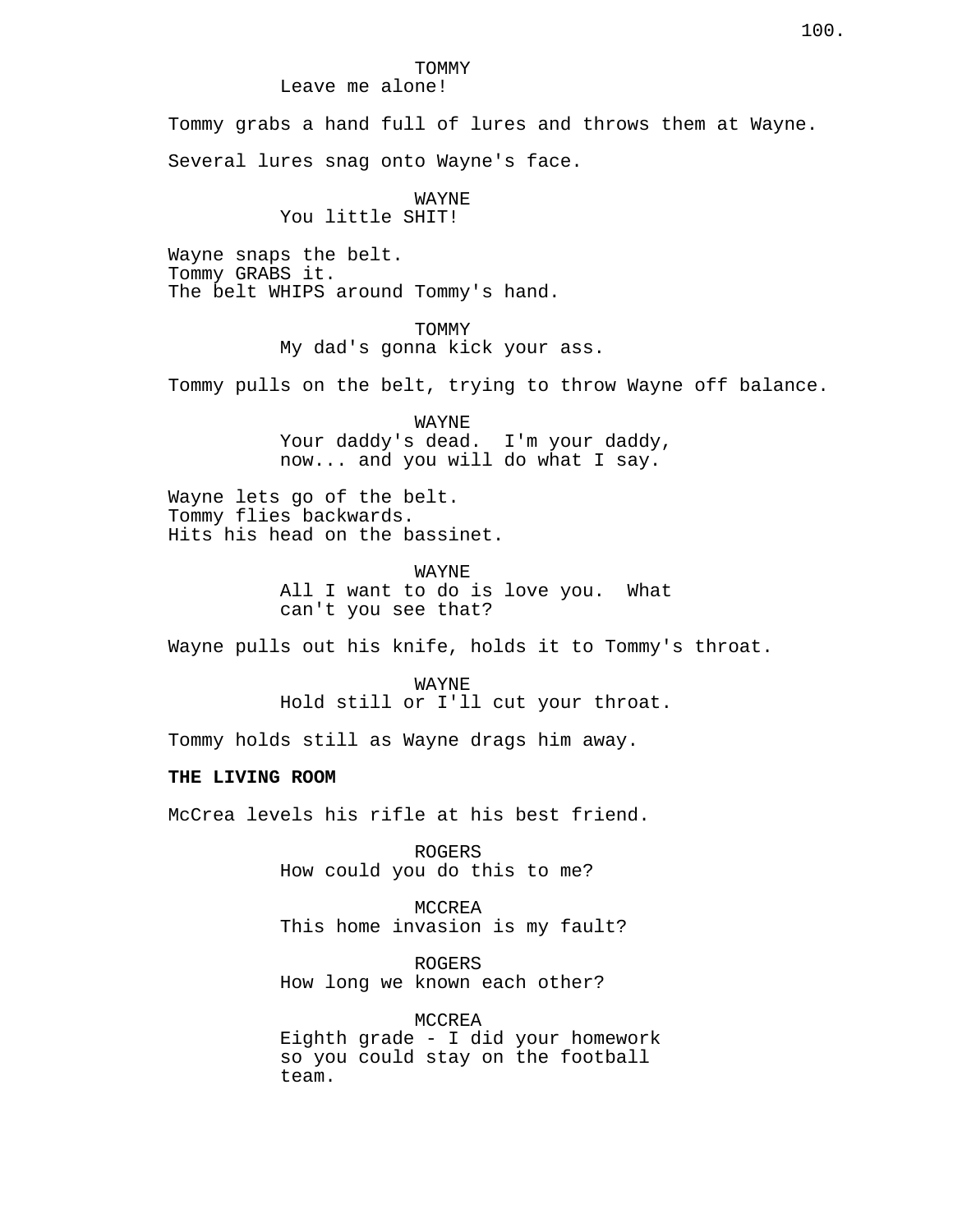ROGERS And how many girls did I set you up with? I drove you to every high school dance, and saved your ass a dozen times. MCCREA Long time... and you threw it all away. Rogers fires two shots at McCrea. BANG! BANG! McCrea aims at Rogers. Click. Out of shells! McCrea dives at Rogers, knocking him to the floor. Rogers punches McCrea, as they roll across the floor. ROGERS I stuck my neck out for you! MCCREA Once. I stuck mine out every day. Every time I played with the numbers I was breaking Federal law. They continue to pummel each other. ROGERS What kind of a friend are you? MCCREA Same kind as you. McCrea gets his hands on Rogers throat and begins squeezing. Rogers finds his gun on the carpet, swings it up at McCrea. ROGERS When you wouldn't come back, they were going to KILL me. Rogers presses the gun to McCrea's face, pulls the trigger. Click. Click. BANG! BANG! Rogers is BLOWN off McCrea and goes flying across the room. Sherry stands in the kitchen doorway, Steele's 44 magnum smoking in her hand.

SHERRY End a a beautiful friendship.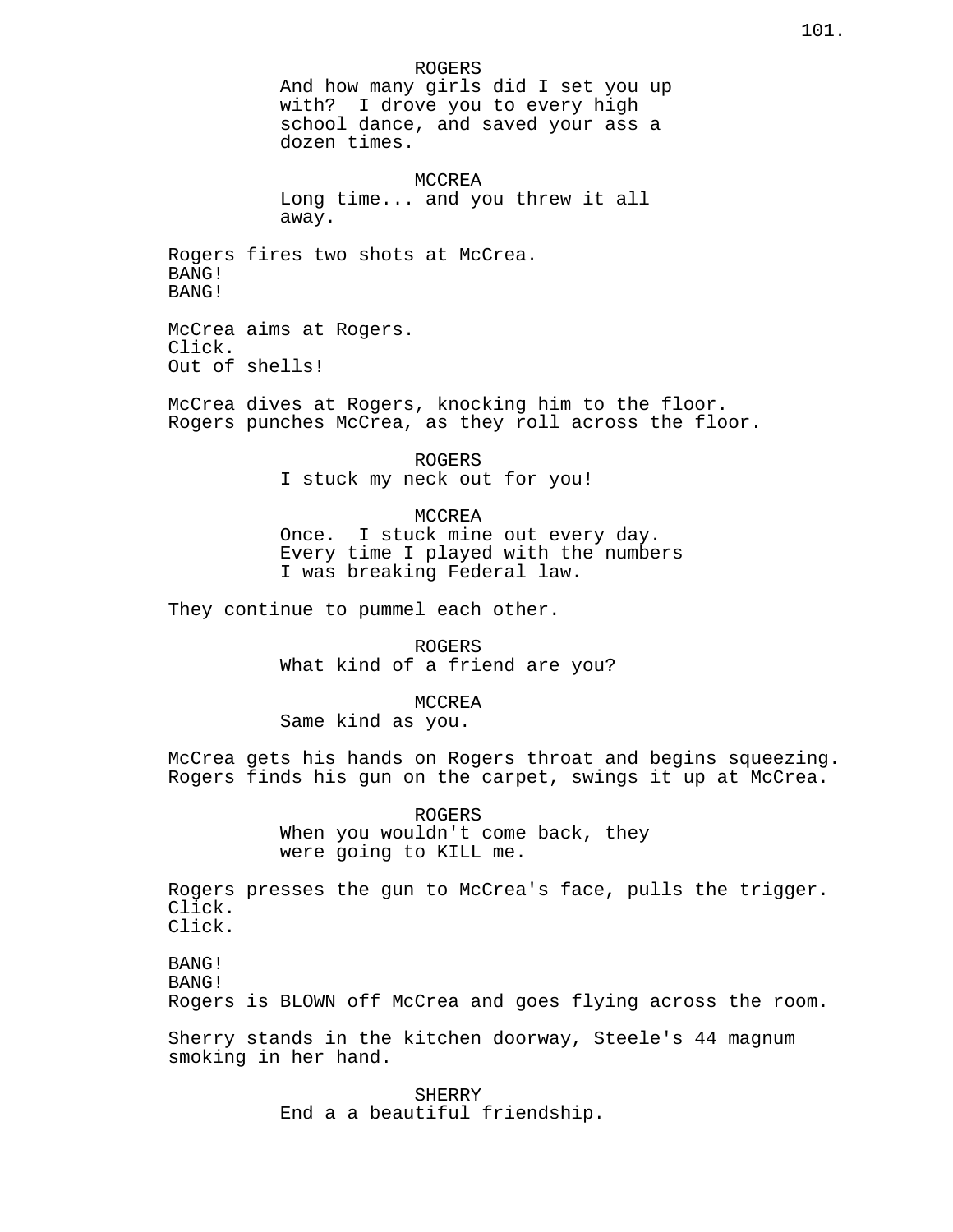McCrea staggers to his feet.

MCCREA

Thanks.

McCrea looks down the hallway and sees:

# **IN THE HALLWAY**

Wayne holds a knife to Tommy's throat.

#### WAYNE

You don't gotta gun... I got your son.

#### MCCREA

Let him go.

McCrea has no weapon.

WAYNE I'm gonna walk right out of here, you aren't gonna do a thing to stop me.

## MCCREA

Wrong.

WAYNE Seems like I got all the cards.

Wayne tightens the knife to Tommy's throat, drawing blood.

# WAYNE Send you a postcard every coupla years. Tell you how Tommy and I are doing.

Wayne advances down the hall, knife tight to Tommy's neck.

McCrea takes a step back. Unarmed. Powerless.

#### MCCREA

Tommy....

McCrea holds out his hand - Sherry tosses him the gun.

MCCREA

Duck!

McCrea fires two shots. BLAM! BLAM!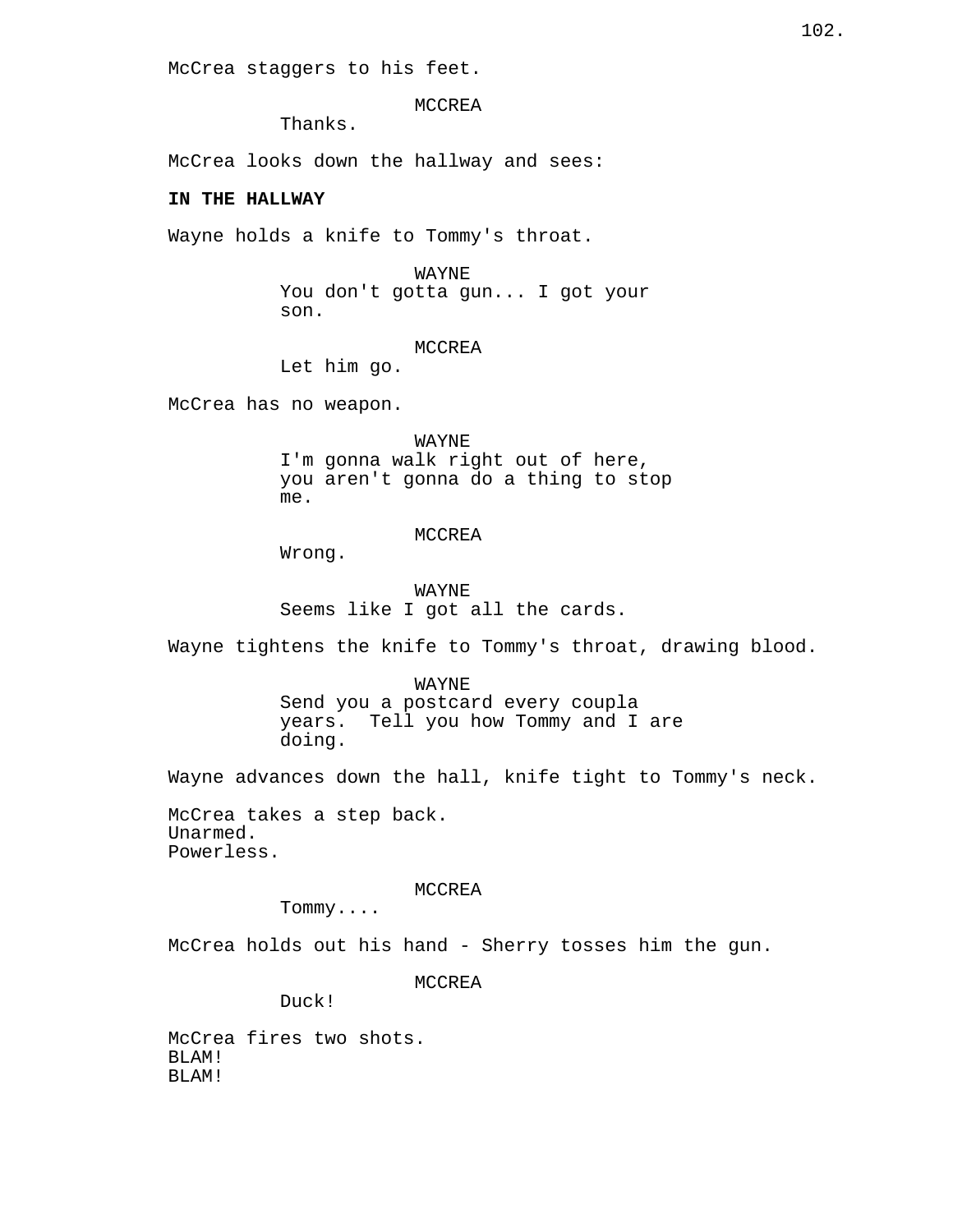Wayne is hit twice in the head. Flips backwards into the wall. His eyes blink a few times, then he slides down to the carpet. Dead. TOMMY Daddy! Daddy! Tommy runs to McCrea... Who pushes him away! McCrea hears a noise behind him and spins. Bronson just inside the door, holding an Uzi. MCCREA Get the fuck out of my house. McCrea raises the 44 and pulls the trigger. Click! Click! Out of shells. BRONSON It's over, baby. And you lost. Bronson levels the Uzi at him. BRONSON Shouldn't have turned on your family. MCCREA Sometimes you've got to take a stand. BRONSON Now you've gotta die. Bronson sprays gunfire at McCrea. McCrea dives out of the way. Machinegun fire rips the wall behind McCrea, chasing him. PLASTER DUST clouds the room. The wall is torn to sheds. **BRONSON** Hold still, baby. Only hurts for a second. Bronson corrects aim, chasing McCrea with gunfire. McCrea hits the floor and begins rolling... The gunfire ripping up the carpet behind him. Sherry and Tommy watch bullets begin closing in on McCrea.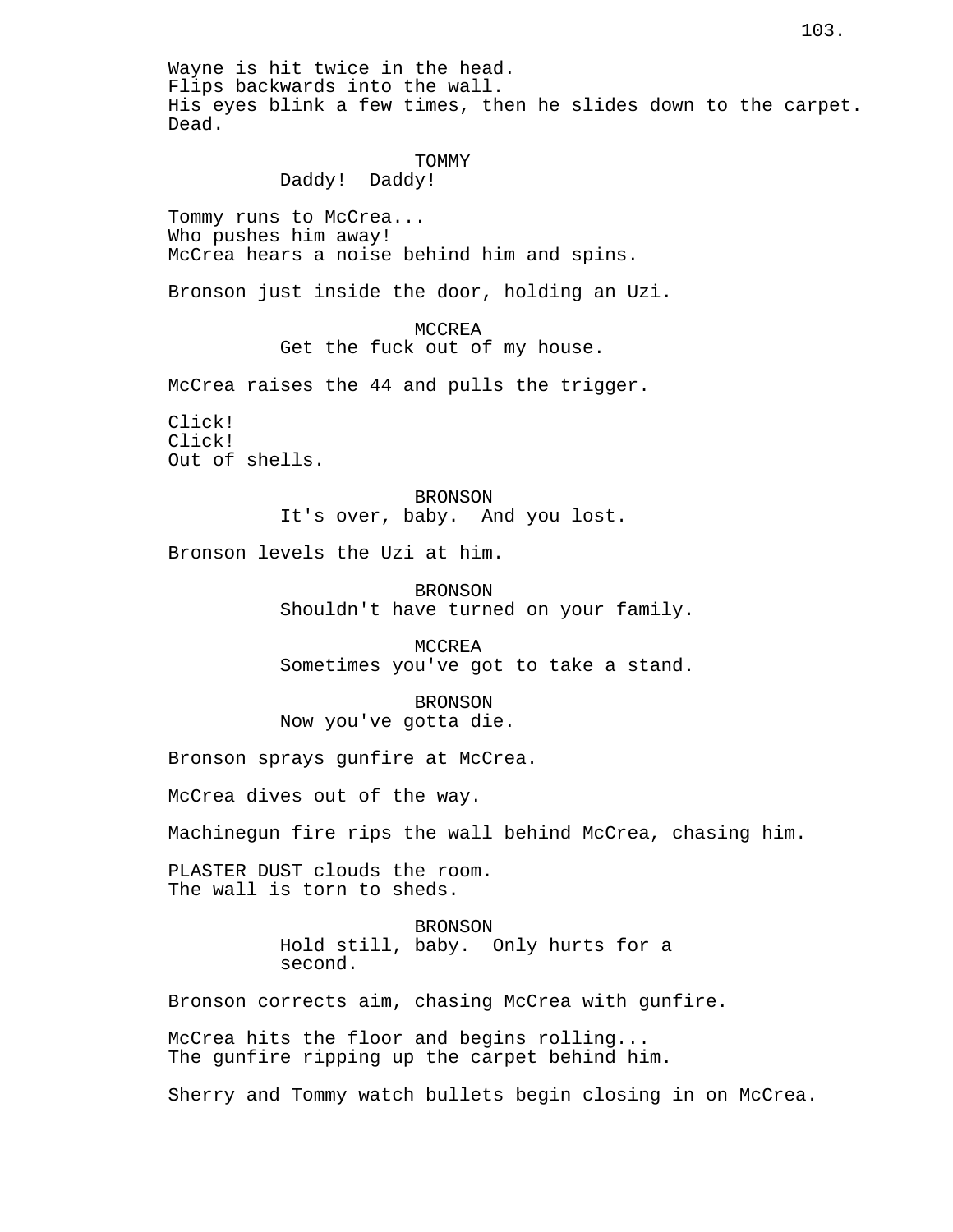#### SHERRY

No! No!

Bronson swings the Uzi faster, moving the destruction closer to McCrea's rolling body.

McCrea rolls over Boyd's fallen shotgun, pops to his feet. Shotgun in his hands.

He pumps it. Pulls the trigger. BLAM!

Pumps it and pulls the trigger. BLAM!

# MCCREA NOW I'm one of you.

BOTH SHOTS hit Bronson, slam him back through the doorway.

Bronson lays half in, half out of the house. Covered with blood. Dying.

McCrea leans over the dying man. Moving his face right up to Bronson's.

> MCCREA You can HAVE your family.

Bronson dies.

McCrea wipes the blood from his hands onto Bronson's suit and moves to his feet, throwing the shotgun on the dead man.

> MCCREA I've got my own.

He turns to Sherry and Tommy, who run into his arms.

#### **EXT. MCCREA'S HOME -- NIGHT**

McCrea's home in the pleasant, suburban community as FIRE TRUCKS, POLICE CARS, and AMBULANCES pull up.

McCrea and his family step outside onto the front lawn, as EMERGENCY PERSONNEL flood the area.

FADE OUT.

## THE END.

"The Last Stand" c 2016 by William C. Martell